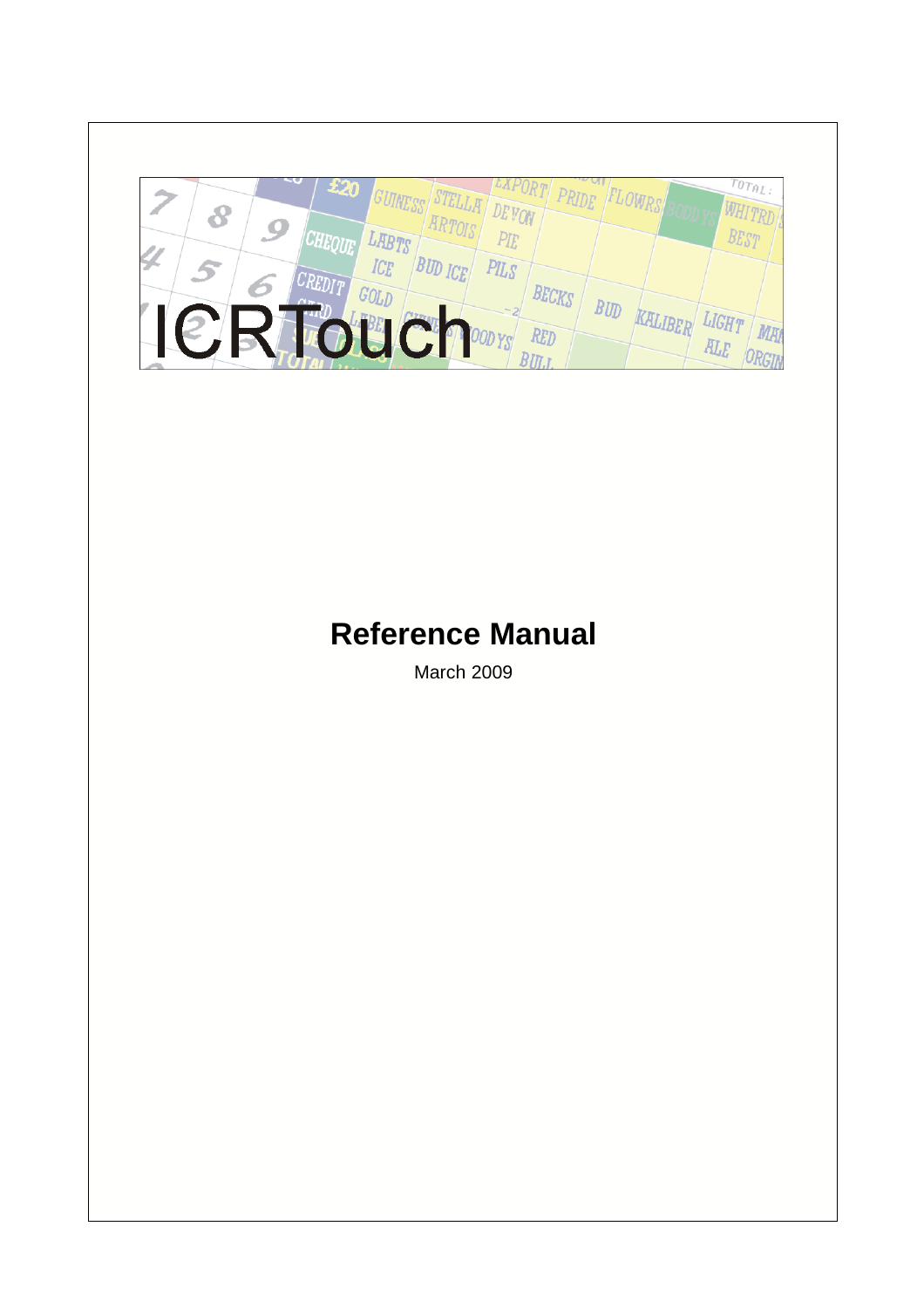# **ICRTouch**

**Reference Manual**

*by ICRTouch LLP*

*This manual is designed as a reference guide to configuring the more complex parts of ICRTouch.* 

*For exact flag settings the ICRTouch programming manual should be consulted.*

*For updates to this manual, and for further information please visit the dealer's page on our website, www.icrtouch.com*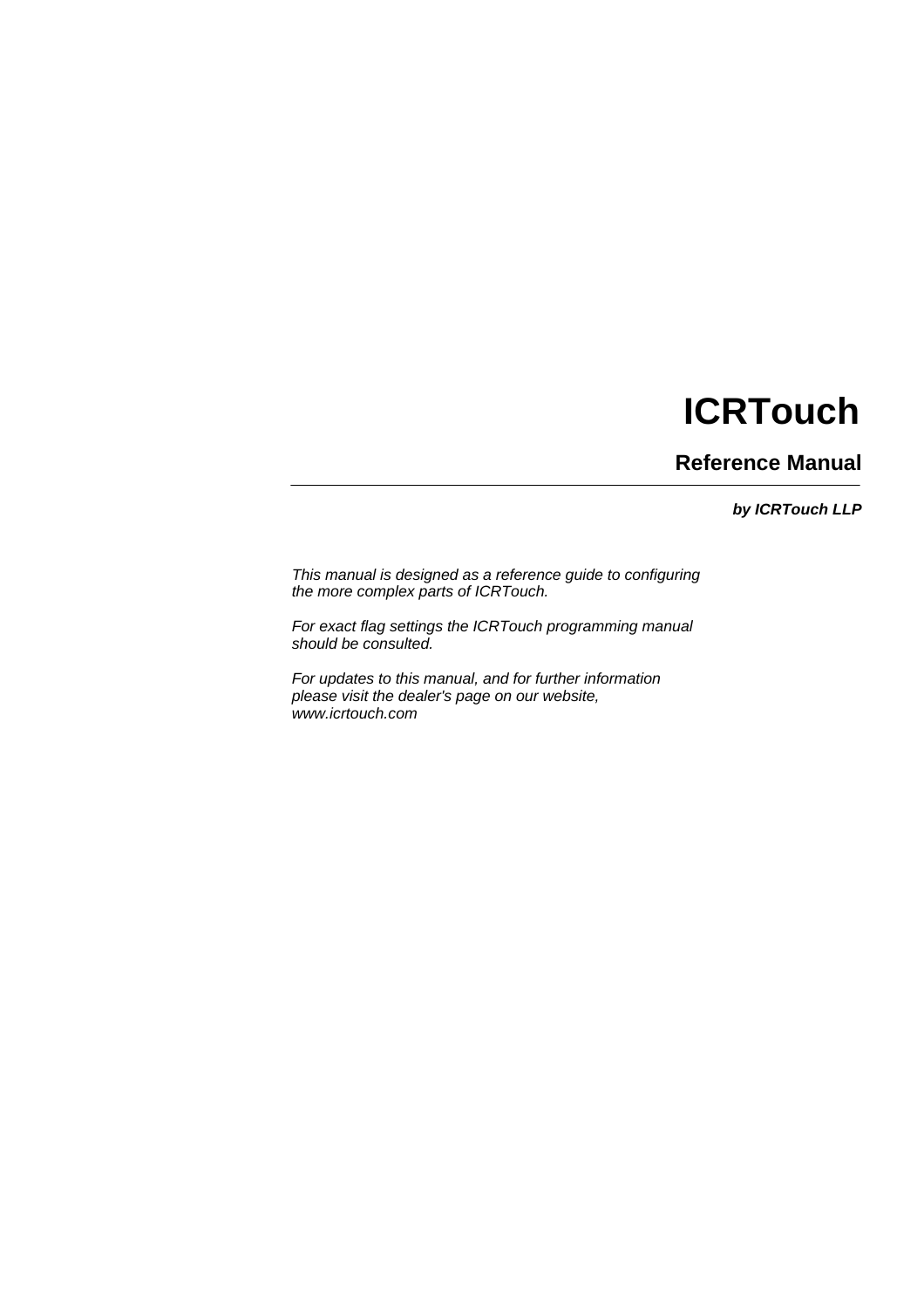$\mathbf{I}$ 

# **Table of Contents**

|              | <b>Part I ICRTouch Version Control</b>    | 5              |
|--------------|-------------------------------------------|----------------|
|              |                                           |                |
|              | <b>Part II Customer loyalty</b>           | $\overline{7}$ |
|              | 1 Overview                                |                |
|              |                                           |                |
|              |                                           |                |
|              |                                           |                |
| 5.           |                                           |                |
| 6            |                                           |                |
| 7            |                                           |                |
|              |                                           |                |
| 9            |                                           |                |
|              | <b>Part III Hardware connection</b>       | 20             |
|              |                                           |                |
| $\mathbf{2}$ |                                           |                |
| 3            |                                           |                |
| 4            |                                           |                |
| 5            |                                           |                |
| 6            |                                           |                |
|              |                                           |                |
|              | <b>Part IV Euro/Sub currency</b>          | 30             |
|              | 1 Overview                                |                |
|              |                                           |                |
| 3.           |                                           |                |
|              |                                           |                |
|              |                                           |                |
|              |                                           |                |
|              | Part V Floor plan                         | 37             |
|              |                                           |                |
|              |                                           |                |
|              | <b>Part VI Hairdressing Specification</b> | 41             |
|              | 1 Overview                                |                |
|              |                                           |                |
|              | <b>Part VII Time &amp; Attendance</b>     | 44             |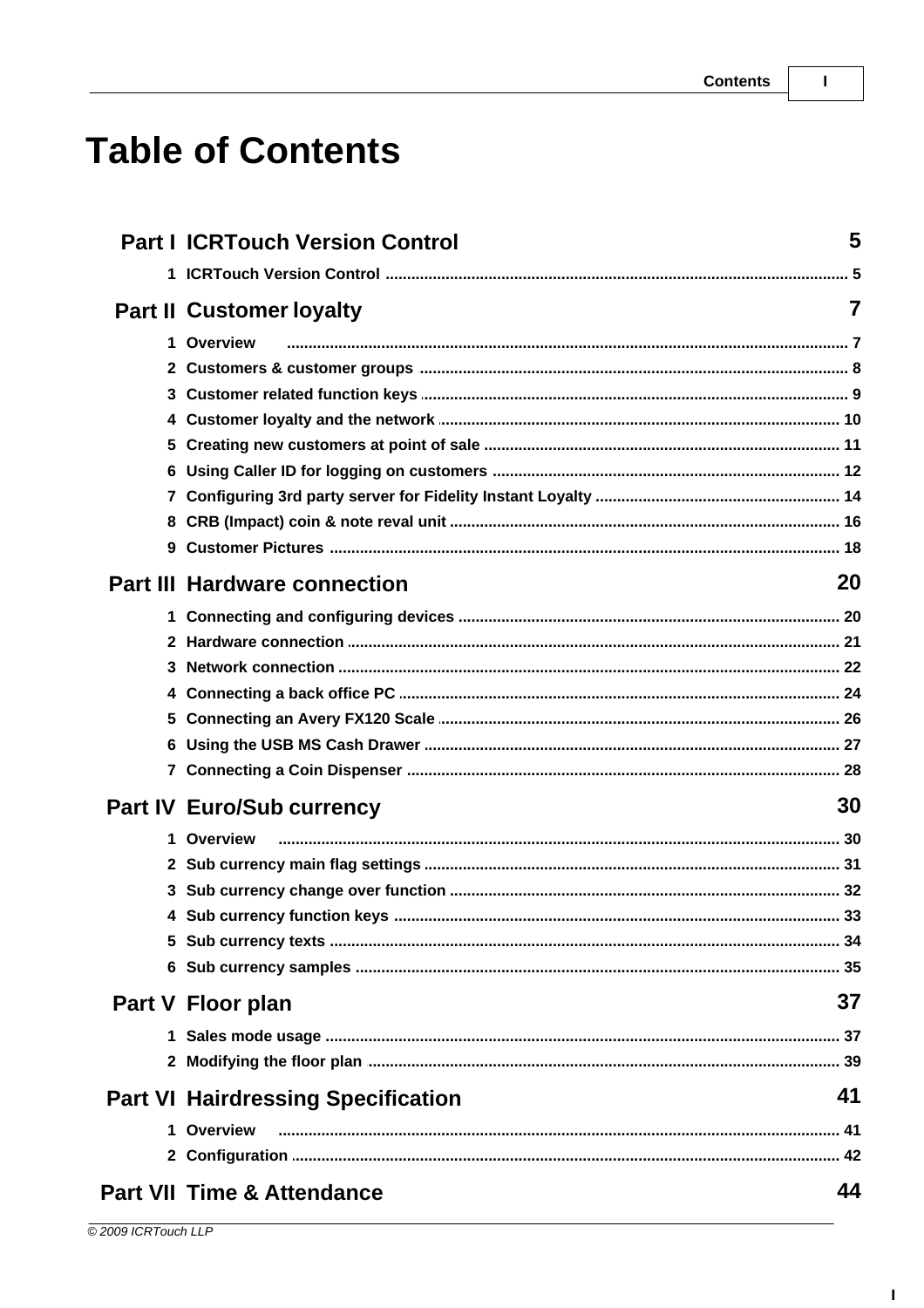### **ICRTouch Reference Manual**

 $\mathbf{I}$ 

|                     | 1 Overview                                      |    |
|---------------------|-------------------------------------------------|----|
|                     |                                                 |    |
|                     |                                                 |    |
|                     | <b>Part VIII Hotel PMS Systems</b>              | 48 |
|                     | 1 Overview                                      |    |
|                     |                                                 |    |
| 3                   |                                                 |    |
|                     |                                                 |    |
| 5                   |                                                 |    |
| 6                   |                                                 |    |
|                     |                                                 |    |
|                     |                                                 |    |
|                     | Part IX EFT - Electronic Funds Transfer         | 60 |
|                     | 1 Overview                                      |    |
|                     | 2 WinTI                                         |    |
|                     |                                                 |    |
|                     |                                                 |    |
| 5                   |                                                 |    |
|                     |                                                 |    |
|                     |                                                 |    |
| 8                   |                                                 |    |
|                     | <b>Part X Screen layouts</b>                    | 71 |
|                     |                                                 |    |
|                     |                                                 |    |
|                     |                                                 |    |
|                     | <b>Part XI Magnetic card format</b>             | 75 |
|                     |                                                 |    |
|                     | Part XII Hidden functions menu                  | 79 |
|                     |                                                 |    |
|                     | Part XIII Examination of NET & Gross totalizors | 81 |
|                     |                                                 |    |
|                     | <b>Part XIV Check Backup Master</b>             | 84 |
|                     |                                                 |    |
| <b>Part XV Misc</b> |                                                 | 86 |
|                     |                                                 |    |
|                     |                                                 |    |
|                     |                                                 |    |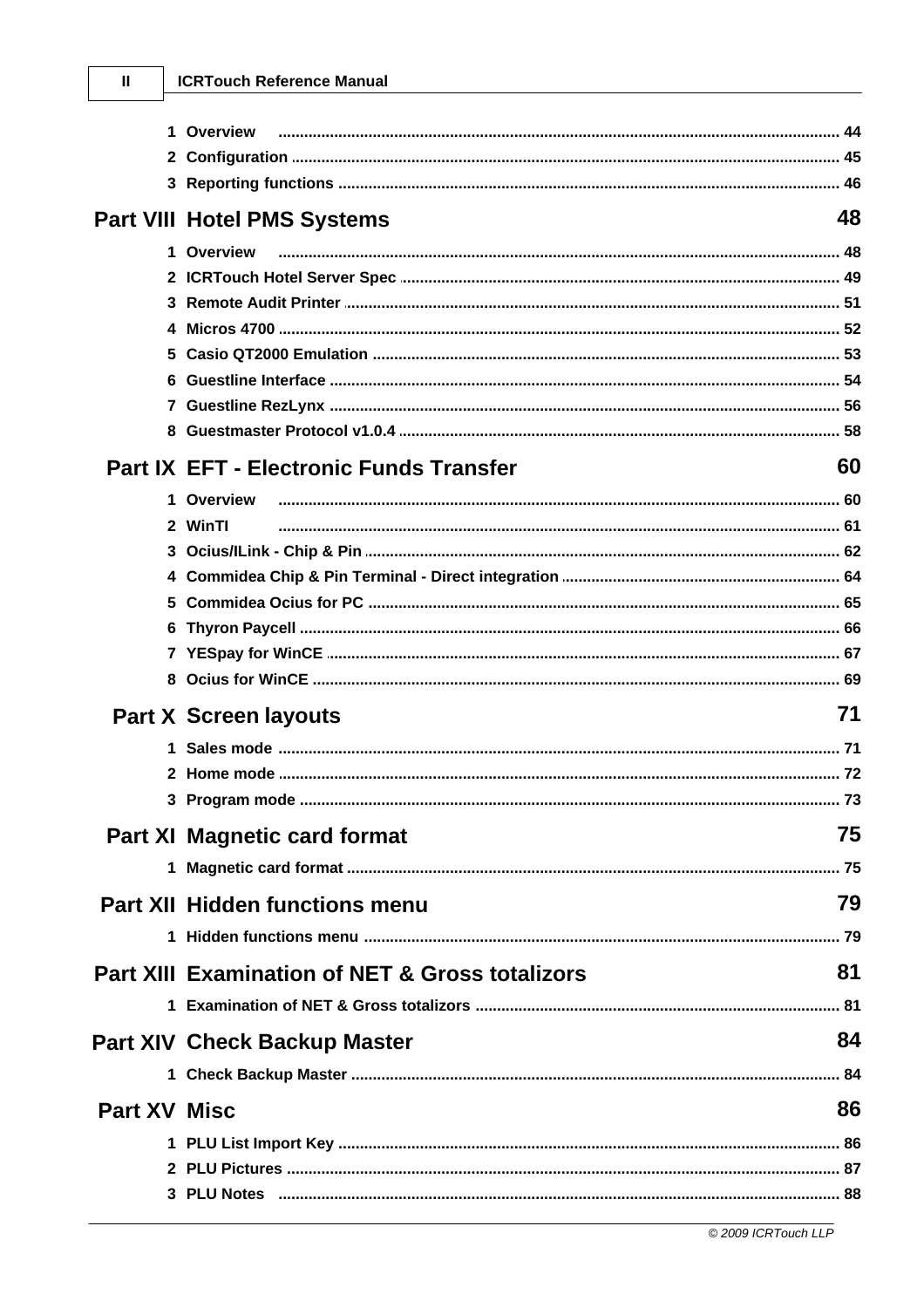| Contents |           |
|----------|-----------|
|          | .RQ       |
|          | ്യറ       |
|          | <b>Q1</b> |
| undex    |           |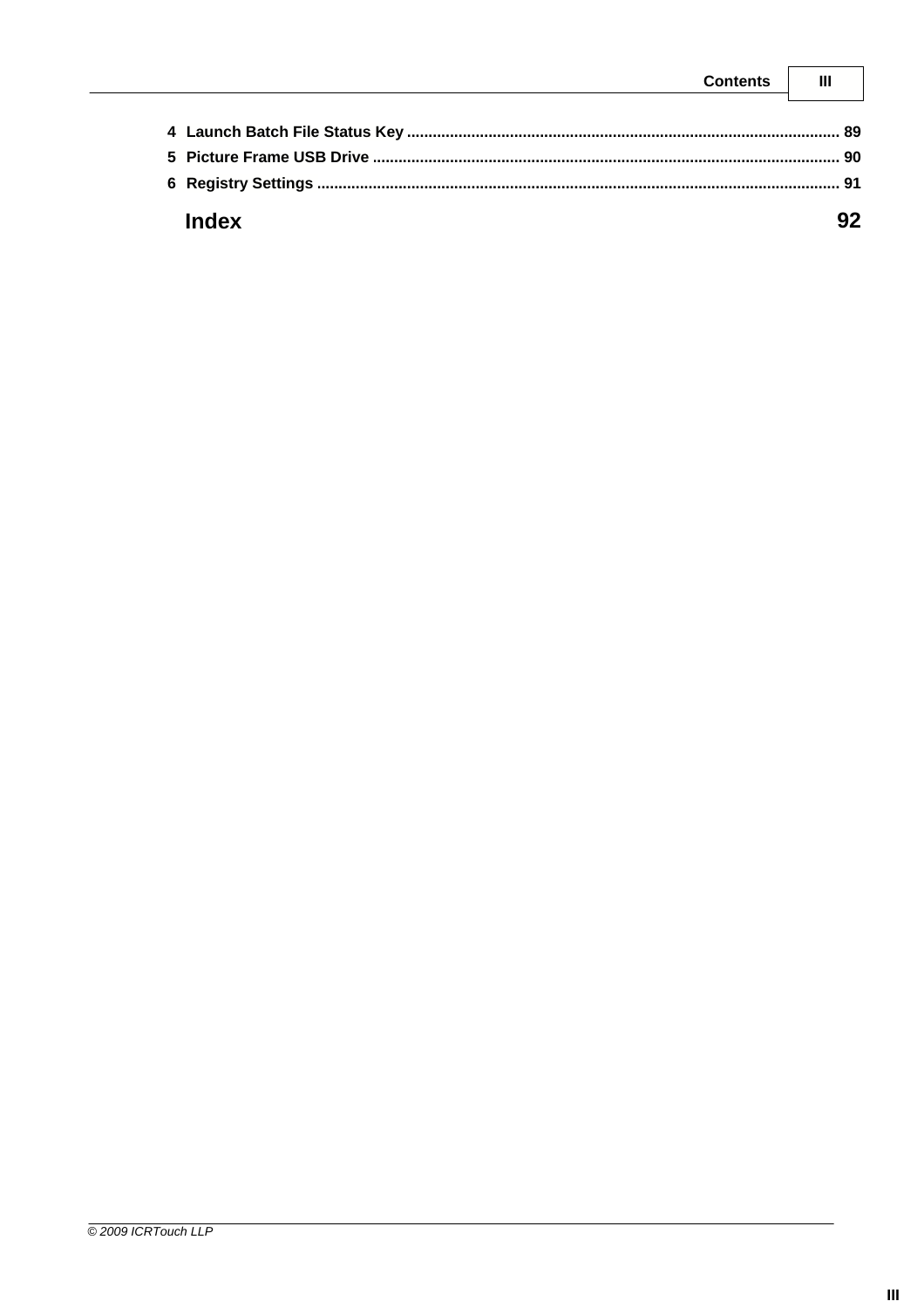**ICRTouch Version Control**

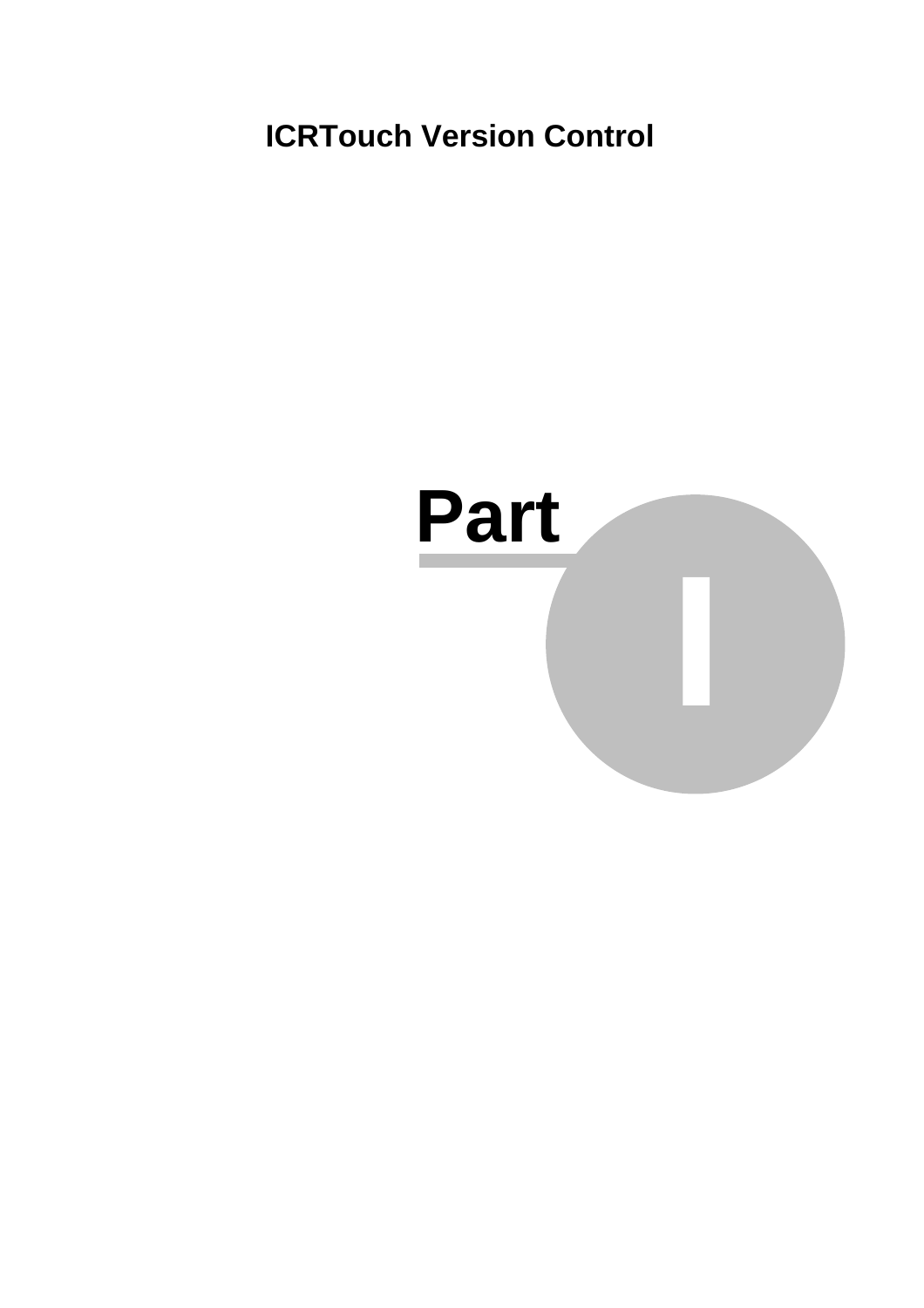# **1 ICRTouch Version Control**

# **1.1 ICRTouch Version Control**

The ICRTouch version number can be found by going to home mode **without** a clerk signed on. Version number information is then shown at the top of the screen where the clerk name would normally be displayed



#### **Product Name**

This identifies the ICRTouch product

#### **OS Version**

This represents the ICRTouch OS version. Version 2 is the 32bit Windows version and version 3 is Windows CE. Both versions are practically identical, will be totally compatible in a network and will maintain full file compatibility. At this time only v2 has support for chinese in the kitchen.

#### **Major Version (2 digits)**

This represents a new release of ICRTouch. Tills with different major version numbers should **never** be mixed in a network. The major version also indicates the type of release. Even numbers are official releases eg 2.48, 2.50 etc. Odd numbers are development releases, eg 2.47, 2.49. Development releases are currently in the development cycle, they are only released privately at specific dealer request. They will not have been subjected to the same rigorous testing phase as would an official release version.

#### **Release Number**

The final digit in the version number represents a release number, this is incremented each time a version undergoes a minor change. This will normally be bug fixes that have been detected after a release, occasionally features that were added after a version was released. Although it is advisable to ensure that all tills have the latest release number, no ill effects should be affected by having a network of mixed release numbers.

#### **Licence Number**

This is the licence number of ICRTouch. This licence number is used when payment codes are requested from ICR.

When hardware is deployed directly from ICR the network name of the unit is set as it's licence number. Also the ICRTouch installation CD gives the option for matching the network name with the till's licence number. This is good practice as it makes for very easy identification of tills on a Window's network. Till's drives can easily be accessed by going **Start | Run** and typing **\\LICENCENUMBER** eg **\\1456**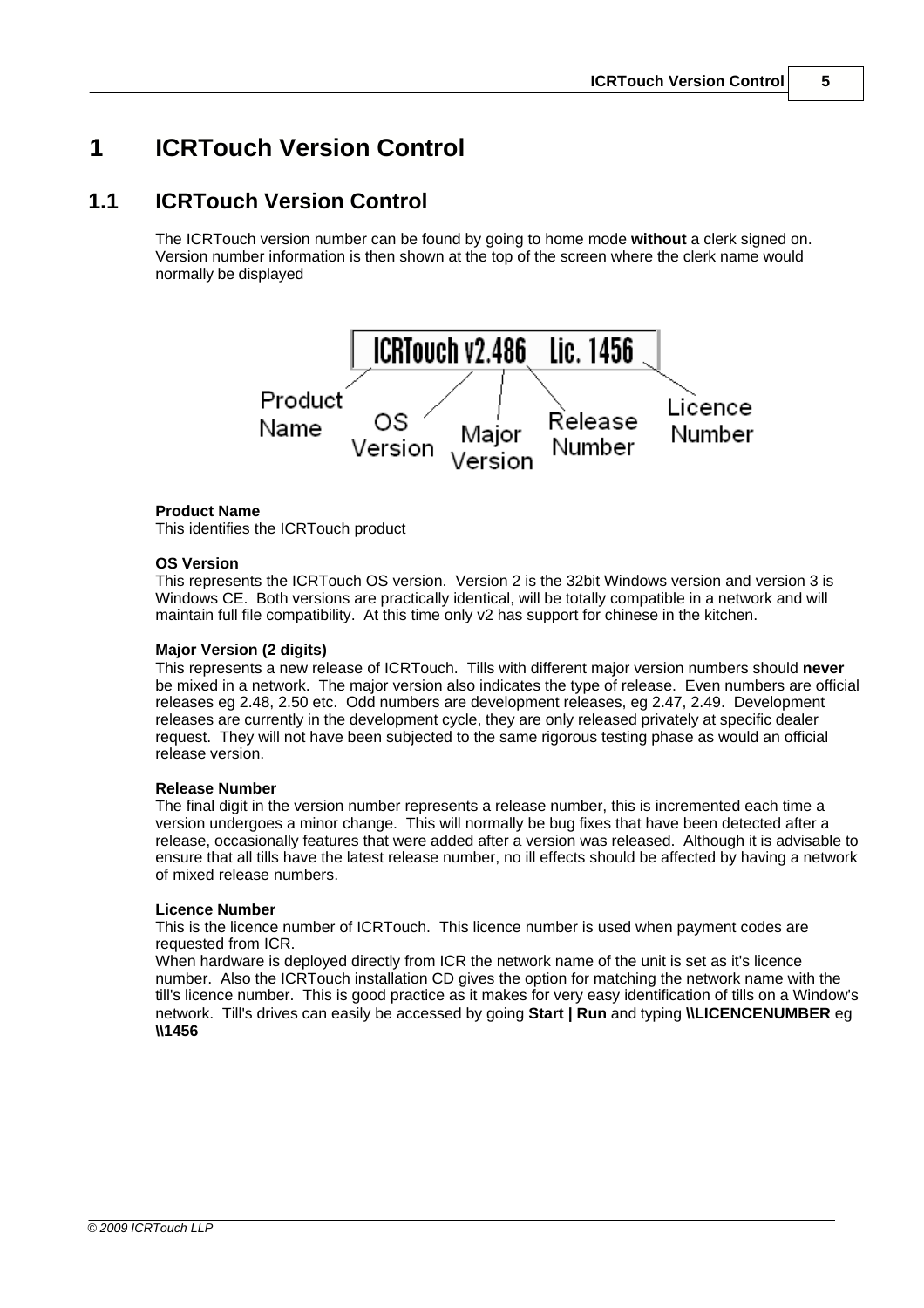**Customer loyalty**

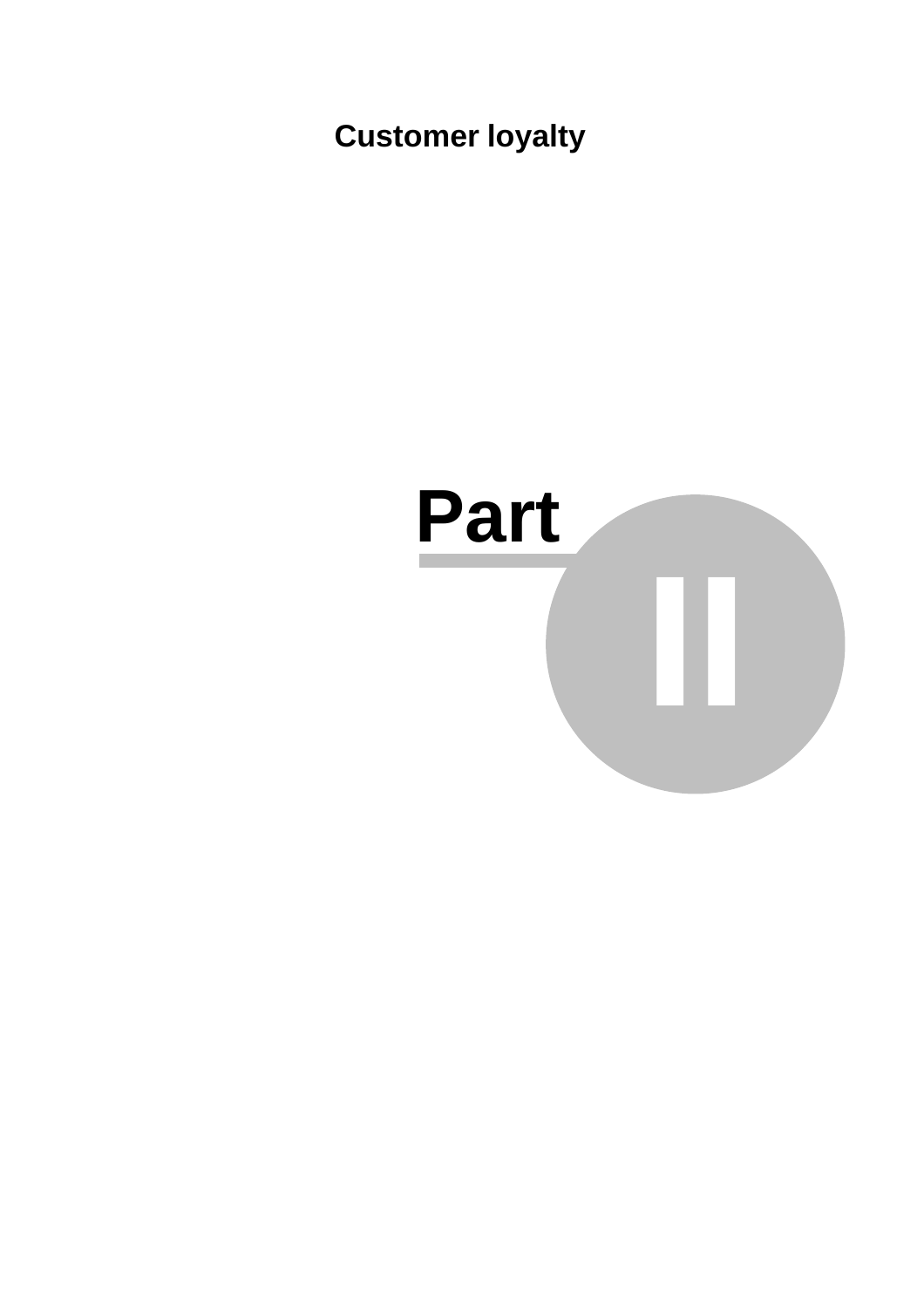# **2 Customer loyalty**

# **2.1 Overview**

- Discounts by selective item Customers can have different discount rates for different types of product, eg drink could be given a 5% discount, food 10% and nothing on tobacco products.
- · Customer groups Customers can belong to different groups, meaning different types of customers can be awarded different discount rates etc.
- Magnetic cards Cost effective magnetic cards can be used for logging on customers. Customers can also be logged on using a 15 digit code, eg a phone number.
- · Data shared across the network A master holds sales information regarding the customers locally, all other program data regards customers are held on each terminal.
- · Customer export facility The customer file can be exported with or without sales data, that can be used for mail merge in Microsoft Word.
- Prepaid/account Customer cards can be loaded with balances, and the transactions paid for using the card.
- · Customer audit trail The system will maintain a journal roll for each customer. This can be printed or viewed a sale at a time on screen. Can be useful for settling disputes in a prepaid system.
- Address can be printed on receipt & kp Useful for takeaway/home delivery systems.
- · Full reporting functions Full reporting on the customer file including spends, debtors, liability, blacklisted customers, debits, credits etc.
- Links to US Robotics modems for logging on customer by phone number Useful for takeaway/home delivery systems. New customers can also be also be generated at point of sale using this method.
- Account number can be used for logging on customers Account numbers can be used, including alpha numeric numbers entered via an on screen qwerty keyboard
- · Customer Pictures Can be used to prompt with the picture of a customer at time of logging the customer on.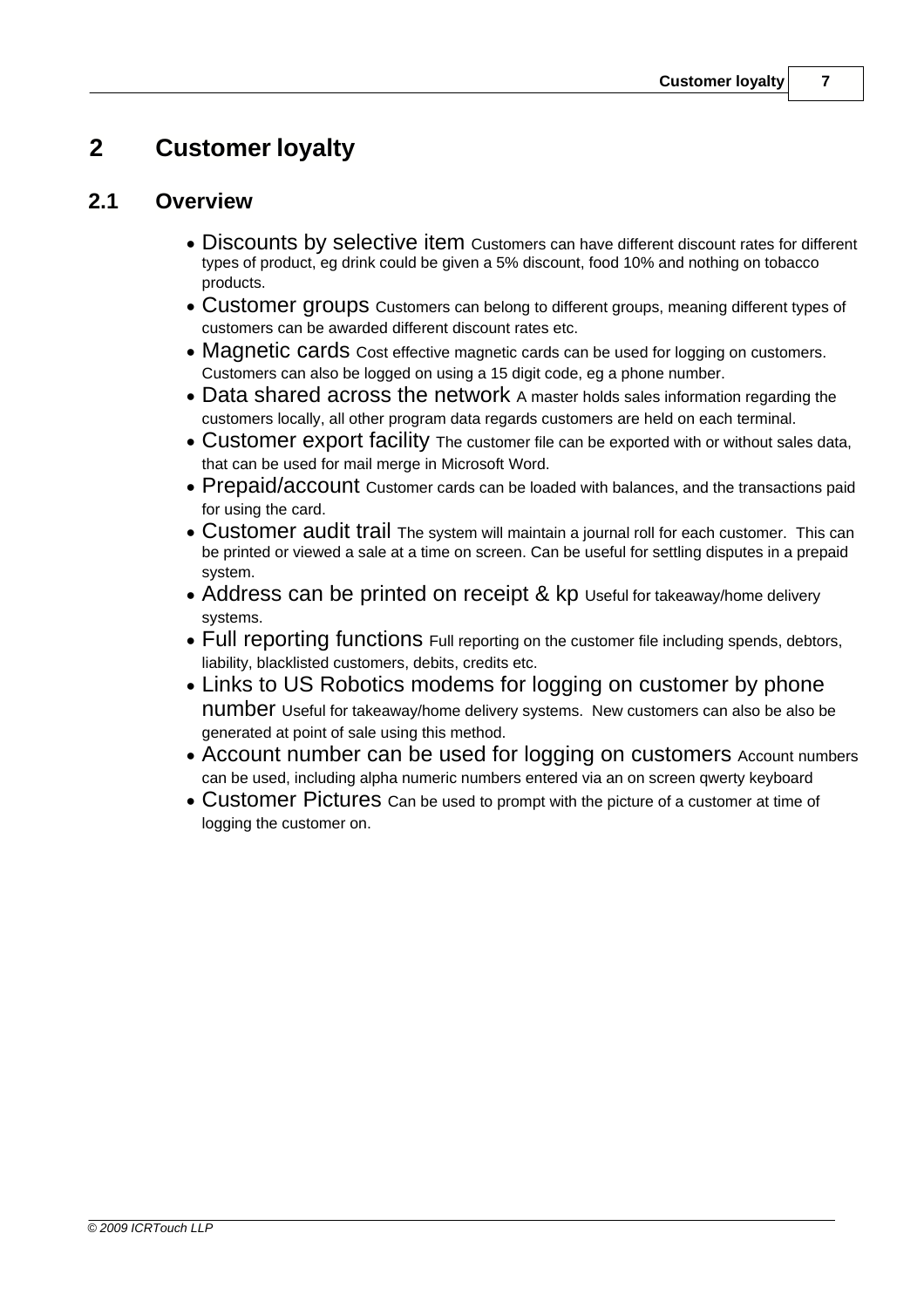# **2.2 Customers & customer groups**

# Customer features

The customer features file contains all information specific to each customer, name address, lookup number etc. Each customer is linked to a customer group, the customer group file then contains programming for discount rates, loyalty types, whether the customer's are pre-paid or not etc. See customer programming earlier in the manual for more information.

# Customer groups

The customer file contains information about how the customers work. This includes what type of loyalty scheme, ie discount, points. What discount rates are applied, whether they are prepaid or not. Whether they are allowed an overdraft, what is printed on their receipts etc. See customer group programming earlier in the manual for more information.

# Example customer/customer group tree

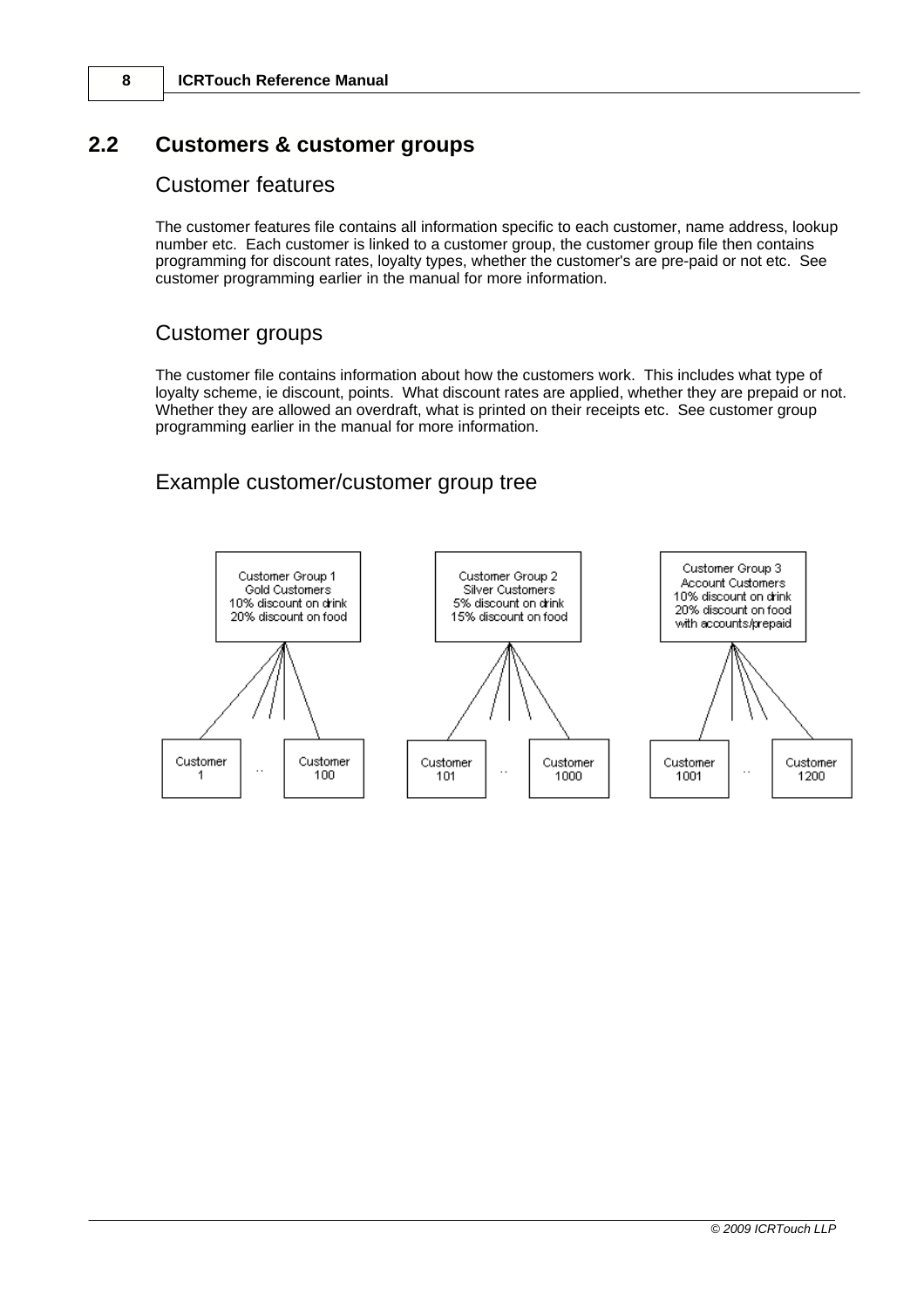# **2.3 Customer related function keys**

# **PGM3 | Function Keys | Status Keys**

### **Customer number**

Used to open a customer, using a number entered on the keyboard.

### **Customer inquiry**

Used to print out details of a customer on the receipt printer. Will prompt for a customer memory number, but a customer card can be swiped at this point.

### **Customer hot card**

Used to lock a customers card so that it can no longer be used at the tills. The hot card flag can be unprogrammed in PGM3 -> Customer Features. Will prompt for a customer memory number, but a customer card can be swiped at this point.

### **Customer transfer**

Used to transfer the entire contents of one customer into another, including name, balance etc. Will prompt for a customer memory number to transfer from and to, a customer card could be swiped at these points.

### **View customer detail**

Allows viewing of the individual customer electronic journal.

### **Customer CID logon**

Used in conjunction with a US Robotics modem to log caller id info. When pressed a list of caller's numbers are shown, if the customer's exist in the customer file then the customer's name is shown next to it. Customers can also be logged on by typing in the phone number and pressing this key.

# **PGM3 | Function Keys | Transaction Keys**

#### **Pay account**

Used to pay monies into a customer's account when using prepaid/account customers.

# **PGM3 | Function Keys | Finalise Keys**

#### **Account**

Used to pay by account for account/prepaid customers.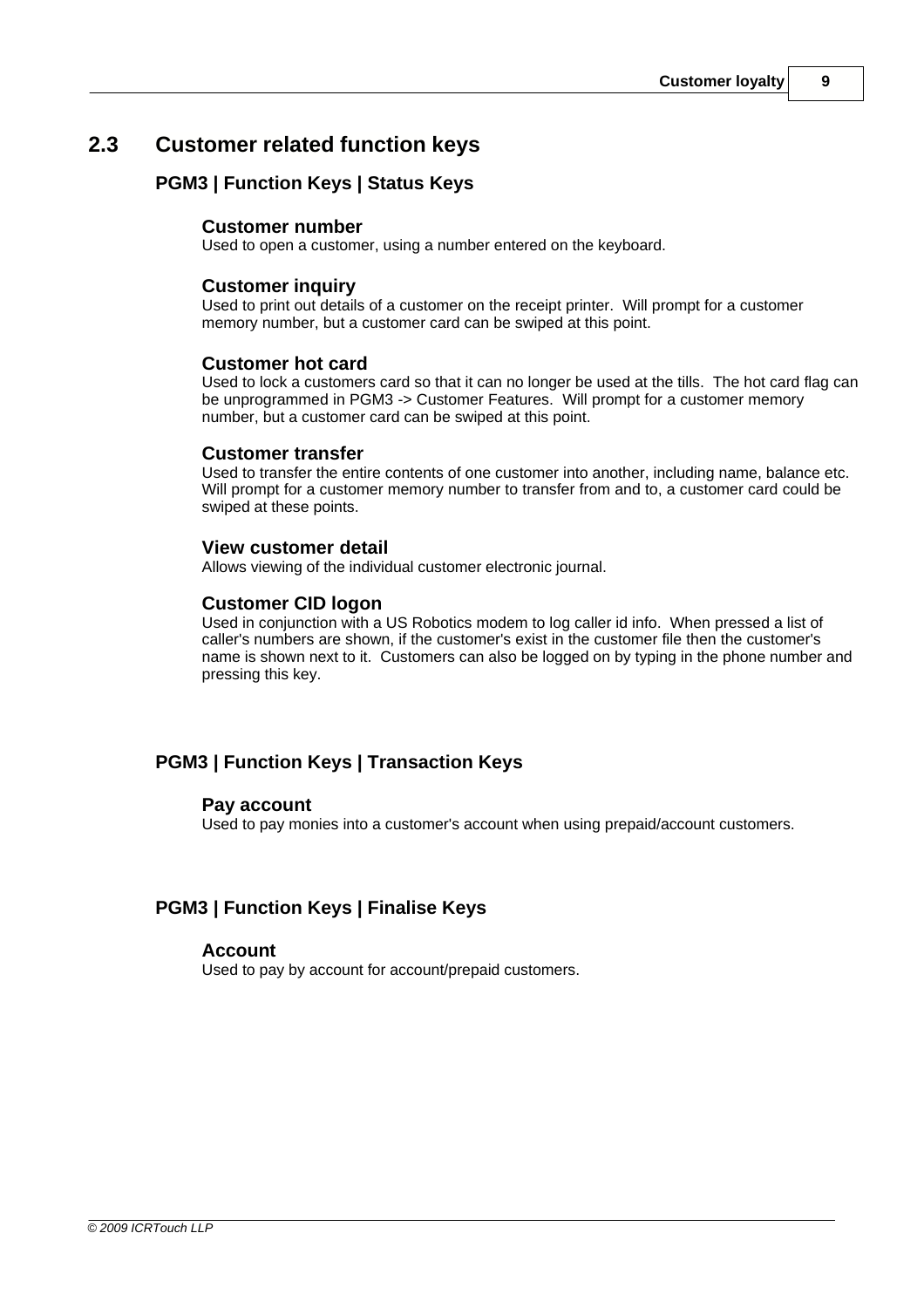# **2.4 Customer loyalty and the network**

### **Overview**

The ICRTouch customer loyalty network uses a master slave relationship, whereby the customer totals are held in a master and slaves poll the master for this information when the customer is logged on. Programming information, however, is held locally so all machines must have identical copies of the customer copy.

### **To configure a centralised customer file;**

#### **PGM3 | System Programming | System Configuration**

On all machines set **"Use centralised customer totals?"** to **Yes.**

And on one machine, the customer master, set **"This machine customer total master?"** to **Yes.**

You must perform an IRC Initialise after any changes to network configuration for the system to reconfigure itself correctly.

### **The customer audit trail**

All transaction done with a customer are stored in the customer audit trail on the customer master. The file will store 2,000 customer transactions and up to 10,000 items of detail. The last 100 records of old data is purged when the file is full, so there is no need to do a file reset.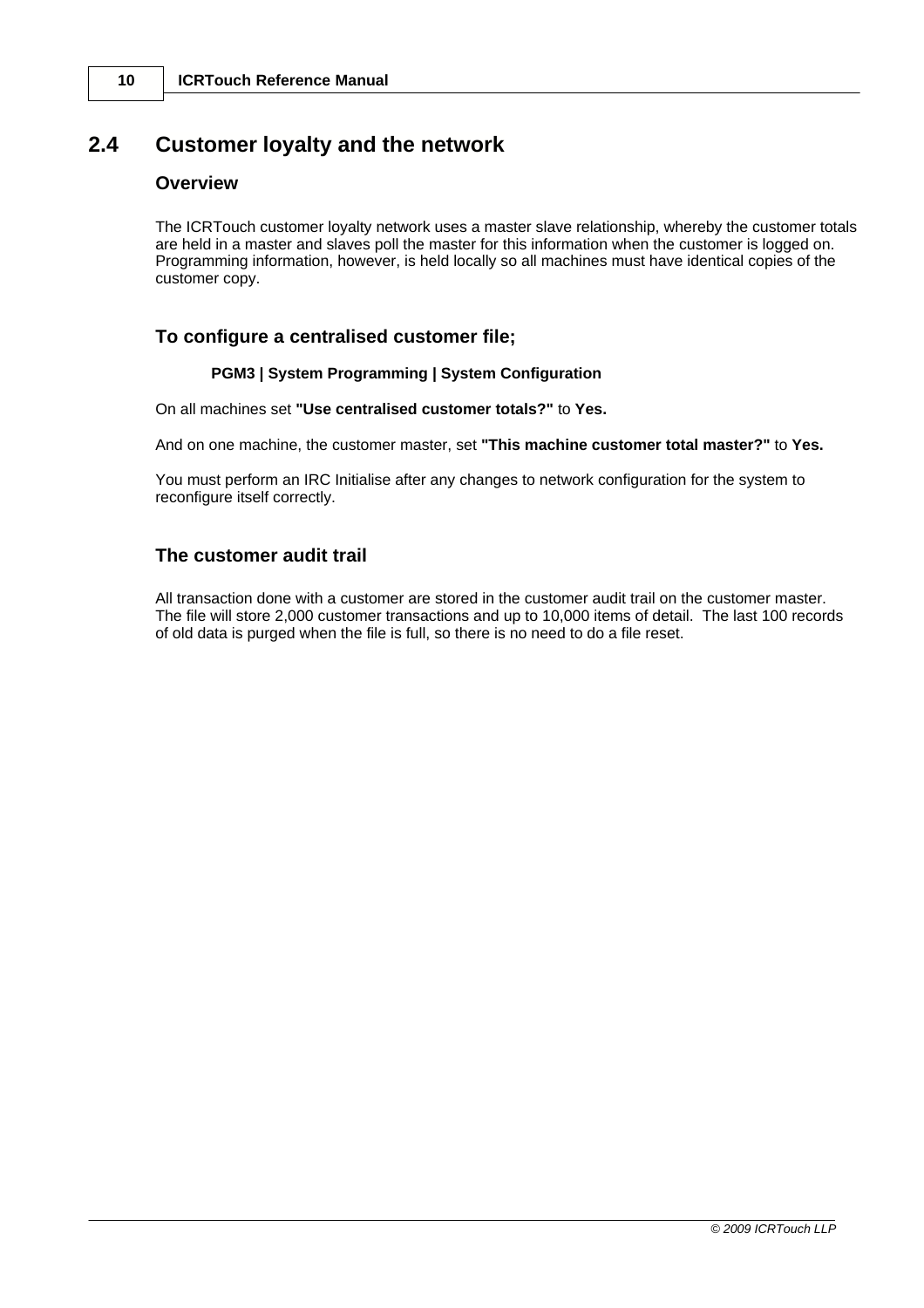# **2.5 Creating new customers at point of sale**

### **Overview**

When new customers are logged onto the system for the first time, ICRTouch has the ability to walk the operator through filling in their details.

# **To configure for creation of customers at point of sale**

### **PGM3 | Customers | Customer Control**

#### Set **"Auto create new customers?"** to **Yes.**

If you require the user to be prompted for customer group, set **"AC prompt for group?"** to **Yes.** If you require the user to be prompted for customer address, set **"AC prompt for address?"** to **Yes.** If you require the user to be prompted for customer phone number, set **"AC prompt for phone number?"** to **Yes.**

Customers are determined to be *new customers* by setting the **"New customer?"** flag in customer programming to **Yes.**

This means whenever a customer with the new customer flag set is signed on, the user will be prompted for customer details, at which point these details will be recorded and the new customer flag deflagged.

### **Creating new customers when using account numbers**

Customers can be created on the fly even when using account numbers. For this to work correctly customers must have both the "New customer?" flag set and must have an empty "Account number". When an unknown account number is entered, a new customer is created by searching for the first available customer matching this criteria. The account number, entered, at this point is added into the "Account number" field.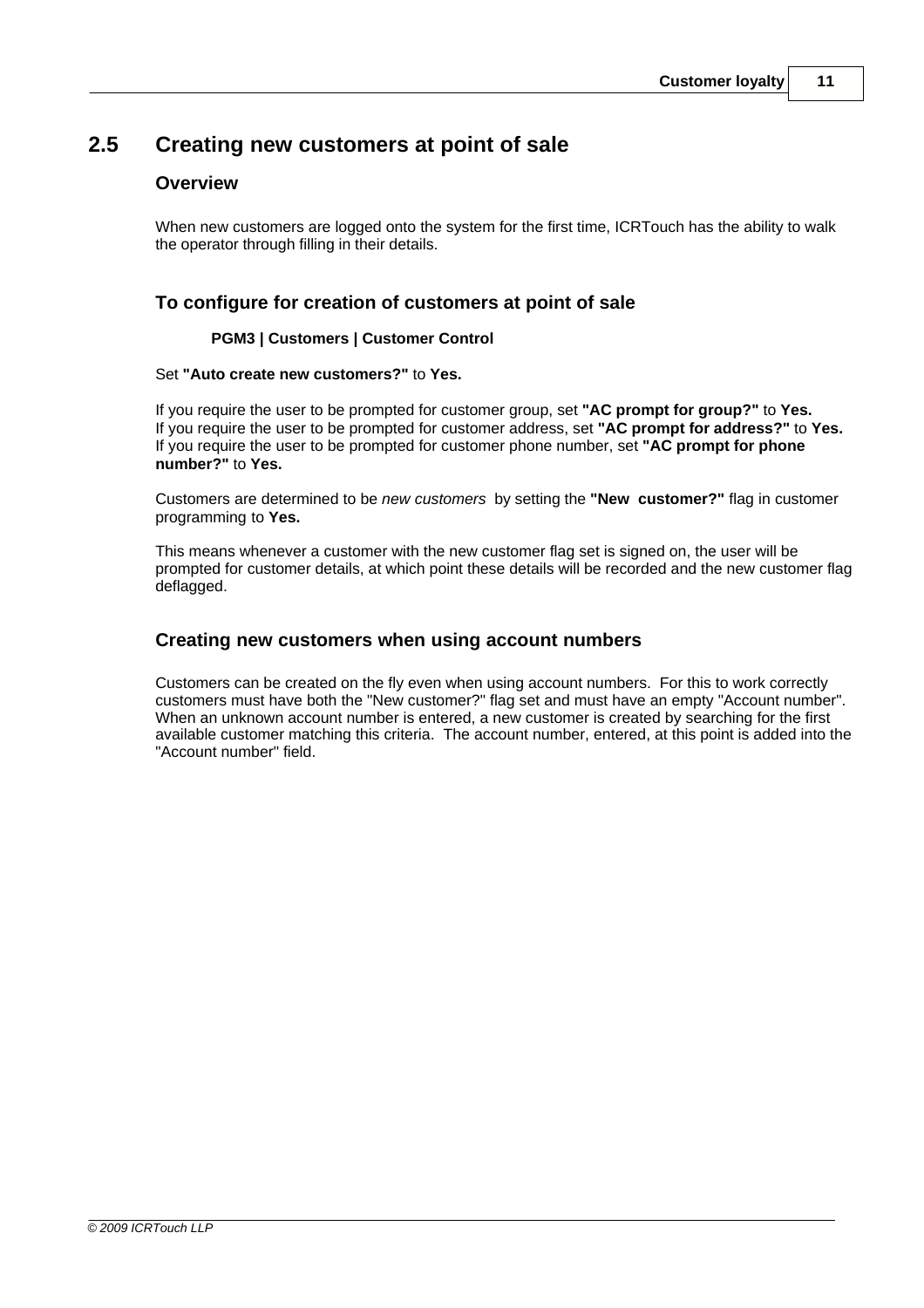# **2.6 Using Caller ID for logging on customers**

# **Overview**

ICRTouch can interface with most modems that have caller id support in order to capture caller id information and enable customers to be logged on using their phone number. This is most useful for home delivery environments.

It is very important to understand that only *some* modems support Caller Id and of these only *some* of them support Caller Id on a UK BT line as this uses a different standard to the American standard that many others support. UK Cable uses the American CID standard so most modems with Caller Id support will work on one of these lines.

As from ICRTouch v2.525 we also have support for the Crucible Technologies Caller Id unit. This is a custom designed unit that connects between the phone line and the RS232 port of the till. It is designed only to do Caller Id and does it well. It's a little more expensive than a modem but we have been very pleased with this product,

# **To configure for caller id logging**

1. Connect and configure a modem

#### **PGM3 | System Programming | IO Parameter**

For the Crucible Technologies device this **must** be set to Device Type: **Crucible Tech CID Unit**, baud rate **1200**, **No Parity**, **8** data bits and **1** stop bit. (For the Crucible Techonlogies Satellite 3 & 6 the settings are the same apart from baud rate which is **9600**)

For modems we'd normally suggest a baud rate of **38400**. The device type must be set to **Modem**.

2. Set the initialisation string

#### **PGM3 | System Programming | System Flags | Comms Control | Modem Init String**

For US Robotics modems set the modem string to **AT&F#CID=1&Y0&W0** For Rockwell {inc USRobtics USB} modems set the modem string to **AT&F+VCID=1&Y0&W0** You can also try changing the **CID=1** to **CID=2** for RAW support in case the modem doesn't support interpreted mode.

For other modems see the modem manual on how to turn on Caller ID. This can be tested in HyperTerminal, the expected format is NMBR =  $01983822008$  {inc the spaces} or for RAW  $format MESG = 80$ ..............

For the Crucilble Technologies device this step is unneccesary as the caller id is always on.

#### 3. To log customers onto the system you require a **CUSTOMER CID LOGON** button

#### **PGM3 | Function Keys | Status Keys**

Once this button is configured, you can press it to give a list of the most recent phone numbers with customer name against them if they exist in the main file. You can also manually key in a phone number and press this button to log a customer on.

4. If you require the phone number to appear on screen when it first rings;

#### **PGM3 | Customers | Customer Control**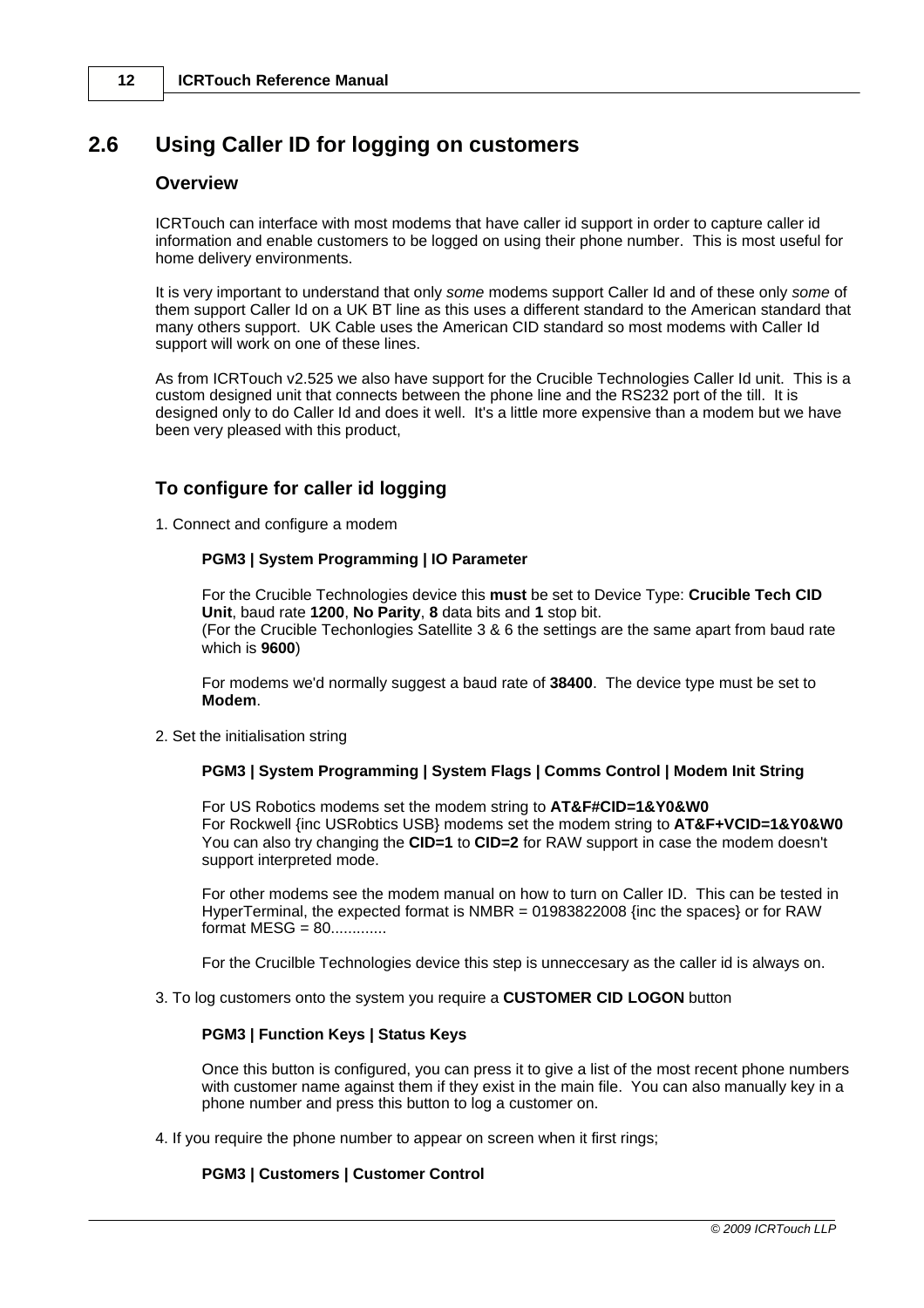Set **"Show CID info on display?"** to **Yes.**

### **Auto creation of customers at point of sale**

Customers can be created automatically at point of sale as on the previous page. For this to work effectively customers must have the **"New customer?"** flag set to **Yes** and must have an empty phone number field.

### **Other notes**

1. You must have a Caller ID enabled line, this is a in the case of BT it is a select service that must be paid for.

2. Multiple modems can be used on a single machine to govern multiple phone lines

3. New phone numbers are broadcast round the network, so only one machine needs to be connected to a phone line

4. If you also intend to use a modem for a connection to a back office PC then there are things you need to take into account.

i. You will have to use a separate modem for back office pc comms

i. The back office PC modem must be the first modem in the IO Parameter list

ii. You will not be able to use the init string to configure the modem. All modems will have to be programmed by hand using a modem programming utility, and they will have to be set on a fixed baud rate for them to be able to communicate with the till correctly.

### **Supported modems**

At this time the only known external modem to fully support CID on a BT line is the Professional US Robotics Courier. The external US Robotics Fax Modem does support BT Caller ID however we have found that it sporadicly locks up for no real or apparent reason requiring a power cycle to bring it back to life.

Most modems that support Caller ID will usually work with UK Cable.

We have found with just about all modems that they do not store the setting for Caller Id in flash. Meaning if a modem is powered on and off it will stop sending caller id information. For this reason ICRTouch resends the caller id command to a modem once every minute to refresh this setting.

The Crucible Technologies caller id unit is available from www.crucible-technologies.co.uk, the device is called the CTI Meteor Plus {hardware only} and can be purchased for about £90. Ensure you follow the link to the CTI Developers section as the unit on the front screen is more expensive and comes with bundled software,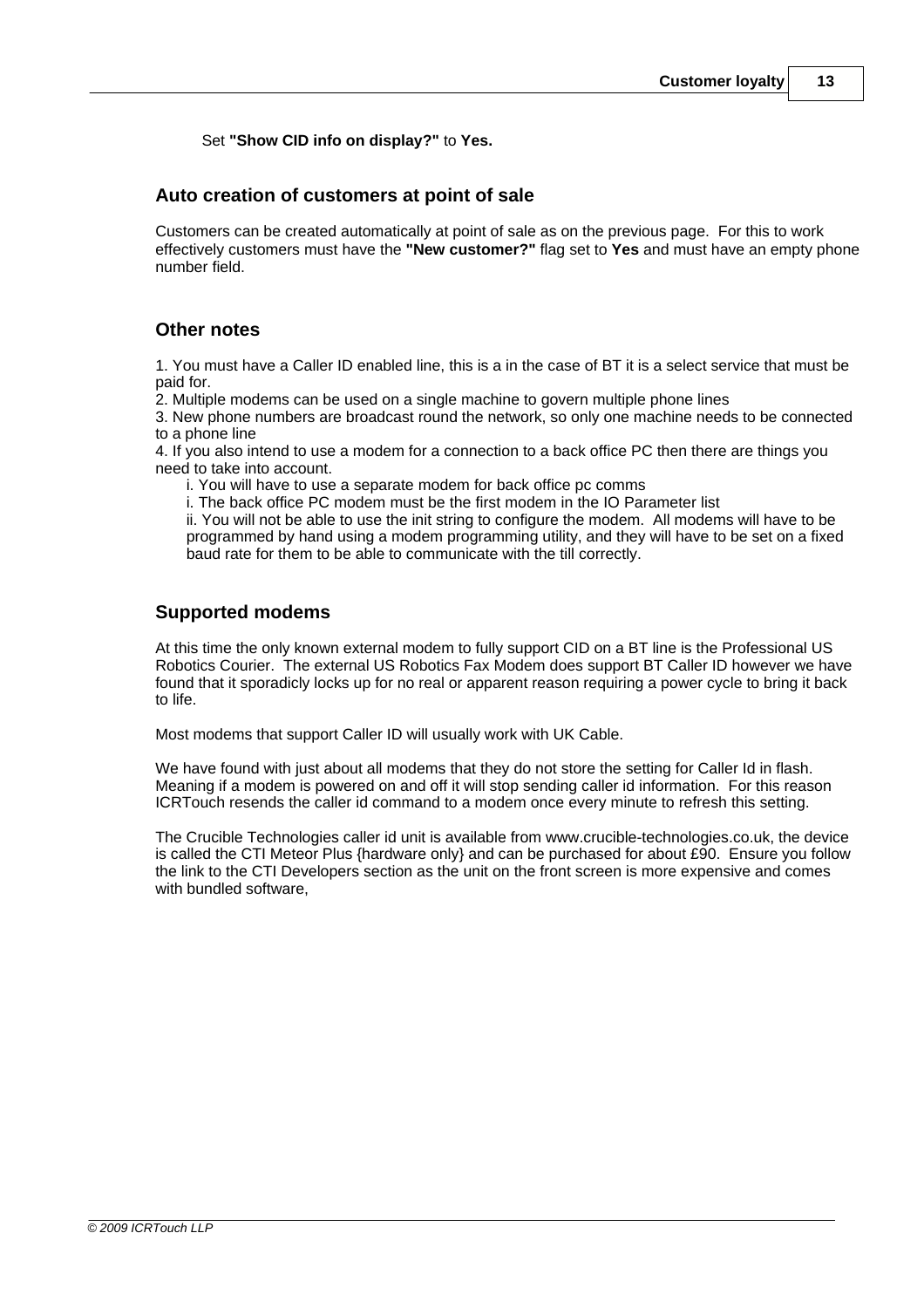# **2.7 Configuring 3rd party server for Fidelity Instant Loyalty**

#### **Overview**

ICRTouch can interface with customer loyalty applications produced by 3rd party software vendors. Here is an overview of the interface with Instant Loyalty by Fidelity. This is a real time customer loyalty application that uses the ICRTouch front end for normal POS applications but seamlessly integrates with Fidelity Instant Loyalty on the back for processing of customer loyalty information. This system can even be used over a WAN, not only collecting customer sales information, but also allowing for real time account balances.

# **To configure for Fidelity Instant Loyalty**

1. Configure main system flags

#### **PGM3 | System Programming | System Flags | 3rd Party Customer Server**

#### **Directory for server files**

Set in here the location of the shared directory with the Fidelity server. UNCs are acceptable eg \\server\share

#### **Site number**

This is the site number for the tills. This is only necessary when using multi site connected to the server via a WAN.

### **Enclose fields using " in .csv export file?**

Leave this as No.

#### **Uses track 1 mag card swipes?**

Leave this as No. Unless you are using loyalty cards with the number encoded on track 1.

#### **Uses track 1 mag card swipes?**

Leave this as No. Unless you are using loyalty cards with the number encoded on track 1.

#### **Uses track 2 mag card swipes?**

If you are using loyalty cards then they are usually encoded on track 2, set this to Yes.

#### **Auto receipt when customer is used?**

This is down to preference, but means that when a customer is logged onto a sale, a receipt will be issued regardless of the receipt switch setting.

#### 2. Configure function keys

Fidelity Instant Loyalty uses standard ICRTouch customer loyalty keys, but they have a flag on them **"Use 3rd party customer server (NOT ICRTouch)?"**, this should be set to Yes to indicate that the loyalty system is being "outsourced".

#### **PGM3 | Function Keys | Status Keys**

#### **Customer Number**

This key is used for logging on Fidelity customers

#### **Customer Inquiry**

This key is used for doing a customer balance enquiry

#### **PGM3 | Function Keys | Transaction Keys**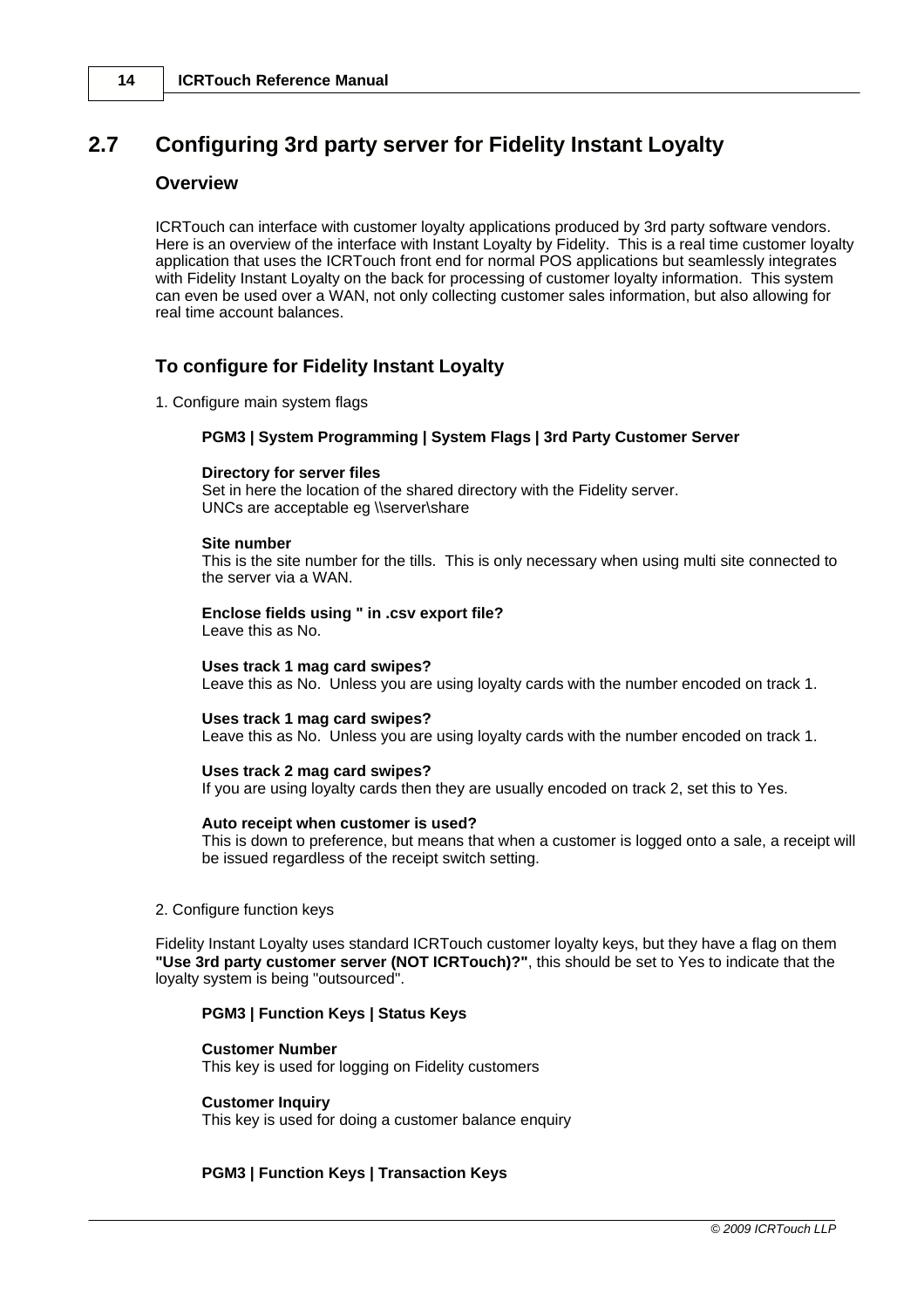#### **Pay Account**

When using account balances, this key is used to pay money into the account. No additional programming is required on this key, as it will automatically work with whatever type customer is logged onto the system.

#### **Exchange Points**

When using points, this key can be used to pay off part of the balance using points. No additional programming is required on this key, as it will automatically work with whatever type customer is logged onto the system.

#### **PGM3 | Function Keys | Finalise Keys**

#### **Account**

When using account balances, this key is used to pay for the current transaction using an account balance.

No additional programming is required on this key, as it will automatically work with whatever type customer is logged onto the system.

3. Configuring customer loyalty functionality

All functionality as regards customer loyalty is determined by settings in Instant Loyalty and the ICR Server both supplied by Fidelity. For further information on the functionality of the customer loyalty system please consult Fidelity.

### **Using magnetic cards with Fidelity Instant Loyalty**

When a magnetic card is swiped it is first checked to see if it falls into one of the ICRTouch formats, {clerk, check, loyalty or employee}, if it does then the card is dealt with internally. If it does not then providing the appropriate flag for accepting magnetic card tracks is set to Yes then the entire contents of that track is passed to the Fidelity server for processing.

For magnetic card format please contact Fidelity.

ICRTouch format loyalty cards are not used with Instant Loyalty.

When using magnetic card readers with ICRTouch, they must be configured to send down start and end sentinel characters. ICRTouch uses this information to know that a magnetic card has been read, without this information the magnetic card will be ignored.

If photo's are being used for customer validation then you must ensure that you are using the Win32 version of ICRTouch (Version 2), the 16bit version (Version 1) does not support on screen photographs.

#### **Other notes**

Do not configure magnetic card format in **PGM3 | System Programming | System Flags | Fidelity** this is for interfacing ICRTouch to Total Control which has an off line customer loyalty system. Configuring magnetic card format in here for cards that are to be sent to Instant Loyalty will mean that they will be treated as Total Control cards and will not make it as far as Instant Loyalty.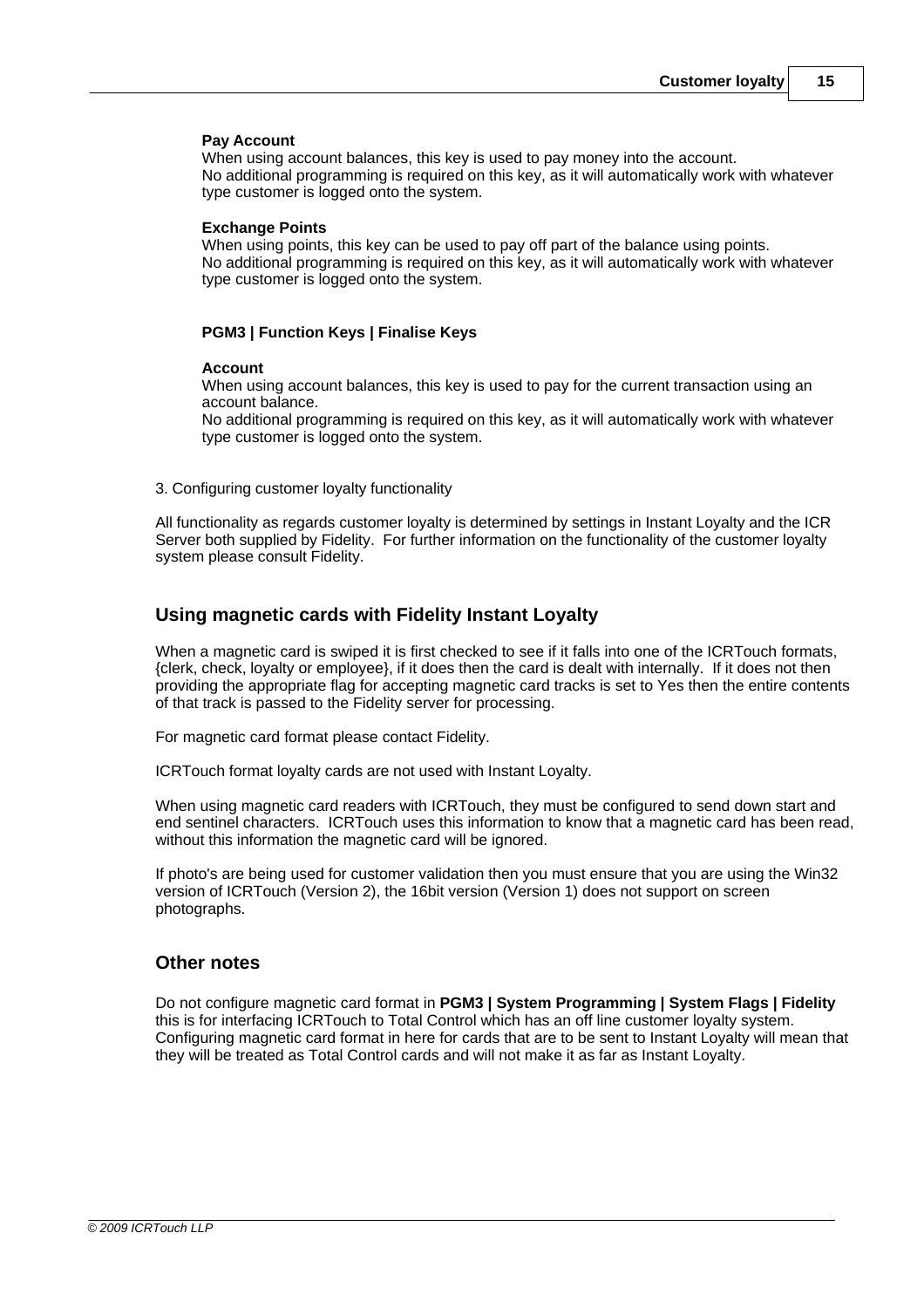# **2.8 CRB (Impact) coin & note reval unit**

# **Overview**

ICRTouch can now interface with the wall mountable coin and note revaluation unit supplied by CRB (Impact). The unit is used to customer account balances in an ICRTouch loyalty system in particular in a prepaid environment such as a golf club.

# **Configuration**

The reval unit should be connected to the customer tracking master, although it can be connected to any unit in the system. Operation speed will be faster when connected to the master as will error handling.

The reval units communicate via RS485, however they are supplied with an RS232->RS485 converter that allows them to be connected directly to an RS232 port on ICRTouch.

The serial port parameters are;

| Baud Rate:      | 9600        |                       |
|-----------------|-------------|-----------------------|
| Parity:         | <b>None</b> |                       |
| Data Bits:      | 8           |                       |
| Stop Bits:      |             |                       |
| Connect Device: |             | <b>CRB Reval Unit</b> |

This is the only configuration required for the unit, upon restarting ICRTouch (or if left for a period of time) the reval unit should display the welcome message. If it doesn't then it is not configured/connected correctly.

**Note**, at this time only one reval unit can be connected to any 1 terminal in the system. Multiple units can be used but must be connected on a per terminal basis.

# **Magnetic card format**

Unfortunately the CRB reval unit will not accept track 1 magnetic cards, which means it will not accept standard ICRTouch customer cards. We have added support to ICRTouch for a second type of loyalty card that uses track 2, the format of this is; XXXXYYYYY (9 digits) where XXXX is the 4 digit site id (as set in Customer Control) and YYYYY is a 5 digit customer number. eg 106400156 would be customer 156 in site id 1064.

Track 2 custom format cards can also be accepted by both ICRTouch and the CRB reval unit.

# **Using the CRB reval unit**

Operation is very simple and straight forward. The user swipes their magnetic card in the unit, they are then displayed with their customer name and current account balance. They then load money in to the unit, the display updates to show the money they have loaded into the unit and their new customer balance. When they have finished loading money into the unit they press the red button to log themselves off of the unit. If no money is inserted into the unit for a period of 25 seconds the customer is automatically logged off of the unit. 7 seconds prior to being logged off the unit will stop accepting money.

# **Log file**

A text log file is generated in the ICRTouch directory of all operations performed on the reval unit, it's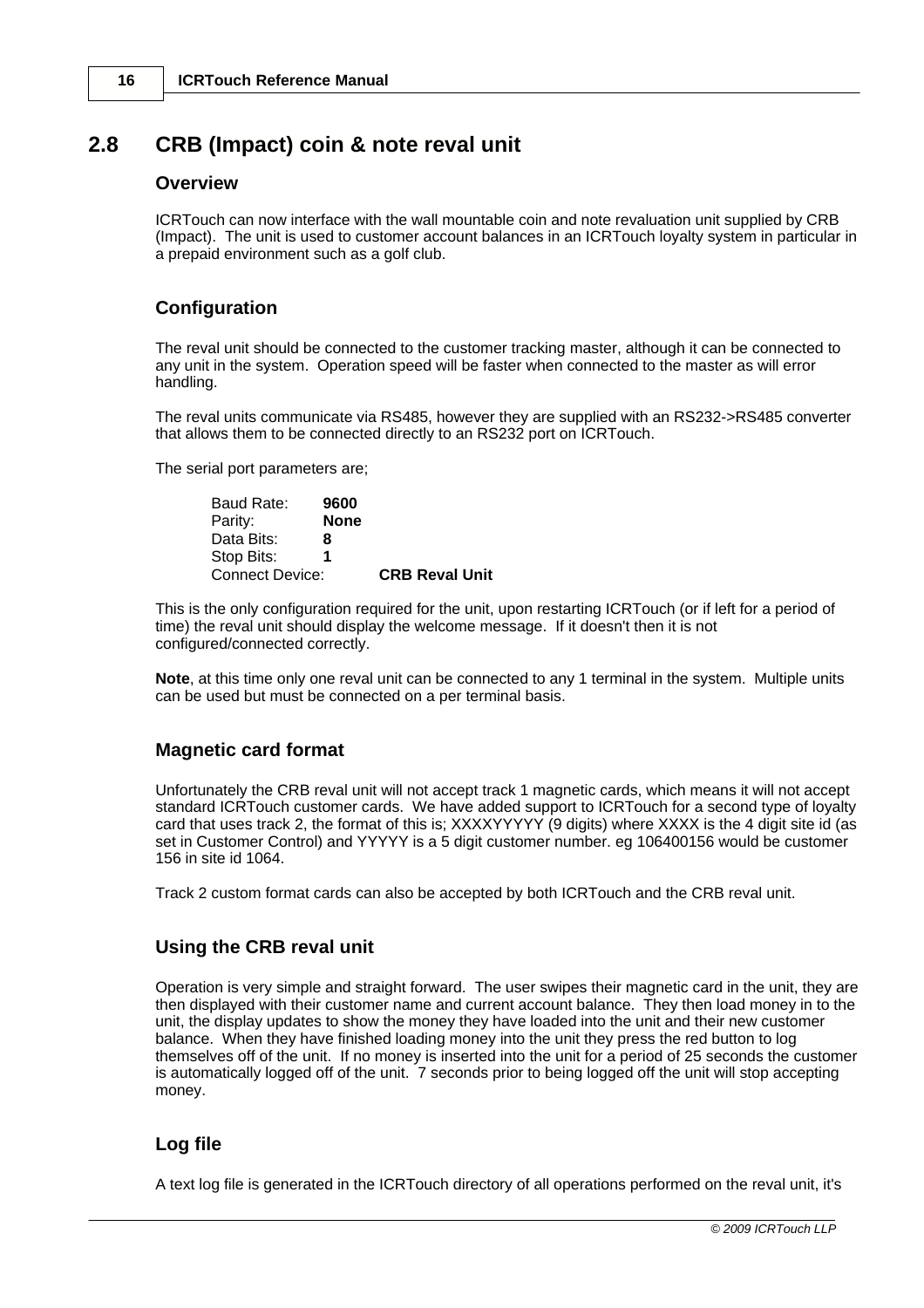filename is reval.log. The log file is generated at action level, in that it will display every action performed on the unit, such as card swiped, coin entered, button pressed etc.

### **Hardware connection note**

We found when we connected up the unit we intergrated with that the RS232->RS485 converter didn't supply the appropriate hardware handshaking lines, accordingly the till believed the unit to be offline all the time. This is easily indicated by the "DEVICE ERROR" flashing in the bottom of the screen for the serial device that the reval unit was connected to. *Remeber that the 3 serial status indicators at the bottom of the screen are not Serial 1 to 3, but are instead Serial Device 1 to 3. Thus if you have a device programmed in IO Parameter on Serial 2 and another on Serial 4 and no other devices programmed, then the first status box would be used to indicate Serial 2 and the second for Serial 4.*

To make ICRTouch see the reval unit as being online (so that it can communicate with it) we found it necessary to short together pins 7 & 8 on the converter on the till side.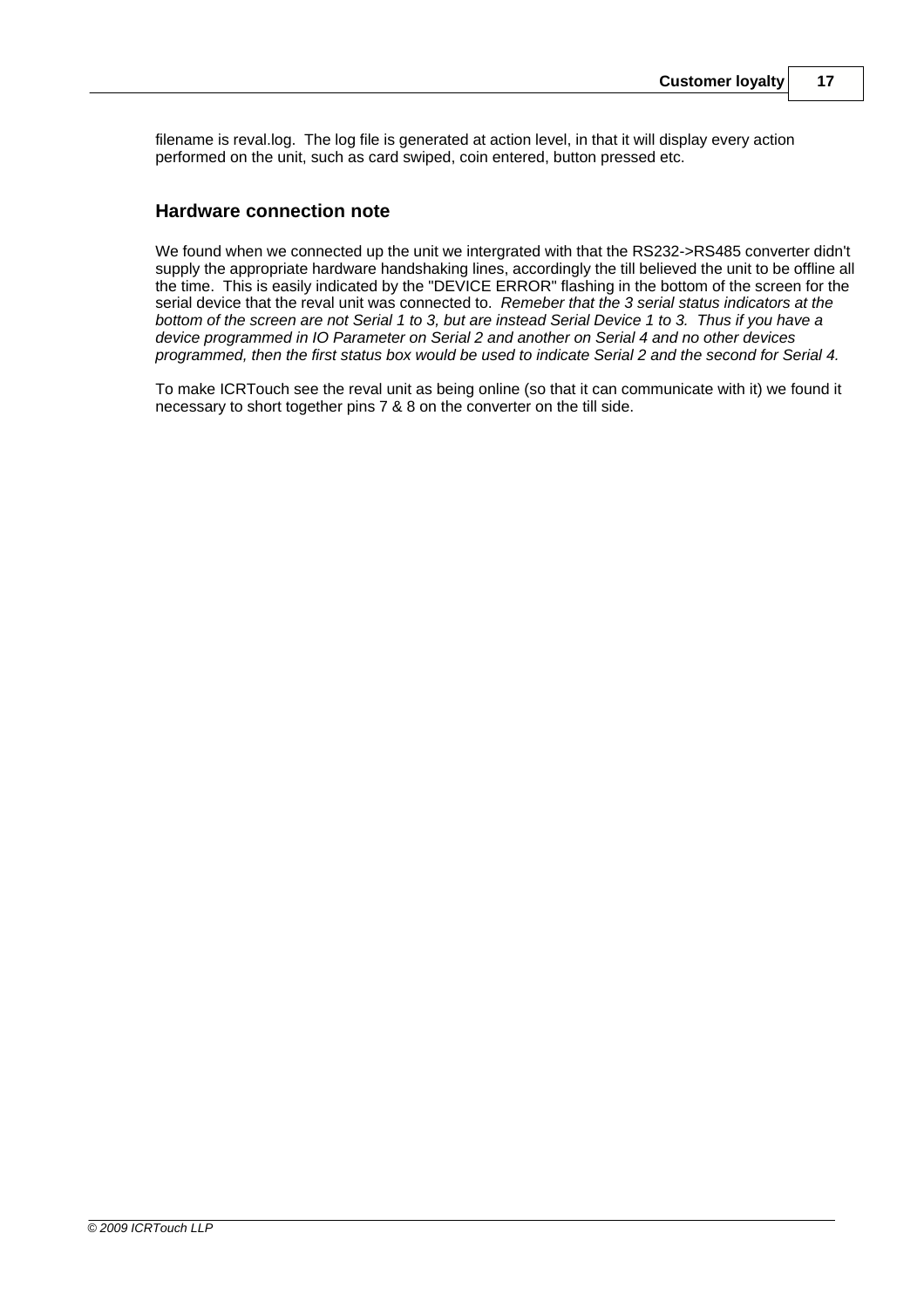# **2.9 Customer Pictures**

Customers can be attached to a picture, this allows a picture (full colour photo) to be attached to a customer that can prompt the user Yes/No when the user tries to log the customer on.

### **Location for Customer Pictures**

#### **Customer Control | Directory for Customer pictures**

Enter in here the directory where your pictures are stored. This can be a local folder eg **c:\icrtouch\pictures** or a UNC eg **\\server\pictures**. If no directory is entered the root ICRTouch directory is used.

### **Filename Format**

**R{NUMBER}.jpg** - Where **{NUMBER}** is the account number of the customer

or **M{NUMBER}.jpg** - Where **{NUMBER}** is the memory number of the Customer (1-MAXCUSTOMER)

eg **RMN23.jpg** for Customer with the account number or **M56.jpg** for Customer 56.

Either format can be used, but the system will always go for the account number format first.

### **File Format**

Only jpgs are supported. The size of the dialog is 320x320 pixels, images smaller than this will be centred in the dialog, images larger will be cropped.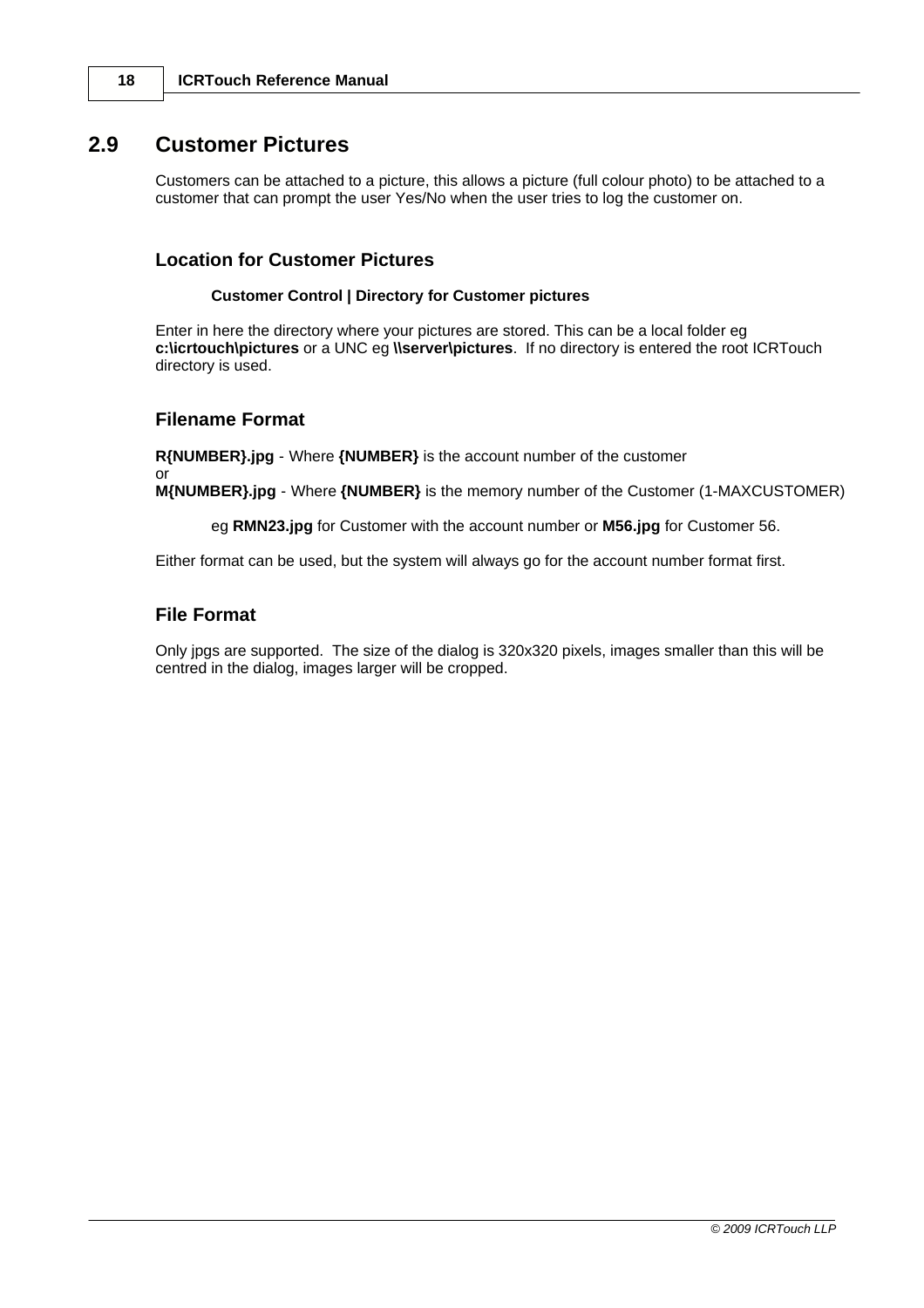**Hardware connection**

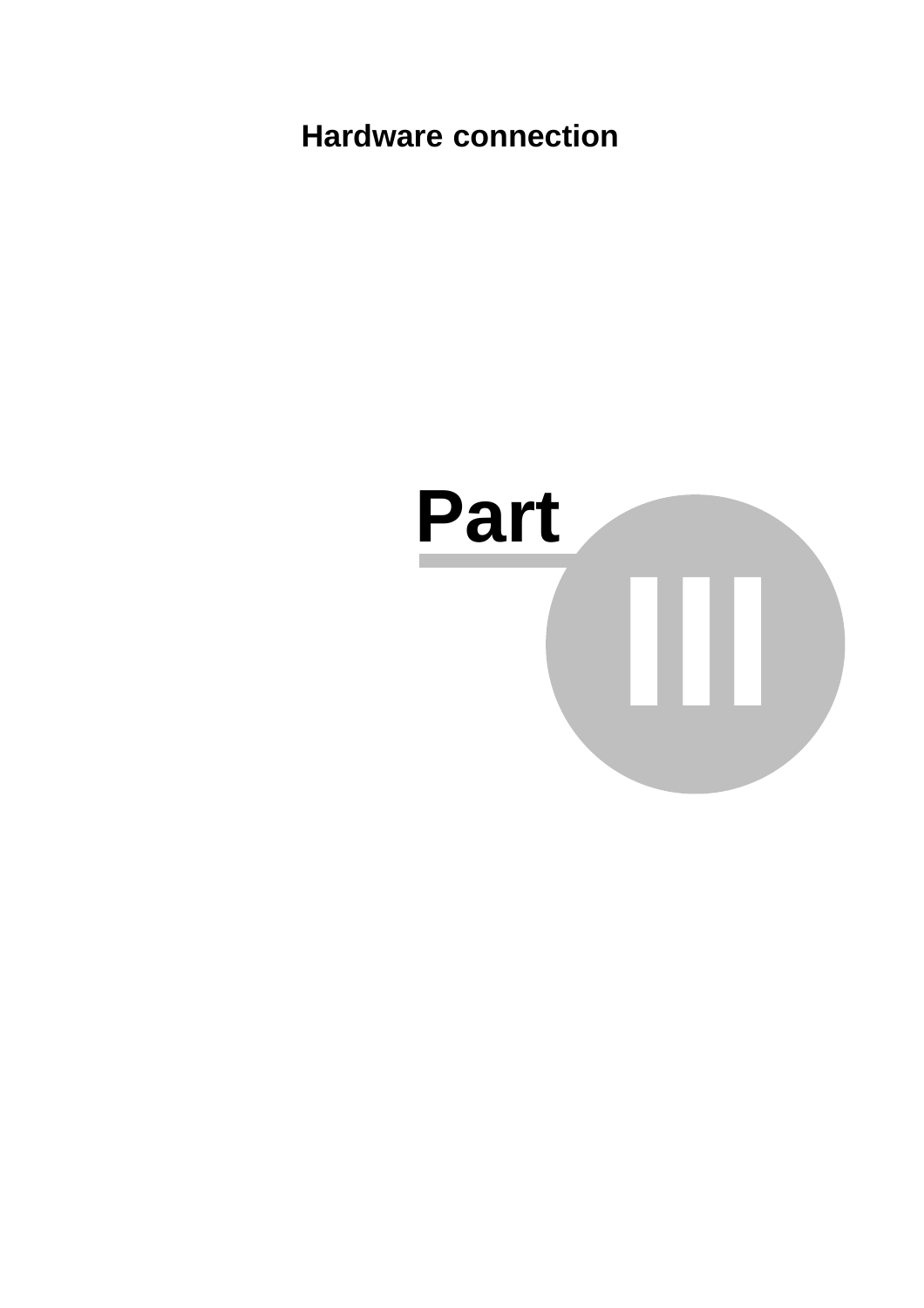# **3 Hardware connection**

# **3.1 Connecting and configuring devices**

In an ICRTouch network all terminals can print to any printer connected to any terminal. There are 2 parts to configuring ICRTouch for external devices such as printers etc.

### **1. IO Parameter file**

The IO parameter file for a serial device needs to be setup on the terminal that the device is physically connected to only. The serial parameters for the device will need to be set up to match the device that is plugged into it, eg baud rate etc. The type of device connected to the port will also need to be set.

### **2. Device connection file & Kitchen printer connection file**

The device connection file contains the location of each device. This needs to be set up on all terminals that are using the physical device. For each device in the table that is going to be used, you need to tell the system which machine the device is plugged into, and also which serial port the device is connected to, even if the device isn't physically connected to this machine, this is so that the system knows where to send the printed data A backup route can also be programmed for most devices, this is programmed in the same way as the primary connection, ie connected machine and port number. In the event of the primary device failing data will automatically be re-routed to the backup device without user intervention.

Customer displays, journal printers and cash drawers can only be connected locally to a machine.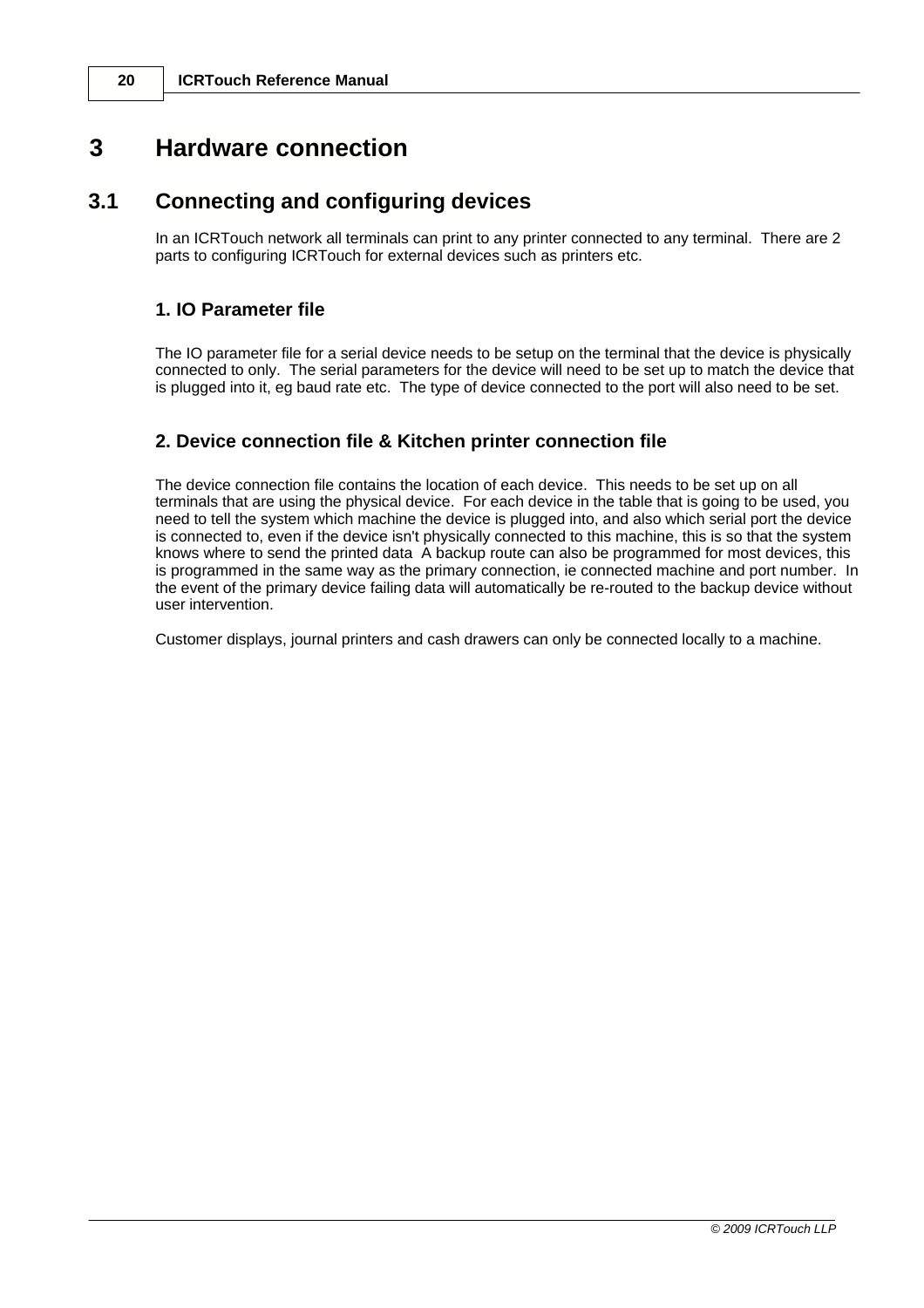# **3.2 Hardware connection**

# Connecting printers

Printers can be connected using standard 9 way to 25 way RS232 printer leads. Only RS232 printers are supported.

Alternatively you can make your own up;



# Connecting a barcode scanner

Barcode scanners can be connected either in the keyboard port, or via a serial port. The scanner should be set to send the barcode number only, followed by a carriage return. No other data should be sent. ICR recommend the use of keyboard wedge scanners wherever possible.

# Connecting a magnetic card reader

Card readers can be either keyboard wedge or serial. The card reader should be set to send down both tracks 1 & 2, and to send start and end sentinels. Without sending of start and end sentinels, ICRTouch will not recognise that a card has been swiped. ICR recommend the use of keyboard wedge mag card readers wherever possible.

You can have multiple devices plugged into the keyboard port.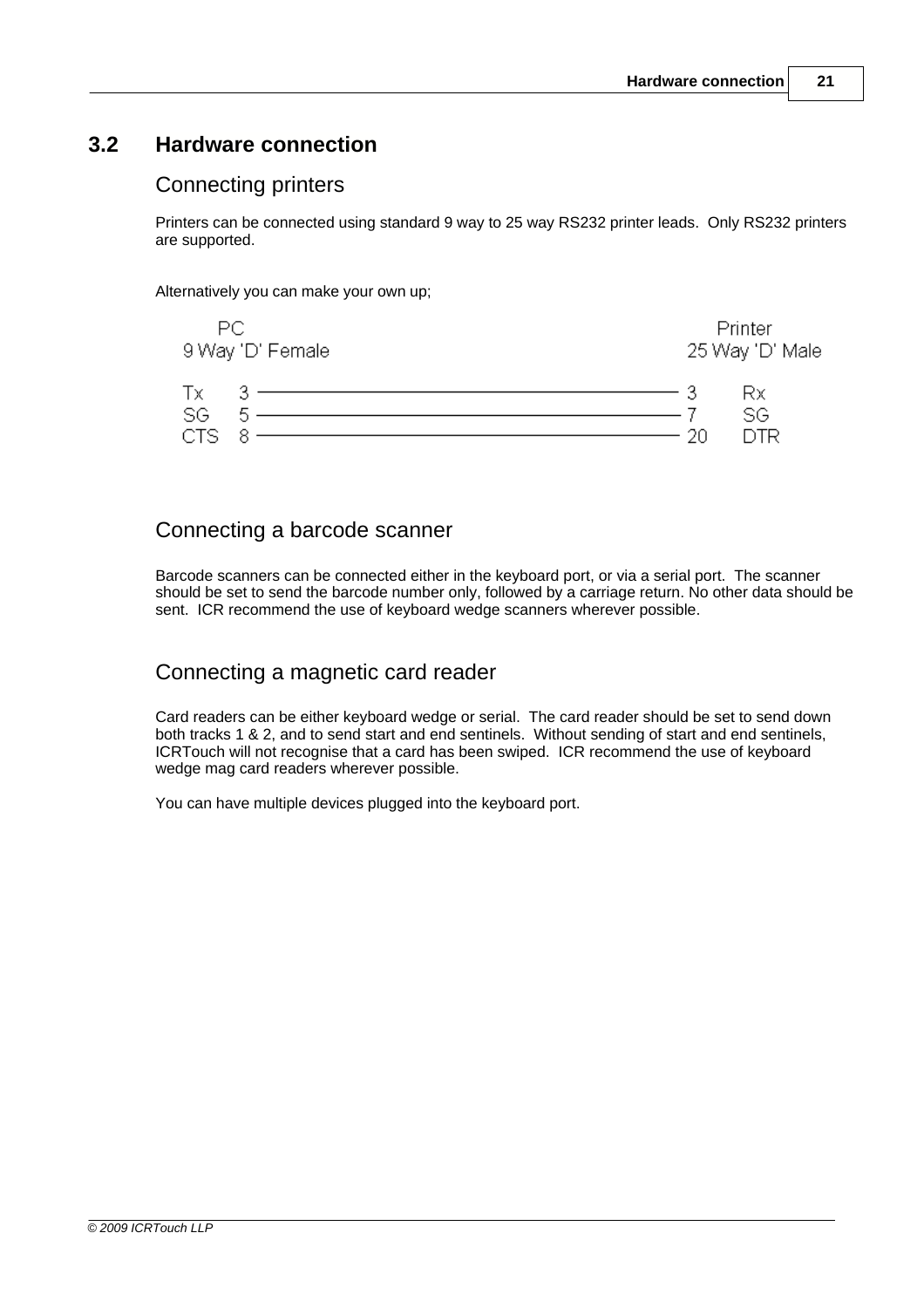# **3.3 Network connection**

# Network cable specification



All RJ45 patch leads and wall ports are wired direct pin to pin, and the same colour configuration should be used through the system. Each till MUST go back to a port of it's own on a hub. RJ45 patch leads can be made up to go between RJ45 wall ports and the network port on the touch screen. Alternatively they can be bought pre-made from any computer supplier, they are exactly the same as standard office network patch leads.

In a PC network it is very important that the colour scheme as above is followed **exactly**. In PC networking 2 pairs of cables are used, one pair across pins 1 & 2 and another across 3 & 6. If these pairs are not configured correctly then the result **will** be poor network performance.

# Connecting 2 tills directly without a hub

For a 2 till network they can be connected directly without the use of a hub, in order to do this you must crossover the network cable. The connections for one of the RJ45 plugs should be as above, the connection for the second should be as below.

**Contract** 

| ماس | wifa | hl | w/hl | q | within | hr |
|-----|------|----|------|---|--------|----|

You'll notice that with this configuration the pair across pins 1 & 2 go to 3 & 6 and vice versa.

NOTE, this cable will only work connecting 2 tills directly together, it will not work when used with a hub. Likewise 2 tills CANNOT be connected together using a standard patch lead without a hub.

# Example System

Each till must go back to a port of it's own on the hub

EFT Servers sit on the network with the tills

Back office PC's sit on the network with the tills

Hubs can be linked together via the Uplink port on the first hub, and a standard port on the other hub, this can also be useful if you have tills in separate parts of a building, in which case you'd only need to run one piece of cable between the two areas

Access points for wireless networking should be plugged into a hub.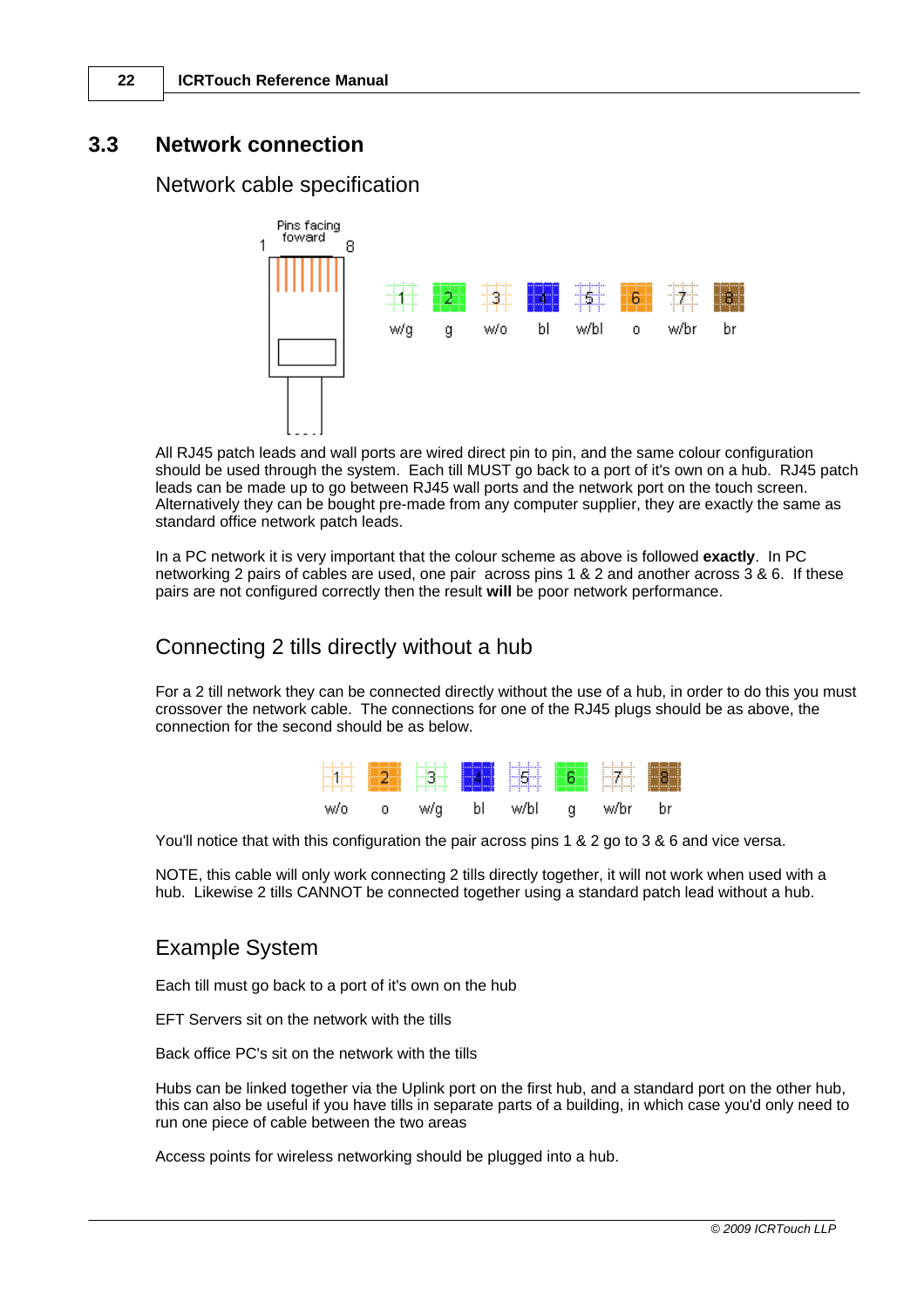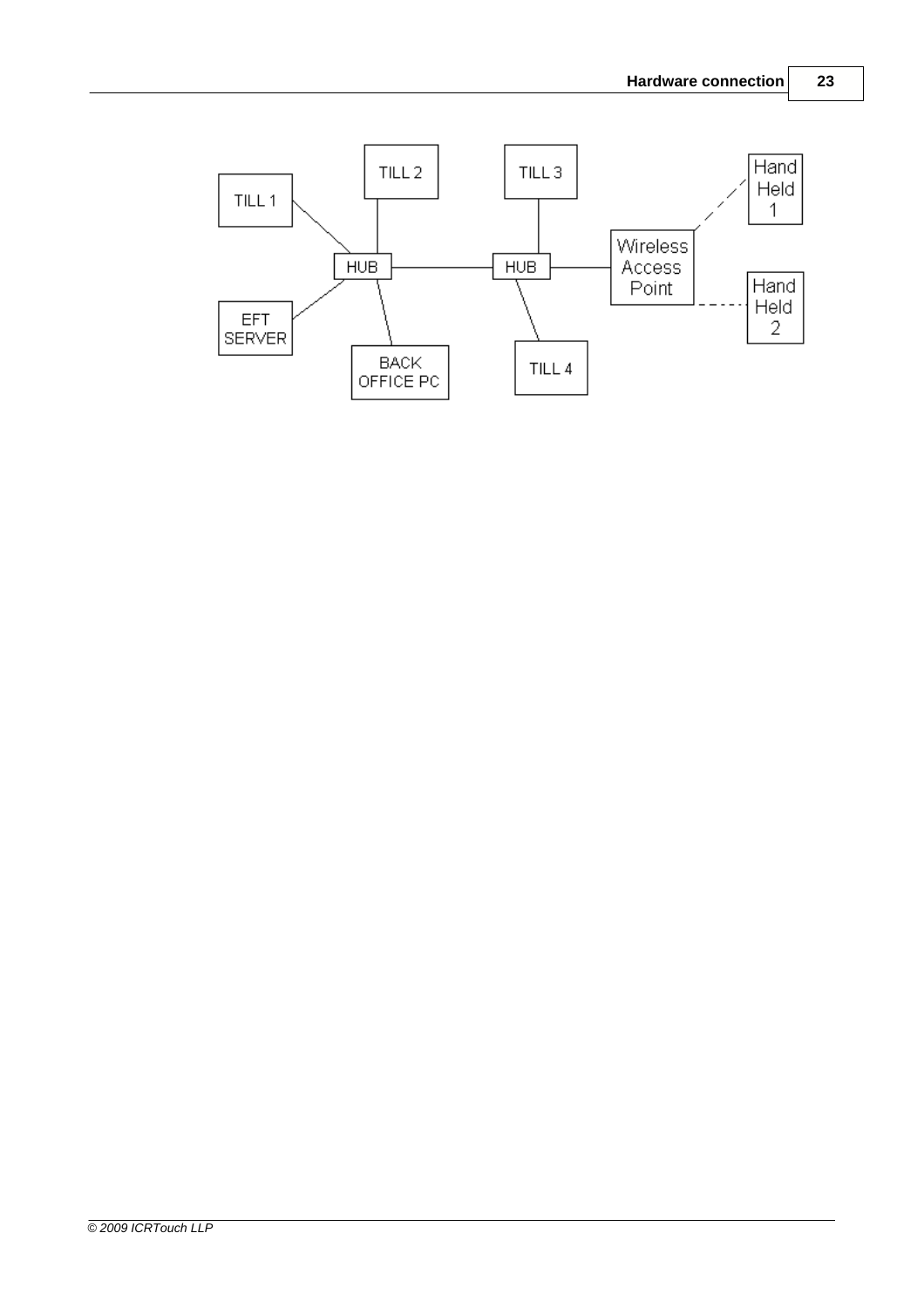# **3.4 Connecting a back office PC**

There are 2 methods of connecting a back office PC to an ICRTouch tills system. Direct network connection or remote connection via modem.

# **Direct network connection**

This method should always be used when the back office PC is local to the ICRTouch till system. Connection is via standard network cable with the PC connected to the hub with the tills just like the tills. It is also possible to connect a PC to a till directly using a "cross-over" network cable.

For network connection the backoffice PC you may use either TCP/IP or IPX/SPX. ICRTouch side does not require to know which protocol the back office PC is set to communicate with as it will simply respond with the same protocol. If you use IPX/SPX then you must have to protocol installed at both ends. To check this;

On Win98, **Control Panel | Network** and check that the **"IPX/SPX-Compatible protocol"** is loaded.

If it is not, select **Add | Protocol | Microsoft | IPX/SPX-Compatible protocol**

On WinXP, **Control Panel | Network Connections**, right click on **Local Area Connection** and select **Properties**. Check that **"NWLINK IPX/SPX/NetBIOS Compatible Transport Protocol"** is installed.

If it is not, select **Install | Protocol | NWLINK IPX/SPX/NetBIOS Compatible Transport Protocol**

There are no other settings required for IPX networking.

If you are using TCP/IP then you must have the proctocol installed and a valid IP Address configured at both ends.

# **Remote modem connection**

# **Till side configuration**

1. Connect and configure a modem

# **PGM3 | System Programming | IO Parameter**

ICR recommend using a baud rate of 38400 as overall this seems to give the best speed. At faster speeds more retries happen, causing comms speed to be slower.

2. Set the modem initialisation string

# **PGM3 | System Programming | Comms Control | Modem Init String**

The recommended init string is **AT&FS0=1&Y0&W0**

**S0=1** tells it how many rings to answer after, 1-9 are valid values. 0 means do not answer

When the till boots it should acknowledge with an ok each initialisation command one at a time. If the till responds "Timeout" then the till is not communicating with the modem. If the till responds "Error" then one of the commands is written incorrectly.

All communications are dealt with the modem internally, ICRTouch does not use dial up networking or anything else for communications.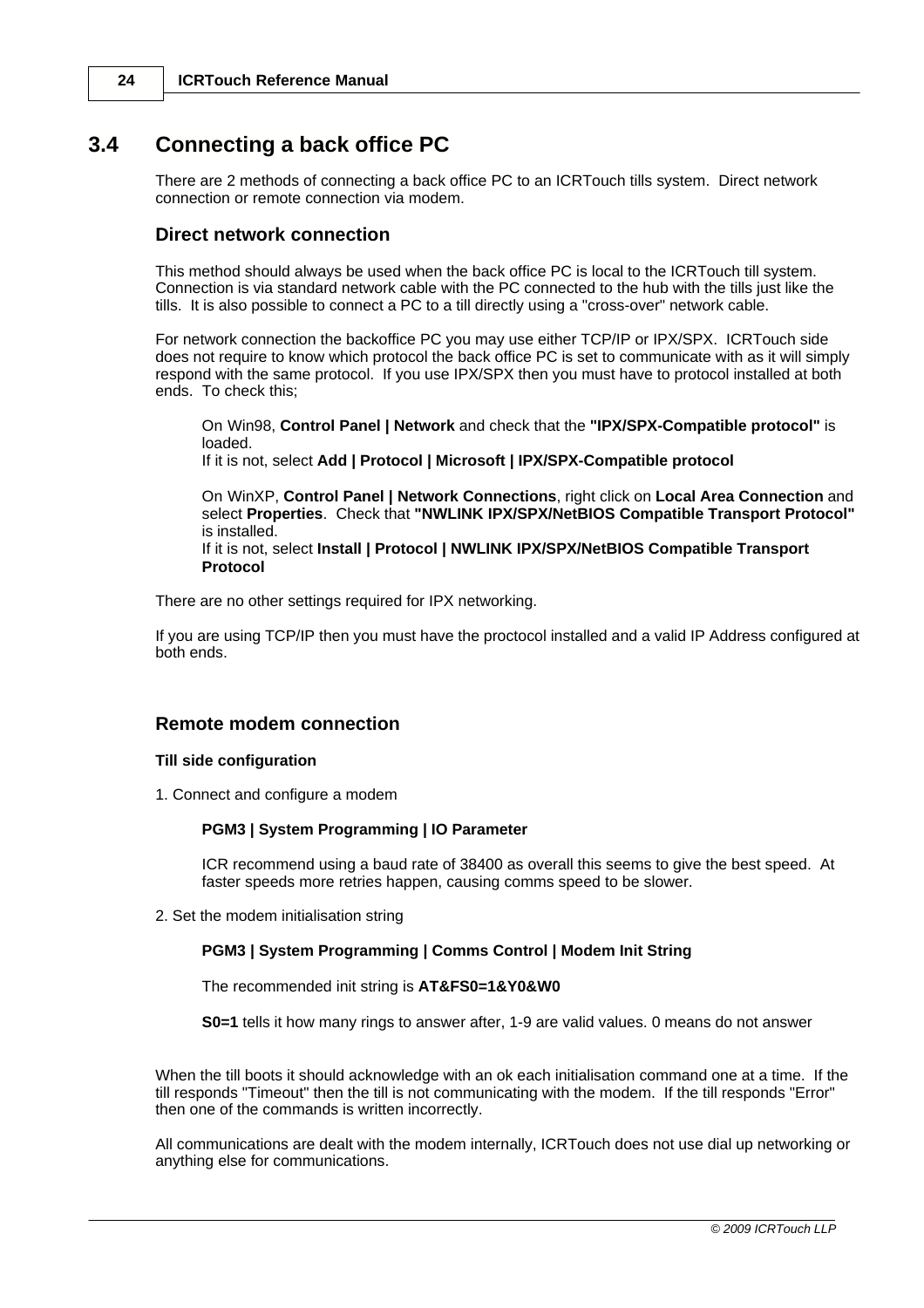#### **PC Side configuration**

Modem communications at PC side should be dealt with internally by the software application. There is no need to have IPX loaded for modem comms, nor is it necessary to configure dial up networking. If you are having trouble communicating via modem then there is an application developed by ICR, File Editor, that can be downloaded from our website, www.icrtouch.com, this has modem communications built in and is a good test of the underlying set without any 3rd party software involvement.

#### **Multi till communications via modem**

For multi till networks polled by a back office PC there is no extra configuration required for a multi till setup. ICRTouch will automatically gateway all PC communications through modem directly to the relevant till. For example if the modem is connected to till 2 and the PC wants to communicate with till 1, then all data is forwarded directly to till 1 as if the PC were directly connected to it.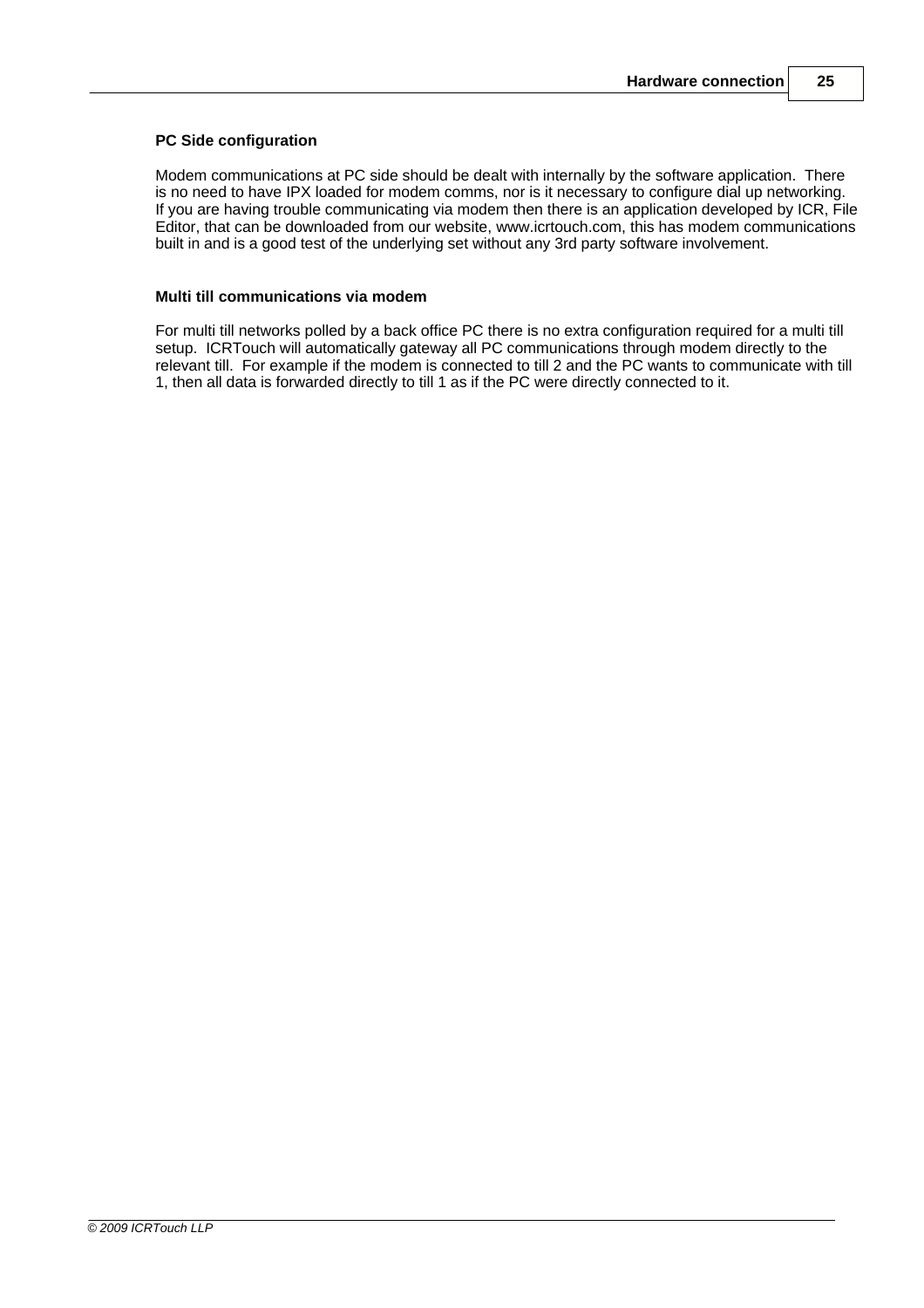# **3.5 Connecting an Avery FX120 Scale**

# **UK Weights and Measures Approval**

ICRTouch has UK approval for an interface with an Avery FX120 scale. Our approval number is **GB-1208** and can be used with any CE marked pos hardware with a customer display.

### **Connecting the scale**

IO Parameter settings are; **2400 baud, EVEN Parity, 7 data bits and 1 stop bit**. Connected device is **Avery Scale**. There is no route to setup in Device Connection.



You will also require the dll file Scale.dll available from ICR which adds scale communications functionality to ICRTouch, this must be placed in the ICRTouch folder of each till.

# **Programming**

You will need to allocate a weight key to the keyboard, this is a Status Key. There is a flag on the PLU to indicate that it is a weight PLU, when set registering th PLU will cause it to fetch the weight from the scale.

Manual weight entry is possible by entering the weight first, then pressing the weight key followed by the PLU. The PLU must be configured to allow keyed weight entry.

It is not possible to change the Kg symbol when interfaced with a scale.

*© 2009 ICRTouch LLP*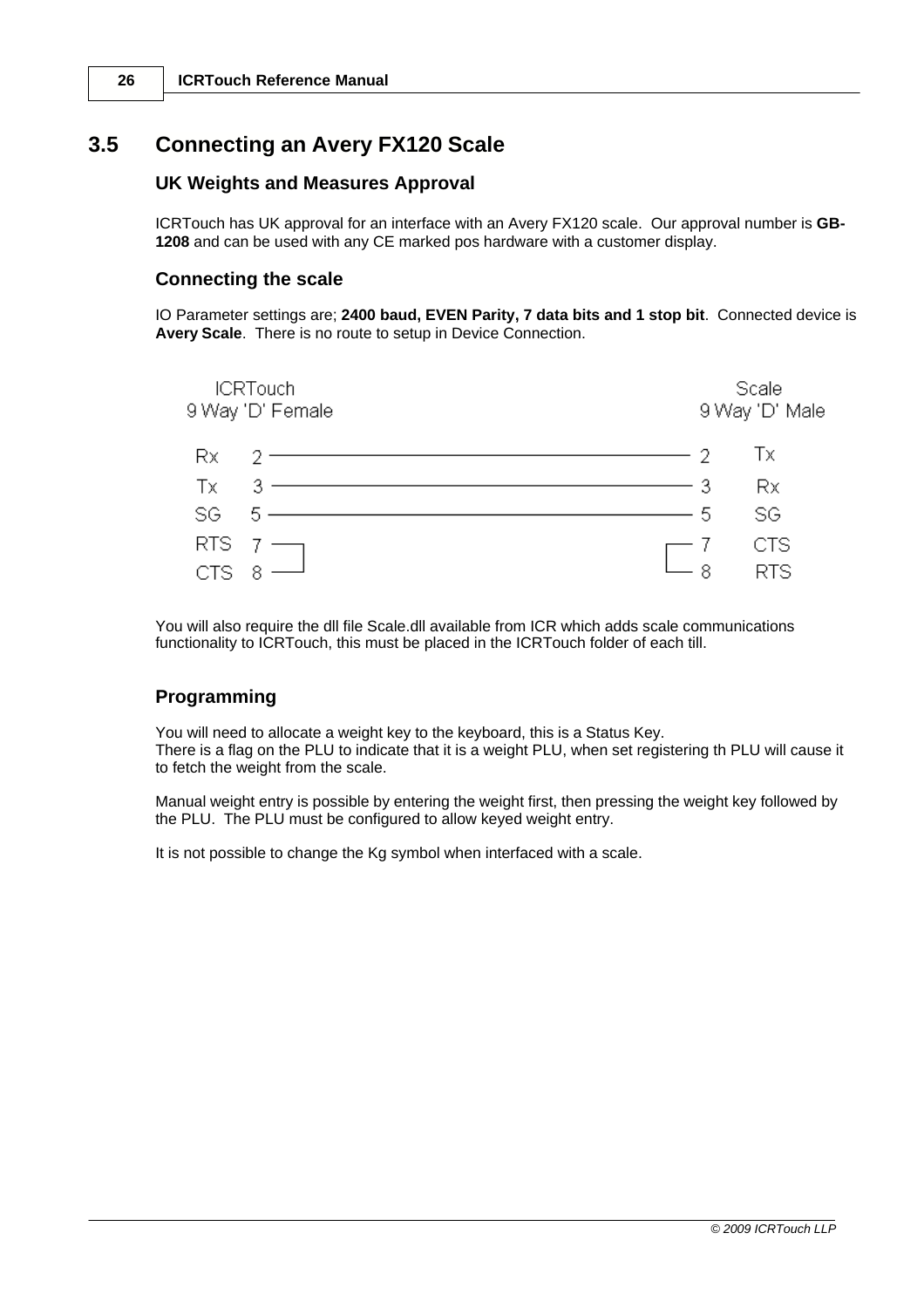# **3.6 Using the USB MS Cash Drawer**

For Windows XP

If you plan to use the USB MS Cash Drawer supplied by International Cash Drawer in Ireland you will need to install the driver first, otherwise ICRTouch will complain "Unable to find MSPOS\_USB.DLL".

This can be downloaded from http://www.mscashdrawer.com/tech\_info\_3.php

There are 2 types, the older type {item 3.} and the newer HID Type {Item 4.} These have been HID now for some 6 months so the latter is most likely the driver you will require.

*It should be easy to tell, as the HID wont ask for a driver when it is plugged in as XP has built in generic support for HID equipment, whereas the former will.*

Run the install then copy the MSPOS\_USB.DLL file from the it's install directory {probably Program Files\M-S Cash Drawer} into the System32 directory so that all applications can see it {*ICRTouch included*}

The dipswitches on the back of the drawer determine which drawer number it is, ICRTouch supports up to 2 - see MS Cash Drawer instructions for this.

There is also a test utility in the MS Cash Drawer folder that enables you to test whether the drawer works or not on the machine.

 $=$ 

Please note none of the above applies to Windows CE {*except the dipswitch/drawer number bit*} All Windows CE images supplied by ICR v1.14 onwards contain built in driver support for the HID type cash drawer - the older type is **not** supported.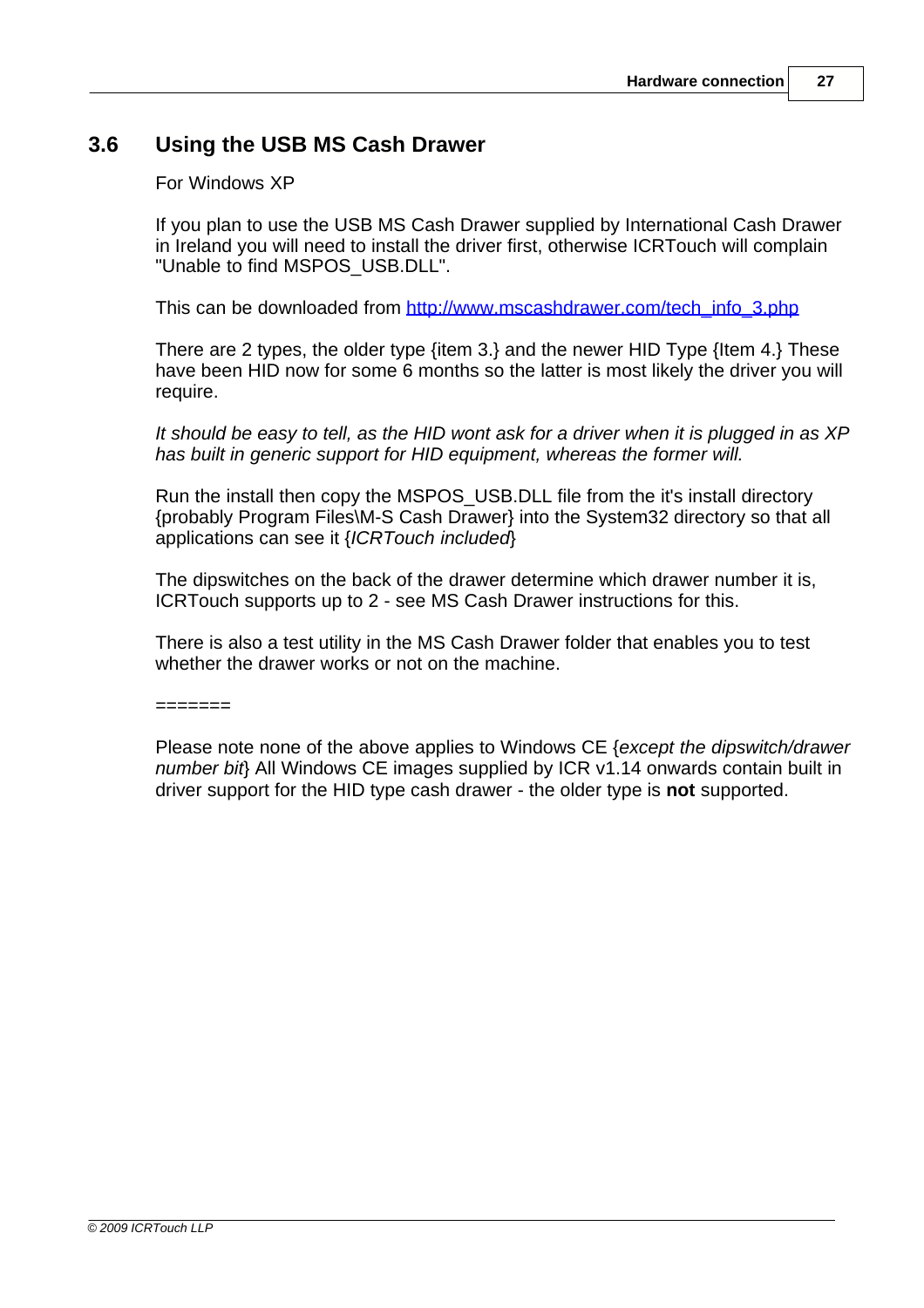# **3.7 Connecting a Coin Dispenser**

ICRTouch interfaces with the Telequip T-Flex coin dispenser.

### **Connecting the dispenser**

The device must be connected using the supplied RS232 cable. ICRTouch communicates directly with the device, no 3rd party software or OPOS drivers should be installed as these may interfere with ICRTouch's ability to communicate.

IO Parameter settings are; **9600 baud, EVEN Parity, 7 data bits and 1 stop bit**. Connected device is **Telequip T-Flex**. There is no route to setup in Device Connection.

### **Programming**

Once the coin dispenser device is setup in IO Parameter ICRTouch will automatically push change amounts through it.

There are some additional settings that can be found in **PGM3 | System Programming | System Flags | Comms Control**

#### **Limit dispensed coins to:**

Whole numbers above this amount are not dispensed as change eg if you had 5.00 set and £17.50 change were to be awarded then only £2.50 will be dispensed. 0 means this setting has no effect.

#### **Do not dispense if change is more than:**

If the change amount is equal to or exceeds this value then no change will be dispensed. 0 means this setting has no effect.

#### **Also display total change in input window?**

When set the total change is displayed in brackets in the input window

### **Additional Notes**

Only change for the first currency is dispensed.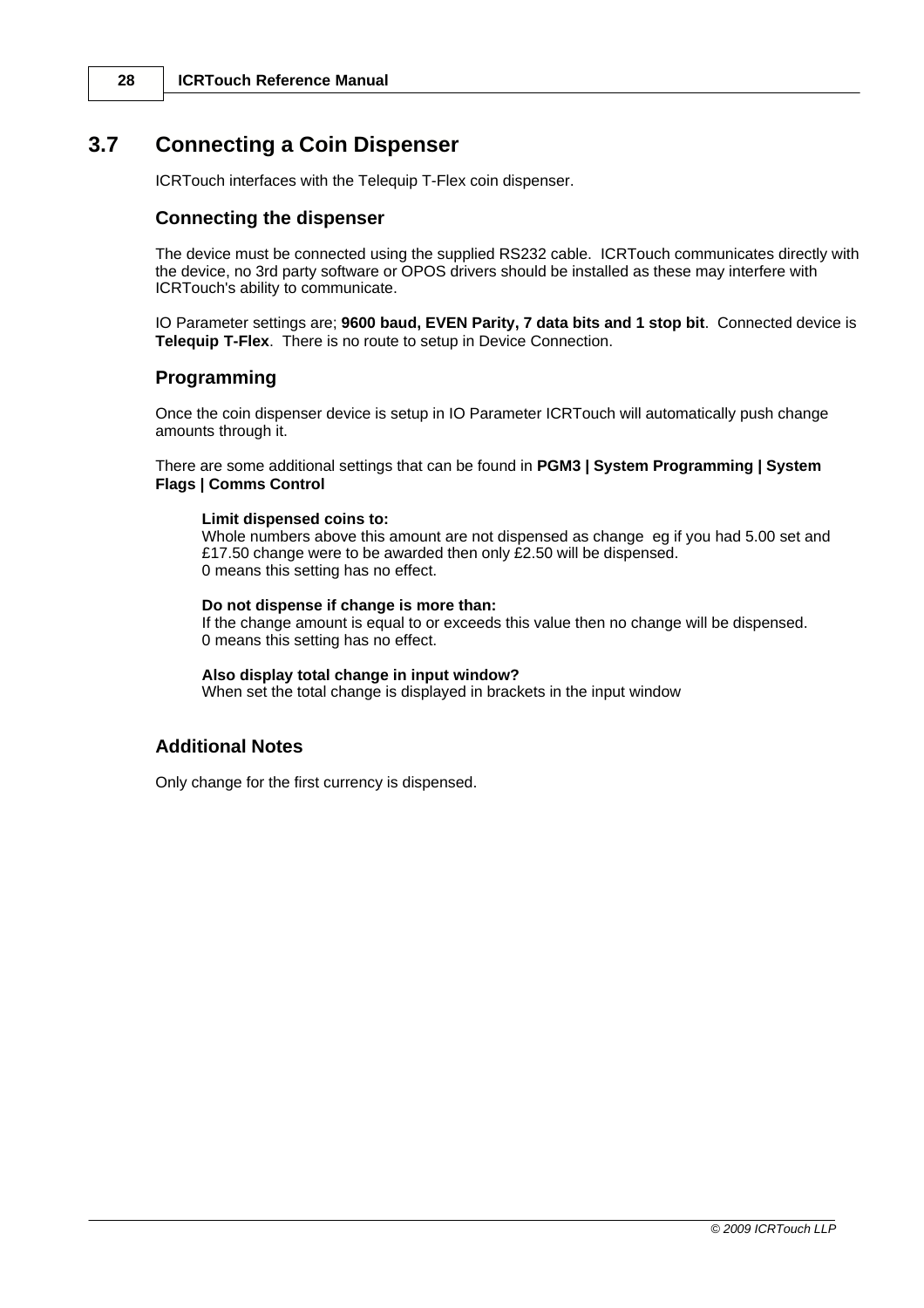**Euro/Sub currency**

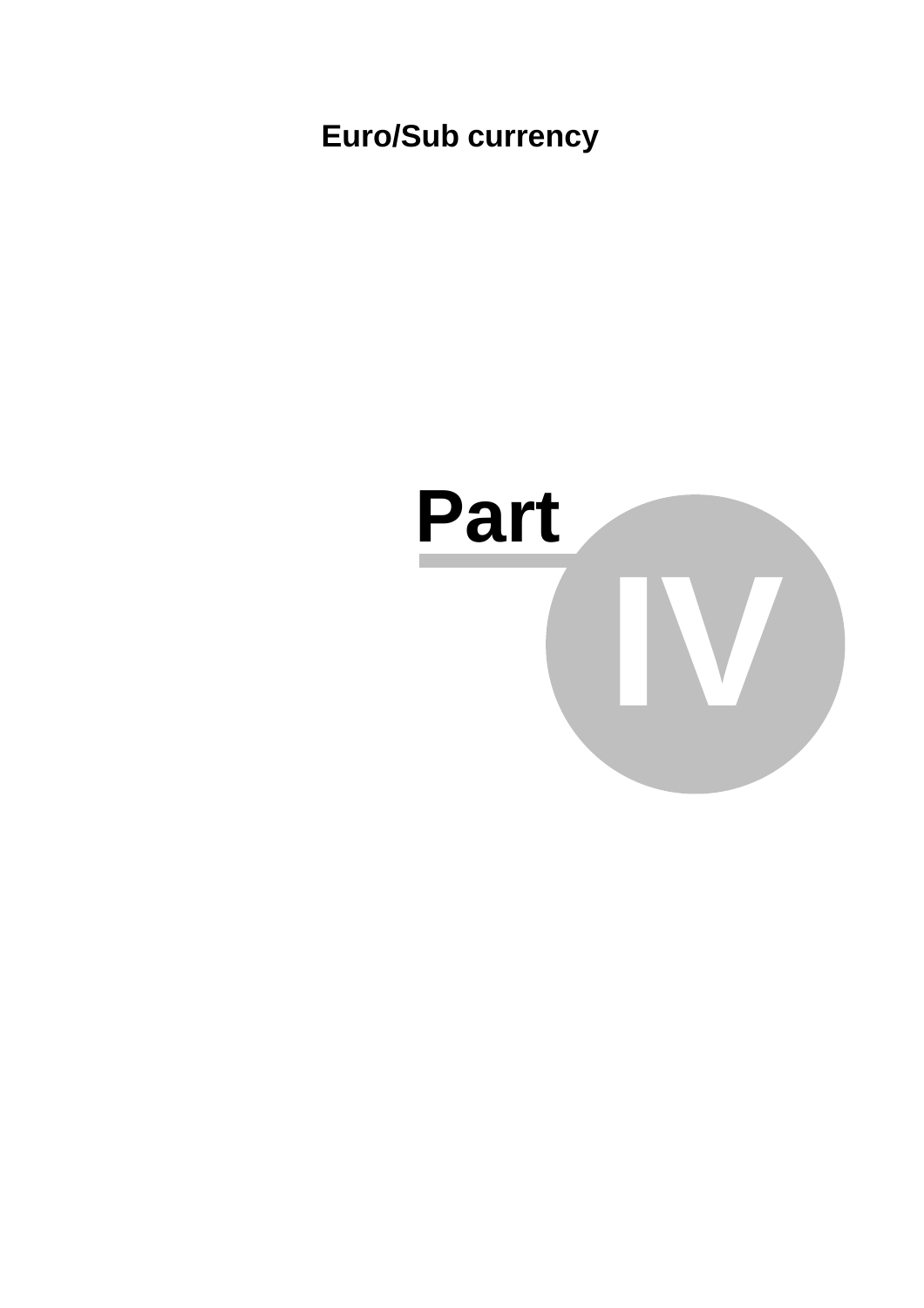# **4 Euro/Sub currency**

# **4.1 Overview**

ICRTouch allows use of a sub-currency, typically used in the UK to cover the Euro.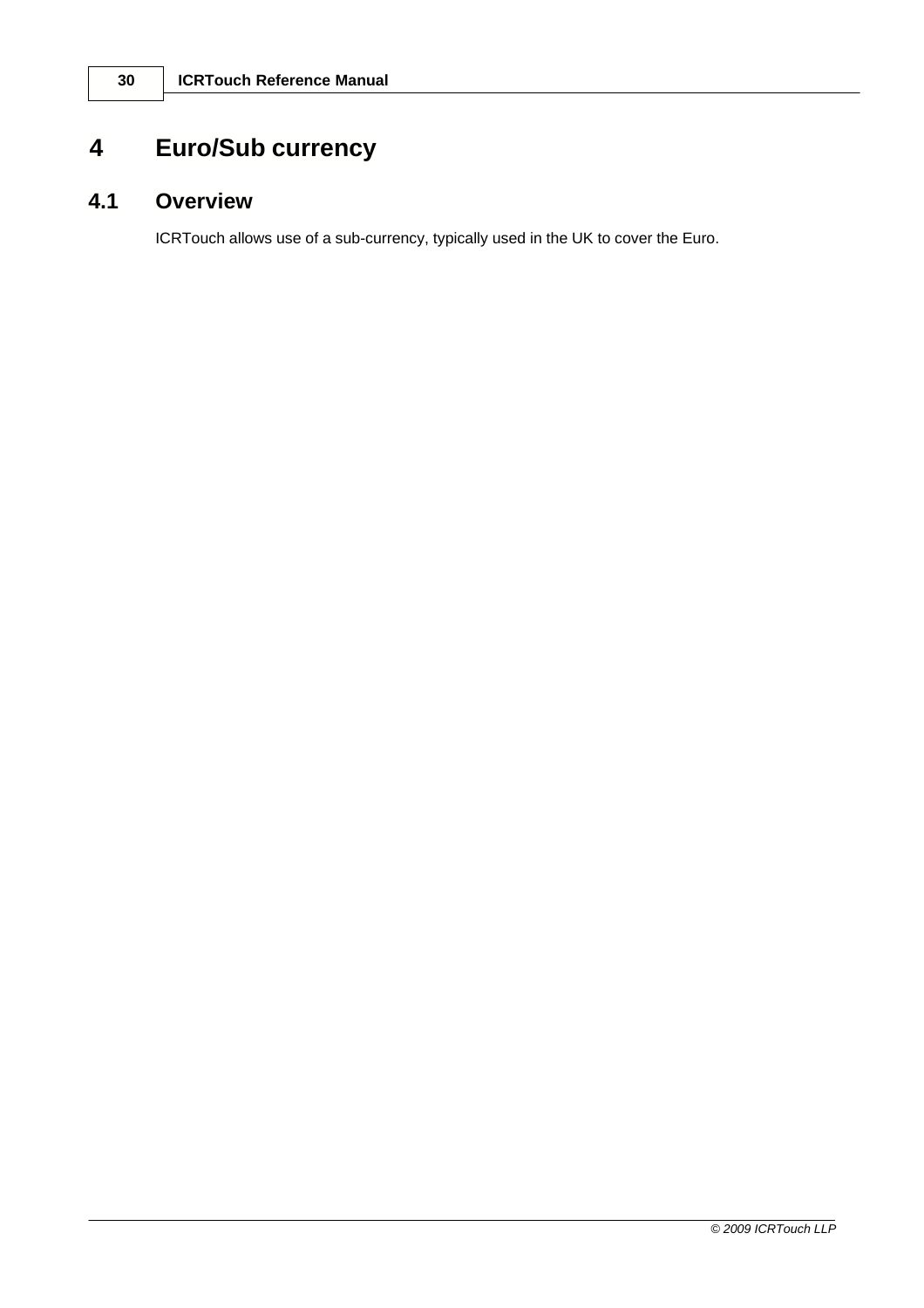# **4.2 Sub currency main flag settings**

# PGM3 | System Flags | Currency Exchange

# **Local to EURO(sub) exchange rate**

The exchange rate to 6 decimal places for the conversion from the local currency to the sub currency. Any amounts in local currency will be multiplied by this value to arrive at the sub currency equivalent.

# **EURO(sub) decimal places**

Number of decimal places used for the sub currency.

# **Show EURO(sub) total in REG window?**

The sub currency total is always displayed at the bottom of the REG window with the local currency.

# **Show EURO(sub) total on receipt/journal?**

The sub currency total is always printed on the bottom of receipts, the journal and bills with the local currency.

### **Show EURO(sub) total on cust display?**

The sub currency total is always displayed on the customer display with the local currency.

### **Change in EURO(sub) (No, local)?**

When set, the change is always in EURO's. When set to no the change is always the local currency.

#### **EURO(sub) uses 2nd drawer?**

The 2nd cash drawer is fired to store EURO tenders/change.

#### **Show change in both currencies?**

The change amount is printed in the 'other' currency as well on the receipt, journal and registration window.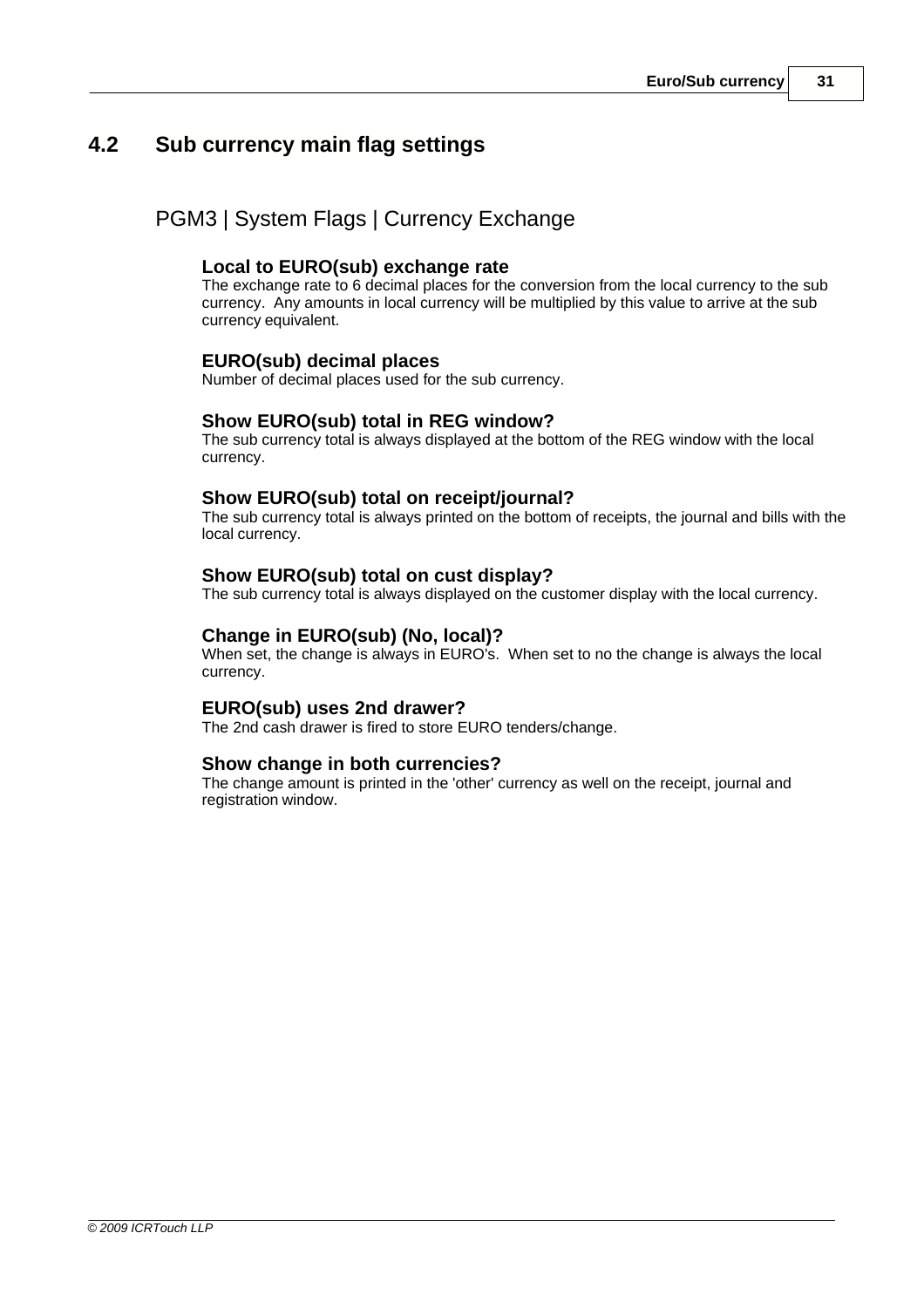# **4.3 Sub currency change over function**

# PGM3 | System Flags | Currency Exchange | **Run EURO(sub) change over function**

This converts all preset prices AND sales data from the local currency to the sub currency, using the currently programmed exchange rate. Currency symbols and decimals places are also copied across. The sub currency function will then be turned off, and the system will function as a Euro, single currency system.

Preset tenders and discount button are left at the same value, although their decimal place will be converted if necessary. Ie a £10 preset tender key would remain as a €10 preset tender key. Keyboard text however, will need to be updated manually.

This function needs to be run on each till in a system.

The function will only take about a minute to complete.

Once run this process can only be reset by manually changing back.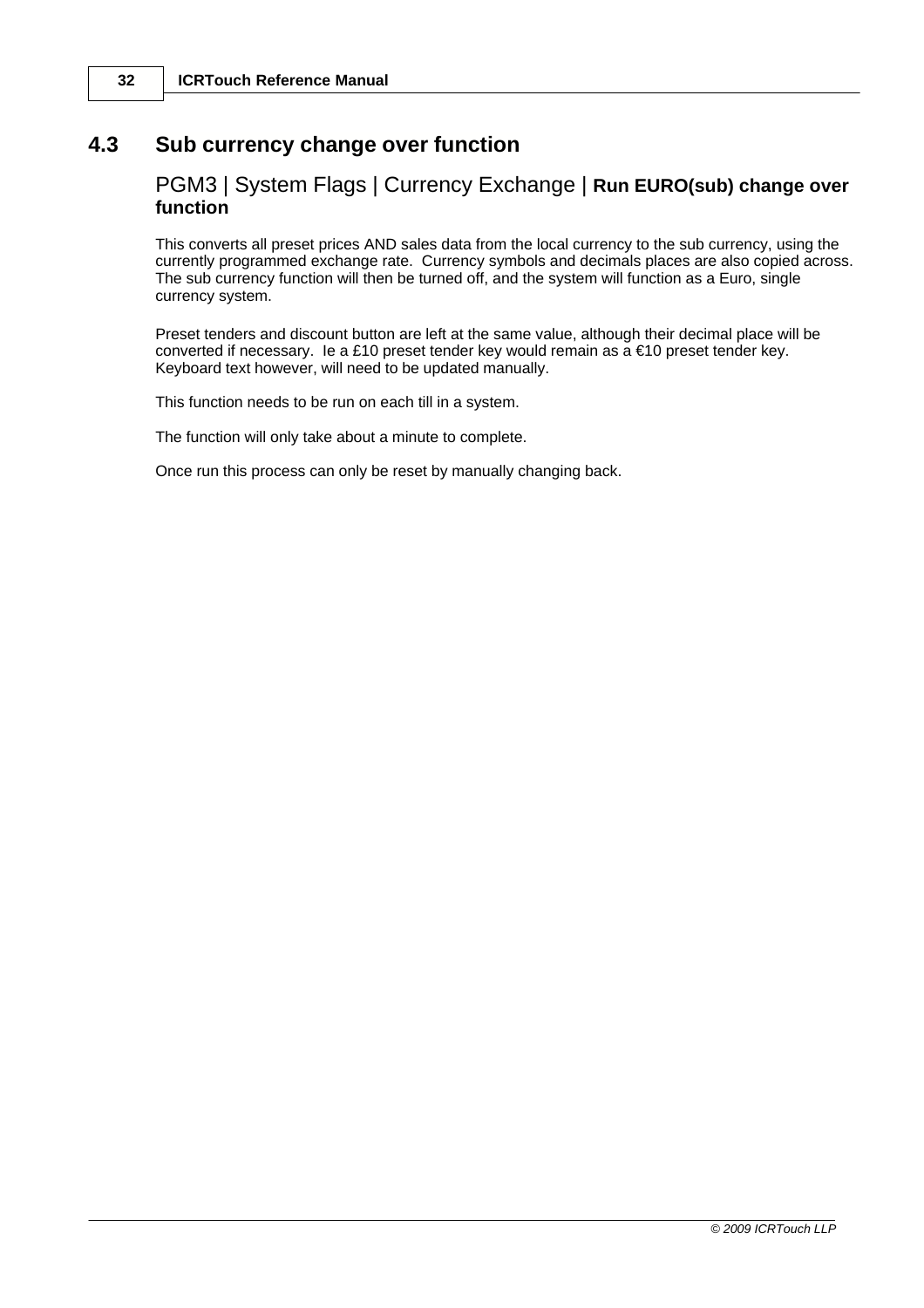# **4.4 Sub currency function keys**

# PGM3 | Function Keys | Status Keys | Subtotal

# **Subtotal is EURO(sub)?**

The displayed subtotal will always be shown in the sub currency. If used in conjunction with the toggle flag below, then the first currency to be displayed will be the EURO currency.

### **Toggles between EURO(sub) and local?**

Each time the subtotal button is pressed it will switch between showing the local subtotal and the EURO subtotal.

# PGM3 | Function Keys | Status Keys | Euro Shift

The Euro shift function is used to specify that the next tender is going to be in sub-currency. Press the Euro shift button, then enter the amount to be tendered in Euro's, then press a standard cash button.

The Euro shift function only works with finalise keys of type 'cash'. The function also works with preset tender buttons. All tenders go into the Euro in drawer totals, instead of the local currency totals. The Euro shift is reset for the next tender operation.

# PGM3 | Function Keys | Finalise Keys | Cash

### **Tendered amounts in EUROs(sub)?**

This finalise key is then a EURO only finalise key. All tendered amounts are in Euro's. All tenders go into the Euro in drawer totals, instead of the local currency totals. There is no need to use the Euro shift button when the Euro flag is set.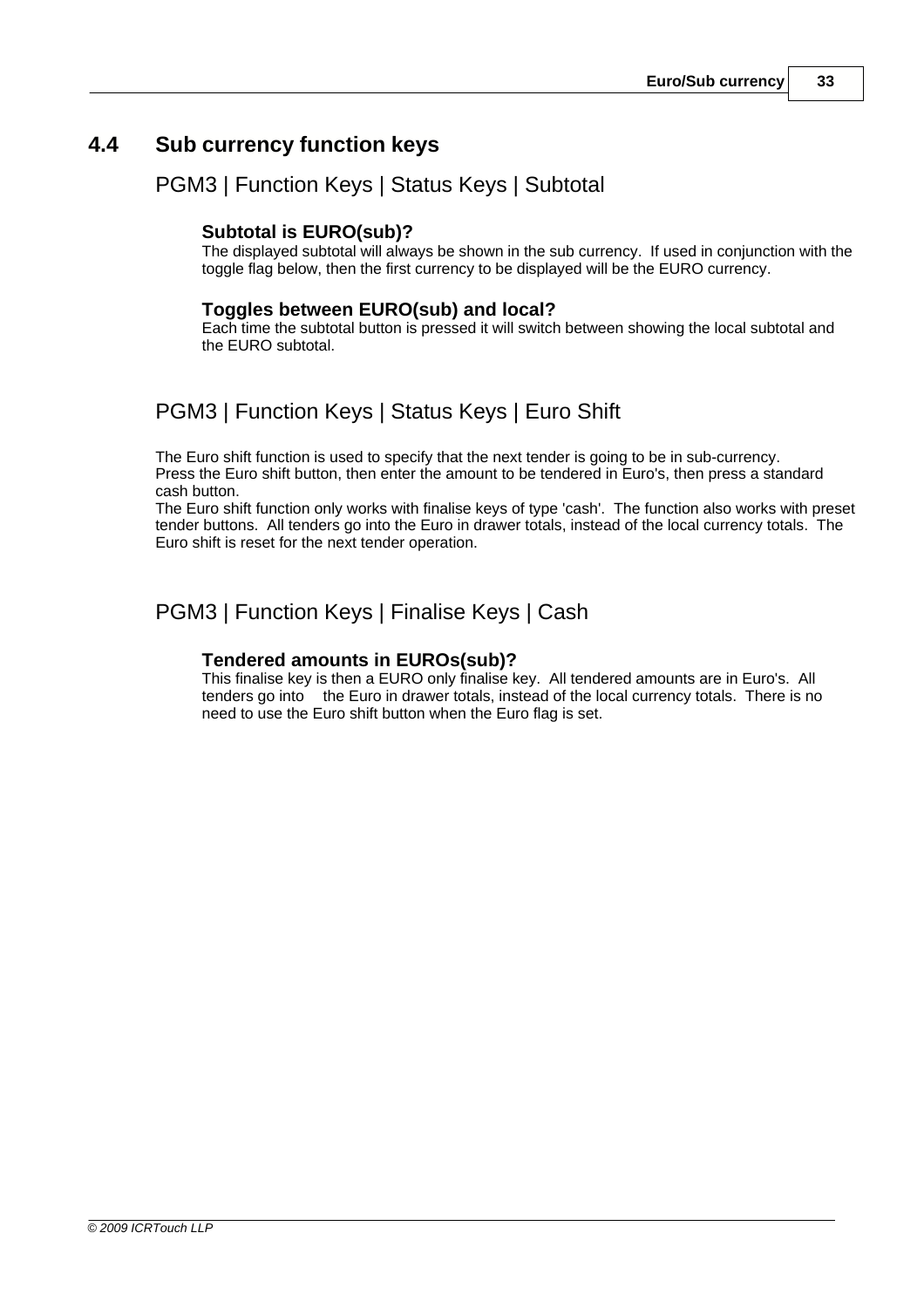# **4.5 Sub currency texts**

# PGM3 | System Programming | Fixed totalizers

New in drawer totals added at records 31 to 39 for Euro in drawer. All Euro tender amounts whether tendered through a Euro flagged cash button, or by using the Euro shift button will go into their Euro in drawer totals. All Euro change amounts will come out of their equivalent Euro in drawer total.

# PGM2 | Fixed characters

The currency symbol for the Euro is the second currency symbol and can be up to 4 digits in fixed character record 6. ICRTouch fully supports the Euro symbol (€), and with all *compatible* external devices.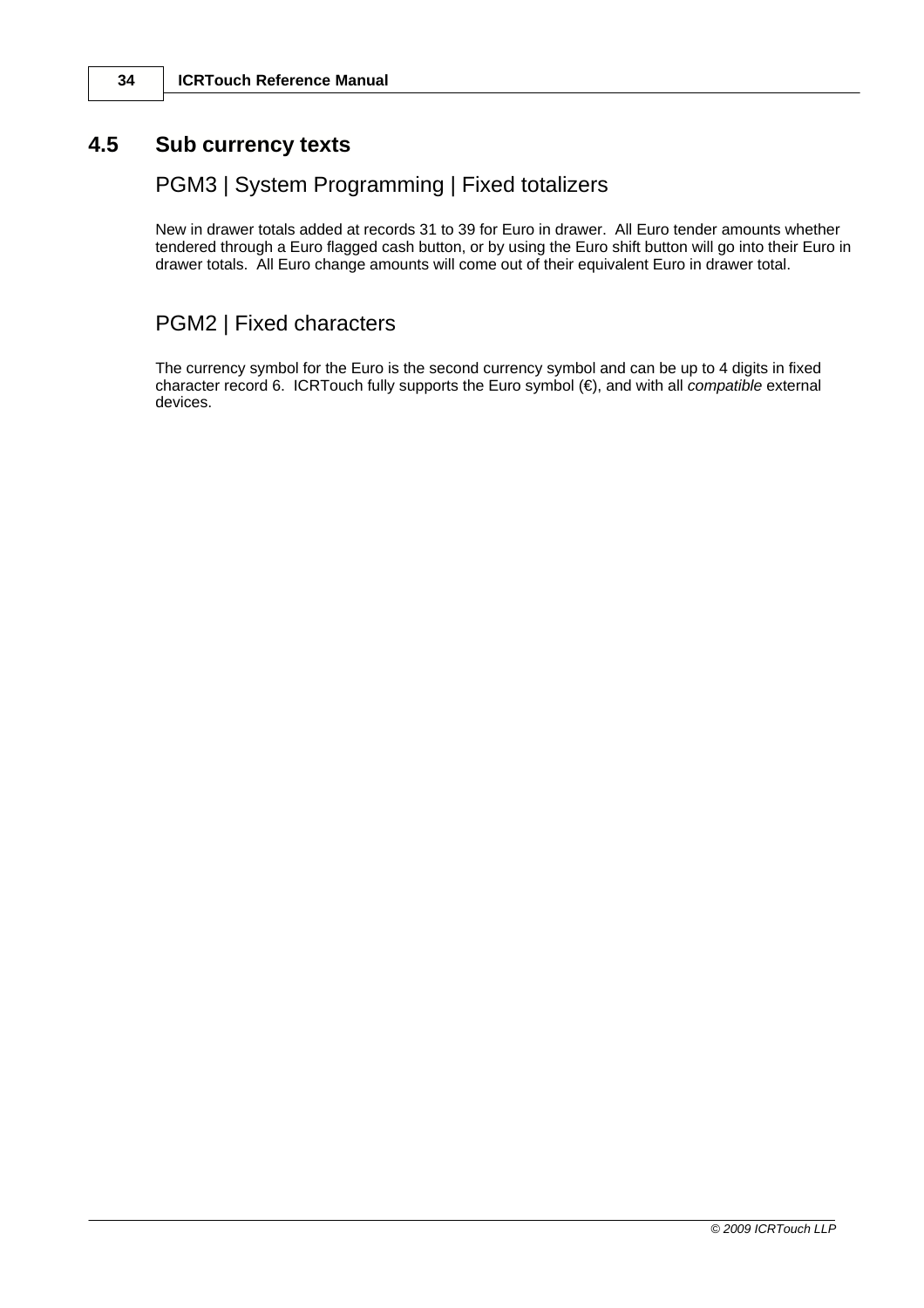**4.6 Sub currency samples**

| <b>FILS</b><br>EUD<br><b>KALIBER</b><br>MANNS ORGINAL<br>NEUCASTLE FROWN<br>MANNS ORGINAL | £2.10<br>£2.10<br>£1.20 |
|-------------------------------------------------------------------------------------------|-------------------------|
|                                                                                           |                         |
|                                                                                           |                         |
|                                                                                           |                         |
|                                                                                           | £1.20                   |
|                                                                                           | £2.30                   |
|                                                                                           | f1.20                   |
|                                                                                           | £1B.1B                  |
| TOTAL: EUR16.16                                                                           |                         |

Registration window showing totals in both currencies

Sample receipt showing totals and change in both

currencies

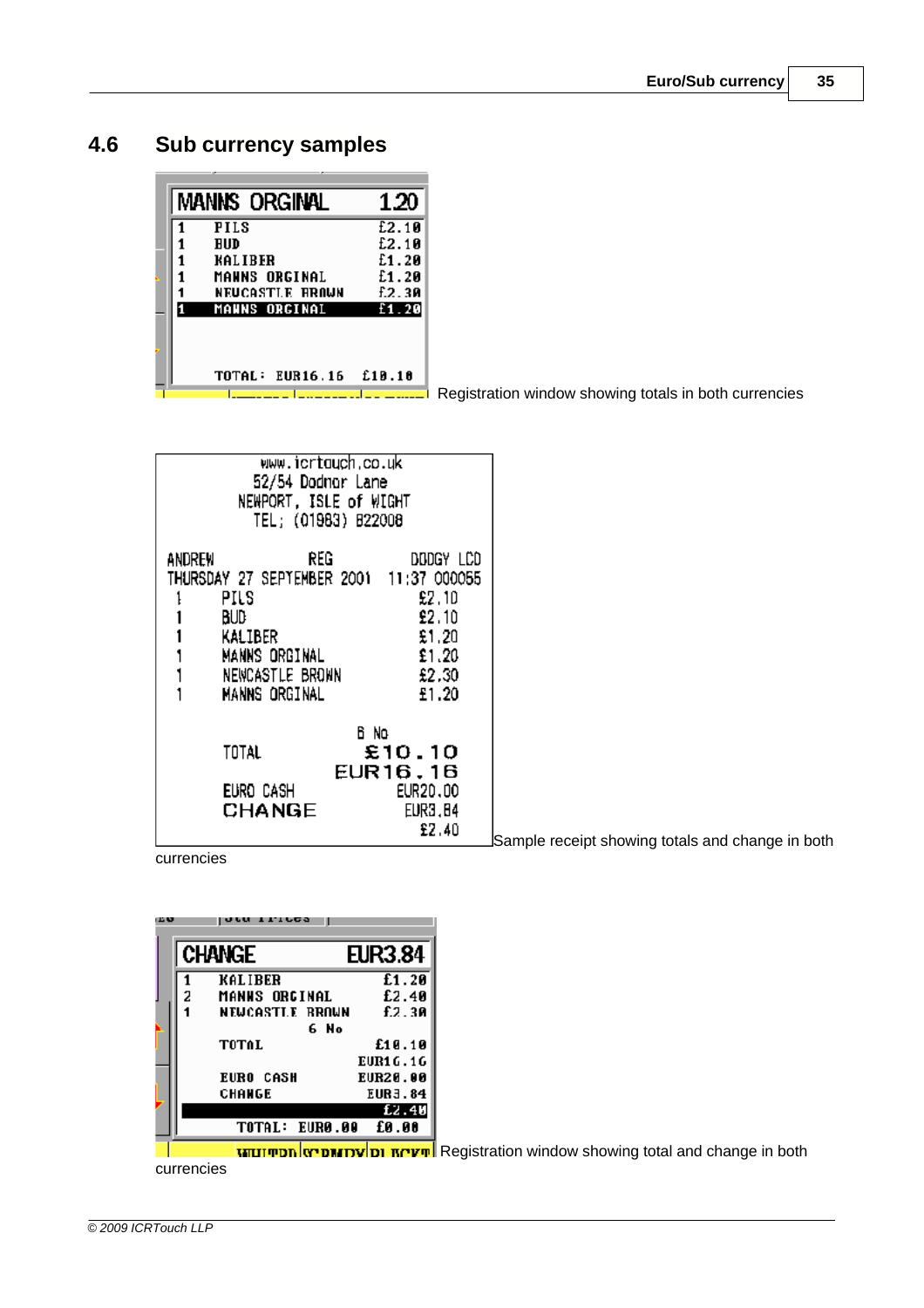**Floor plan**

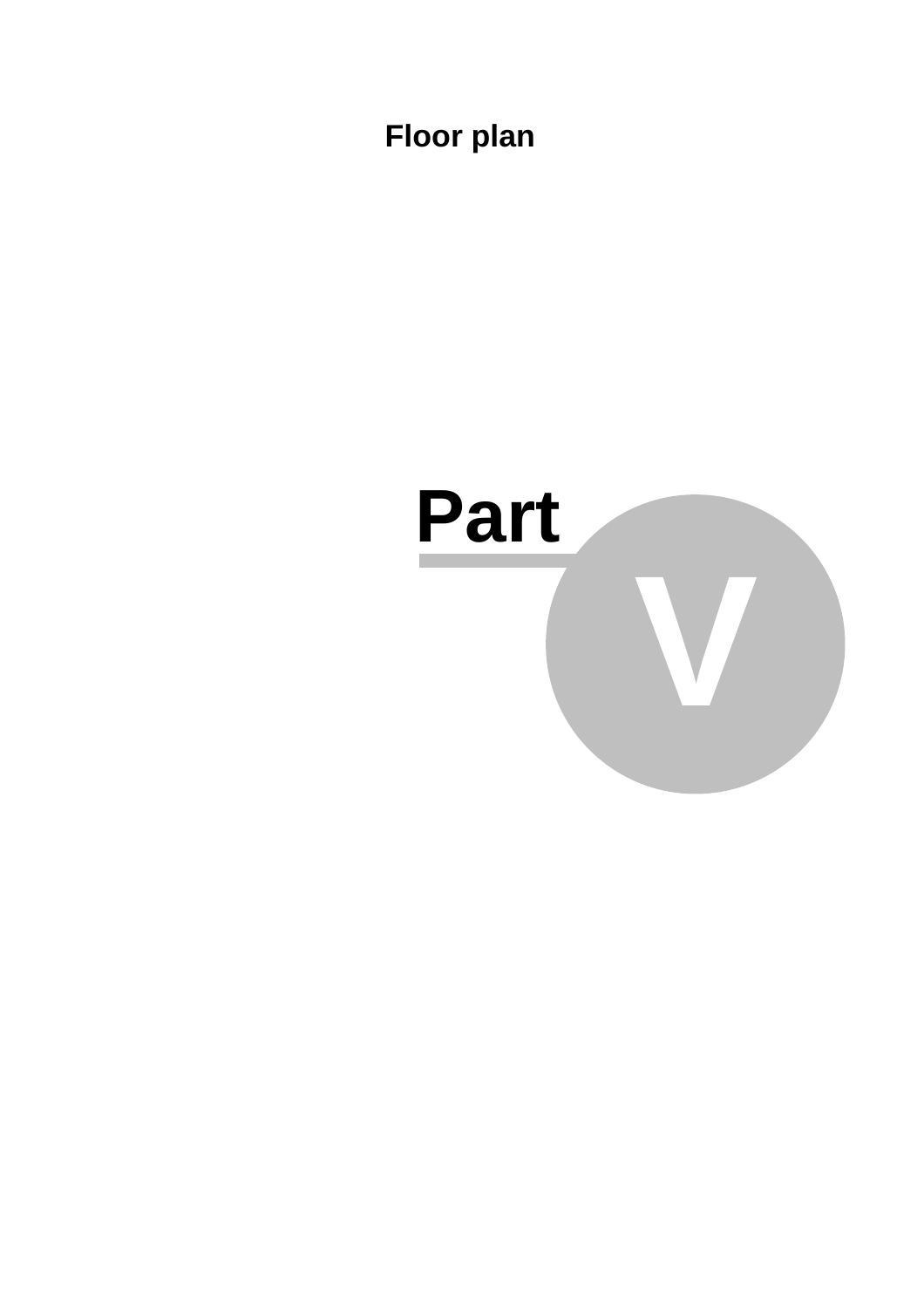# **5 Floor plan**

# **5.1 Sales mode usage**



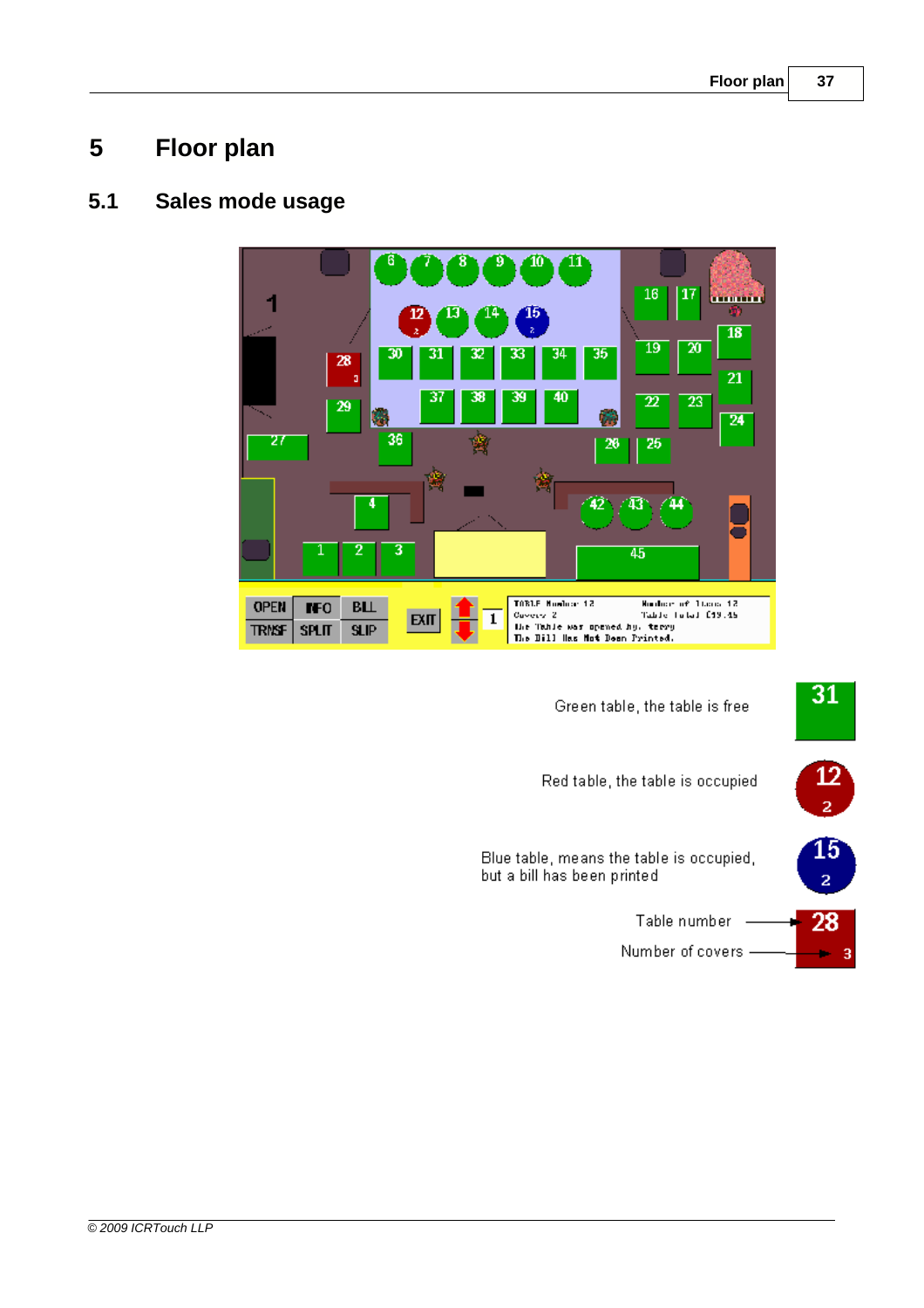

- · Individual clerks can be set to default to the floor plan at sign on, **PGM3 | Clerk | Clerk Features**.
- · Individual terminals are set as to which floor plan level they default to, **PGM3 | Machine Features | General Feature | Check Tracking**.
- · The background images for the floor plans can be changed, *see manager mode floor plan*.
- Tables can be transferred from 1 table to another, by first opening the table that you wish to transfer from, and then using the table transfer function to transfer to the new table.
- · The split table function can be used to 'split' items out of a table, these can then be paid for separately, or can be transferred to another table or check.
- · In a centralised check system, all of the table information is retrieved from the check tracking master. At the point of going into the floor plan, all table information is up to date. If the floor plan is left on the screen, then the data could become out of date as other tills use tables, table information will be updated approximately once a minute. Even if table information is out of date on a satellite, the system will not allow a table to be opened that is currently open on another terminal, as the master is always enquired before any operation on a table is performed.
- · Check number busy messages will occur if another clerk has a table open and you attempt to open that table, also remember that you can have clerk interrupt and table/check tracking at the same time, so an interrupted clerk can still have a table open. This option can be turned off, by turning on the auto new balance flag in **PGM3 | Machine Features | General Feature | Check Tracking**. However if you have auto new balance turned on and have a table open with KP items in it and you are interrupted these items will at that point go to the kitchen, and the table stored away.
- · Number of covers and table number being shown on the floor plan can be changed in **PGM3 | Machine Features | General Feature | Check Tracking**.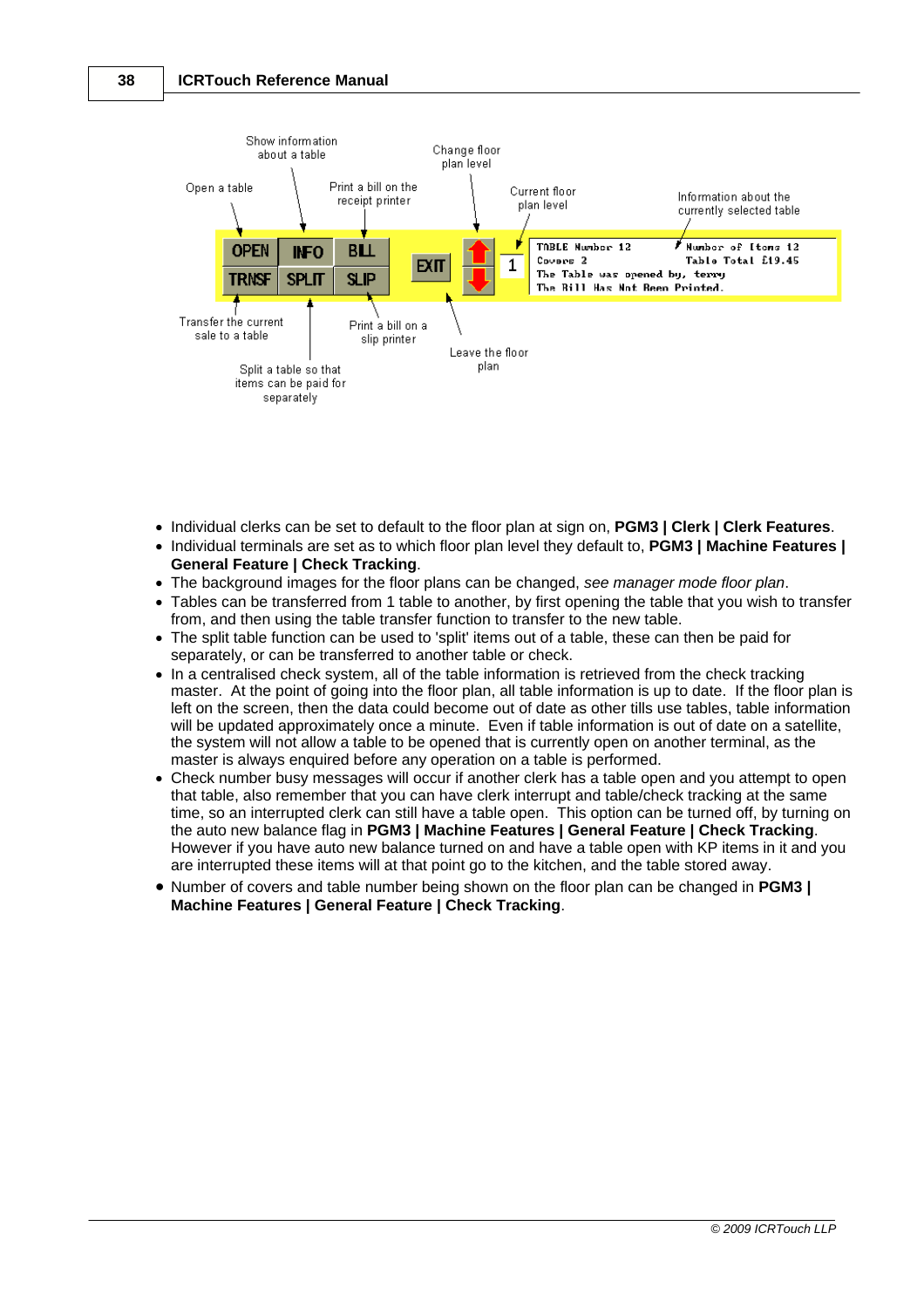# **5.2 Modifying the floor plan**



- · The floor plan supports up to 10 floor plan levels.
- *·* The floor plan background images are standard 256 colour 800x600 Windows .bmp files. They must be saved with the file name FLOORPLN.BMP for floor plan level , or FLOORP?.BMP for levels 2 to 10, eg FLOORP3.BMP for level 3. A package such as Ms paint can be used to create a floor plan image. To add/change a floor plan image, a recommended method is to copy the floor plan image with the appropriate filename to a floppy, and then use the backup/restore function in manager mode to 'load' the floor plan image in. *NOTE if you are adding an extra level to the floor plan the new level will not normally become active until the system is restarted.*
- *·* The number of floor plan levels available to the system is controlled by the image files available, ie if floor plan images up to FLOORP4.BMP exist, then there will be 4 floor plan levels available. *NOTE floor plan levels must be contiguous.*
- · Holding down the arrow buttons whilst resizing/moving a table causes it to be resized/moved faster.
- ·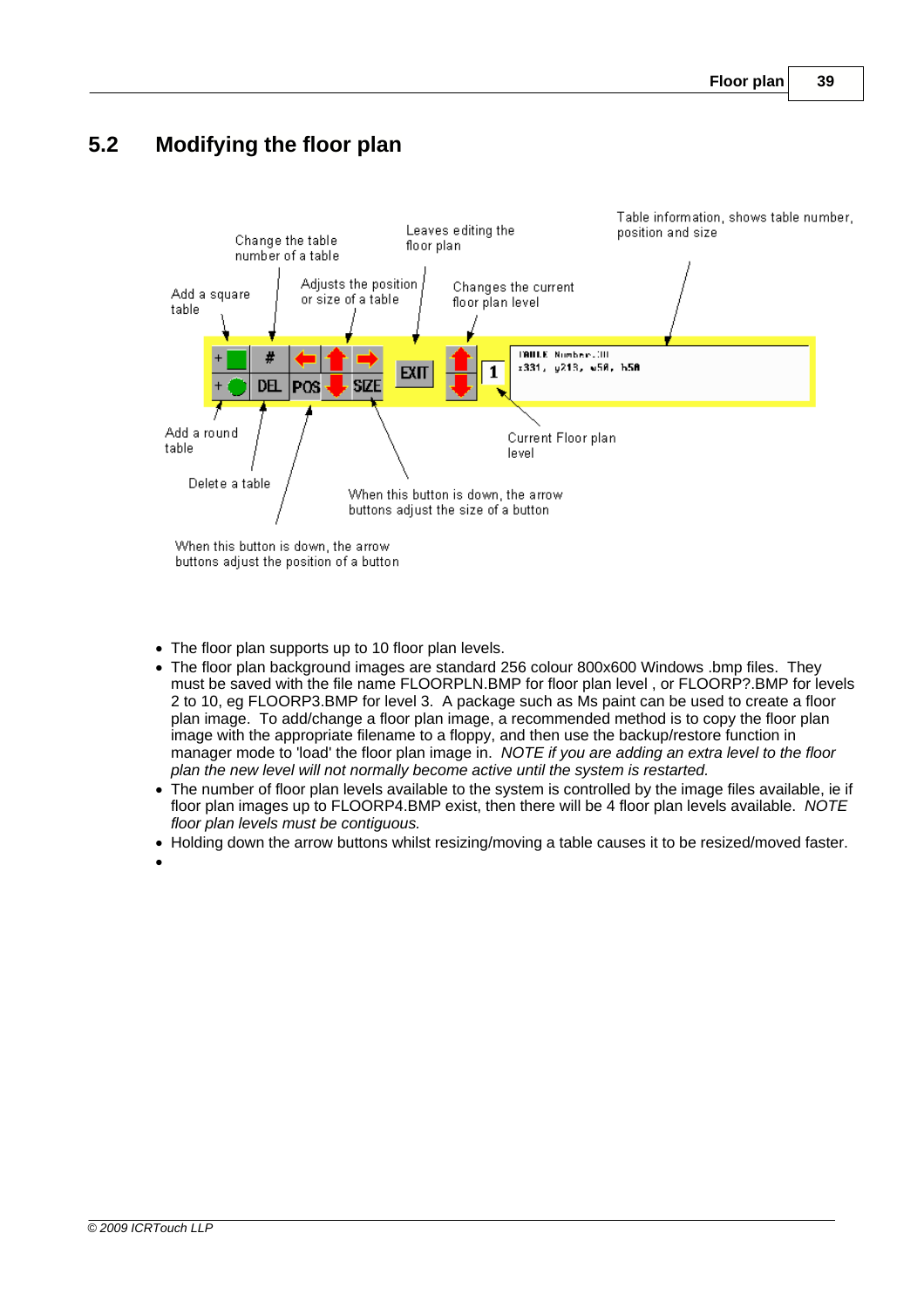**Hairdressing Specification**

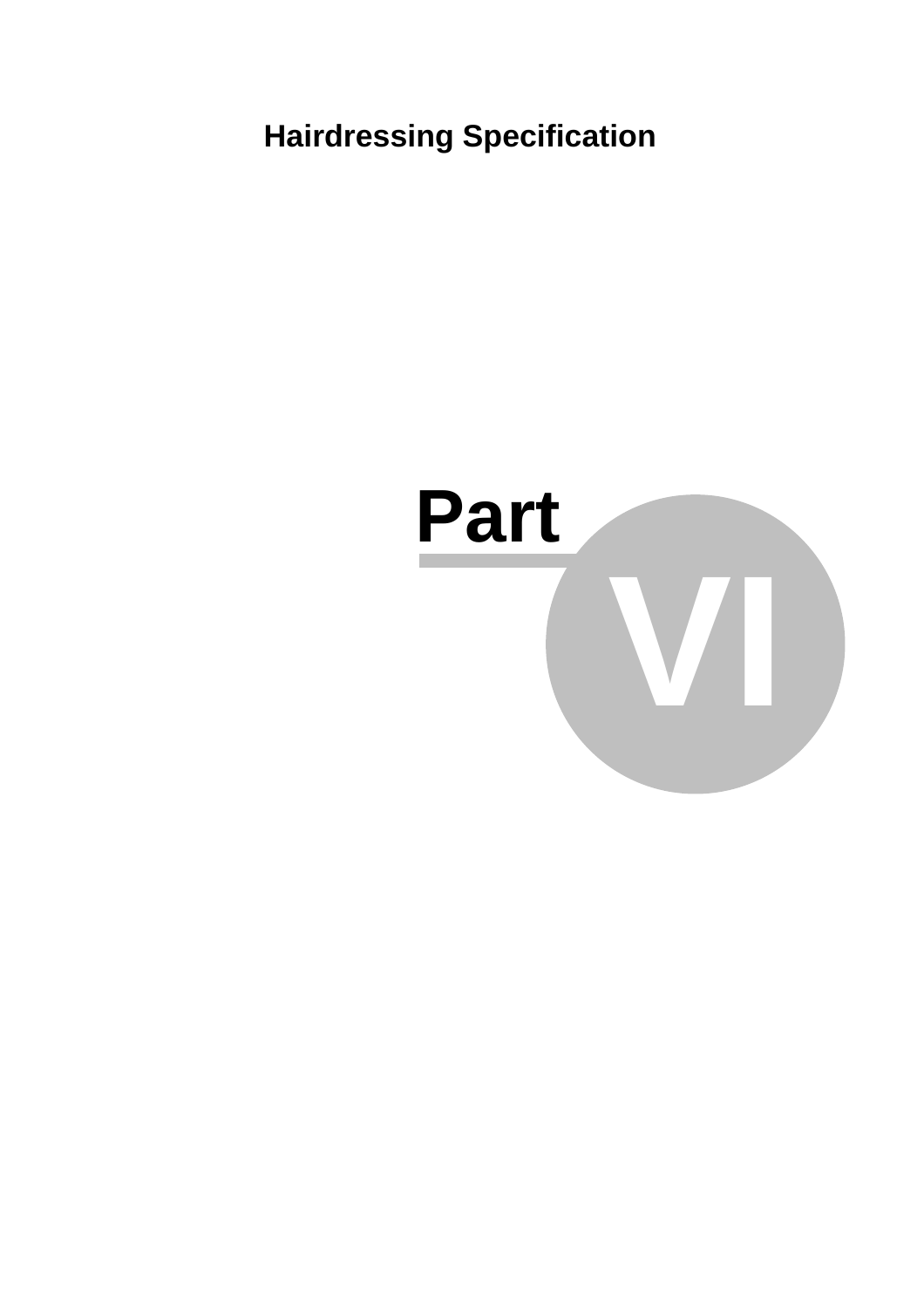# **6 Hairdressing Specification**

# **6.1 Overview**

- The ability to change stylist mid transaction The enables the system to deal with transactions whereby multiple stylists have dealt with a single customer.
- · Cashier commission The system will automatically calculate commission due to each stylist. Commission rates can be different for each stylist with up to commissions available for different types of product/service.
- Individual totals for each stylist End of day reports can show totals for each stylist, for services, product sales etc.
- Different pricing structures for each stylist More experienced stylists can have a different pricing structures than less.
- Customer loyalty The customer loyalty system can be used to track when customers last visited, what products they regularly purchase. This information can also be exported for Microsoft Word mail merge.
- · Discounts Discounts can be given either manually or as part of the customer loyalty, this can be preset to only discount services and not products.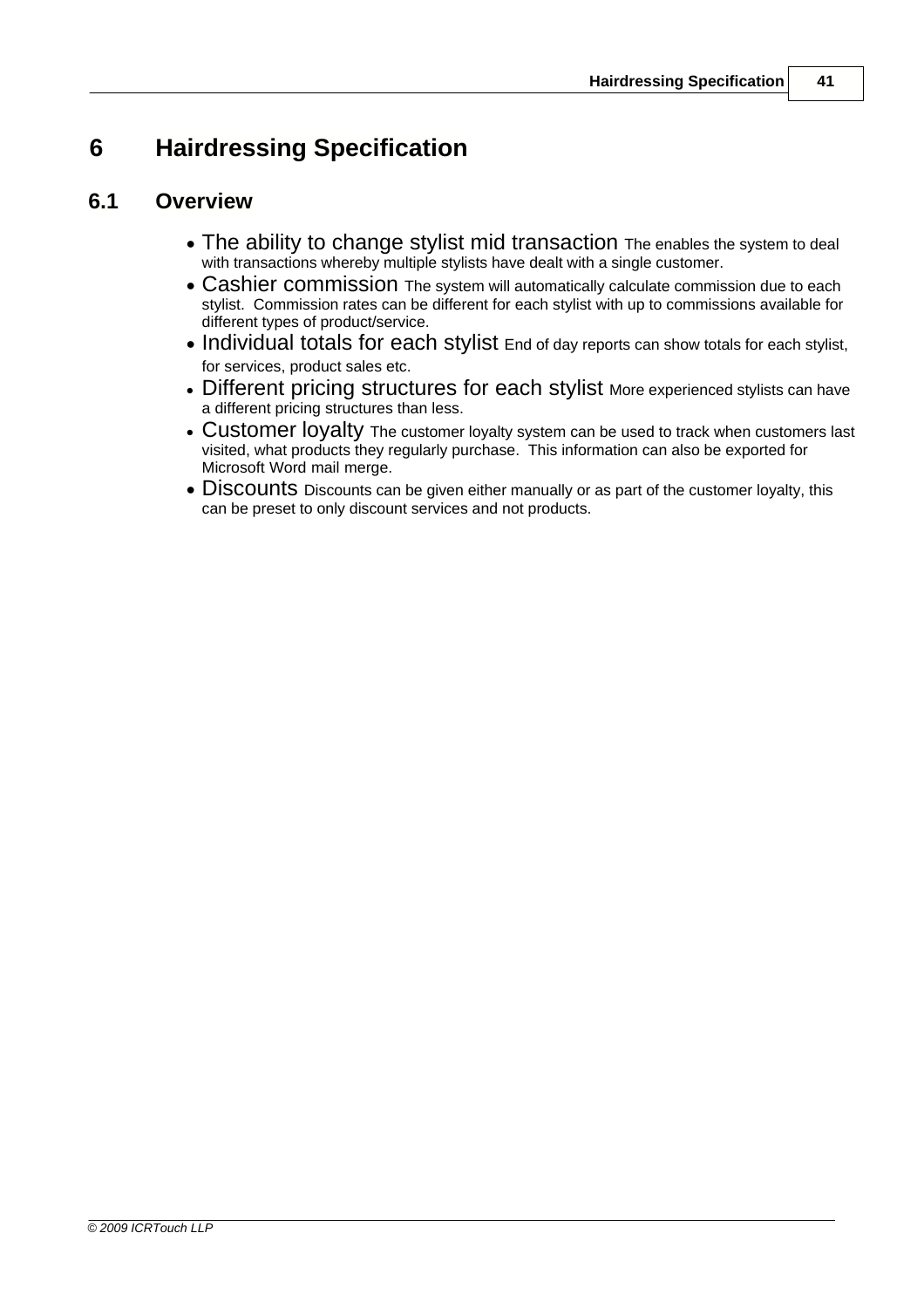# **6.2 Configuration**

Configuration for hairdressing spec

#### **Clerk Configuration**

#### **PGM3 | Clerk | Clerk Features | Price level at sign on**

You can set a preset price level per clerk, this enables a sperate pricing structure per clerk to be available.

#### **PGM3 | Clerk | Clerk Features | Commission rate 1 - 4**

Up to 4 commission rates per clerk can be configured in here. Each PLU has a flag to say which commission rate it is linked to.

#### **Function Key Configuration**

#### **PGM3 | Function Keys | Status Keys - Clerk Change**

The clerk change key works exactly like a normal sign on key except that it allows the clerk of the current sale to be changed without interfering with the sale. This way 2 cashiers can have dealt with a single customer, whereby cashier 1 sign's on, registers the business that they have done, then cashier 2 uses the Clerk Change key to take over the sale and register the work that they have done.

#### **PLU Configuration**

#### **PGM3 | PLU | PLU | Commission 1- 4**

If cashiers are to be awarded commission on services then the appropriate commission rate flags can be set.

#### **Commission Text**

**PGM3 | System Programming | Fixed Totalizors - Records 44 to 47** The text for Commission 1 - 4 can be changed here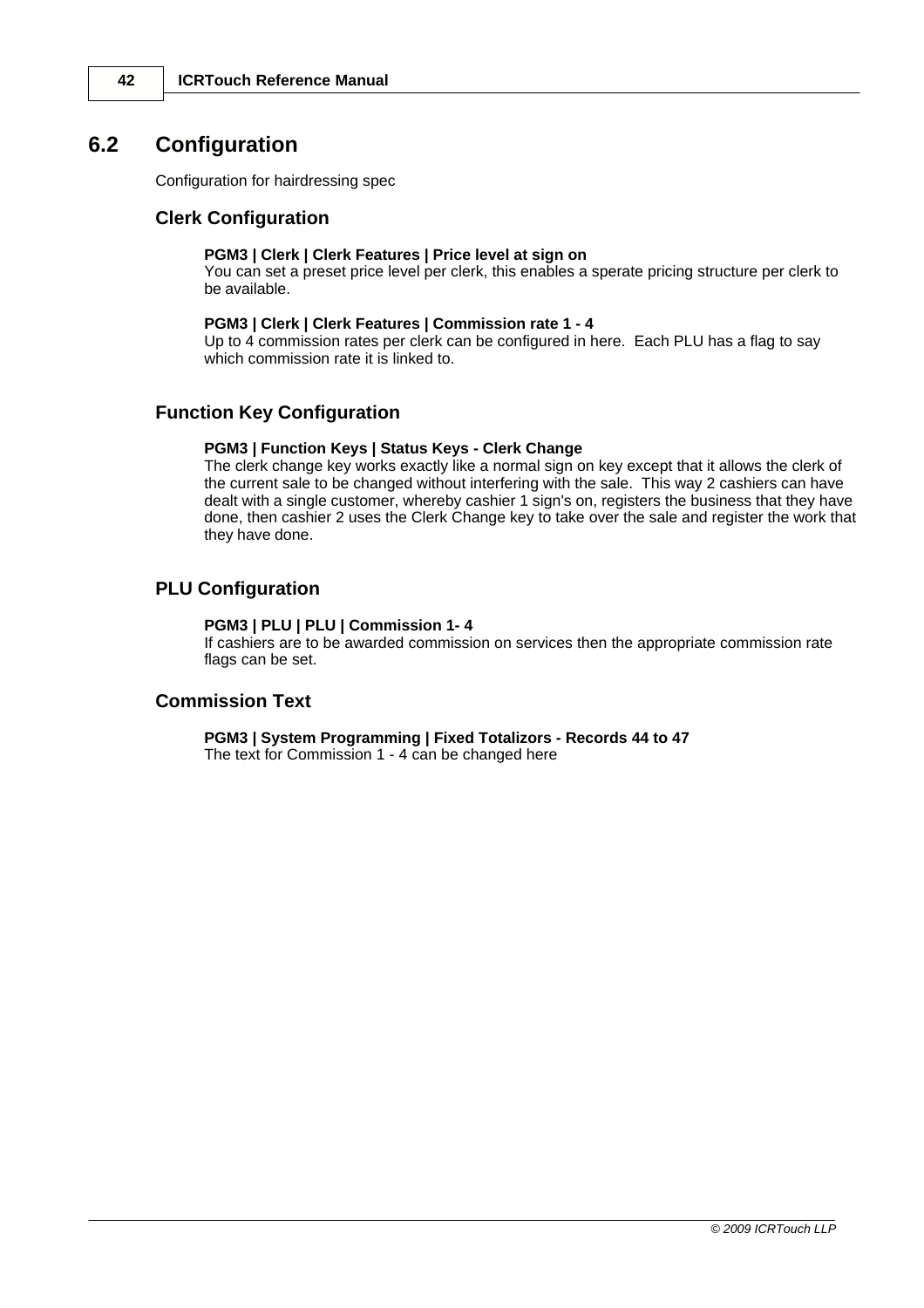**Time & Attendance**

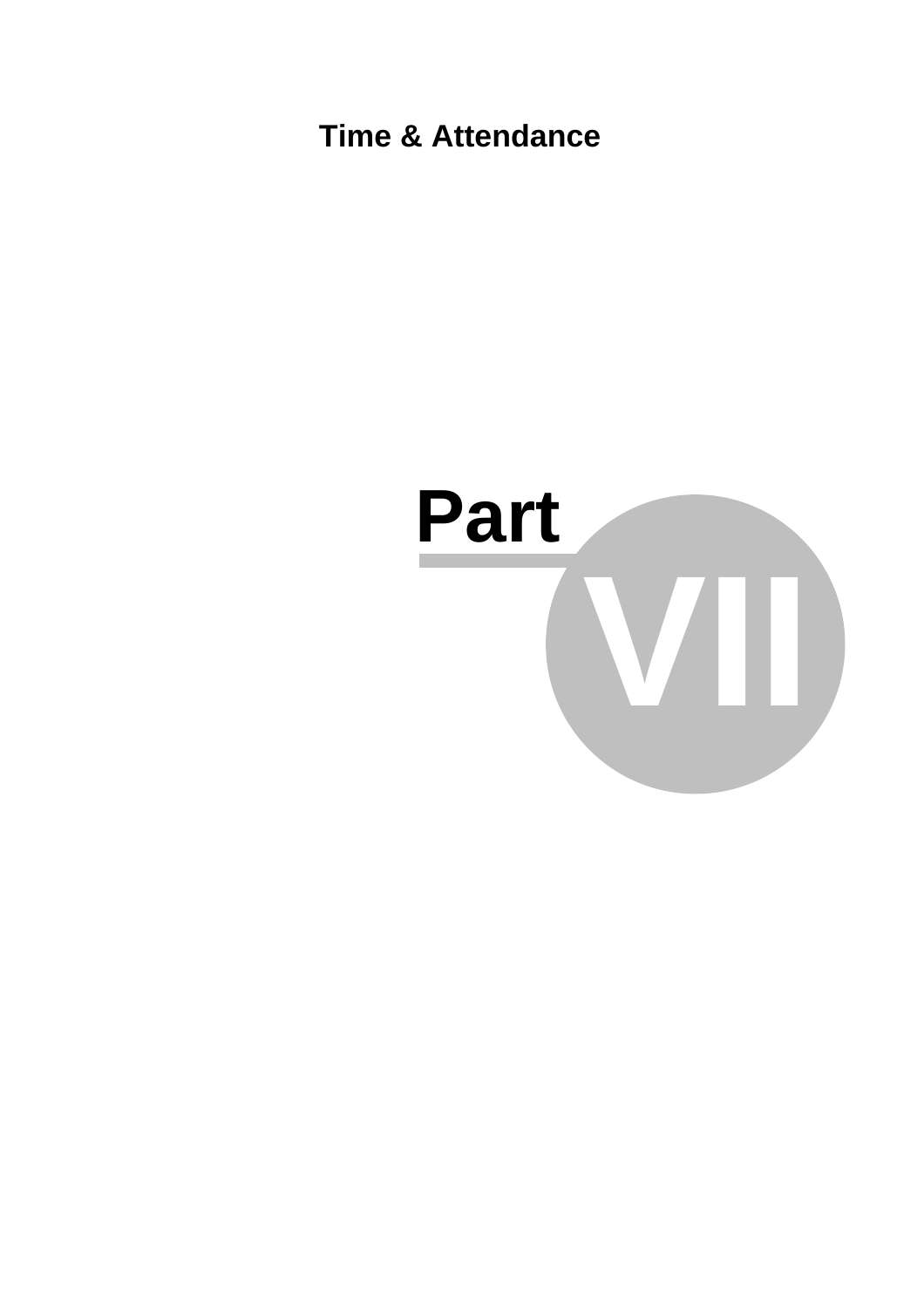# **7 Time & Attendance**

### **7.1 Overview**

ICRTouch has a fully comprehensive Time & Attendance management system.

This effectively has 2 levels of operation;

### **Strict**

If you configure shift patterns and job functions and then assign these to operators then the system will calculate exact work time, based on the times they are meant to start and finish work, allowed grace time (lateness before being penalised) and break times.

The system will deduct work time based on lateness outside of the grace time and round up to the next time slot based on the rounding setting.

# Open

If you configure no job functions or shift patterns then purely clock in and clock out times are recorded with no adjustments made for lateness etc.

Clocking in/out can be performed using magnetic cards, secret numbers or iButtons.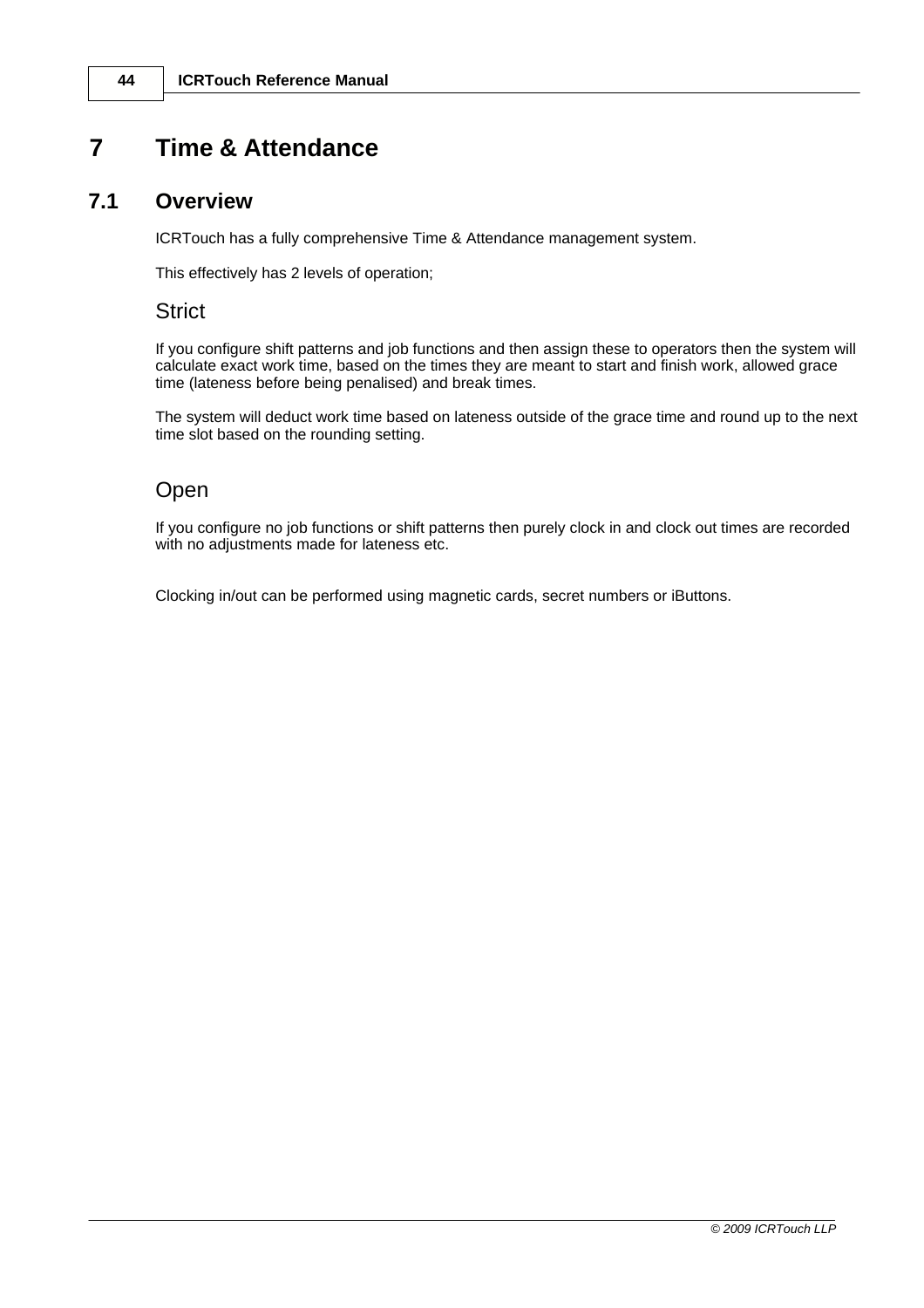# **7.2 Configuration**

Configuration settings in ICRTouch

### **Employee Shifts**

PGM3 | Clerk | Employee Shifts

Within here shift times are setup, eg morning shift, afternoon shift etc. You can also set the time period during which breaks can be taken, and how long they can be late before incurring a penalty.

# **Employee Jobs**

PGM3 | Clerk | Employee Jobs

Job functions can bet set in here, eg chef, cleaner etc. Each job can have up to 5 shift times set per each day of the week.

# **Linking clerks to Jobs**

PGM3 | Clerk | Clerk Features

Each clerk can be linked to up to 4 job functions.

### **Main status flags**

PGM3 | System Programming | System Flags | Time & Attendance

The rounding time can be set in here as well as whether the system will log time changes and flag that an employees work time could have been affected by the time change or not.

# **Master/Satelite configuration**

PGM3 | System Programming | System Configuration

You must setup one time and attendance master and all the unit must be satelites, this way clocking in and out operations can be performed on any terminal in the system.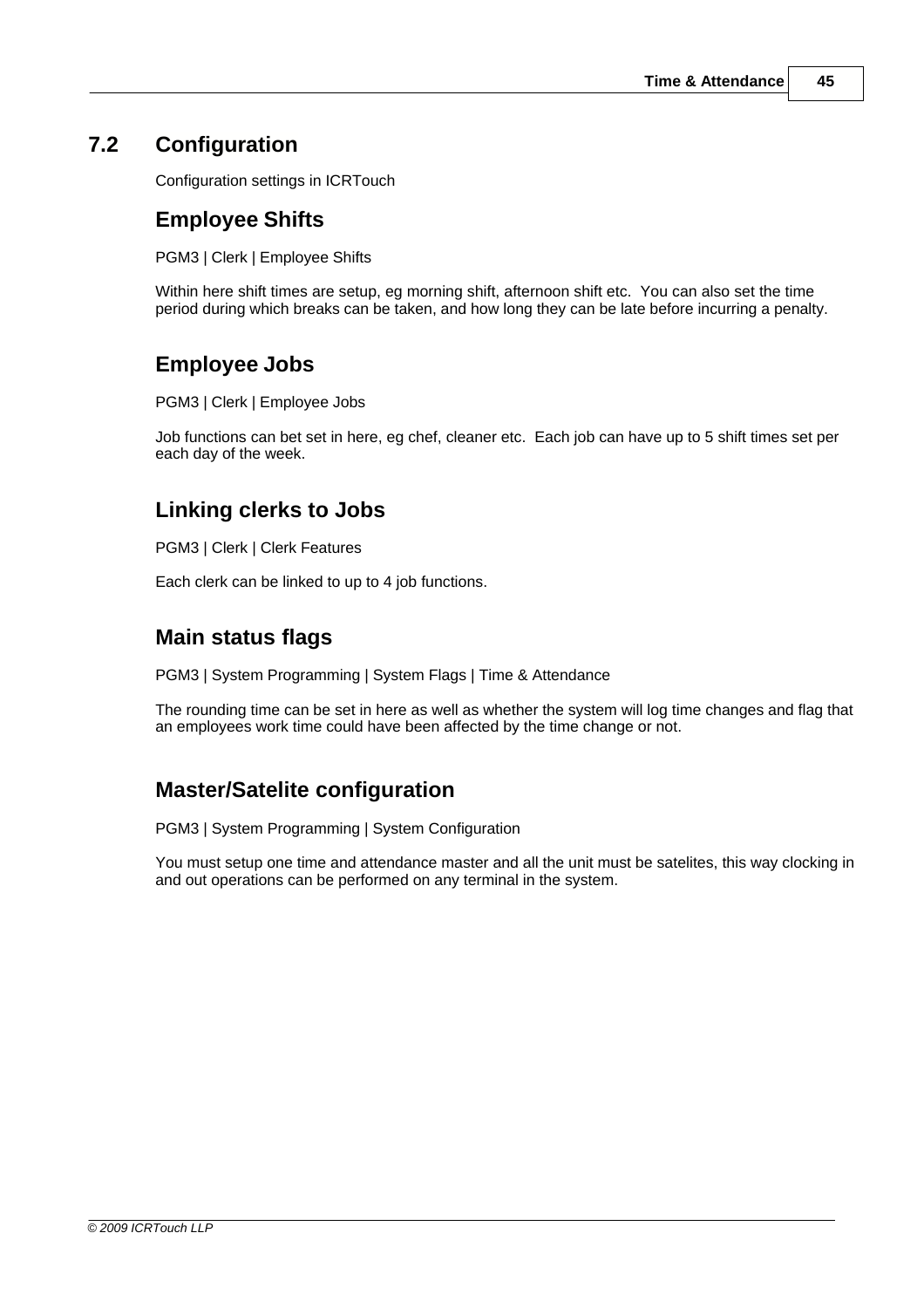# **7.3 Reporting functions**

The following Time & Attendance reports are available, these can be found in X/Z Mode | Period 1 Reports | Time & Attendance

### **Clocked In**

This is a simple report that lists all employees that are clocked in, it also shows if they are on a break.

#### **Hours Worked**

This lists each employee in turn, followed by each day they have worked showing there start and end times for that day including breaks (denoted by a 'b'). Infringements, lateness etc, is denoted by an 'i' next to the time.

A worked time is given for each day with a total at the bottom.

### **Audit Trail**

This allows access to the raw clocking in and clocking out data, showing each time & attendance operation as it is performed.

The time & attendance file is 10,000 items long, either the Hours Worked report or the Audit Trail report should be performed as a Z on a periodical basis to clear the file down. Performing the Hours Worked report as a Z will only clear down work times that have been clocked out, anybody currently in the middle of a work day will not be cleared down.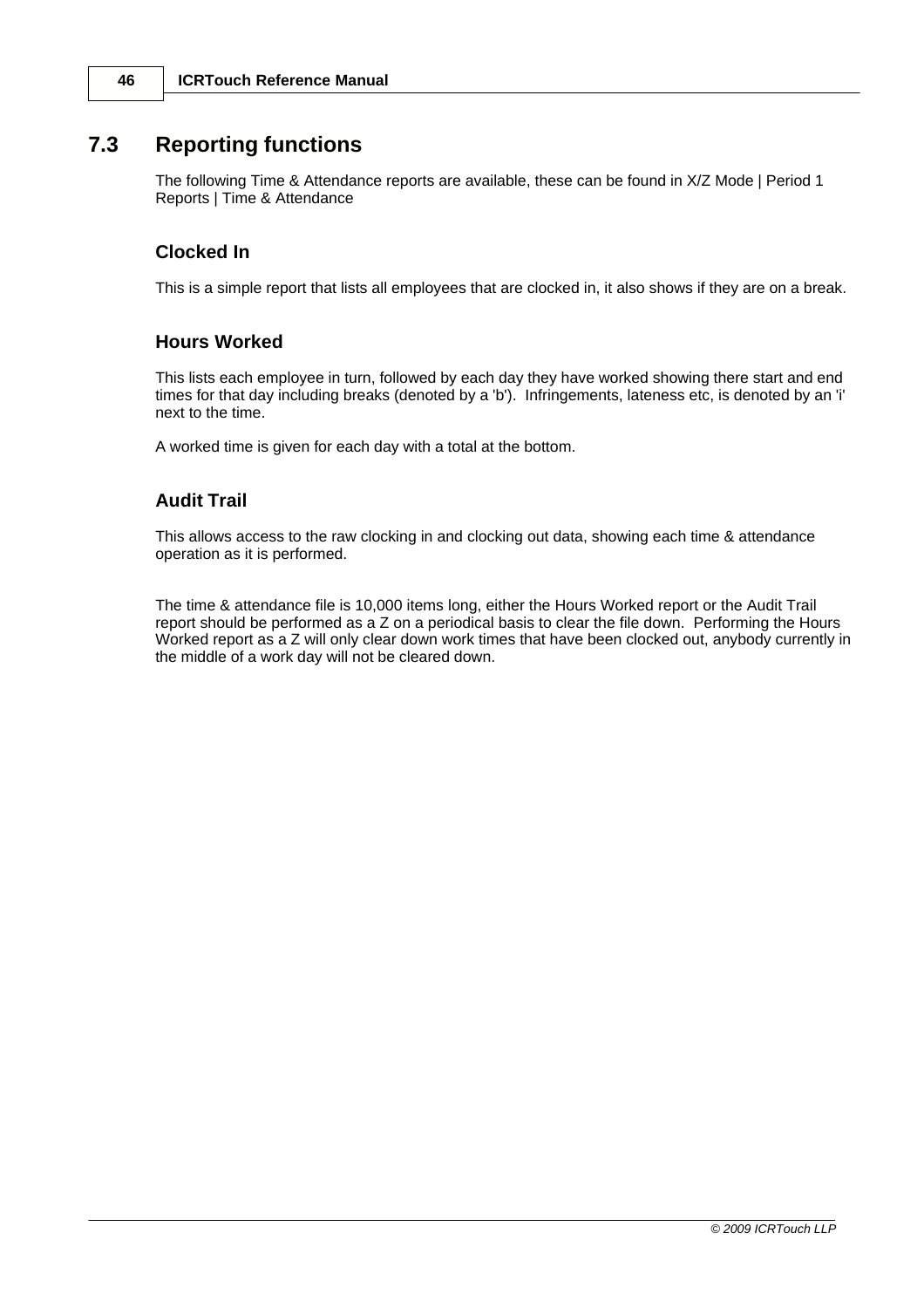**Hotel PMS Systems**

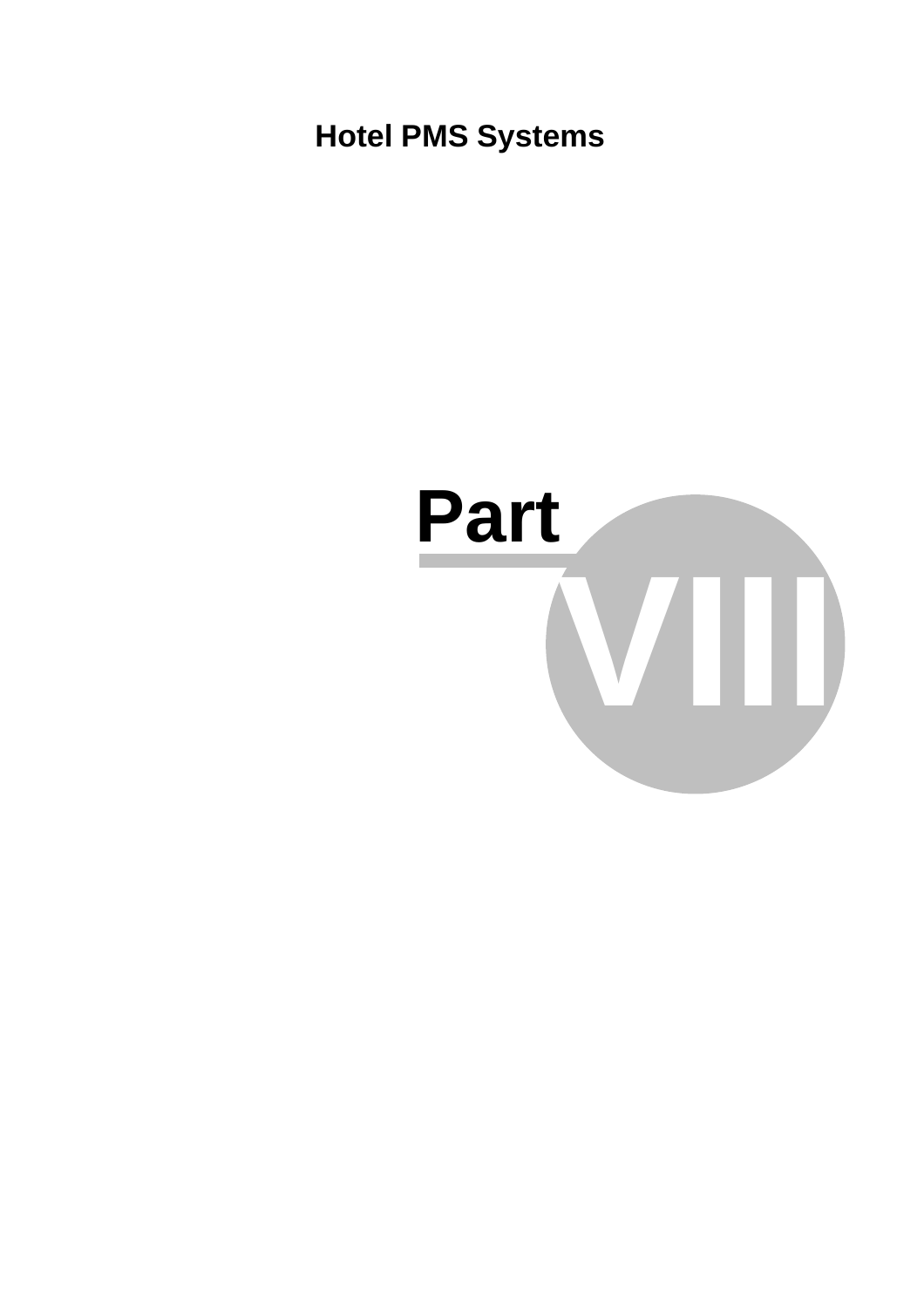# **8 Hotel PMS Systems**

# **8.1 Overview**

From version 2.52 ICRTouch has 6 options for posting to hotel PMS systems.

These are;

### *ICRTouch Specification*

A shared text file interface using our own protocol. You can also set up a demonstration interface using this specification.

### *Remote Audit Printing*

A simple system that prints hotel postings to a remote audit usually in the front desk. For hotels who do not have or require a direct link to a PMS system.

### *Micros 4700 Emulation*

Emulates the RS232 interface of the Micros 4700.

### *Casio QT2000 Emulation - IPL v4.00*

Emulates the shared text file interface of the Casio QT2000 without the need for IOPB12 or VHS.

#### *Guestline*

A direct interface into Guestline using their OCX.

#### *RezLynx*

A direct interface into RezLynx over the internet.

#### *GuestMaster*

A shared text file interface into Guestmaster using their protocol.

In order to post to a hotel PMS system you will need to configure the following;

A **Hotel Transfer Finalise Key**, this is used to initiate the post to the PMS.

**System Flags | Hotel Posting**, in here you need to configure the PMS type and other configurable settings

**System Programming | Device Connection** & **System Programming | IO Parameter**, for the RS232 based systems you will need to configure a device and a route.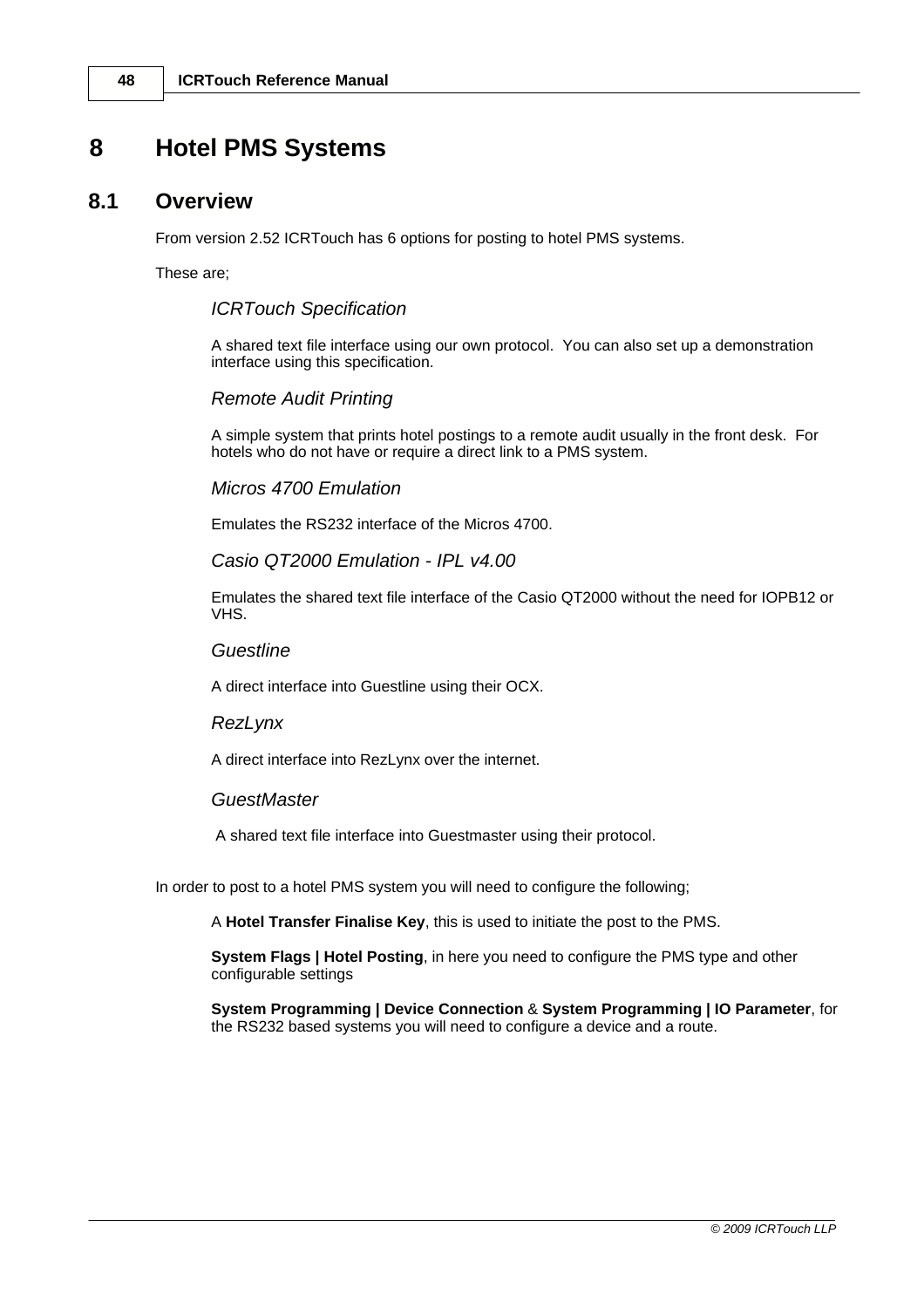# **8.2 ICRTouch Hotel Server Spec**

#### *Overview*

ICRTouch Hotel Server Specification is our own interface developed by ICRTouch, when used with an appropriately configured PMS system it will offer the greatest level of functionality. The interface functions through shared text files, stored in a common directory {*normally on the hotel server*} that both the hotel software and all the ICRTouch terminals have full read/write access to.

#### *How it works*

The file **RoomFile.Txt** is generated by the PMS system and contains all the details of the rooms that are valid. ICRTouch will look for the presence of this file in the location as specified in the setting **Directory of hotel server**, if it is unable to see/access this file then ICRTouch will through the error **UNABLE TO OPEN ROOM ACCOUNT FILE**. Errors such as **ROOM NUMBER NOT FOUND** and **NO FOLIOS FOR THIS ROOM FOUND** would indicate that ICRTouch has successfully seen the file and that the rooms are not populated correctly in the file by the PMS.

Each time ICRTouch performs a posting to a room it appends details of the posting to the file **Postings.Txt**. The method of posting is offline, in that the hotel PMS software does not need to be running and will process all posts in the **Postings.Txt** file when it starts.

If ICRTouch throws the error **Unable to Create Output file**, this would imply that the till running ICRTouch does not have write permissions to the share where the hotel data is being performed.

Both RoomFile.Txt and Postings.Txt are text files and can be examined with a text editor {eg notepad} during testing to ensure that the correct information is present.

#### *Settings specific to ICRTouch Spec*

#### Under **System Flags | Hotel Posting**

#### Set **Hotel System** to **ICRTouch Server Spec**

Set **Directory of hotel server** to a UNC or if preferred map network drive of where the **RoomFile.Txt** file is created by the PMS. eg \\SERVERNAME\HOTELSHARE

Set **Allow Alpha Room Numbers** to **Yes** if the connected PMS can accept alpha numeric room numbers.

Set **Post Group Totals (No, dept)** to **Yes** if you wish PLU Group totals to be used, leave as no otherwise.

Set **Use shift allowances** to **Yes** if you wish ICRTouch to prompt with a shift each time a posting is made, eg Breakfast, Lunch etc. This information is passed in the posting.

Set **Enclose Fields with " in .CSV file** to **Yes** if you wish the exported Postings.Txt to have all fields wrapped in quote marks, this is dependant on the PMS system

#### *Other Information*

Using this method ICRTouch posts the entire sale at PLU level. Each PLU is sent with either it's Dept or PLU Group number based on the flag setting. A document detailing the protocol of our hotel server spec is downloadable from the developers section on our dealers page. This is freely available and we are happy for any PMS provider to have this in order to integrate.

#### *Configuring a Test/Demonstration System*

Create a text file Postings.Txt and copy the following into it;

ROOM,1,ROOM 1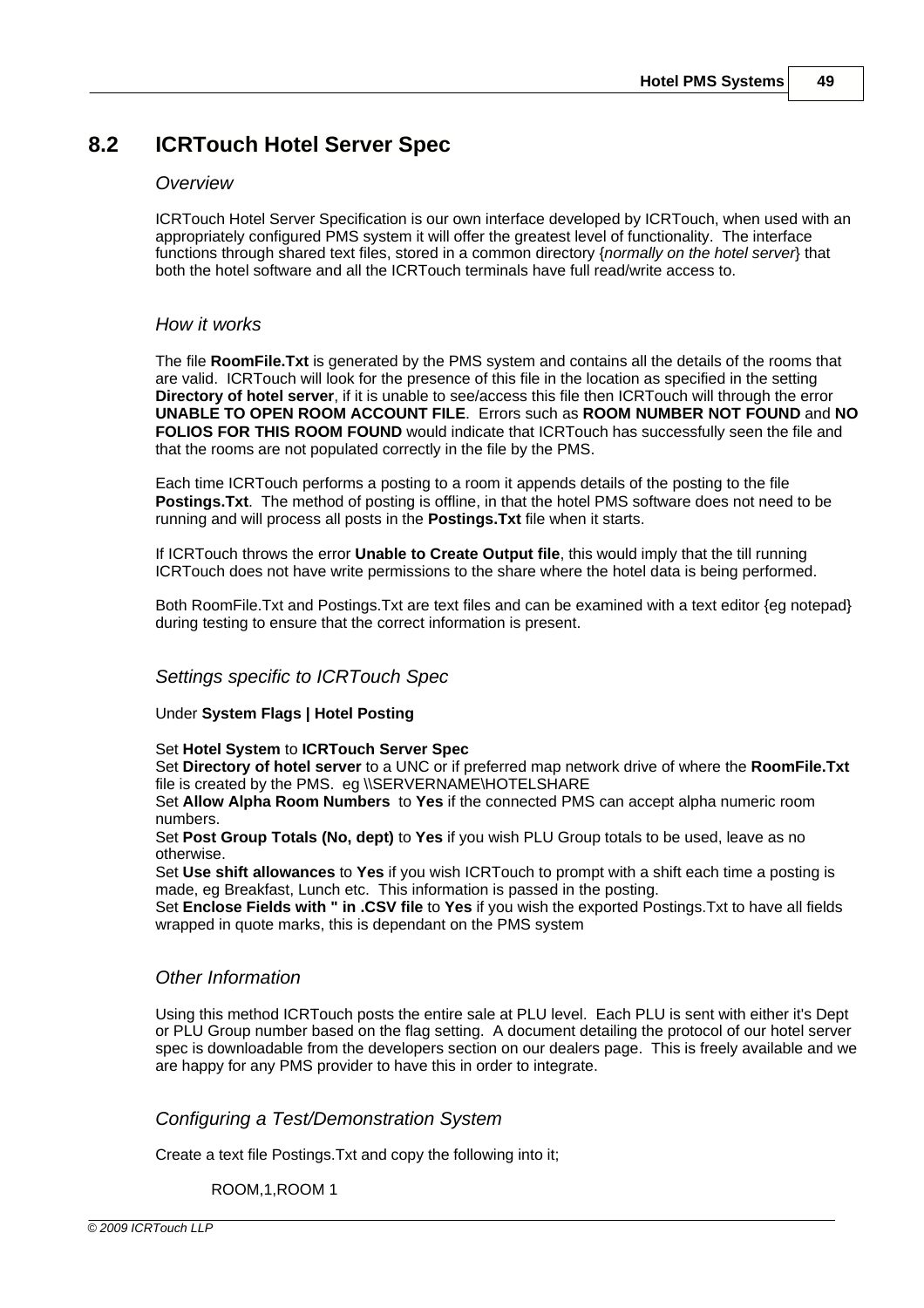FOLIO,MR SMITH,0.00,1000.00 FOLIO,MRS SMITH,0.00,1000.00 ROOM,2,ROOM 2 FOLIO,MR A JONES,0.00,1000.00 ROOM,3,ROOM 3 FOLIO,MRS WALTERS,0.00,1000.00

Point the **Directory of hotel server** at the location of this file.

This will create 3 rooms the first of which will have 2 occupants. For more information on this specification see the document **Hotel PMS Link.pdf** in the developers section of our dealers page.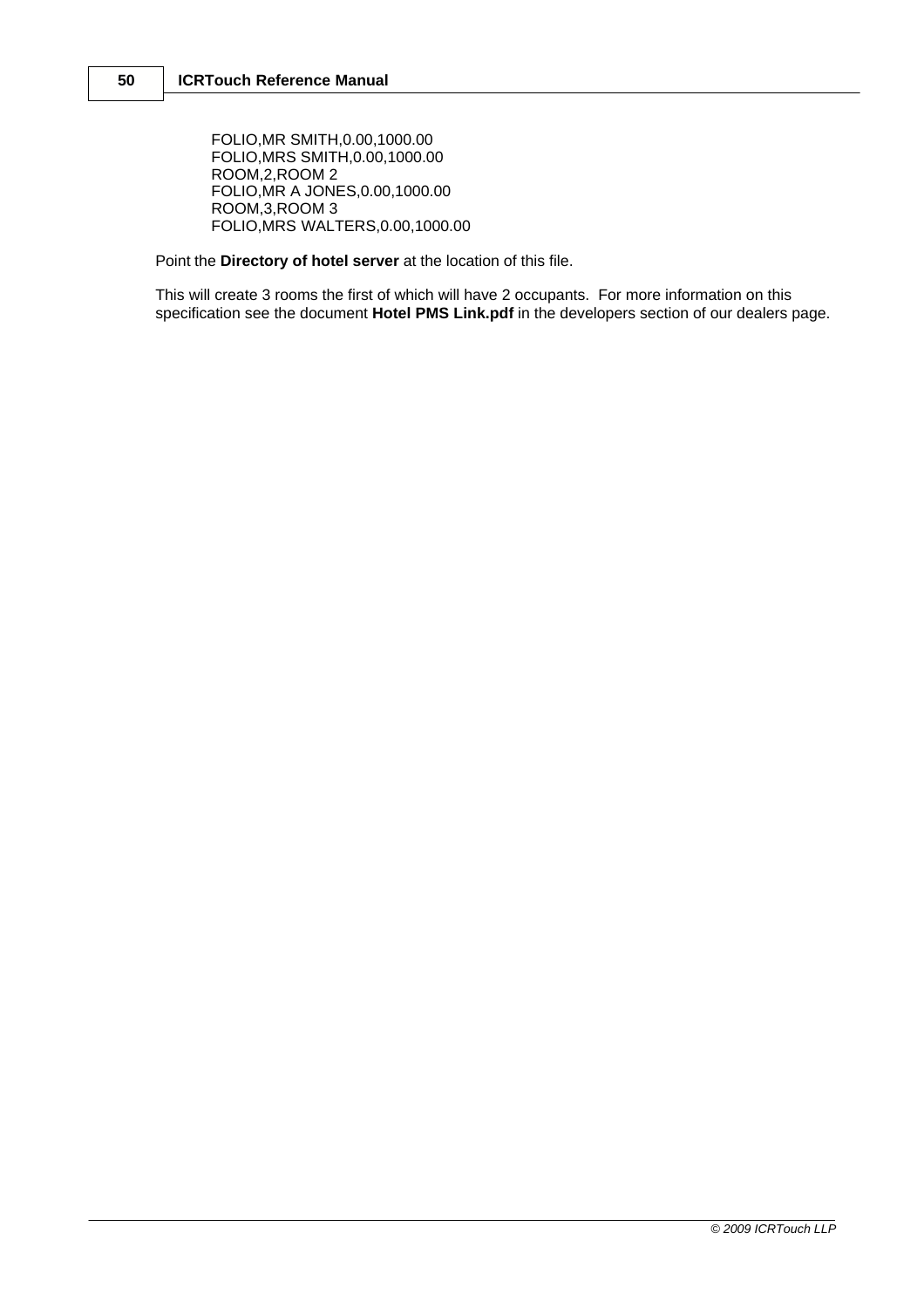# **8.3 Remote Audit Printer**

#### *Overview*

This is a very simple interface that allows hotels not running a PMS system or not having a PMS with an interface to ICRTouch to perform hotel posting operations from the till. The till(s) simply print the details of the posting on a remote audit roll printer normally sited at the front desk. This system is totally offline and has no checking of room occupants etc.

#### *Settings specific to Remote Audit Printing*

#### Under **System Flags | Hotel Posting**

#### Set **Hotel System** to **Remote Audit Printer**

Set **Allow Alpha Room Numbers** to **Yes** if you wish to us alpha numeric room numbers. Set **Post Group Totals (No, dept)** to **Yes** if you wish PLU Group totals to be used, leave as no otherwise.

Set **Use shift allowances** to **Yes** if you wish ICRTouch to prompt with a shift each time a posting is made this will be printed on the ticket

Set **Print individual items** to **Yes** if you wish the PLU's to be printed on the ticket.

Set **Print Dept/Group Totals** to **Yes** if you wish the totals of the depts {or groups} to be printed on the ticket

Set **Cut ticket after each posting** to **Yes** if you want individual tickets to be printed, rather than a continuous trail on an audit printer.

#### Under **Device Connection | Hotel Printer/PMS**

Set the terminal and the serial port that the printer is connected to.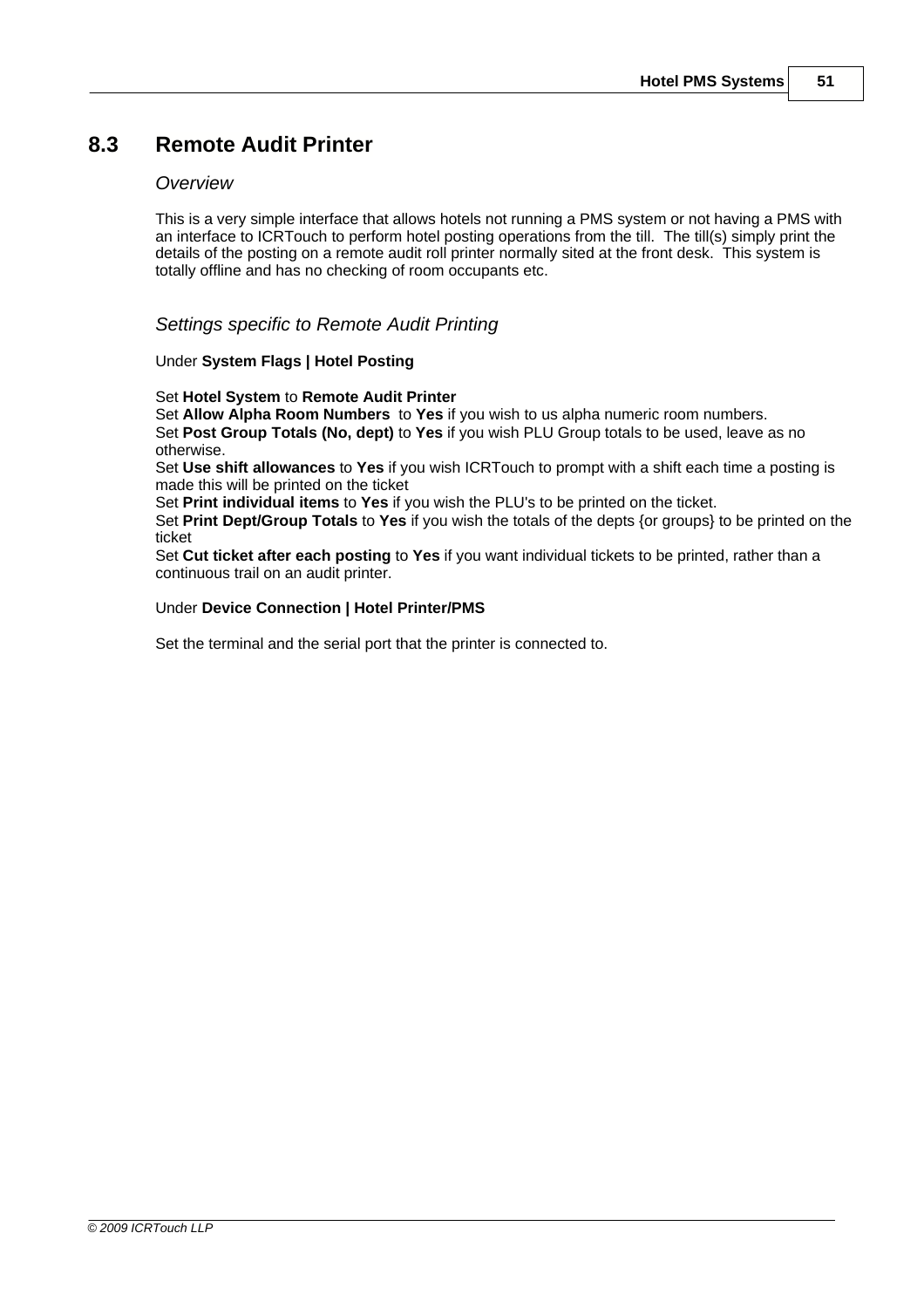### **8.4 Micros 4700**

#### *Overview*

ICRTouch emulates the Micros 4700 for PMS postings. This works through an RS232 serial based interface.

#### *How it works*

The protocol uses an RS232 connection to communicate fixed size messages between ICRTouch and the PMS.

Conection issues sould be resolved by running HyperTerminal or similar at the PMS end and testing for the communiction message from the POS.

Error **Communications error with the PMS server** would be an indication that the PMS server keeps responding **NAK** which would be an indiciation that it doesn't understand what it has received.

Error **No response from hotel server** would be an indication that the hotel server has taken too long to reply, meaning either the PMS hasn't received the request, or isn't monitoring for the request or isn't running even.

#### *Settings specific to Micros 4700 Emulation*

#### Under **System Flags | Hotel Posting**

#### Set **Hotel System** to **Micros 4700 Emulation**

#### Set **Allow Alpha Room Numbers** to **No**

Set **Post Group Totals (No, dept)** to **Yes** if you wish PLU Group totals to be used, leave as no otherwise.

Set **Use shift allowances** to **Yes** if you wish ICRTouch to prompt with a shift each time a posting is made, eg Breakfast, Lunch etc. This information is passed in the posting.

#### Under **Device Connection | Hotel Printer/PMS**

Set the terminal and the serial port that the hotel PMS is connected to. You should only have one ICRTouch terminal *physically* connected to the hotel PMS, all other terminals will route through this.

#### Under **IO Parameter**

Configure the appropriate serial port as **Connect Device: Hotel PMS**, configure the serial port speed etc to match that of the PMS system.

#### *Other Information*

Using this method ICRTouch posts sales as department {or PLU group} totals. Only the first 4 depts are passed, departments outside of this range are dropped.

Account Id field - This is soft configurable on the Micros 4700 to either 16 or 19 digits, this is fixed to 16 digits under ICRTouch.

Number of Covers field - This is soft configurable on the Micros 4700 to either 4 or 5 digits, this is fixed to 4 digits under ICRTouch.

Our entire message block length is 199 bytes.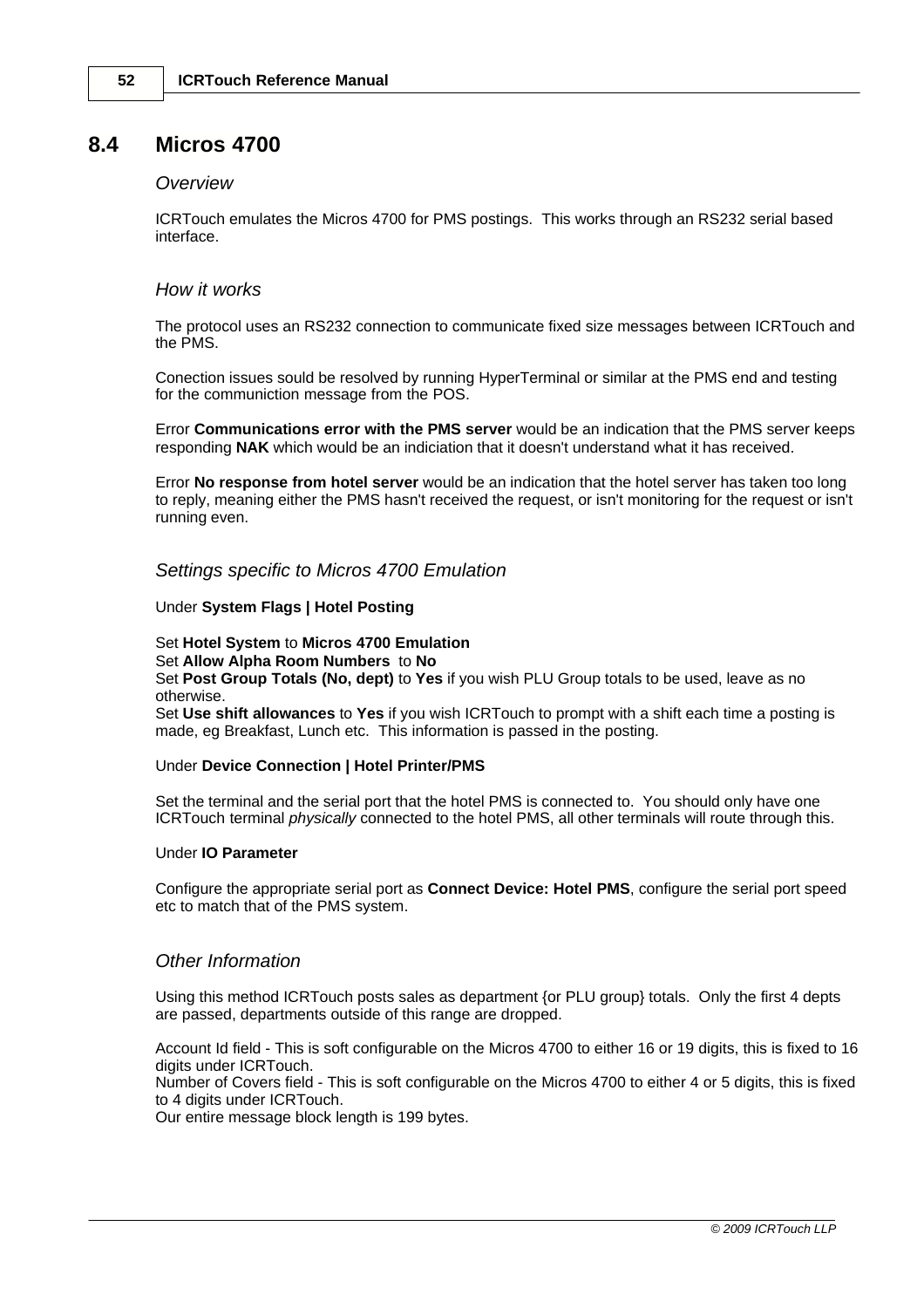# **8.5 Casio QT2000 Emulation**

#### *Overview*

ICRTouch emulates the Casio QT2000, IPL version 4.00 and VHS system, there is no need for the IOPB12 or the VHS software, ICRTouch interfaces directly with the text files that are fed to the VHS software. The interface functions through shared text files, stored in a common directory {*normally on the hotel server*} that both the hotel software and all the ICRTouch terminals have full read/write access to.

#### *How it works*

The file **RoomGst.Txt** is generated by the PMS system and contains all the details of the rooms that are valid. ICRTouch will look for the presence of this file in the location as specified in the setting **Directory of hotel server**, if it is unable to see/access this file then ICRTouch will through the error **UNABLE TO OPEN ROOM ACCOUNT FILE**. Errors such as **ROOM NUMBER NOT FOUND** and **NO FOLIOS FOR THIS ROOM FOUND** would indicate that ICRTouch has successfully seen the file and that the rooms are not populated correctly in the file by the PMS.

Each time ICRTouch performs a posting to a room it appends details of the posting to the file **Hotel.Log**. The method of posting is offline, in that the hotel PMS software does not need to be running and will process all posts in the **Hotel.Log** file when it starts.

If ICRTouch throws the error **Unable to Create Output file**, this would imply that the till running ICRTouch does not have write permissions to the share where the hotel data is being performed.

Both RoomGst. Txt and Hotel. Log are text files and can be examined with a text editor {eq notepad} during testing to ensure that the correct information is present.

#### *Settings specific to QT2000 Emulation*

Under **System Flags | Hotel Posting**

#### Set **Hotel System** to **QT2000 Emulation (IPL v4.00)**

Set **Directory of hotel server** to a UNC or if preferred map network drive of where the **RoomGst.Txt** file is created by the PMS. eg \\SERVERNAME\HOTELSHARE Set **Allow Alpha Room Numbers** to **No** Set **Post Group Totals (No, dept)** to **Yes** if you wish PLU Group totals to be used, leave as no otherwise.

#### *Other Information*

Using this method ICRTouch posts sales as department {or PLU group} totals. Only the first 4 depts are passed, departments outside of this range are dropped.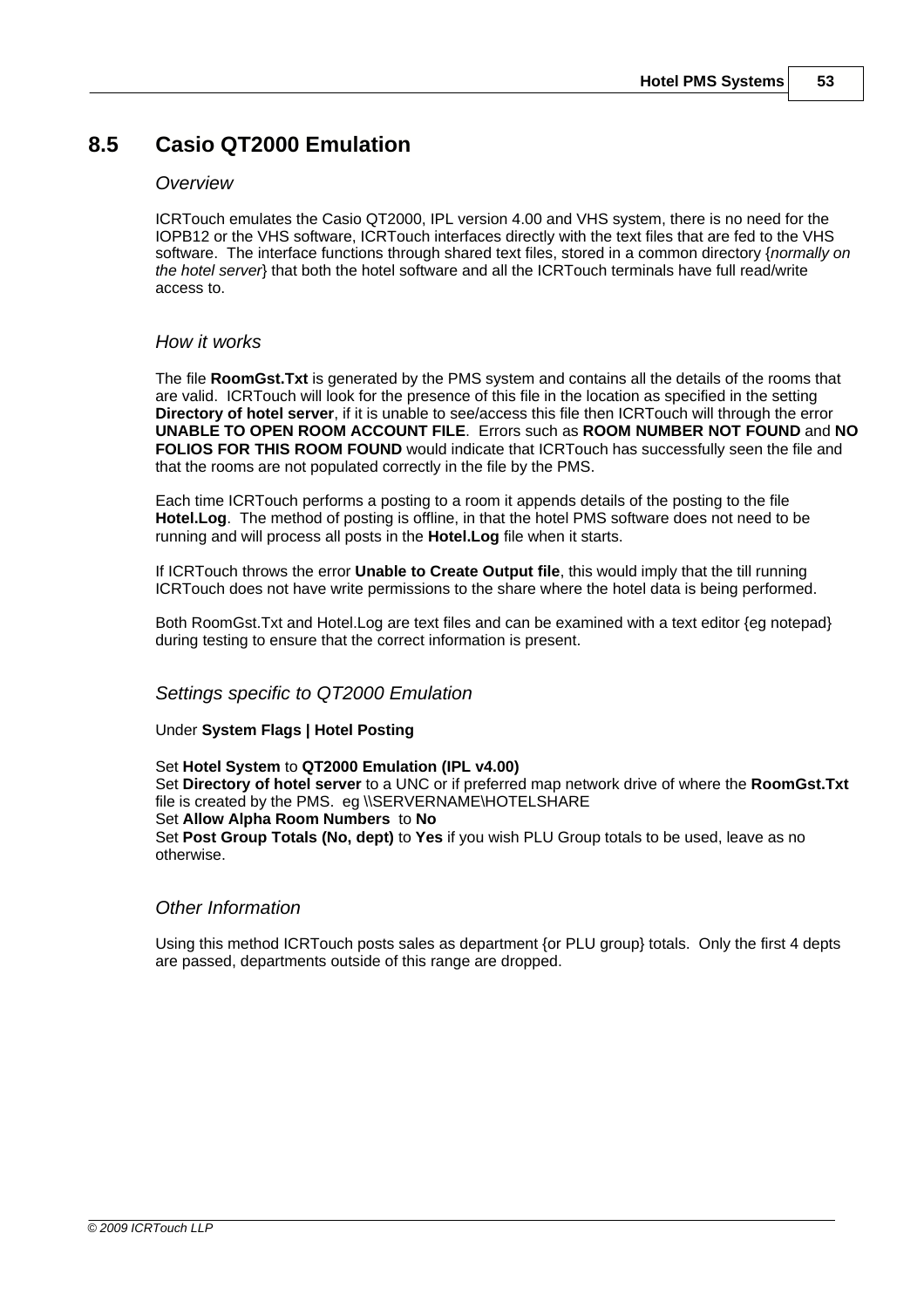# **8.6 Guestline Interface**

#### *Overview*

ICRTouch interfaces to Guestline via the use of an OCX supplied by Guestline. There is an application available on ICRTouch's dealer website that can be download that acts as an interface between ICRTouch terminals and the Guestline hotel server - Guestline Server Interface. This typically is installed on the Guestline server itself and interfaces directly with the OCX, it is then able to receive data from the tills via the intertill network who can then communicate with the hotel database.

#### *How it works*

Guestline Server Interface must be installed somewhere on the network and be able to see the Guestline hotel server and also be visible to the tills. It can be installed on one of the tills but is typically installed on the Guestline hotel server itself and will reside in the Windows SysTray as a little ICR icon. In any case which ever piece of hardware it is installed on, it must also be installed with the Guestline OCX. The Server Interface will error on startup **Class not registered** if the Guestline OCX is not present - contact Guestline for getting this installed.

Once installed configuration of the Guestline Server Interface can be performed by either right clicking or double clicking on the icon in the SysTray. Instructions for configuring this interface can be found in the help menu, there is some test functionality built into the servlet that allows you to test for the presence of a room, a booking or a function without the need to do a posting using the point of sale. All errors during posting are added to a log file **ICRTouch.log**, the last 50 lines of which are displayed in the servlet.

All tills **must** be configured to communicate TCP/IP when using the Guestline Server, IPX is no longer supported by this interface. This means they **must** all have a valid IP Address set under Windows and **must** also have the **Use TCP/IP** flag set to **Yes** in **System Configuration**.

| <b>30% ICRTouch to Guestline Link</b>                                                                                                                                                                |                                                                                                   |
|------------------------------------------------------------------------------------------------------------------------------------------------------------------------------------------------------|---------------------------------------------------------------------------------------------------|
| File Edit Help                                                                                                                                                                                       |                                                                                                   |
| Test postings:<br>Booking<br>Room<br><b>Function</b><br>1<br>□ Posting Allowed<br>Mrs S Jones                                                                                                        | <b>≣ICRTouch</b><br>Test terminals <sup>.</sup><br>22<br>Test<br>v<br>OK - RIGHT IP: 192.168.0.82 |
| 04/02/2009 14:04:45<br><b>START SERVER</b><br>04/02/2009 14:04:54<br><b>SERVER STARTED</b><br>04/02/2009 14:05:12<br><b>TERM: 22</b><br>REQUEST BOOKING: 1<br>04/02/2009 14:05:15<br><b>TERM: 22</b> | RESULT: 1<br>RESULT: 1<br>RESULT: 1<br>RESULT: 1<br>POST BOOKING: 1 ITEMS: 5 TOTAL: £7,50         |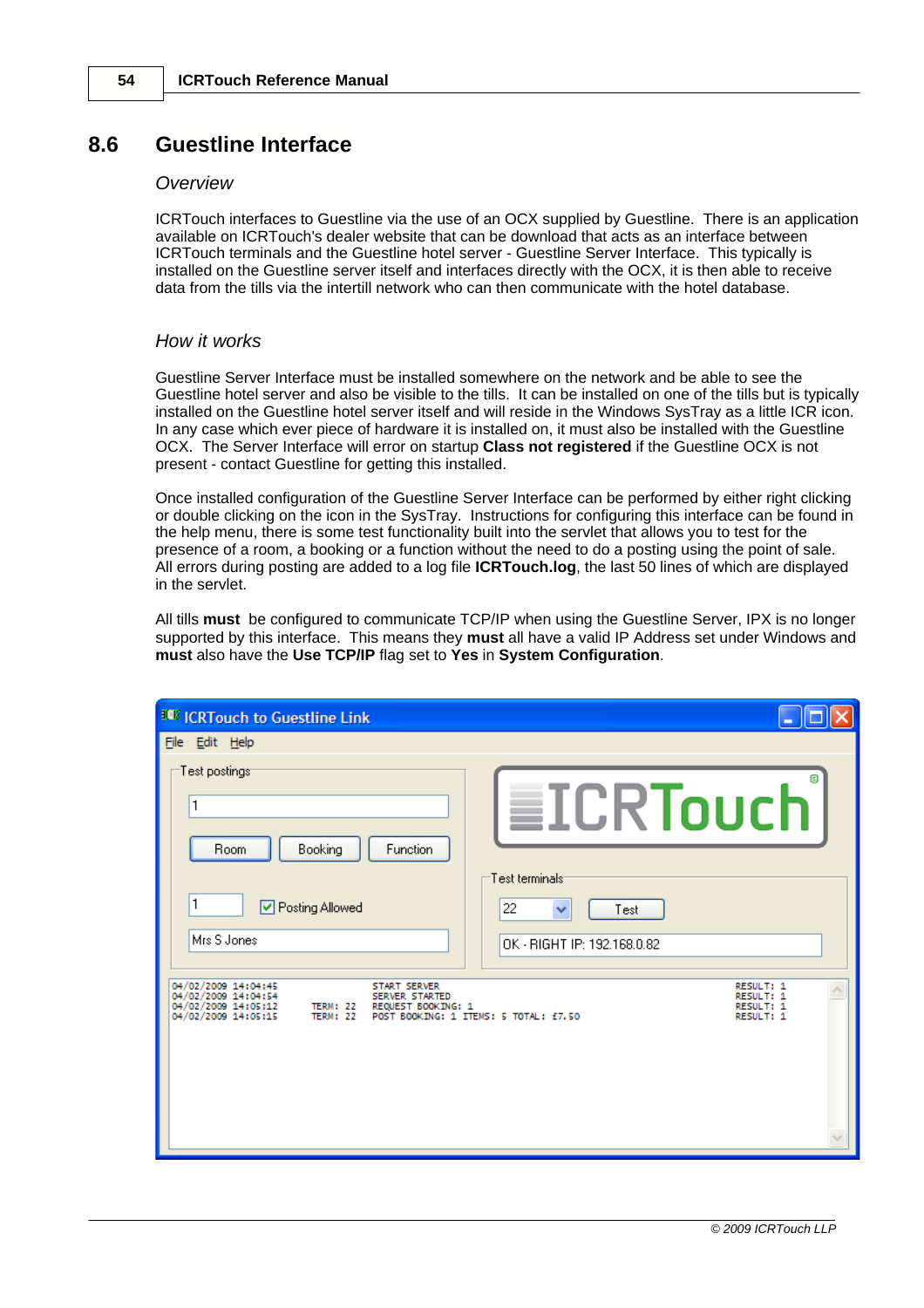#### *Settings specific to Guestline Interface*

#### Under **System Flags | Hotel Posting**

Set **Hotel System** to **Guestline/RezLynx**

Set **Post Group Totals (No, dept)** to **Yes** if you wish PLU Group totals to be used, leave as no otherwise.

Set **Use shift allowances** to **Yes** if you wish ICRTouch to prompt with a shift each time a posting is made, eg Breakfast, Lunch etc.

#### *Other Information*

Using this method ICRTouch posts the entire sale at PLU level. Each PLU is sent with either it's Dept or PLU Group number based on the flag setting, these are matched to Guestline Charge Codes which can be configured in the **Guestline Interface Server**. +Amt and +% keys are passed across as dept 49 and -Amt and -% keys are passed across as dept 50, if you are using these then you should ensure that you have appropriate charge code links setup for them.

Guestline allows sales to be posted by Room number, Booking number or Function by Booking Number. There are flags on the hotel posting finalise key that determine which of these it works with.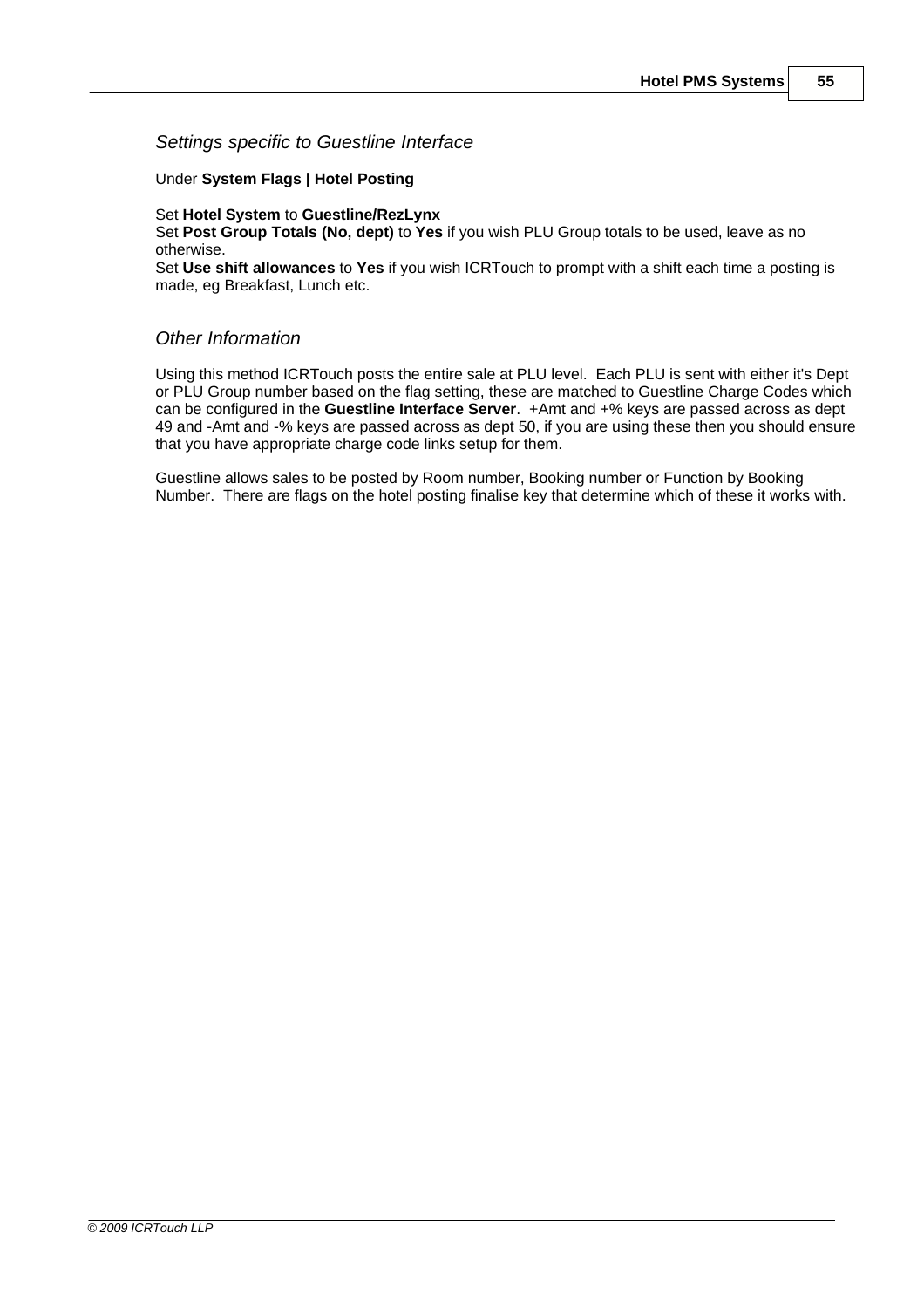# **8.7 Guestline RezLynx**

#### *Overview*

ICRTouch interfaces to RezLynx via the internet. There is an application available on ICRTouch's dealer website that can be download that acts as an interface between ICRTouch terminals and the RezLynx web server - ICRTouch RezLynx Interface. This typically is installed on one of the computers at the front desk, but may be installed on one of the tills, it is then able to receive data from the tills via the intertill network who can then communicate with the hotel database over the internet.

#### *How it works*

ICRTouch RezLynx Interface must be installed somewhere on the network and have access to the internet and also be visible to the tills. It can be installed on one of the tills but is typically installed on the on the front desk computer for ease of configuration and access to the log files etc and will reside in the Windows SysTray as a little ICR icon.

Once installed configuration of the ICRTouch RezLynx Interface can be performed by either right clicking or double clicking on the icon in the SysTray. Instructions for configuring this interface can be found in the help menu, there is also a Test button on the ICRTouch RezLynx that tests the connection to the RezLynx web server and also tests which tills it can see through the network. If the system passes this test then all should function satisfactorily. All errors during posting are added to a log file **ICRTouchRezLynx.log**.

All tills **must** be configured to communicate TCP/IP when using the ICRTouch RezLynx Interface, IPX is not supported by this interface. This means they **must** all have a valid IP Address set under Windows and **must** also have the **Use TCP/IP** flag set to **Yes** in **System Configuration**.

#### *Settings specific to ICRTouch RezLynx Interface*

#### Under **System Flags | Hotel Posting**

#### Set **Hotel System** to **Guestline/RezLynx**

Set **Post Group Totals (No, dept)** to **Yes** if you wish PLU Group totals to be used, leave as no otherwise.

Set **Use shift allowances** to **Yes** if you wish ICRTouch to prompt with a shift each time a posting is made, eg Breakfast, Lunch etc.

#### *Configuring the ICRTouch RezLynx Interface App*

#### Under **Settings**

**C**onfigure **Site Id, Device Id, User name and Password** to connect to the RezLynx system. **Charge codes** {**Analysis Codes**} will need to be mapped against depts, invalid charge codes will mean items will not be posted.

Use the Test Connection option to confirm access to the RezLynx system and the network of till.

For further info see the built in help page.

#### *Other Information*

Using this method ICRTouch posts the entire sale at PLU level. Each PLU is sent with either it's Dept or PLU Group number based on the flag setting, these are matched to RezLynx Charge Codes {Analysis Codes} which can be configured in the **RezLynx Interface Server**. +Amt and +% keys are passed across as dept 49 and -Amt and -% keys are passed across as dept 50, if you are using these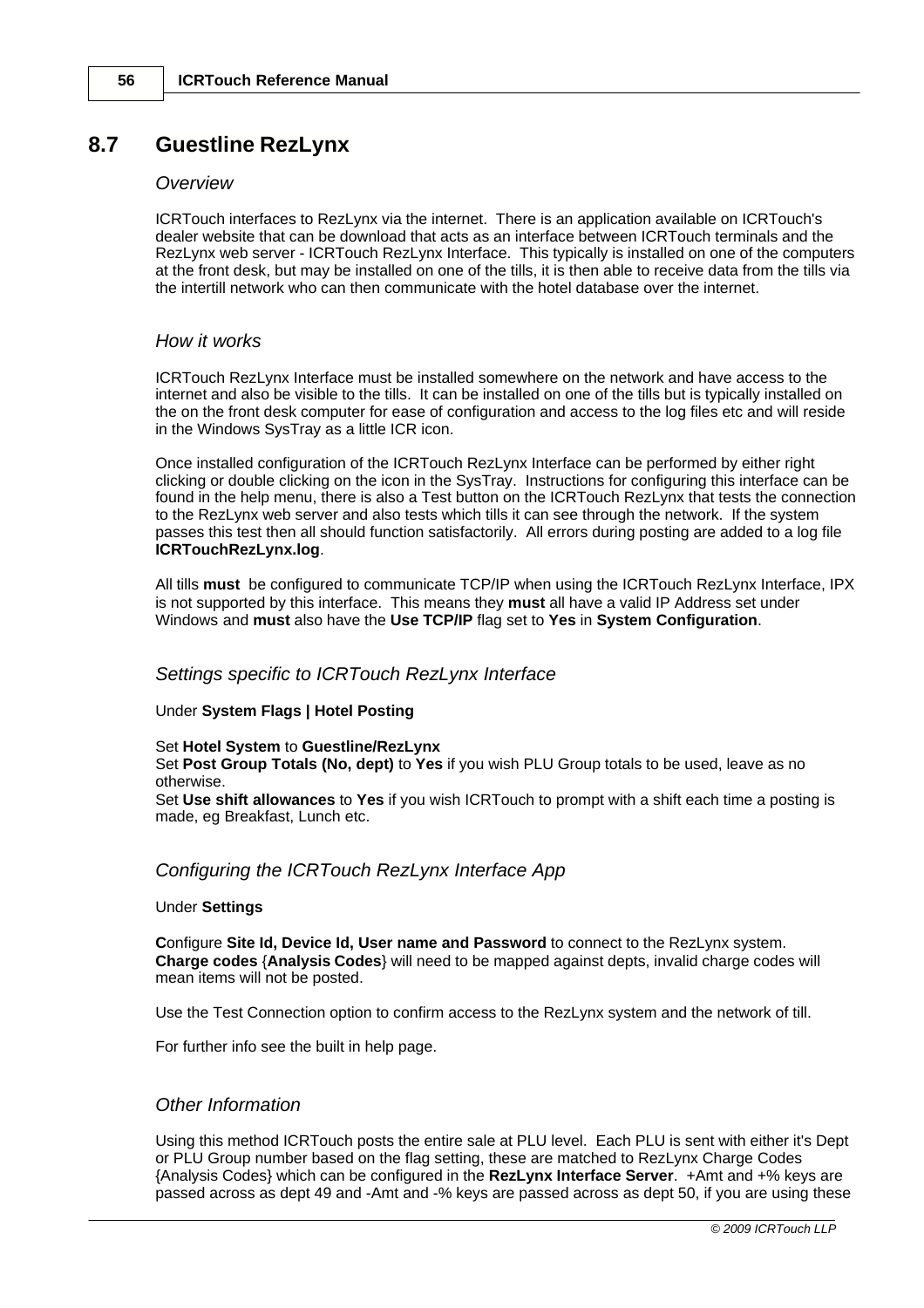then you should ensure that you have appropriate charge code links setup for them.

There are 2 log files within the RezLynx Interface Server, one is a system log that logs all events. The other is a 'Not Posted' log that shows all items that have not been posted into the system and why. ICRTouch does warn the operator when not all items are posted to an account, though it is unaware of which items and why. The log file should be consulted for this information.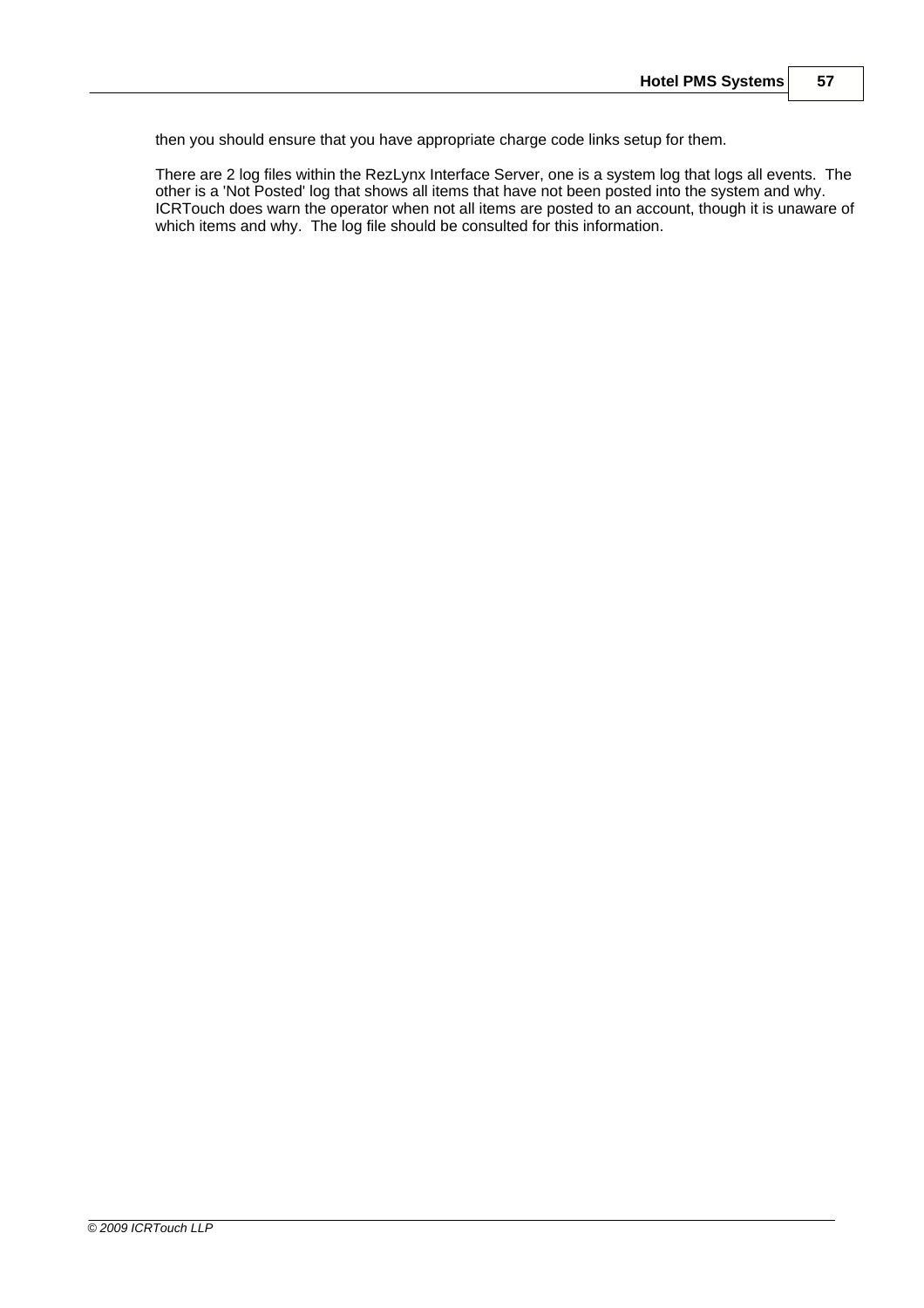# **8.8 Guestmaster Protocol v1.0.4**

#### *Overview*

This interface functions through shared text files, stored in a common directory {*normally on the hotel server*} that both the hotel software and all the ICRTouch terminals have full read/write access to.

#### *How it works*

The file **PMSData.Csv** is generated by the PMS system and contains all the details of the rooms that are valid. ICRTouch will look for the presence of this file in the location as specified in the setting **Directory of hotel server**, if it is unable to see/access this file then ICRTouch will throw the error **UNABLE TO OPEN ROOM ACCOUNT FILE**. Errors such as **ROOM NUMBER NOT FOUND** and **NO FOLIOS FOR THIS ROOM FOUND** would indicate that ICRTouch has successfully seen the file and that the rooms are not populated correctly in the file by the PMS. A Zero credit error would indicate that no credit limit has been set on the PMS.

Each time ICRTouch performs a posting to a room it appends details of the posting to the file **EPOSData.Csv**. The method of posting is offline, in that the hotel PMS software does not need to be running and will process all posts in the **EPOSData.Csv** file when it starts.

If ICRTouch throws the error **Unable to Create Output file**, this would imply that the till running ICRTouch does not have write permissions to the share where the hotel data is being performed.

Both PMSData.Csv and EPOSData.Csv are text files and can be examined with a text editor {eg notepad} during testing to ensure that the correct information is present.

#### *Settings specific to ICRTouch Spec*

Under **System Flags | Hotel Posting**

Set **Hotel System** to **Guestmaster Protocol**

Set **Directory of hotel server** to a UNC or if preferred map network drive of where the **PMSData.Csv** file is created by the PMS. eg \\SERVERNAME\HOTELSHARE

Set **Allow Alpha Room Numbers** to **Yes** if the connected PMS can accept alpha numeric room numbers.

Set **Post Group Totals (No, dept)** to **Yes** if you wish PLU Group totals to be used, leave as no otherwise.

#### *Other Information*

Using this method ICRTouch posts the entire sale at PLU level. Each PLU is sent with either it's Dept or PLU Group number based on the flag setting.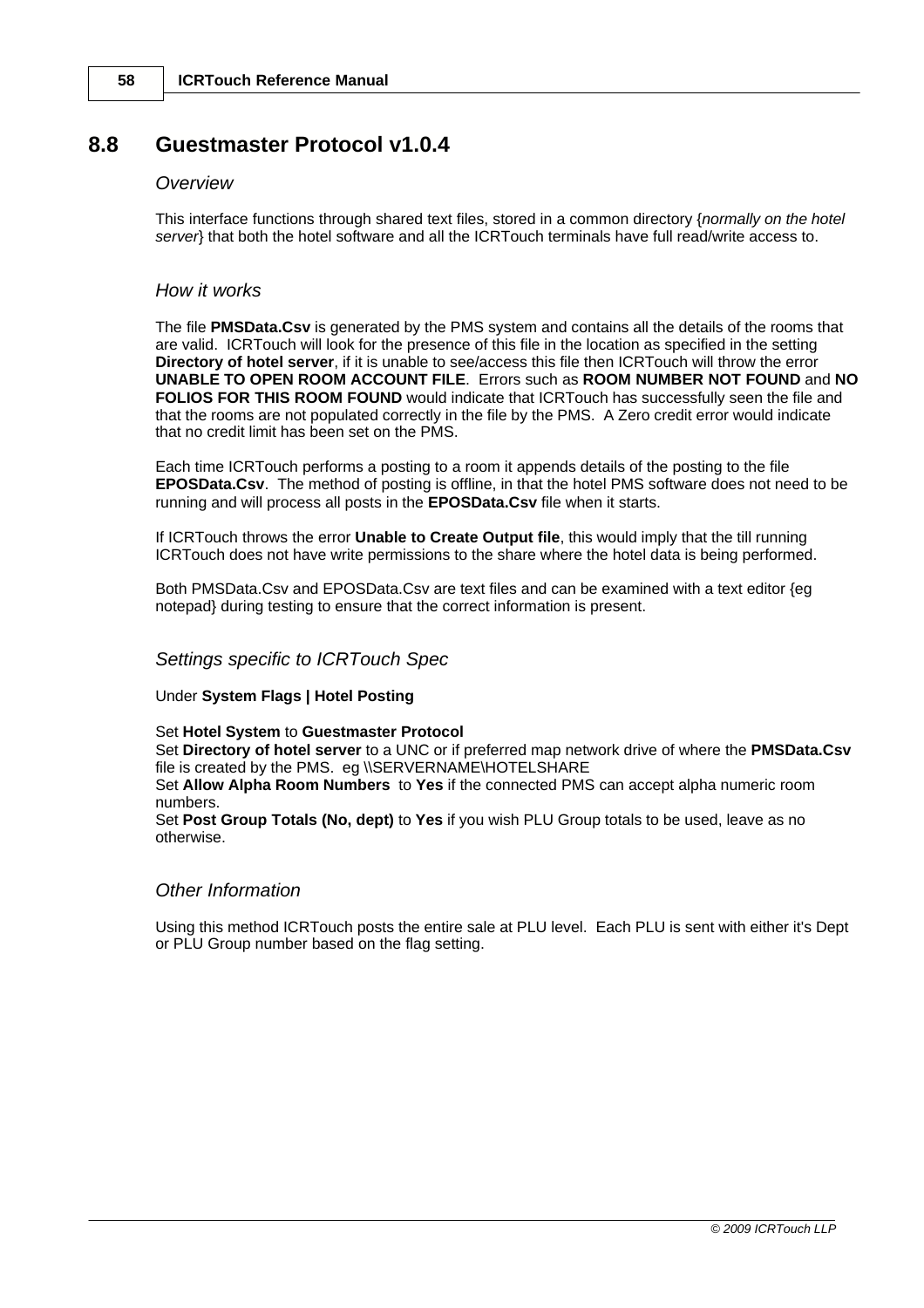# **EFT - Electronic Funds Transfer**

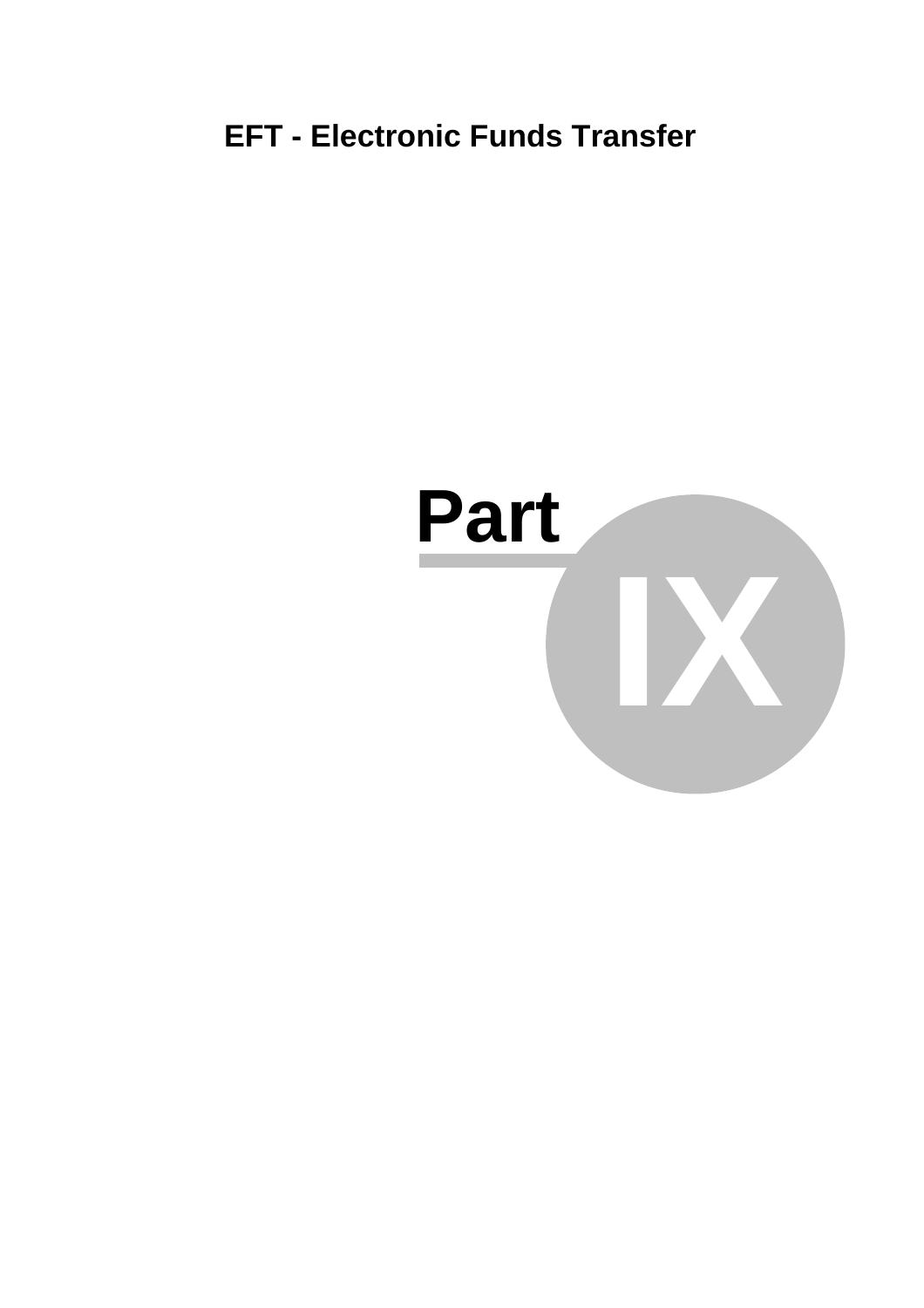# **9 EFT - Electronic Funds Transfer**

### **9.1 Overview**

ICRTouch has 4 different options for processing online credit card transactions, all of these require additional 3rd party software and/or hardware

#### *Commidea provided solutions*

#### *WinTI*

The traditional method of processing credit cards using a magnetic card reader at the till.

#### *Ocius/ILink - Chip & Pin*

Commidea's solution for taking Chip & Pin cards. Requires Commidea's Ocius software solution and additional devices for taking Chip & Pin cards.

#### *Commidea Chip & Pin Terminal - Direct Integration*

Slightly more compact system where ICRTouch sends EFT transactions directly to the Chip & Pin terminal, this is then configured to communicate directly to Commidea over a broadband internet connection, no additional on site software is required.

#### *Yes Pay provided solution*

#### *YesEFT*

Yes Pay integrated EFT software communicates directly to chip and pin terminals connected to the device and uses a broadband internet connection for authorisations.

#### *Thyron provided solution*

#### *Thyron Paycell*

This is a standalone Chip & Pin device, it is connected to one of the tills through an RS232 interface and can be shared by multiple tills. The device process transactions over a GPRS connection.

#### *In order to configure an EFT system you will need to configure the following;*

A **EFT Finalise Key**, this is used to initiate the EFT transaction.

**System Flags | EFT Control**, in here you need to configure the EFT System type and other configurable settings

**System Programming | Device Connection** & **System Programming | IO Parameter**, for the RS232 based systems you will need to configure a device and a route.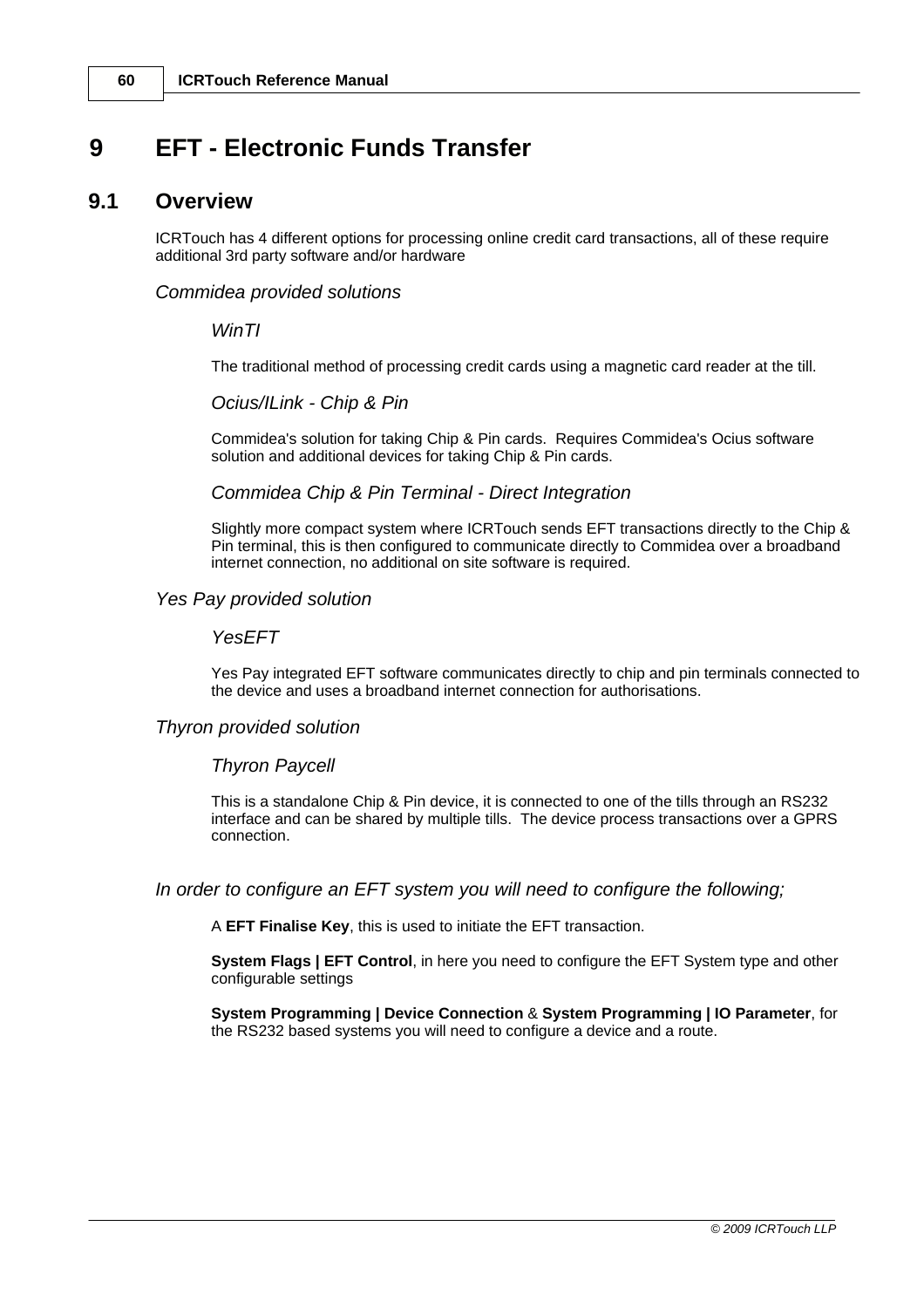### **9.2 WinTI**

WinTI is our traditional method of processing EFT transactions. A magnetic card reader is required on the POS, details of the credit card are passed to WinTI for processing. All voucher printing is handled by the POS.

We have 2 methods of communication between the POS and WinTI, Text Mode and Socket Mode. The recommended method is Socket Mode.

Text Mode works with shared text files in the format T00000XX.IN and T00000XX.OUT where XX is the terminal number, eg T0000002.IN would be the communications file for Till 2. The location of these files can be specified in **EFT Control | Server Directory** and should be pointed at a shared resource on the EFT server which is the Commidea data directory. UNC network paths should be used in the Server Directory eg \\Server\Data. You should also ensure that the tills all have write access to this share.

Socket Mode works using a TCP/IP socket connection to the EFT server. The IP Address of the server should be entered in **EFT Control | Server IP Address**. The default port for WinTI is 1024, you should ensure that this port is not firewalled on the server.

For either communication method it is important that you have a valid IP Address on both the POS terminal and the Commidea server and that they are on the same subnet.

*Settings specific to WinTI*

#### Under **System Flags | EFT Control**

#### Set **EFT SYSTEM** to **COMMIDEA WINTI**

Set **Use socket mode comms (if no, text)** to **Yes** if you wish to communicate over an IP socket or **No** if you wish to use shared text files.

Socket Mode - Set **Server IP Address** to be the IP Address of the server*, eg 192.168.0.1* - You can also specify a custom port if required, *eg 192.168.0.1:1024*

Text Mode - Set **Server Directory** to the UNC path of the share of the data directory of the Commidea server, *eg \\Server\Data*

**EFT Account Number** - this is the 3 digit account number as used in WinTI, normally 001 but maybe something else.

**Prompt for cash back** - The unit will prompt asking for a cash back amount when set. **Cash back adds to drawer totalizor** - Determines whether cash back amounts used will add in to the credit card in drawer totalizor.

**Cash back Out-drawer totalizor** - Is the In Drawer totalizor that cash back monies are taken from, normally Cash in Drawer.

**Prompt for gratuity** - The unit will prompt asking for a gratuity amount when set.

**Gratuity adds to drawer totalizor** - Determines whether gratuity amounts taken will add in to the credit card in drawer totalizor.

**Allow customer not present transactions** - When set the unit will ask whether the customer is present or not.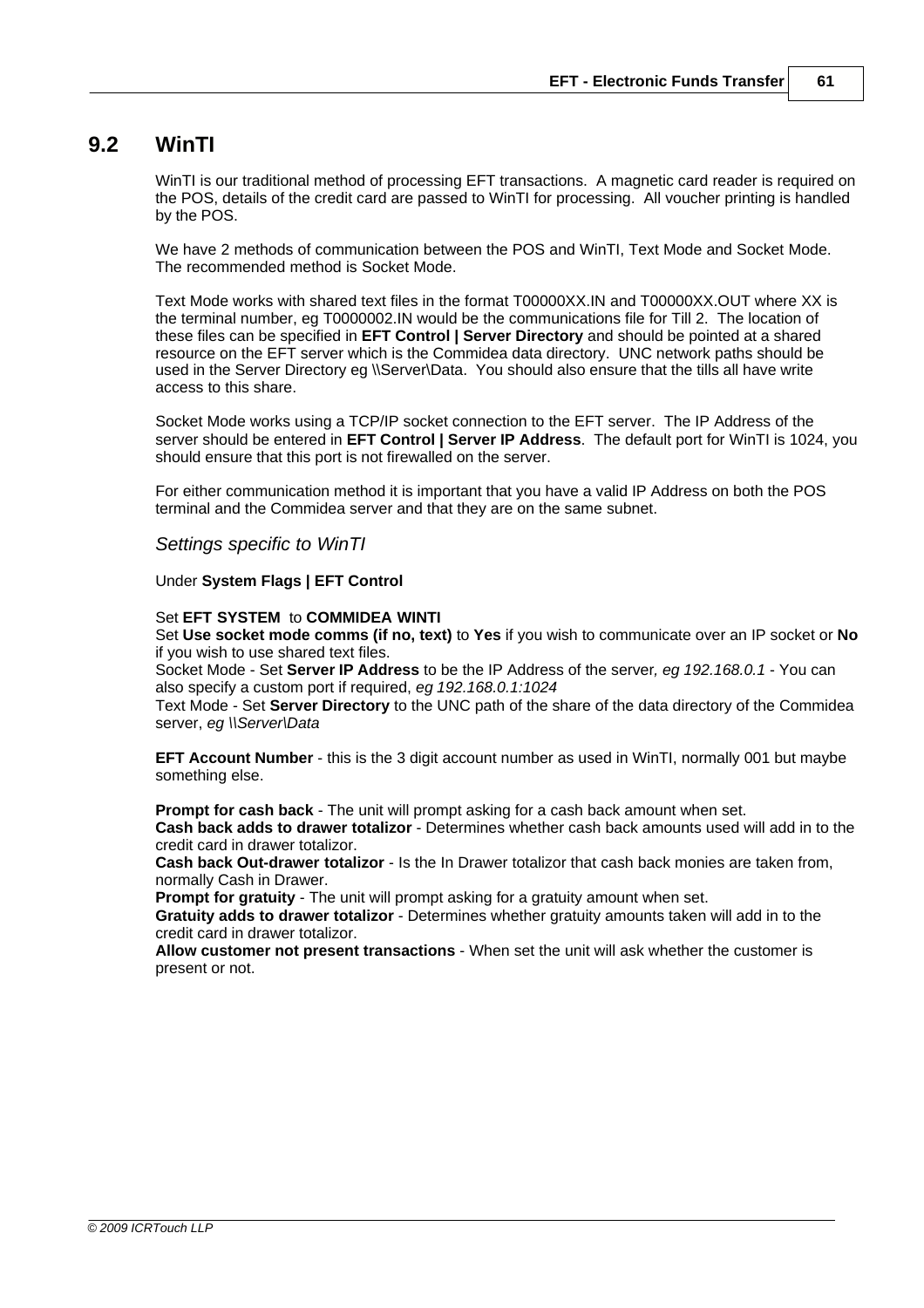# **9.3 Ocius/ILink - Chip & Pin**

Ocius is Commidea's new solution for processing credit card transactions using Chip & Pin cards. CAM {Commidea Application Manager} is used for configuration of Ocius/ILink

We have 2 methods of communication between the POS and Ocius, Text Mode and Socket Mode. The recommended method is Socket Mode.

Text Mode works with shared text files in the format T00000XX.IN and T00000XX.OUT where XX is the terminal number, eg T0000002.IN would be the communications file for Till 2. The location of these files can be specified in **EFT Control | Server Directory** and should be pointed at a shared resource on the EFT server and will be the same location that is configured with CAM | ILink Settings. UNC network paths should be used in the Server Directory eg \\Server\EFT. You should also ensure that the tills all have write access to this share.

Socket Mode works using a TCP/IP socket connection to the EFT server. The IP Address of the server should be entered in **EFT Control | Server IP Address**. The default port for ILink is 29000, you should ensure that this port is not firewalled on the server.

For either communication method it is important that you have a valid IP Address on both the POS terminal and the Commidea server and that they are on the same subnet. IP Addresses will have to be assigned statically, there is no support for DHCP using this system as many of the configuration settings require an IP Address entered against them.

In order to process EFT transactions effectively ILink will need to have a POS Route configured within CAM. POS routes tell ILink which terminal to forward credit card transactions on to, if you do not have a POS route set then ILink will return the error UNKNOWNCLIENT when you attempt to process a credit card transaction.

If you are using socket mode then you configure the POS route with the IP address of the POS terminal and point it at which ever Chip & Pin terminal that that POS is to be using.

If you are using text mode then the POS route is the name of the text file that the target terminal is using, eg **T0000001** for till1, **T0000002** for till 2, **T0000015** for till 15 etc. If you are using Bill Lodging, you will also need to set up a POS route for this, this will be **T1000???**.

An additional POS route for Bill Lodging if you are using Socket Mode is not necessary.

#### *Settings specific to Ocius/ILink*

#### Under **System Flags | EFT Control**

#### Set **EFT SYSTEM** to **COMMIDEA Ocius/ILink**

Set **Use socket mode comms (if no, text)** to **Yes** if you wish to communicate over an IP socket or **No** if you wish to use shared text files.

Socket Mode - Set **Server IP Address** to be the IP Address of the server*, eg 192.168.0.1* - You can also specify a custom port if required, *eg 192.168.0.1:29000*

Text Mode - Set **Server Directory** to the UNC path of the share of the data directory of the Commidea server, eg \\Server\EFT

**EFT Account Number** - this is the 3 digit account number as used in WinTI, normally 001 but maybe something else.

**Prompt for cash back** - The unit will prompt asking for a cash back amount when set. **Cash back adds to drawer totalizor** - Determines whether cash back amounts used will add in to the credit card in drawer totalizor.

**Cash back Out-drawer totalizor** - Is the In Drawer totalizor that cash back monies are taken from, normally Cash in Drawer.

**Gratuity adds to drawer totalizor** - Determines whether gratuity amounts taken will add in to the credit card in drawer totalizor.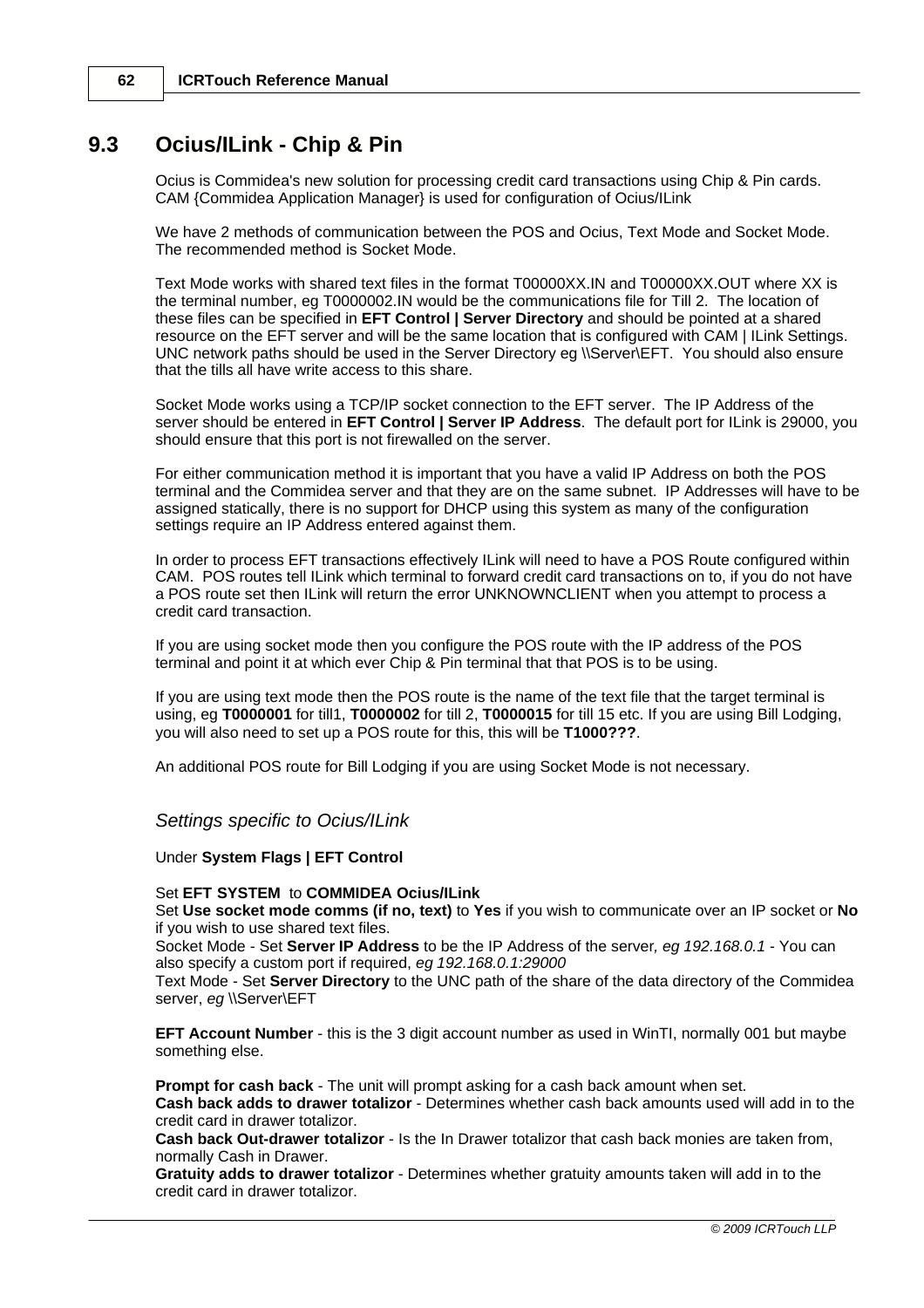**Enable Bill Lodging** - Table balances are sent from the POS to ILink for processing directly on the Chip & Pin terminal.

 **Send Checks** - When set, Checks are Sent.

 **Send Tables** - When set, Tables are Sent.

 **Only send printed bills** - When set, only tables/checks that have had bills printed are sent down to ILink.

#### *Bill Lodging Information*

The check master will resync all the checks/tables with Commidea ILink upon restart of ICRTouch. There is also a funciton in Inline Functions that allows this to be done manually - this can be done on any machine which will in turn instruct the check master to perform the op.

Before using the Bill Lodging functionality with Commidea and Ocius please read and understand the following;

If you begin a credit card transaction on an Ocius terminal using the Bill Lodging facility on a table and then during this time make changes to the same table on one of the tills then it is entirely possible to end up with 2 instances of the same table within the ILink system. Further to this payments made to the 1st instance will not be sent by ILink to the POS and will thus result in data loss. We also found it impossible to remove this first instance from ILink.

The Ocius terminals are only able to show 9 open bills. Setting the **Only send printed bills** flag means that only checks/tables that have had a bill printed will be sent to Bill Lodging is a good way to ensure that the checks/tabels pending is kept to a minimum. Further to this, the limit lies in the terminals themselves rather than ILink, Entering data when the unit prompts **ENTER POS REFERENCE** will only download bills that begin with the entered data. eg entering T1 would download only Table 1, Table 10, Table 11 .... Table 100, Table 101 ... etc.

Sadly these issues are outside of our control, it is important that you and your customer understand these implications before proceeding with an installation making use of the Bill Lodging facility.

.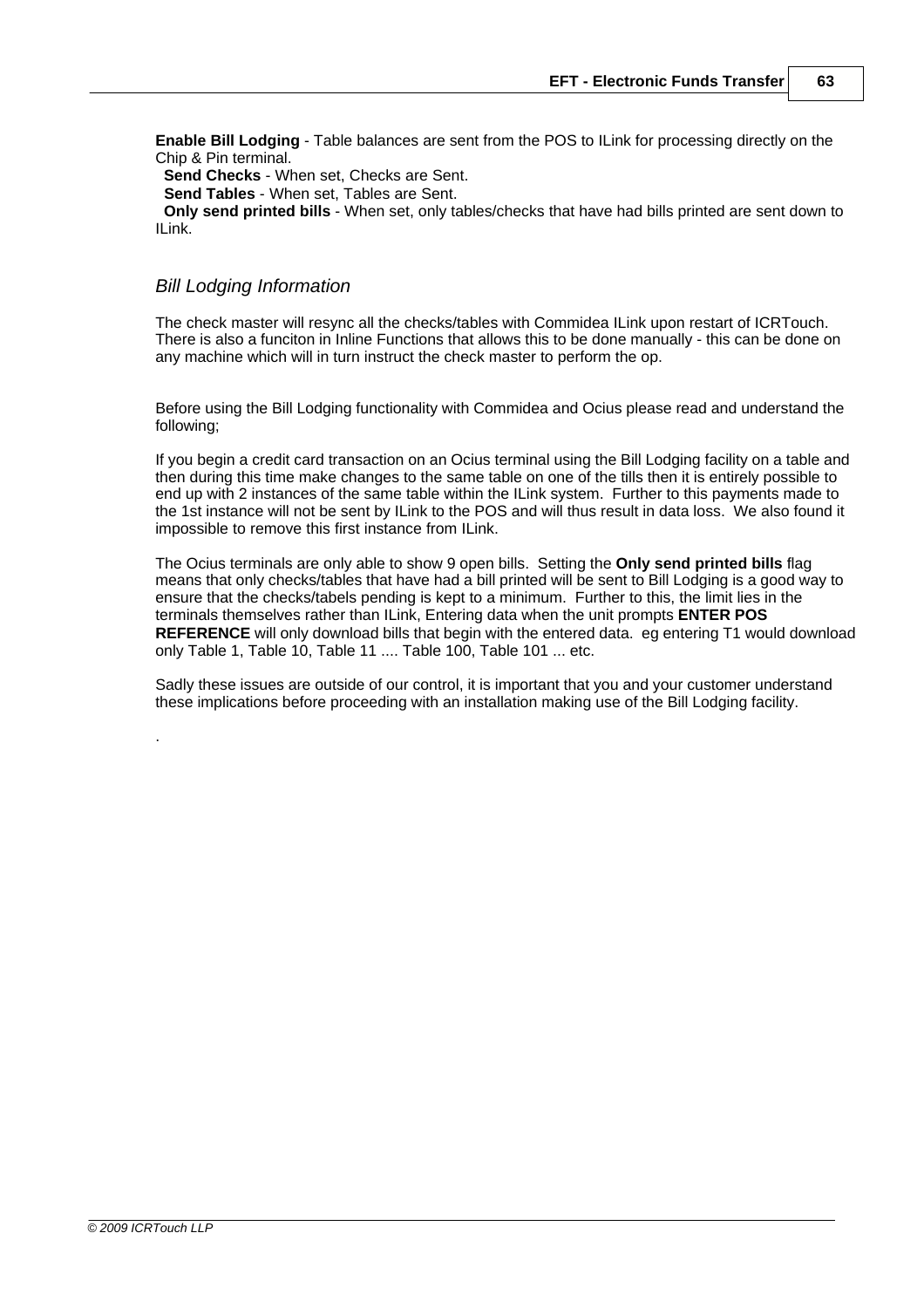# **9.4 Commidea Chip & Pin Terminal - Direct integration**

ICRTouch can be configured to directly communicate with Commidea's EFT terminal, this in turn is configured to communicate with Commidea over a broadband internet connection. None of the additional Ocius/CAM/ILink software is required for this interface.

Only Socket Mode communications works with this method.

The IP Address of the EFT device should be entered in **EFT Control | Server IP Address**. The default port for this is 25000.

It is important that you have a valid IP Address on both the POS terminal and the EFT device and that they are on the same subnet. IP Addresses will have to be assigned statically, there is no support for DHCP using this system as many of the configuration settings require an IP Address entered against them.

#### *Settings specific to Direct Communications with the Commidea Terminal*

#### Under **System Flags | EFT Control**

#### Set **EFT SYSTEM** to **COMMIDEA DRCT TO VERIFNE**

Set **Server IP Address** to be the IP Address of the device*, eg 192.168.0.1* - You can also specify a custom port if required, *eg 192.168.0.1:25000*

**EFT Account Number** - this is the 3 digit account number as used in WinTI, you need to get this information from Commidea.

**Account ID** - this is the Account ID attached to the WinTI EFT account, you need to get this information from Commidea.

**Prompt for cash back** - The unit will prompt asking for a cash back amount when set. **Cash back adds to drawer totalizor** - Determines whether cash back amounts used will add in to the

credit card in drawer totalizor.

**Cash back Out-drawer totalizor** - Is the In Drawer totalizor that cash back monies are taken from, normally Cash in Drawer.

**Gratuity adds to drawer totalizor** - Determines whether gratuity amounts taken will add in to the credit card in drawer totalizor.

*© 2009 ICRTouch LLP*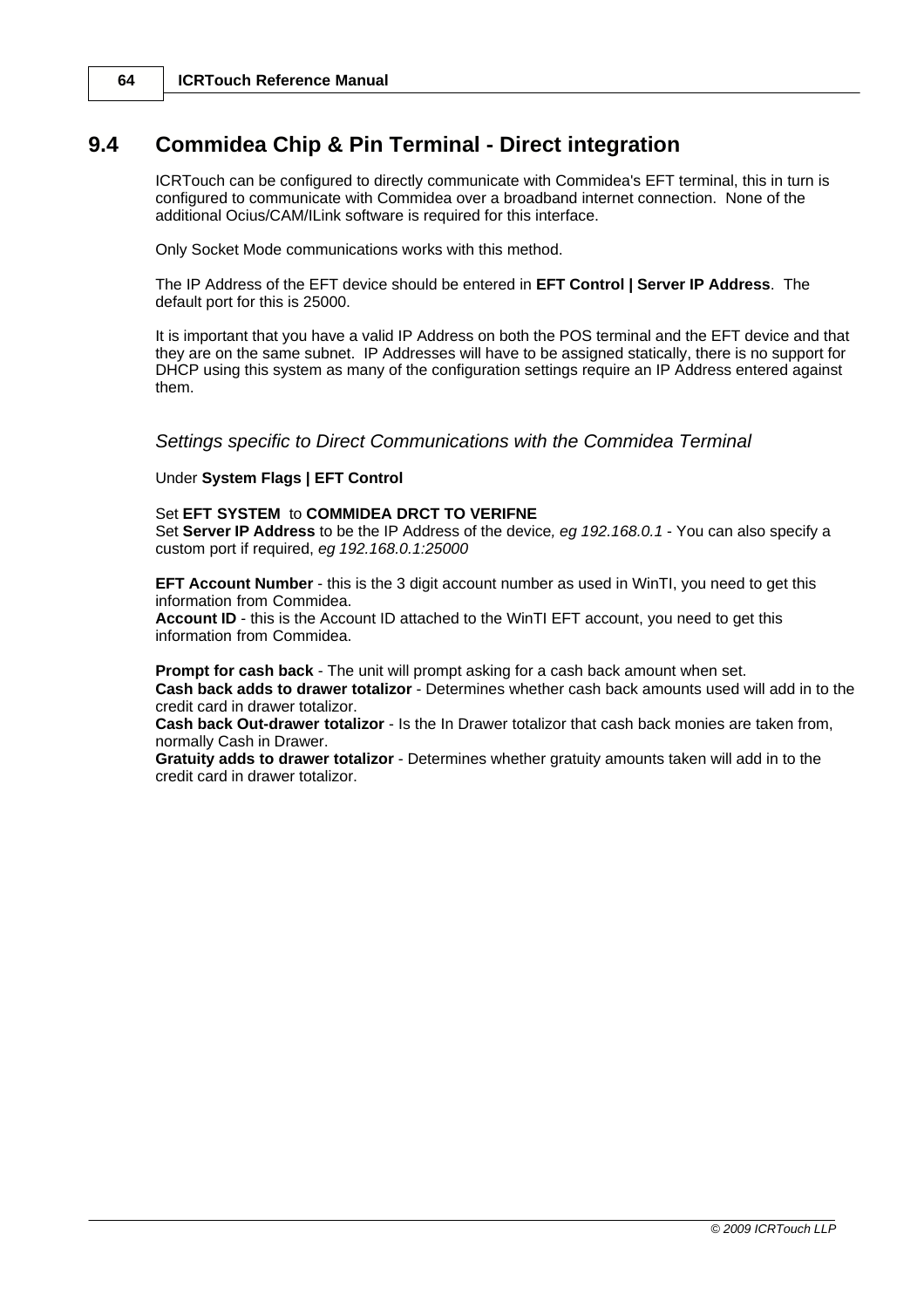# **9.5 Commidea Ocius for PC**

Ocius for PC is an application written by Commidea that is desgined to run on the terminal in the background requiring only an RS232 pin pad for Chip & Pin authorisation. To all intense purposes the Ocius for PC application emulates a standalone Verifone terminal and to this end the configuration instructions in the previous section should be followed.

#### Set **System Flags | EFT Control | EFT SYSTEM** to **COMMIDEA DRCT TO VERIFNE**

You should use 127.0.0.1 as the IP address, this is a local loop back IP address and basically means 'me'.

Aside from the standard settings require for "Direct to Verifone" there is an additional flag that needs to be set;

#### **System Flags | EFT Control | Constantly Monitor for Receipts**

This tells ICRTouch to monitor for the files c:\receipt1.txt and c:\receipt2.txt which are copies of the EFT auth slips that are generated during the EFT transaction cycle and are copied by ICRTouch to it's local receipt printer.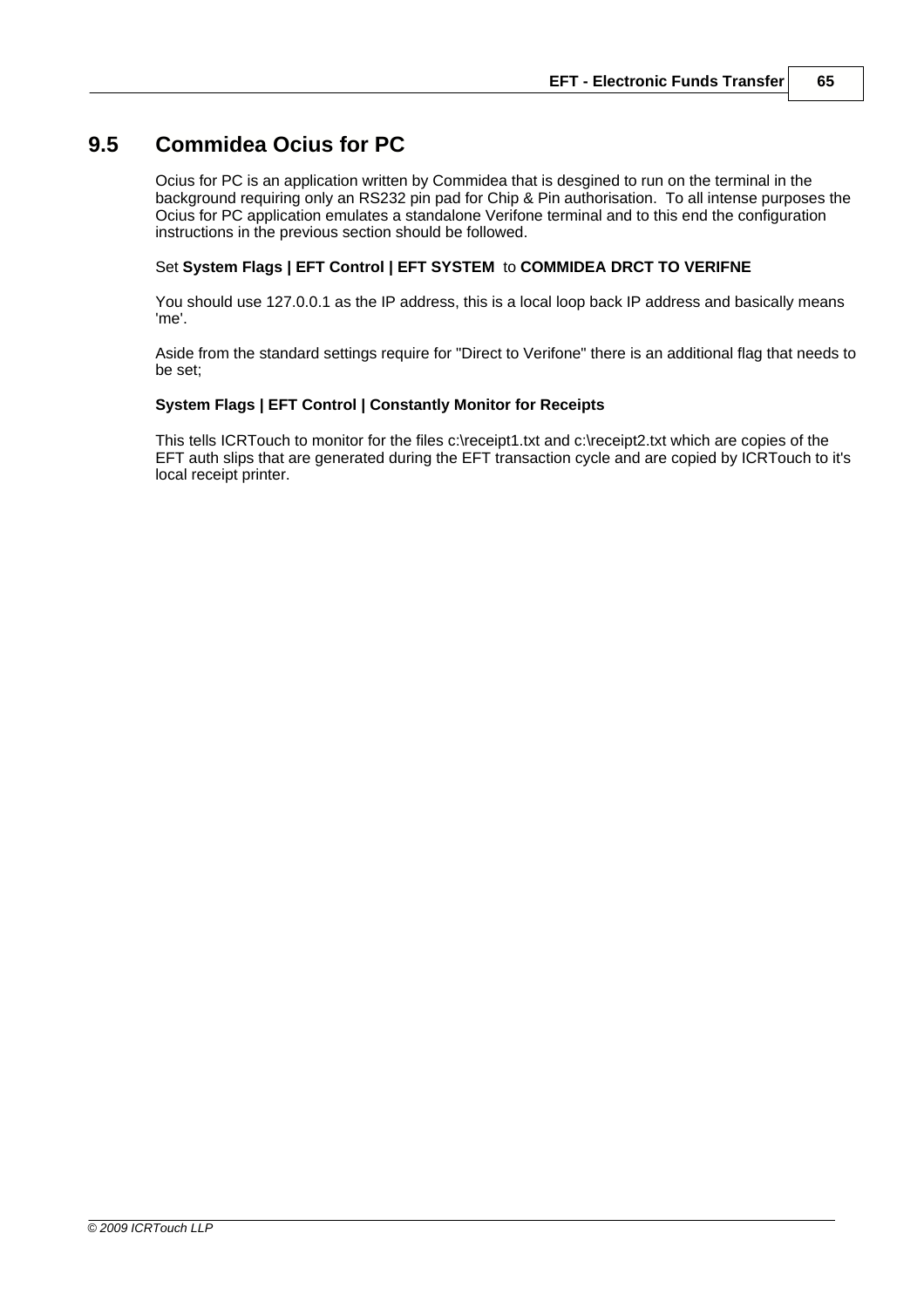### **9.6 Thyron Paycell**

ICRTouch can be configured to directly communicate with Thyron's Paycell EFT terminal. This uses RS232 to communicate, the device can be shared between multiple pos terminals.

*Settings specific to Thyron Paycell*

Under **System Flags | EFT Control**

Set **EFT SYSTEM** to **THYRON PAYCELL**

**Prompt for cash back** - The unit will prompt asking for a cash back amount when set. **Cash back adds to drawer totalizor** - Determines whether cash back amounts used will add in to the

credit card in drawer totalizor.

**Cash back Out-drawer totalizor** - Is the In Drawer totalizor that cash back monies are taken from, normally Cash in Drawer.

**Gratuity adds to drawer totalizor** - Determines whether gratuity amounts taken will add in to the credit card in drawer totalizor.

**Use Thyron in portable mode** - When set the unit is 'assumed' to be in a cradle, cash back requests are prompted on the units screen instead of being requested at the pos.

#### Under **Device Connection | Thyron Paycell**

Set the terminal and the serial port that the Thyron device is connected to. This can be routed through other terminals.

#### Under **IO Parameter**

Configure the appropriate serial port as **Connect Device: Thyron Paycell**, configure the serial port settings to **19200, NONE, 8, 1**.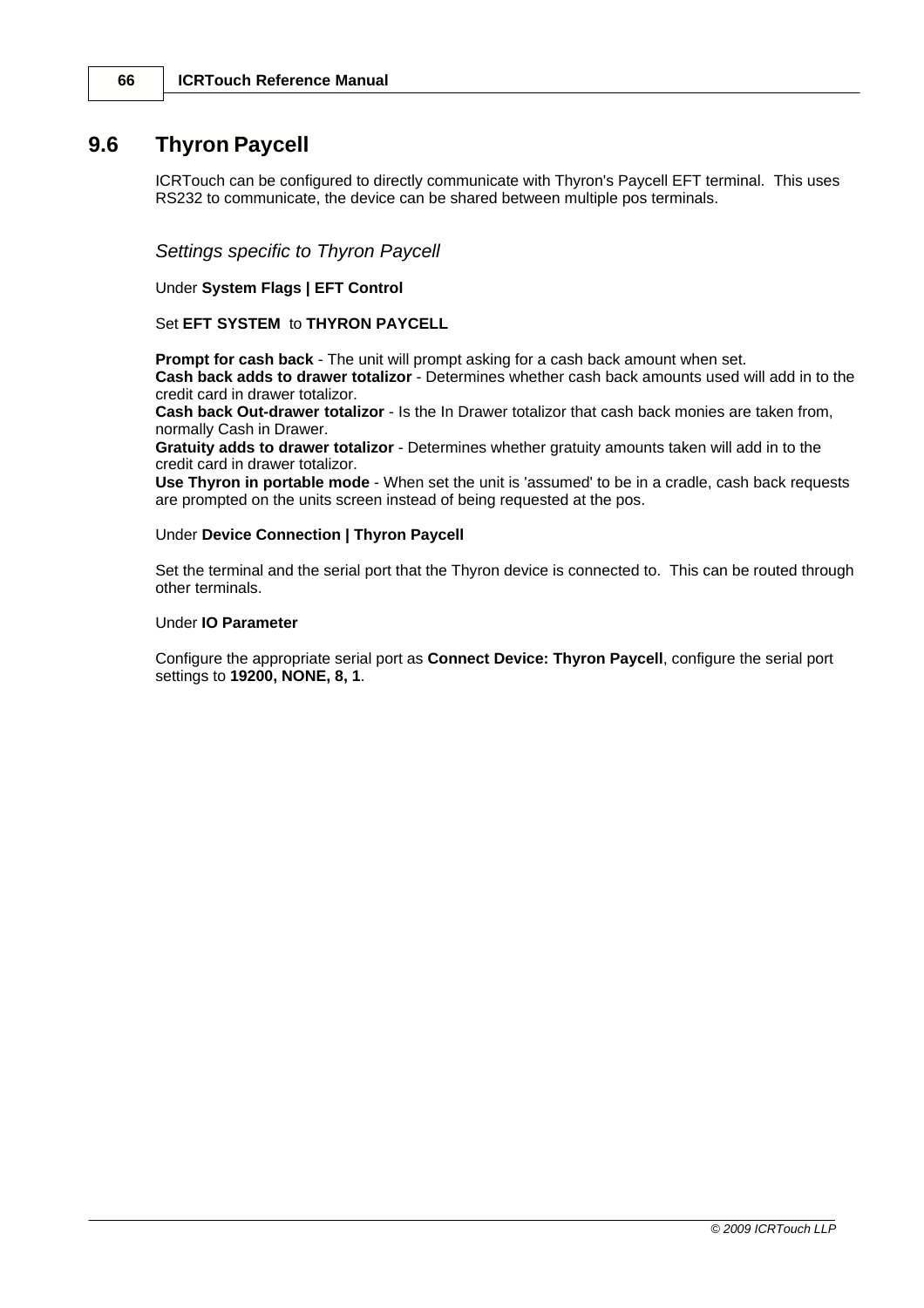# **9.7 YESpay for WinCE**

All hardware supplied by ICRTouch running Windows CE comes presinstalled with YESpay EFT, these instructions detail how to activate the product ready for use.

#### *Check that your hardware has YESpay and java preinstalled*

From within Windows CE double click on My Device followed by Hard Disk. You should see a CrEme folder and a YesEFT folder, if either of these are missing contact us and we can organise these for you. You will also need an active internet connection.

#### *Connect and configure Yes EFT for your pin pad*

From standard Yes EFT is configured to work with a VeriFone [Dione] Secura connected to Serial Port 2, the settings for this can be found in the file properties\terminal.properties file inside the yeseft folder. The serial port setting is **smartcardreader.port=COM2:**

For settings more advanced than this you should take advice directly from YESpay.

#### *Configuring Yes EFT with your merchant id and terminal id*

Run ConfigureYesEFT.exe inside the YES EFT folder.

| <b>Run EVTSetup</b>                  |                         |
|--------------------------------------|-------------------------|
| Creme Location<br>Hard Disk\Creme    |                         |
| Yes Pay Location<br>Hard Disk\YesEFT |                         |
| Merchant ID<br> 23                   | Terminal ID<br>22980045 |
| Do Setup                             | Close                   |
|                                      |                         |

Unless told to do otherwise leave the Yes Pay and Creme locations as standard. Enter the Merchant ID and Terminal ID for your site as given to you by YESpay then run 'Do Setup'.

Merchant ID 23 and Terminal ID 22980045 are for a test account.

Yes EFT can now be launched by running the LaunchYesEFT.exe application found in the YesEFT folder. After a few seconds the pin pad should acknowledge that everything is working by showing YES EFT on it's display. To configure Yespay to launch automatically everytime the terminal is started copy 'Launch Yes EFT (Shortcut)' shortcut into the StartUp folder found on the Hard Disk, do not copy the application itself as it requires LaunchYesEFT.ini to be in the same folder.

*Configure ICRTouch to work with YESpay*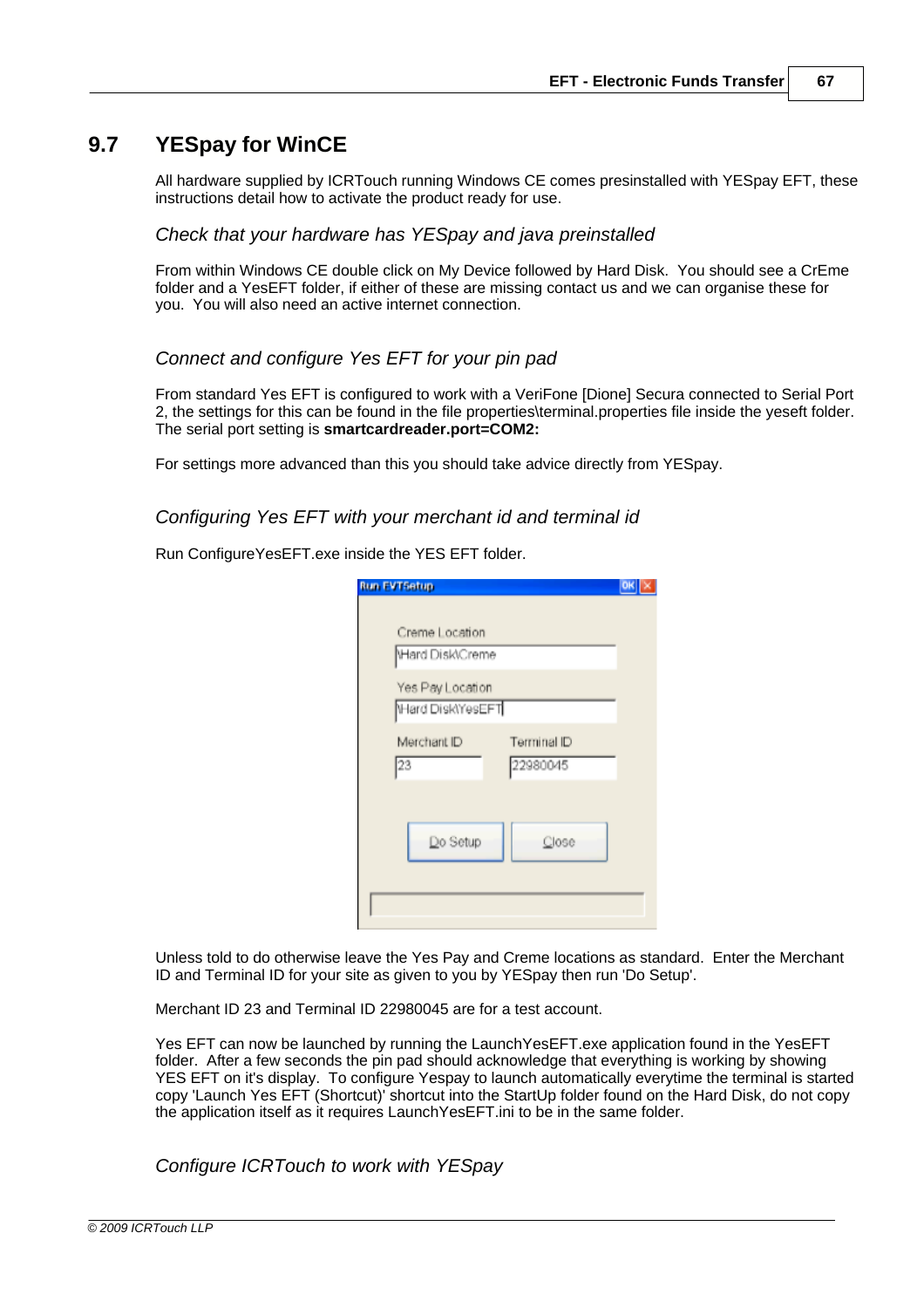#### Set **System Flags | EFT Control | EFT SYSTEM** to **Yes Pay**

All other settings can be left empty in which case ICRTouch will use it's default configuration which is;

**Server IP Addres: 127.0.0.1:10000 Message Port: 11000 Receipt Port: 12000 Interactive Port: 15000**

#### *Troubleshooting*

Yes EFT outputs a log file to YesEFT\Logs\yescps.log. You will not be able to open this whilst Yes EFT is running, but you will be able to make a copy of it and view it that way. Enchanced logging information can also be acquired by setting **logging.level** to **3** in the terminal.properties file. In the standard install this is set to 2.

CreMe can be configured to dump it's output to a file in the root directory 'My Device' called jscpout.txt, this is decided when it is launched and depends on the settings in the batch file. There is an alternative launch batch file in YesEFT\Logs\ that launches YesEFT with this turned on. Make sure that YesEFT isn't running when you do this, so you may need to take the batch file out of the startup directory if it is there.

#### *CreMe Java Runtime*

Please note a 30 day trial version of the CreMe Java runtime is supplied as standard on these machines the 30 day trial begins from the first time that a Java application is run, after this period a full licence will need to be purchased. This can be purchased from ICRTouch at a price of £25 per POS. You will need to know the licence number of the terminal prior to purchasing this licence as product activation is encoded in with the ICRTouch licence file.

#### *Quick Setup Guide*

1. Connect Verifone Secura {or alternative compatible pin pad} to COM2

2. Copy the CrEme enabled ICRTouch licence {network.buf} into the \Hard Disk\ICRTouch folder - or use the 30 day evaluation period

3. Run ConfigureYesEFT.exe in the \Hard Disk\YesEFT folder and enter the terminal id and merchant id as supplied by Yes Pay

- 4. Copy the 'Launch Yes EFT (Shortcut)' shortcut into the \Hard Disk\StartUp folder and run it
- 5. In ICRTouch configure EFT Type to YesPay
- 6. Create a new Finalise Key, keytype EFT and allocate it to the keyboard.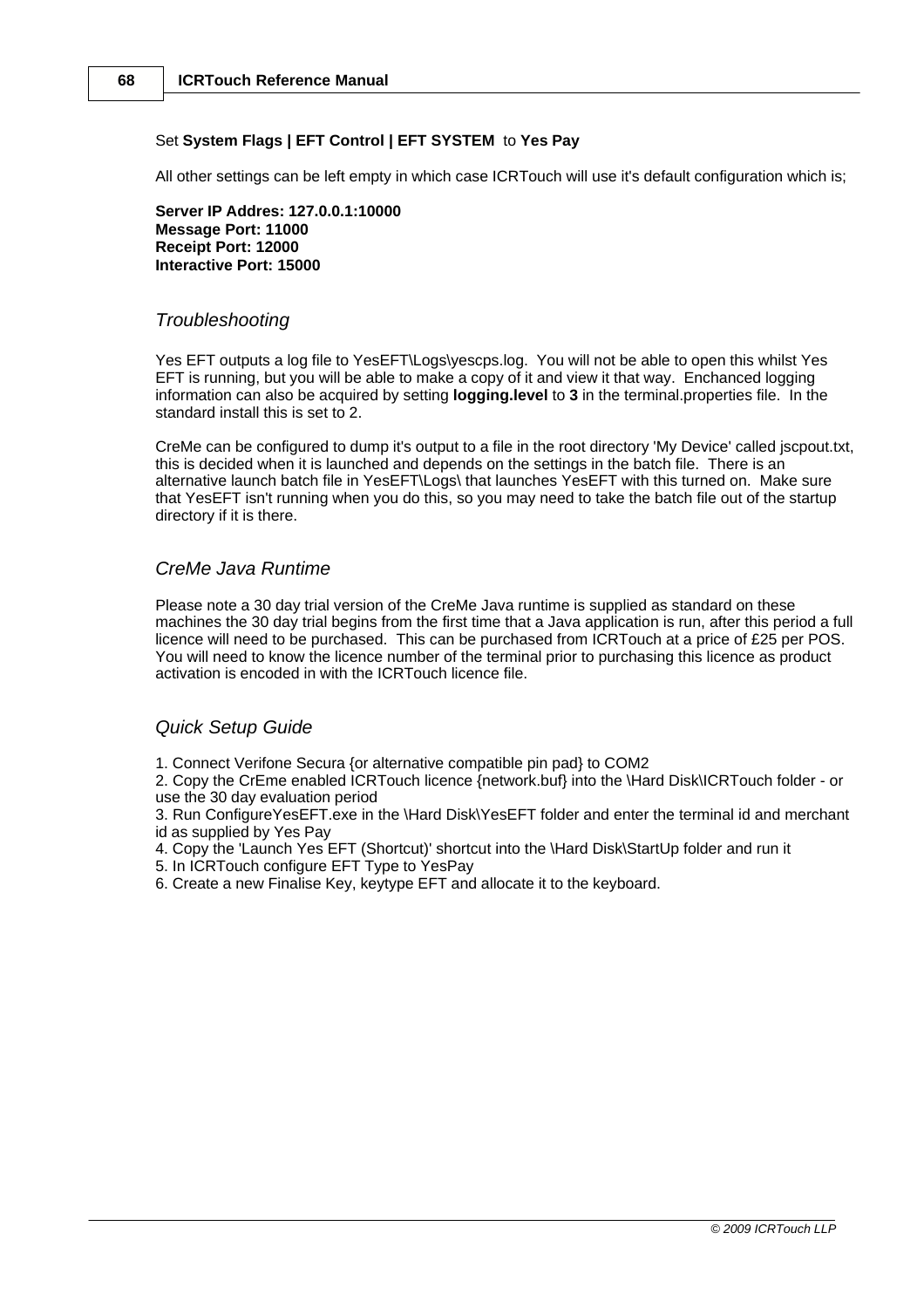### **9.8 Ocius for WinCE**

All hardware supplied by ICRTouch running Windows CE comes presinstalled with Commidea Ocius for CE, these instructions detail how to activate the product ready for use.

#### *Check that your hardware has Ocius for CE installed*

From within Windows CE double click on My Device followed by Hard Disk. You should see a Ocuis4CE, if this is missing contact us and we can organise it for you. You will also need an active internet connection.

#### *Connect and configure Ocius for your pin pad*

From standard Ocius for CE is configured to work with a VeriFone [Dione] Secura connected to Serial Port 2, the settings for this can be found in the file PED.Settings.ccf file inside the Ocisu4CE folder. The serial port setting is **<COMPort>COM2</COMPort>**

For settings more advanced than this you should take advice directly from Commidea.

Ocius for CE can now be launched by running the LaunchOcius.exe application found in the Ocius4CE folder. The first time it is launched it will ask you to enter it's GUID, this is a 32 character string supplied by Commidea on the install advice for the site. Once you have entered this Ocius4CE will download updated software, accounts details, configuration settings etc. This process will take around 5 minutes.

To configure Ocius to launch automatically everytime the terminal is started copy 'Launch Ocius (Shortcut)' shortcut into the StartUp folder found on the Hard Disk, do not copy the application itself as it requires LaunchOcius4CE.ini to be in the same folder.

#### *Configure ICRTouch to work with Ocius*

#### Set **System Flags | EFT Control | EFT SYSTEM** to **COMMIDEA DRCT TO VERIFNE**

#### **Server IP Addres: 127.0.0.1**

**EFT Account Number:** *Enter Account code from Commidea install advice* **Account ID:** *Enter Account ID from Commidea install advice* **Await EFT dockets:** *Set to* **YES Use SaleID in Merchant Ref:** *Set to* **NO** *if you want to manually specify a REF with each sale*

#### *Accessing the Ocius setup menu*

The ocius.ini file include with our installation of Ocius for CE instructs Ocius to start automatically without prompting to "*Start Communications*". This has the downside that it will will not be able to access the setup menu. In order to access this menu, rename ocius.ini to something else and then restart Ocius.

#### *Quick Setup Guide*

1. Connect Verifone Secura {or alternative compatible pin pad} to COM2

2. Copy the 'Launch Ocius (Shortcut)' shortcut into the \Hard Disk\StartUp folder and run it

3. Launch Ocius and enter your GUID

4. In ICRTouch configure EFT Type to COMMIDEA DIRECT TO VERIFONE

5. Server IP:127.0.0.1. Set EFT Acc Number and Account ID as per Commidea Install Advice. Set Await EFT Dockets and Use Sale ID to Yes.

6. Create a new Finalise Key, keytype EFT and allocate it to the keyboard.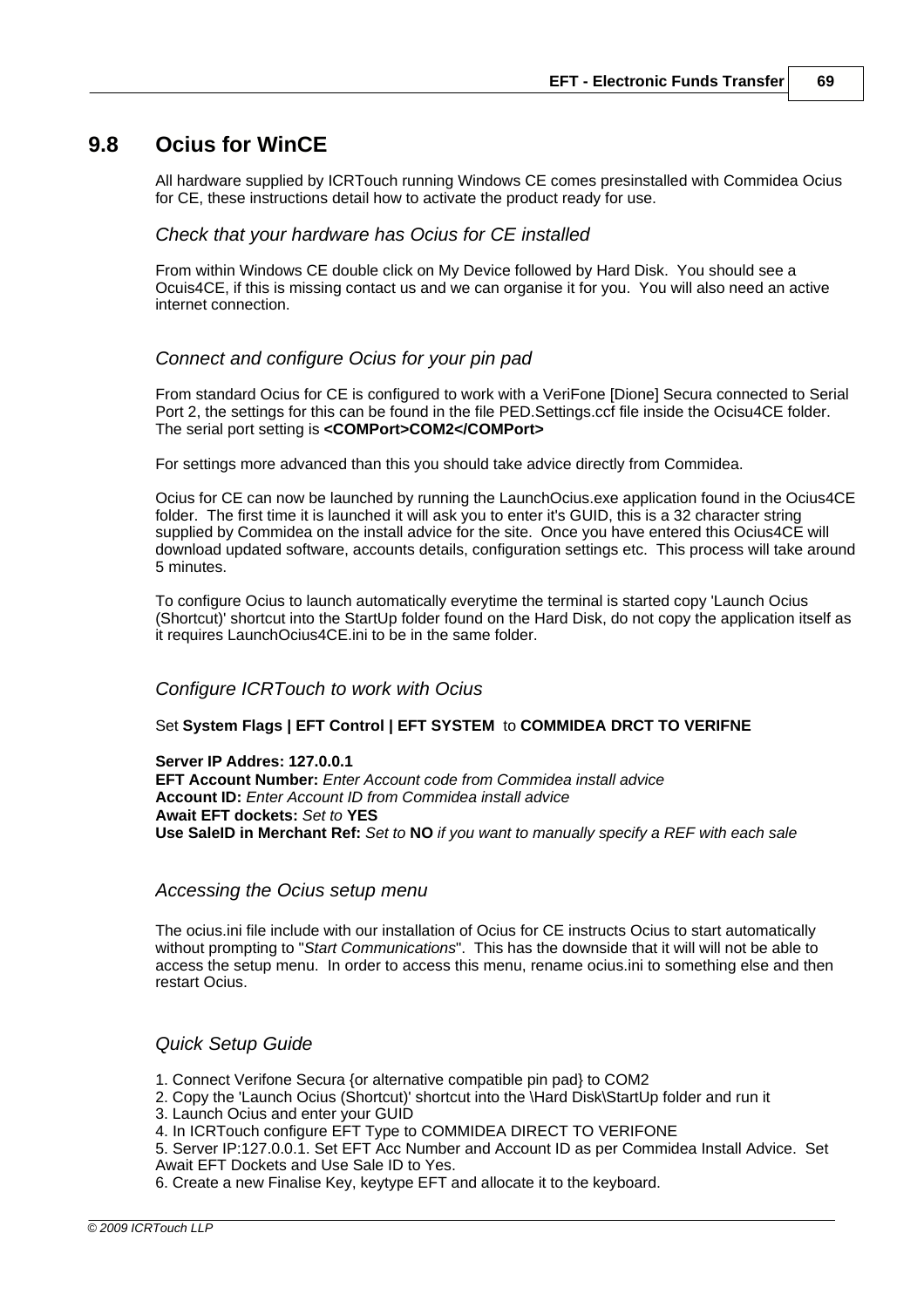**Screen layouts**

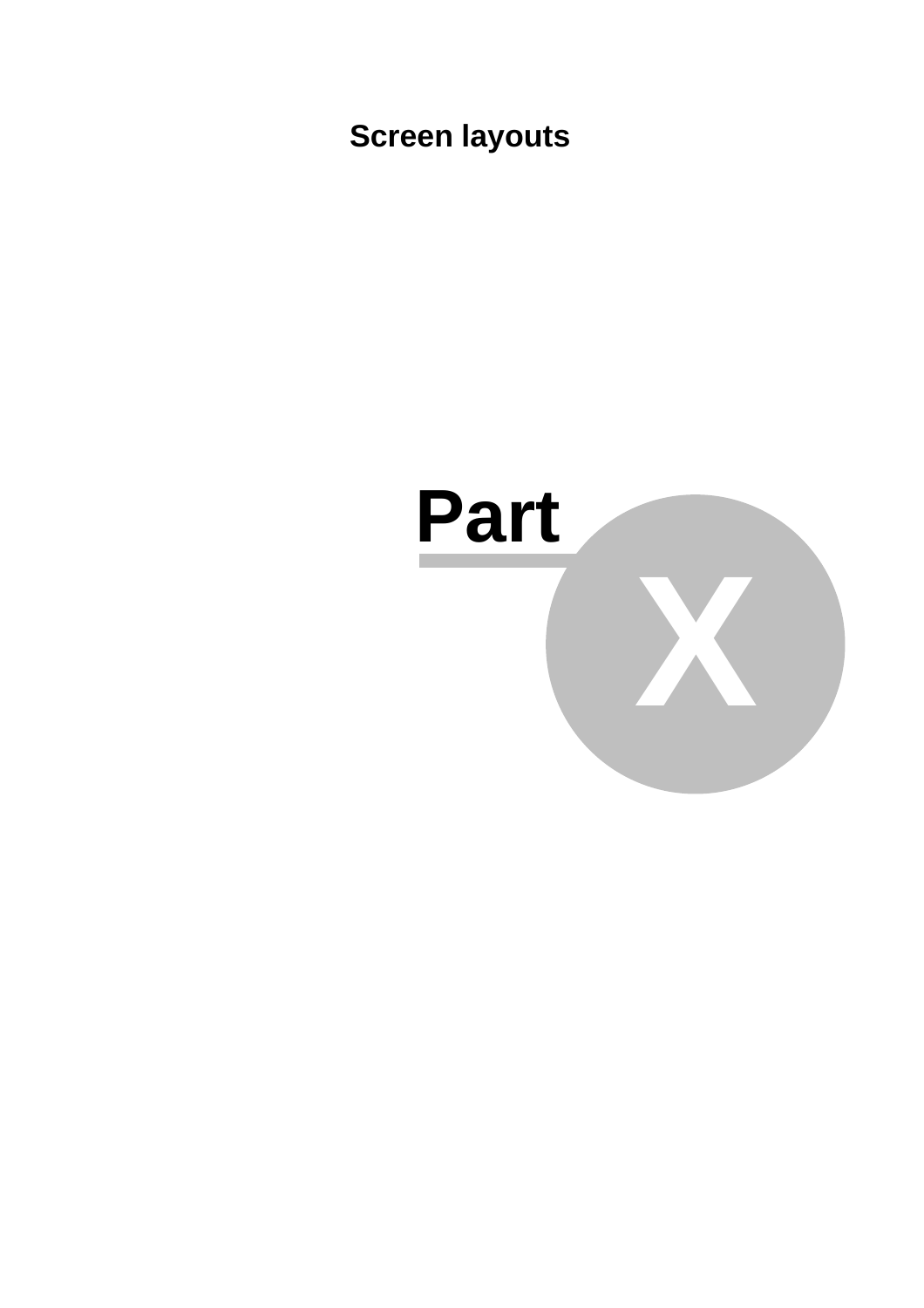### **10 Screen layouts**

### **10.1 Sales mode**



Flashes red "Device Error" if the device is off line.

Foremost 'screen' lights red for outgoing network packets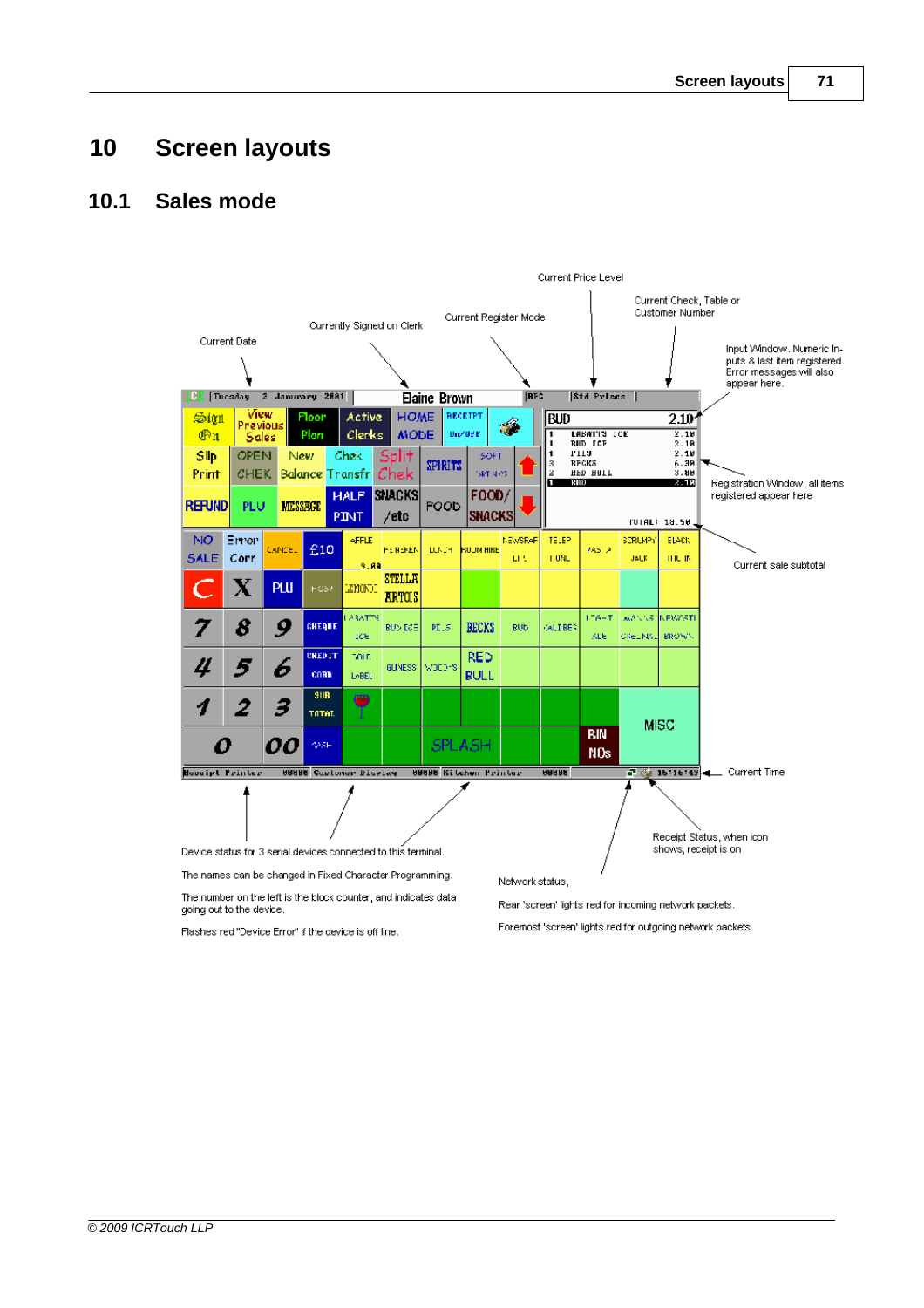### **10.2 Home mode**



manager mode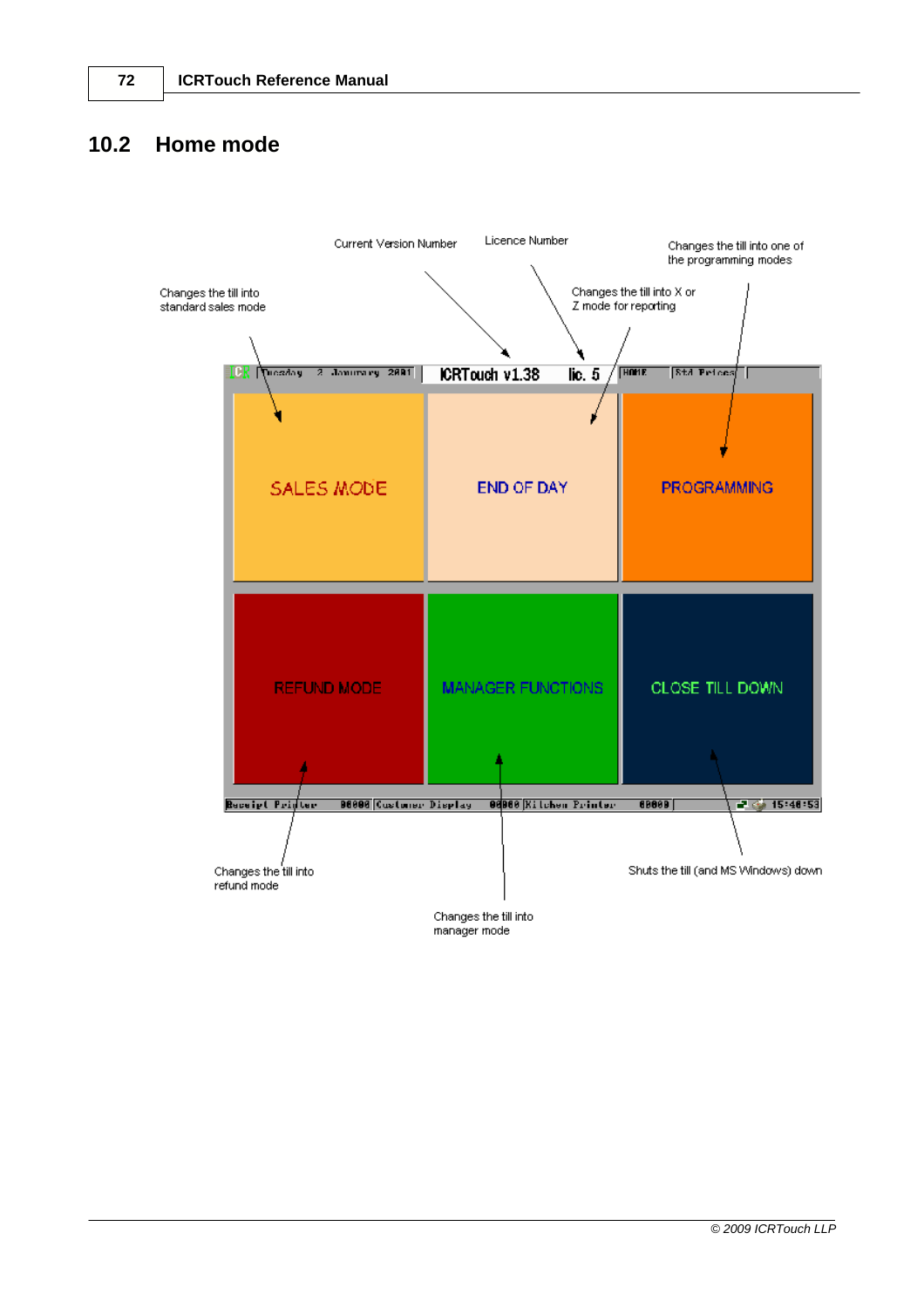### **10.3 Program mode**



Only used on the PLU File. ALPHA index must be up to date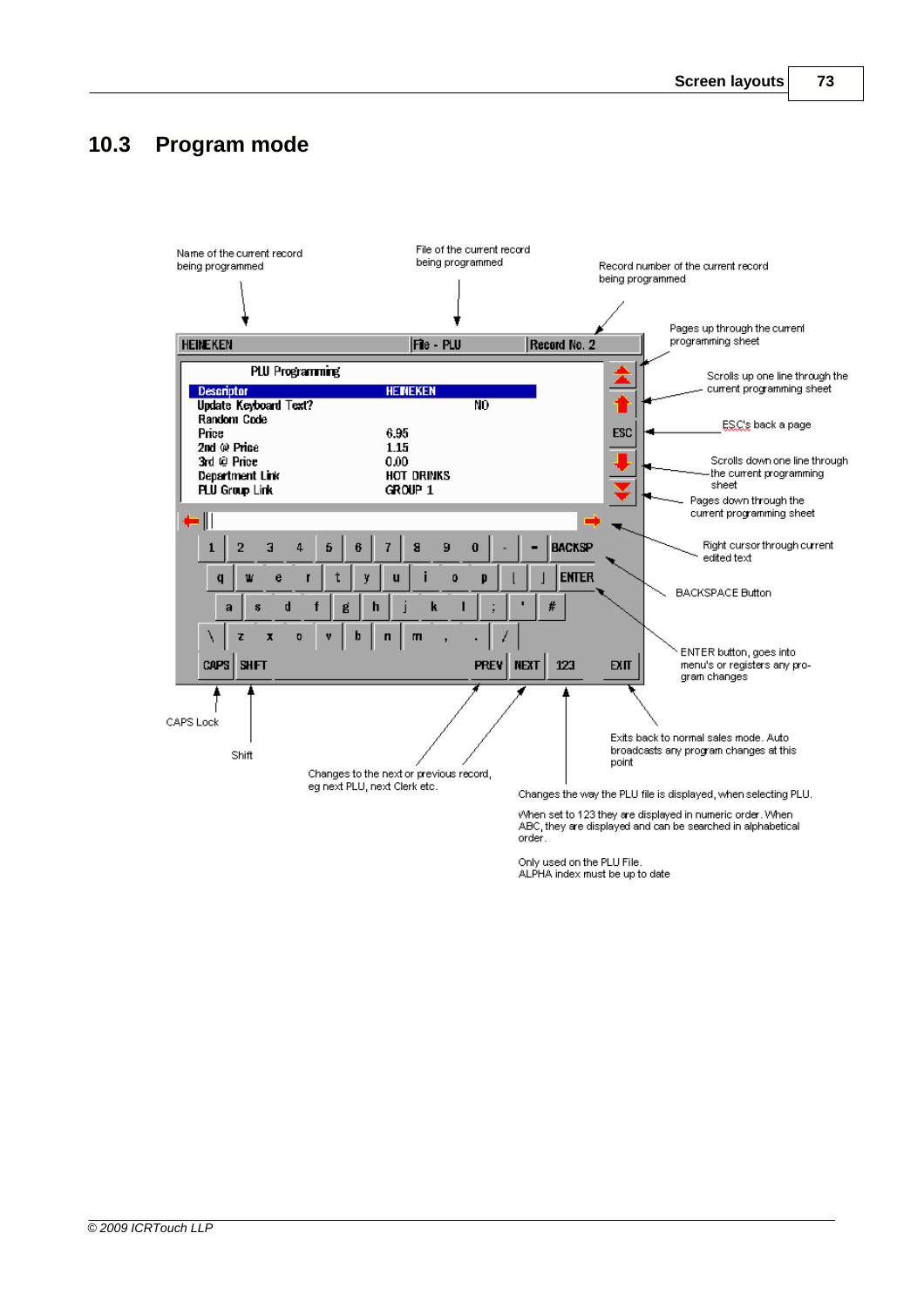**Magnetic card format**

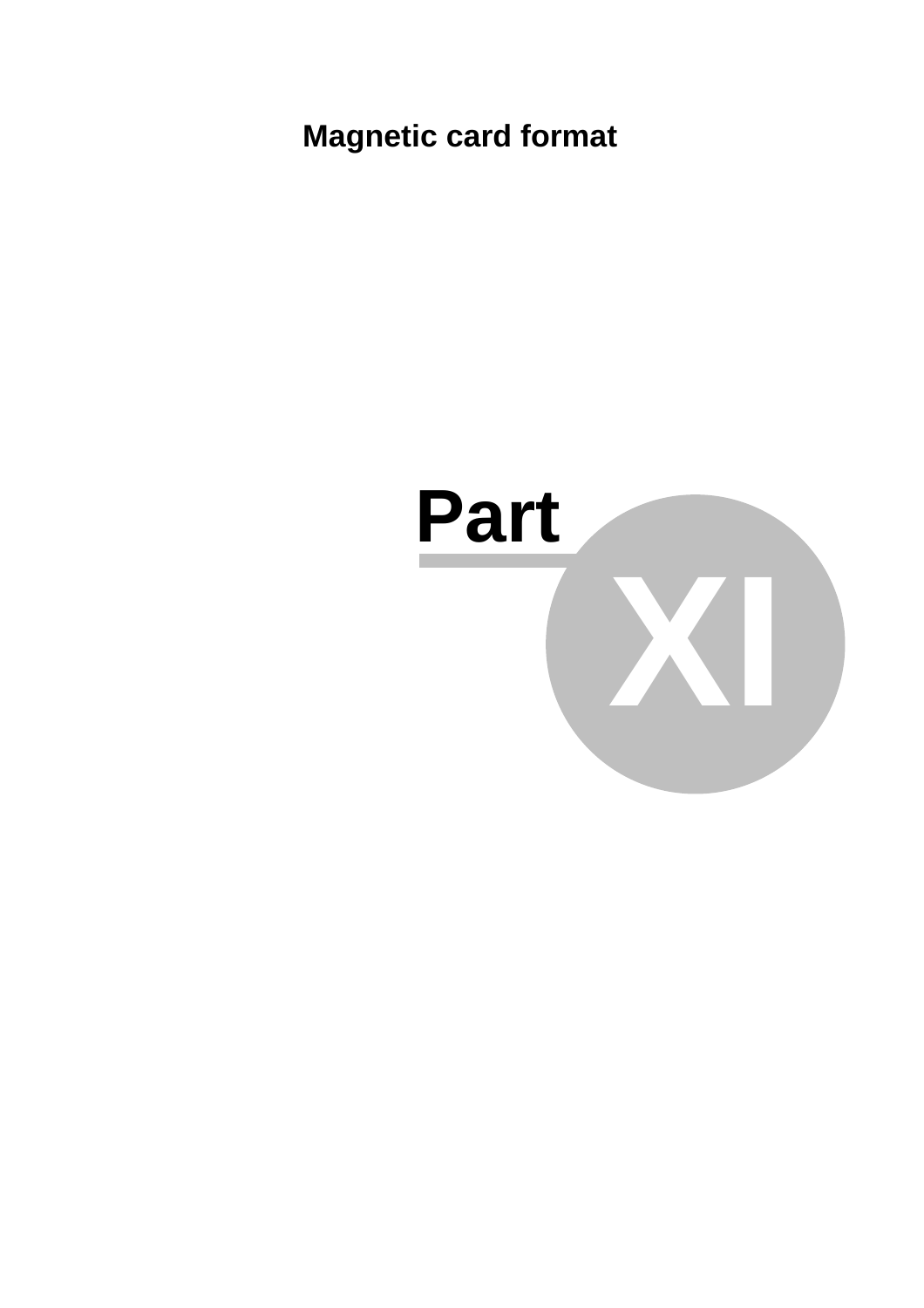### **11 Magnetic card format**

### **11.1 Magnetic card format**

#### Customer loyalty cards

ICRTouch uses magnetic swipe cards for customer loyalty. There are now 3 formats of magnetic customer loyalty card that can be used by ICRTouch. The original ICRTouch specification that uses track 1, a new specification that has been added to support the CRB (Impact) reval unit that uses track 2 and the custom card format that allows magnetic cards from other systems (either track 1 or track 2) to be used with ICRTouch.

#### **Format 1 - Track 1**

The customer number must be stored in track 1 of the magnetic card, in the format ICRXXXXYYYY.

Where;

XXXX is the 4 digit site ID code. This must match the site ID set in PGM3, Customer Control. Ask ICR for a site ID number.

YYYY is the customer record number. eg ICR10010023 would open customer 23 at site ID 1001

The track must be 11 digits long, with no padding.

#### **Format 2 - Track 2**

Format 2 has been added to enable support with the CRB wall mountable reval unit.

The customer number must be stored in track 2 of the magnetic card, in the format XXXXYYYYY.

Where;

XXXX is the 4 digit site ID code. This must match the site ID set in PGM3, Customer Control. Ask ICR for a site ID number.

YYYYY is the customer record number. eg 100100023 would open customer 23 at site ID 1001

The track must be 9 digits long, with no padding.

Please note that format 2 now has provision for 5 digits of customer number as opposed to 4 of format 1. This allows customer number's greater than 9999 to be used.

#### **Format 3 (custom format cards) - Tracks 1 & 2**

Custom format magnetic cards enables ICRTouch to accept loyalty cards that were originally developed for other systems. Encodings on both track 1 and track 2 are accepted.

Which tracks are accepted and the format of the layout is configured in **PGM3 | Customers | Customer Control | Custom format mag cards**

**Custom card format** contains the layout of the track data that represents a customer loyalty card. The card should be entered in it's entirety replacing the digits on the card that are to represent the customer number with X's.

You need to flag 1 of the tracks to yes to indicate which track of the magnetic card the data is coming from.

eg if you had a card that had track data 1056000145 and the portion of the card 0001 represented the customer number, then you would enter the data 1056XXXX45 into the Custom card format field.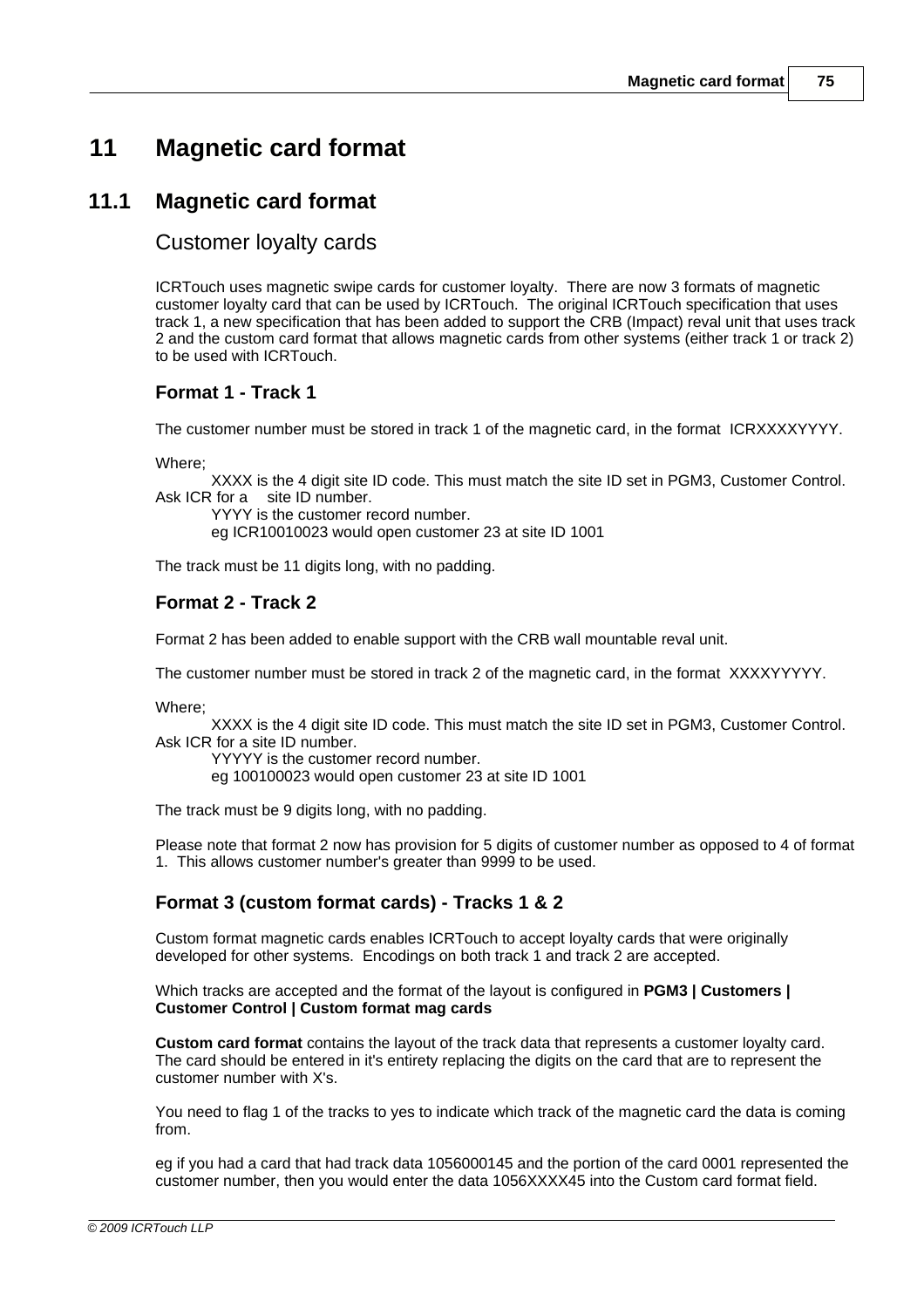From then on every time the system encountered a card that was 10 digits long, starting with 1056 and ending in 45, it would extract the number sitting behind the XXXX as being the intended customer number to be logged on.

#### Check cards

ICRTouch can use magnetic swipe cards to open checks. These cards are in the format CHKXXX.

Where;

XXX is the number of the check. This can be any length up to 8 digits long. eg CHK1001 for Check number 1001.

If the card is swiped at the beginning of a sale, you are given the option to print a bill for the check, or open the check. If it is swiped at the end of a sale, then the sale balance will be transferred to the check.

#### Clerk cards

ICRTouch can use magnetic swipe cards to sign on clerks. These cards are in the format CLKXXX.

Where;

XXX is the number of the clerk. eg CLK23 for clerk number 23.

#### Time & attendance employee cards

ICRTouch can use magnetic swipe cards for clocking in and clocking out. These cards are in the format EMPXXX.

Where;

XXX is the number of the employee. eg EMP23 for employee number 23.

#### Hotel Room Cards

Magnetic cards can be used for sending sales directly to the hotel server. These cards are in the format ROOMX

Where;

X is the number that is posted to the hotel server.

Alpha numeric room numbers are supported by the card system abd will be passed to the hotel server if the hotel server supports that format.

Length limits will also be dictated by the hotel server that the system is connected to.

eg ROOM11 for room number 11.

ROOM11A for room number 11A.

#### Function Key Macro Cards

ICRTouch has the ability to read in a string of data on track 1 that represents a list of function keys to be pressed in the order that they appear on the card. Each function is proceeded by a 3 letter code to represent the function type followed by a numeric code that represents the record number.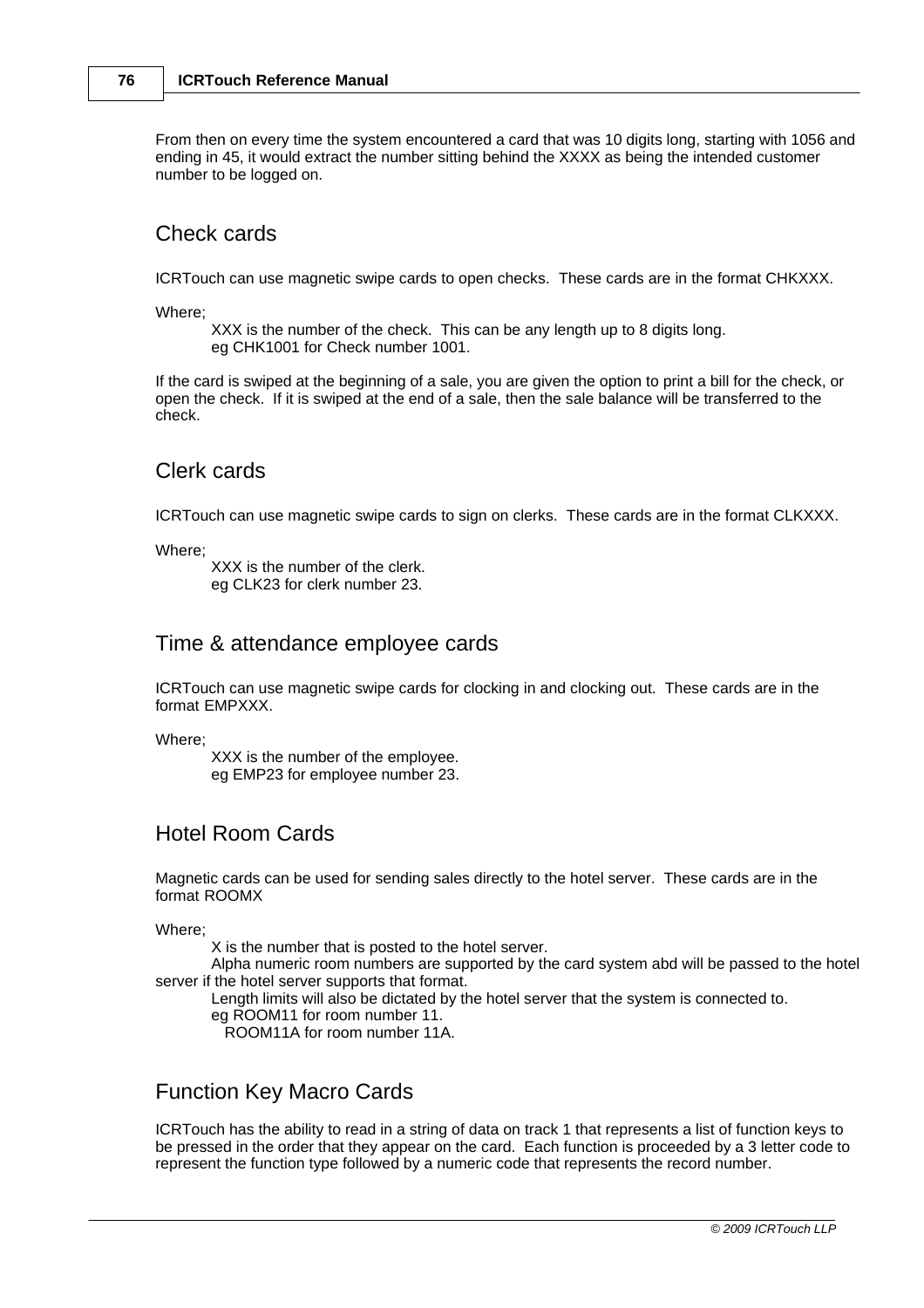There are 5 types of function code, these are;

FXD - Represents fixed keys, these are the numeric keys and decimal point on the keyboard FIN - Finalise keys, cash keys etc TRN - Transaction keys STS - Status keys PLU - PLUs

The number that follows the symbol is always function key record number {starting at 1} except in the case of the type FXD whereby the digits that follow are entered in this case a string of data containing the characters 0 - 9, C {clear} and . {decimal point} are accepted.

If dialogs requiring user input are encountered during the processing of the string then the function will stop, await for the input before proceeding to finish function execution.

Erroneous data in the string will cause the function to be halted at that point, eg having FXM instead of FXD

examples;

STS<sub>25</sub>

Would press Status key number 25.

FXD1.5STS10PLU12FIN1

Would enter 1.5 then press Status Key 10 then press PLU 12 followed by Finalise Key 1.

There are a maximum of 79 characters available to track 1 on a magnetic card.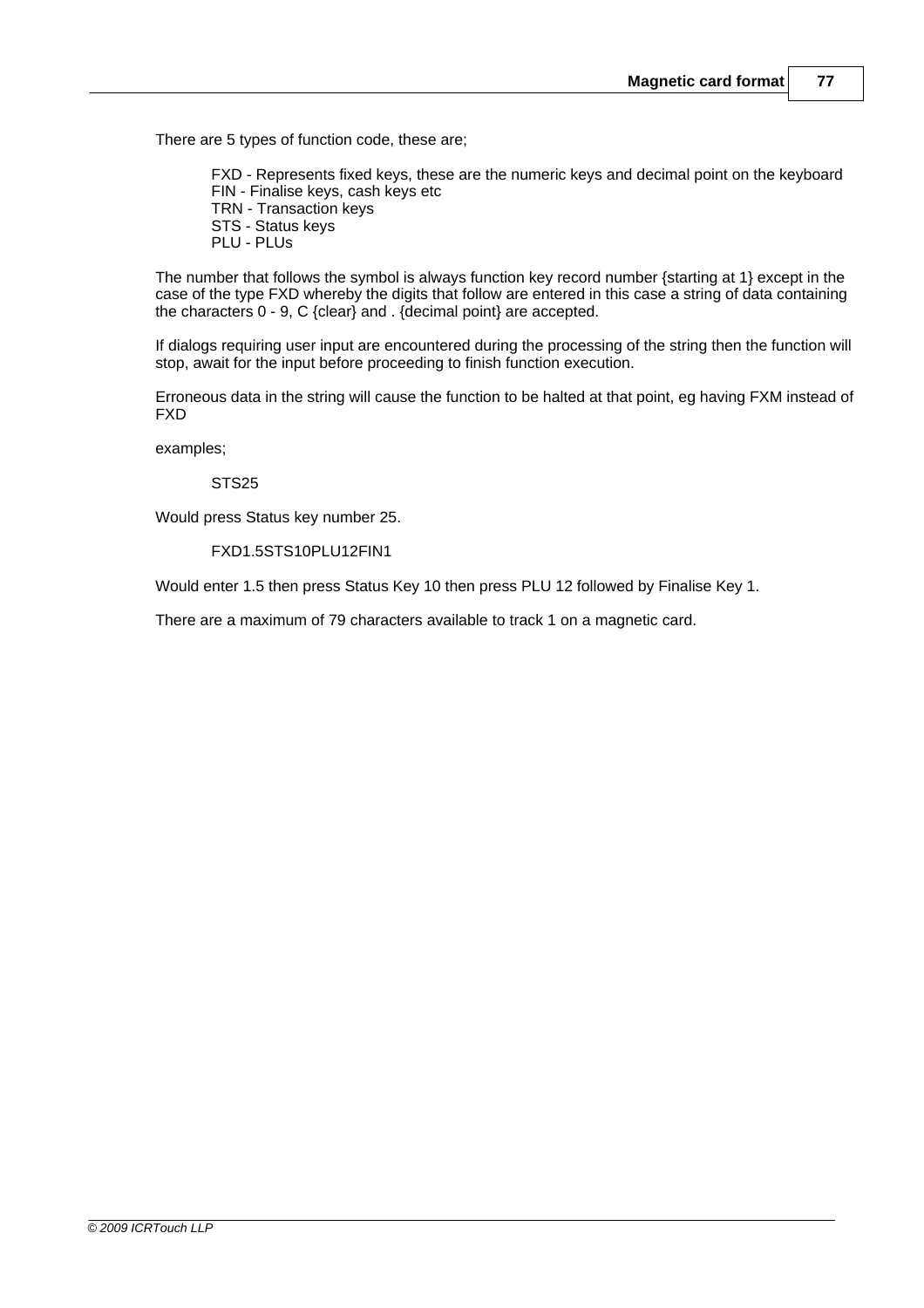### **Hidden functions menu**

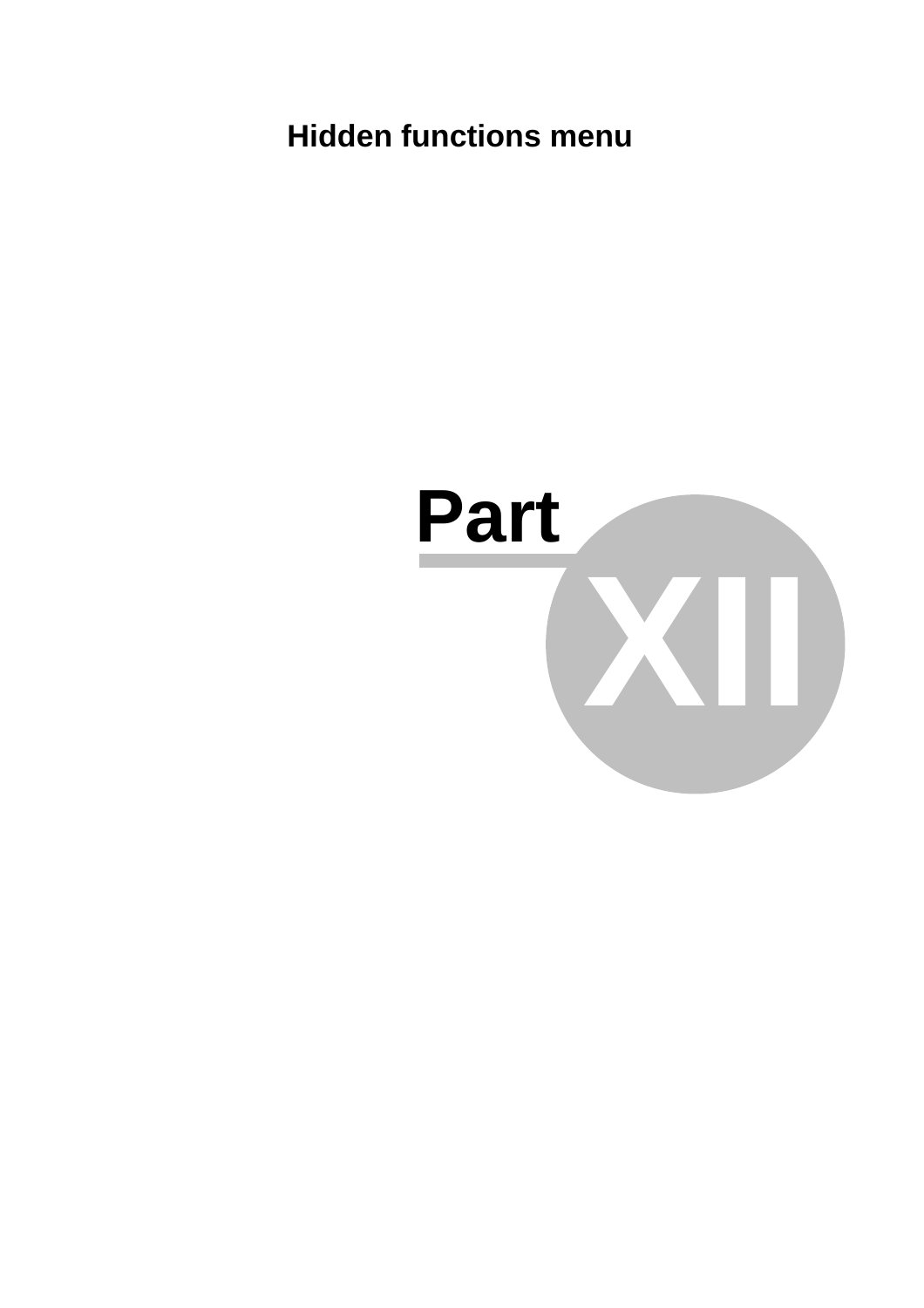### **12 Hidden functions menu**

#### **12.1 Hidden functions menu**

When prompted for a clerk number when entering program mode, the clerk code 2552 can be used. This will always give access to all programming modes. This number cannot be used to sign on in any other mode.

When prompted for a clerk number when entering program mode, the clerk code 88888888 can be used, this will give access to the hidden functions menu. The following items can be found in the hidden functions menu;

#### Sales Data Reset

This resets all sales data on this terminal to zero.

Note if you are using customer loyalty, in order to keep the sales data for the loyalty file up to date you will need to send it in from another terminal afterwards.

Note that if the target machine is a check tracking master, the check file will be zeroed as well.

#### Enable Mouse/Remove Mouse

Turns on or off the mouse pointer, so that the terminal can be used with a mouse.

#### Enable NET Drivers/Remove NET Drivers

Turns on or off the networking of the till. Useful if you do not have a network card installed, as it will stop it from coming up with error messages. May need to set this to yes when installing a new terminal. The terminal will need rebooting after making a change here.

#### Turn Off Journal/Turn On Journal

Turns on or off the electronic journal. Note that the view journal button will no longer function if set to 'off'.

#### Master Reset

CLEARS OUT THE ENTIRE MEMORY CONTENTS OF THE TILL, and brings it back to a default, blank program. The till then determines which terminal ID it is by looking at others on the LAN, and then prompts to suck it's program from one of the other terminals on the LAN.

#### Exit to Windows

Leaves the application without shutting windows down.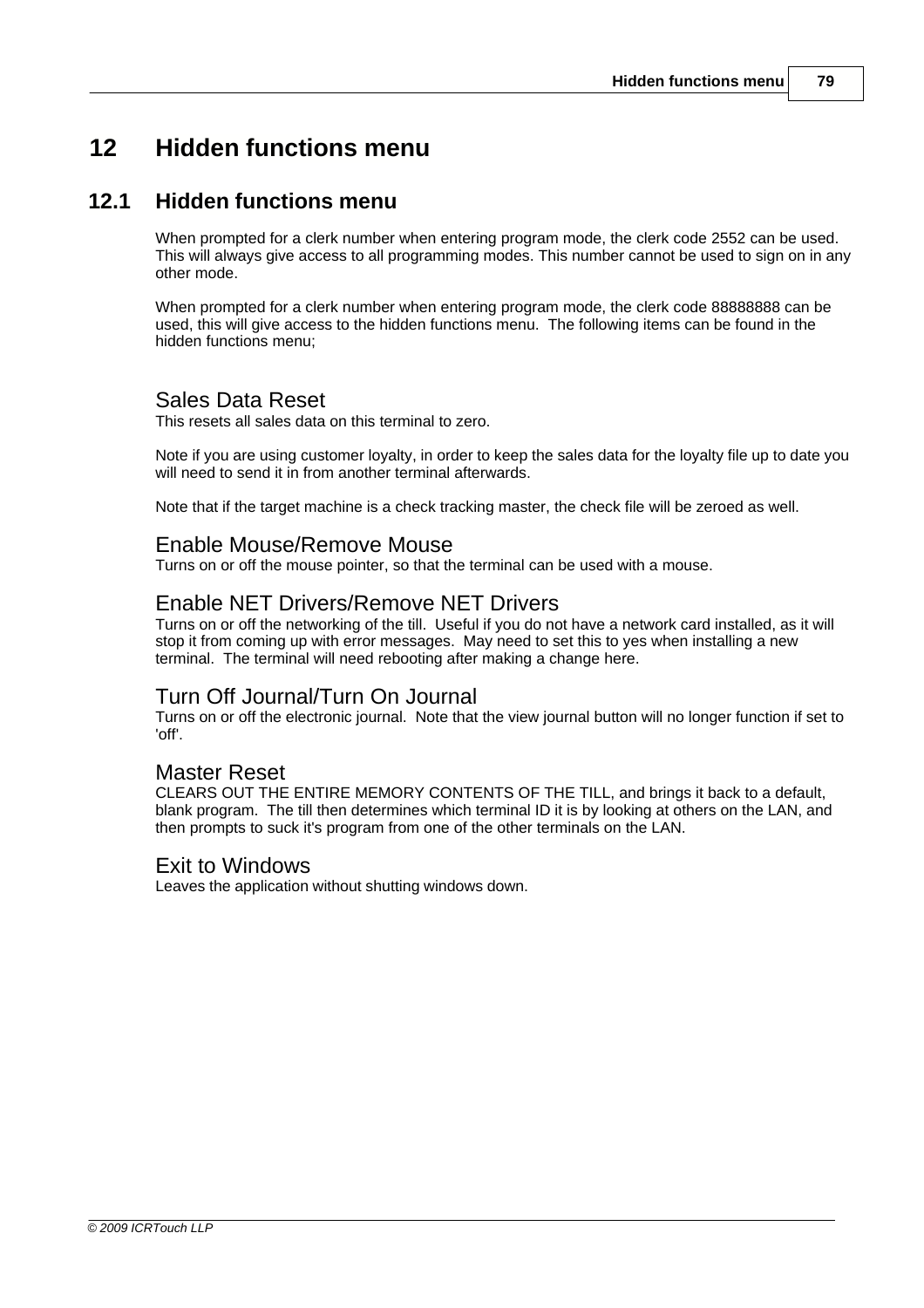### **Examination of NET & Gross totalizors**

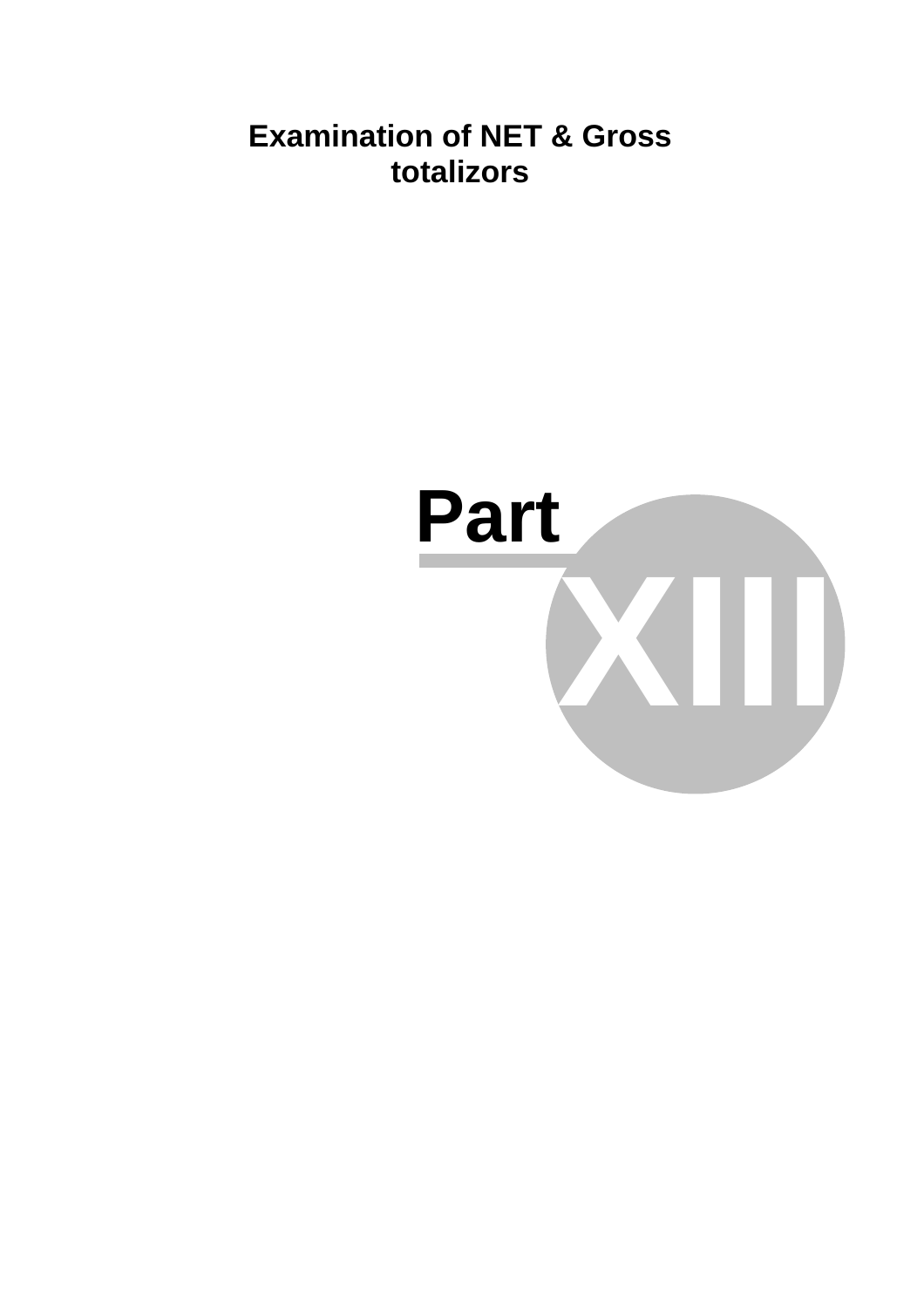### **13 Examination of NET & Gross totalizors**

#### **13.1 Examination of NET & Gross totalizors**

The sales totalizors of ICRTouch fall loosely into 2 categories, those that are net and those that are gross. They are calculated at different times during a sale, sometimes across different terminals, in the case of floating clerks and centralised checks, and sometimes across different sales, in the case of check tracking. This can cause apparent differences in these 2 types of totalizors.

#### Gross totalizors

Gross totalizors are calculated as items are rung into the till. Gross Sales, Department totals, PLU Group totals and PLU totals are all gross totalizors. These are calculated at the till that they are rung into, regardless of whether the sale itself is cashed off on another. Gross totals are the total of all items sold on this till.

#### Net totalizors

Net totalizors are calculated when sales are cashed off at the till. Net Sales, the 'in-drawer' totalizors and finalise keys are all Net totalizors. These are calculated on the till that the sale is cashed off on, regardless of which till the items that are in the sale were actually rung in on. Net totals are the total of all sales paid for at this till.

#### Why are there often differences between these 2 type of totalizor?

This question always crops up when a new till system is installed. The 3 main causes for differences in these 2 types of total are floating clerks, check tracking and discounts/premiums.

#### **Floating Clerks**

As items are rung into a sale, the gross totals are calculated, depts, plu's etc. If the clerk's sale is now 'floated' to another terminal and cashed off, the net totals will now be calculated. The result is that the gross totals will stay on the terminal that the clerk was originally on, however the net totals will be on the terminal that the sale was cashed off. An X/Z report taken on till A will show gross totalizors, gross sales, dept sale, plu groups sales etc, but no net totalizors, net sales, cash in drawer etc. However till B will be the opposite of this showing net totalizors but no gross totalizors. An inline consolidated report between the 2 tills will show these 2 types of totals as being equal. If for any reason this clerk's sale is not 'cashed off' during that day, or the till powered down without it being cashed off, then the net totals for that sale will not be calculated, and may even be carried across to the next day.

#### **Check Tracking**

The rules that apply to check tracking are similar to floating clerks. When checks are stored, only their gross totals are calculated, much like if a sale is not cashed off with a clerk. The check's net totals will ONLY be calculated when that check is cashed off.

Many restaurants specify a terminal as being a waiter station, and as such used only for ringing items into checks/tables, they are often not equipped with a drawer, and sales are not cashed off at them. X/Z reports taken from a till like this will always show very high gross totalizors, but little or no net totalizors. The other side to this is that there is often a till where bills are paid at, but usually not used for ringing items into. X/Z reports taken from this till will usually show very high net totalizors, but little or no gross totalizors. However an inline consolidated report for these tills will shows these 2 types of total as being equal.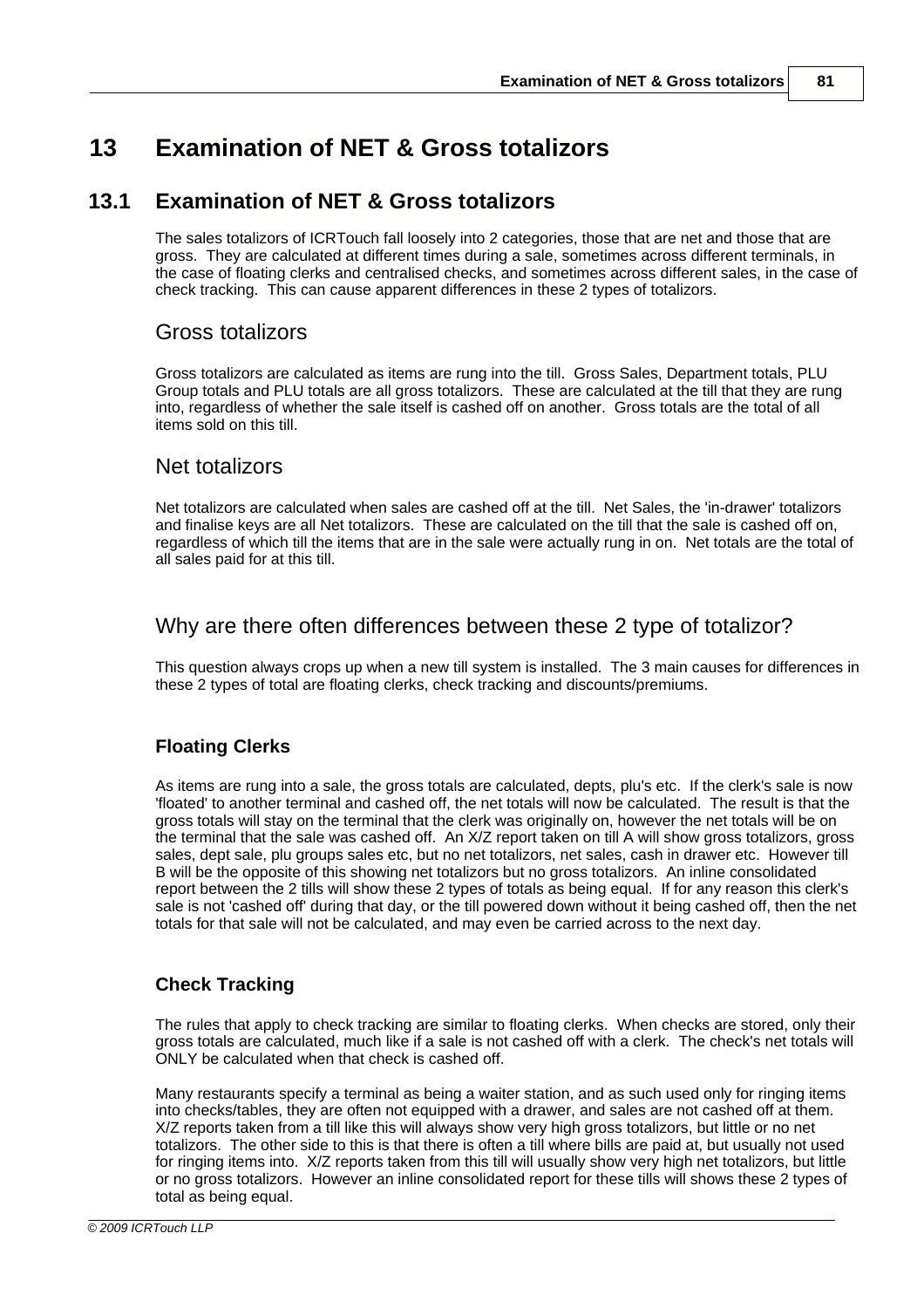#### **82 ICRTouch Reference Manual**

Note if checks/tables are not cashed off on one day, then their net totalizors WILL TILL NOT be calculated. This will give a difference on an X/Z report of all tills, in gross and net totalizors of the value of any check/table that has not been chased off. To compound the situation, when the check/table is noticed next day, and cashed off, it will have contributed to the net totalizors for that day, but not the gross totalizors. On the first day all of the gross totalizors will be higher than the net totalizors, but on the next it will be the other way around, by the same amount. This also will occur if temporary tabs are run up by staff and regular customers using checks.

With both floating clerks and check tracking the 2 types of totalizor will always end up being equal, across all tills, over a period, excluding exceptional circumstances, eg power failure in the middle of a sale, or Z clearing the check tracking file.

#### **Discounts/Premiums, Service Charge etc**

Any discounts or premium amounts applied will be added/subtracted from net totalizors. However they will not affect the gross sales totalizor and will only affect PLU, PLU Group & Dept totals when it is a % discount/premium and the 'NET Totalizing for PLU's and Depts' flag is set in;

PGM3->Machine Features->General Feature->Machine Control 2.

Under most circumstances these totals appear in net totalizors but not in gross totalizors. The gross and net totalizors will normally be different by any discounts/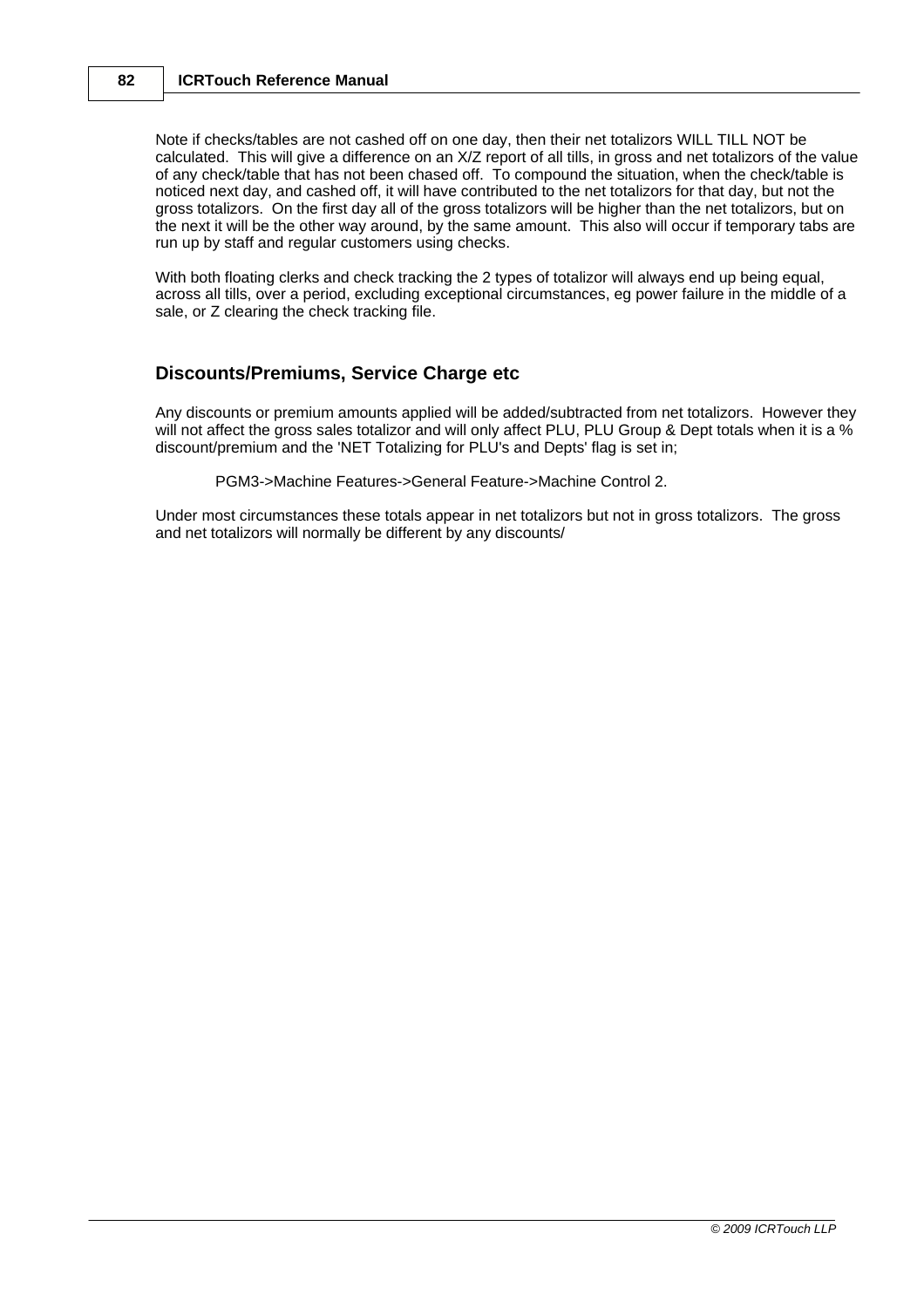**Check Backup Master**

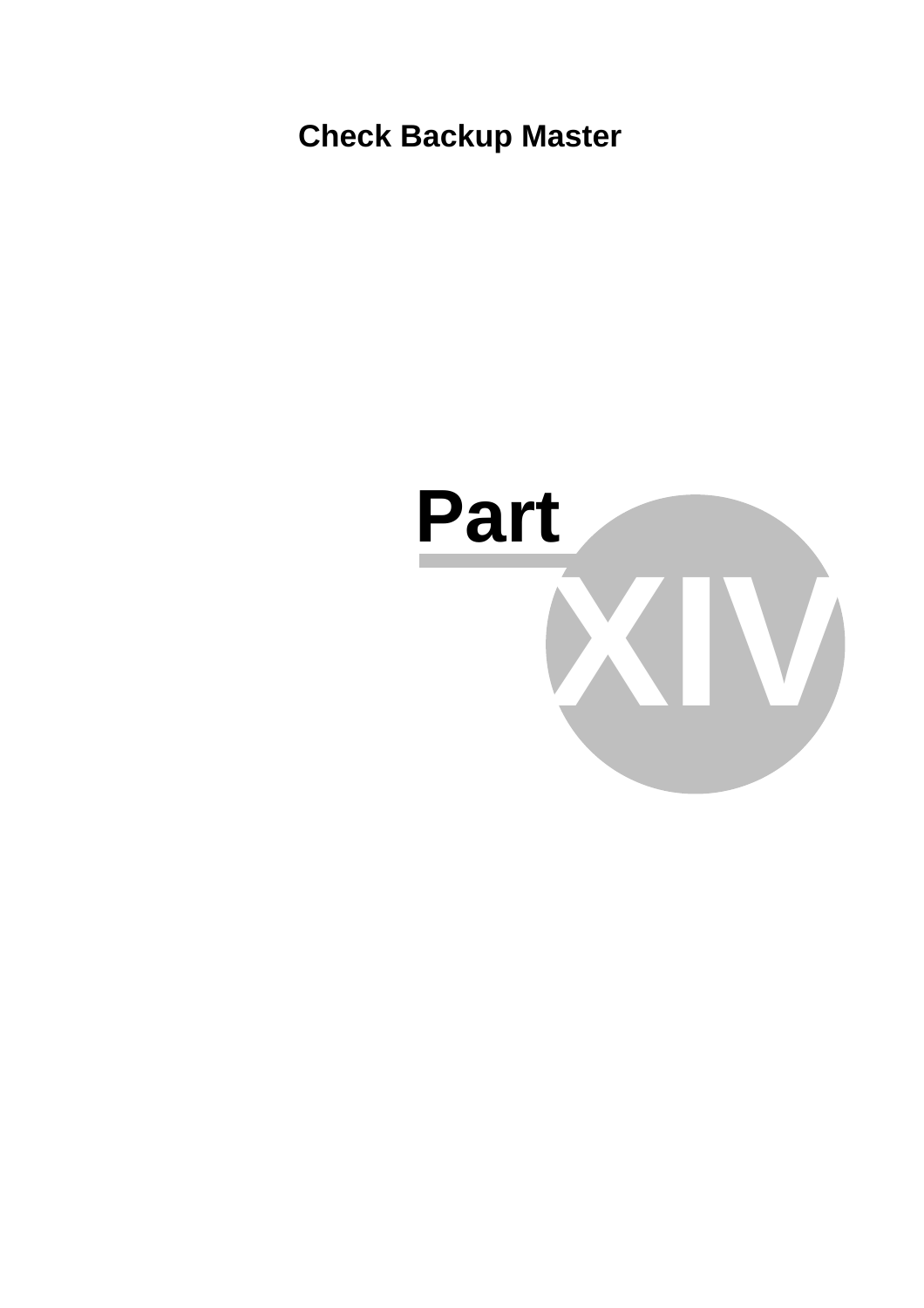### **14 Check Backup Master**

#### **14.1 Check Backup Master**

When using a centralised check system in a network of ICRTouch tills you can configure a check backup master to take over when the master breaks / goes offline.

#### **How to Configure:**

1) Within System Configuration (Program 3 ->System Flags ->System Configuration) there is a flag I am a backupmaster (only set one per till network) set to yes.

2) Manager Functions-> Inline Functions-> IRC initialize (on any till)

3) Manager Functions-> Inline Functions-> Send check file to backup (this needs to be done on the chk master) this sends the current chk indexes, chk details and reservation details to the backup master.

#### **When the master goes wrong:**

If the check master is offline then when trying to access the check file (through open check, floorplan or reservations) the tills on the network will error with check master offline

To convert over to the backup master Manager Functions-> Inline Functions-> Switch to backup chk mst

When the master is put back onto the network it will display a message saying that the backup master has become the master and the master will now become a satellite. You will need to manually setup a new backup master and do an IRC initialize.

#### **How it works:**

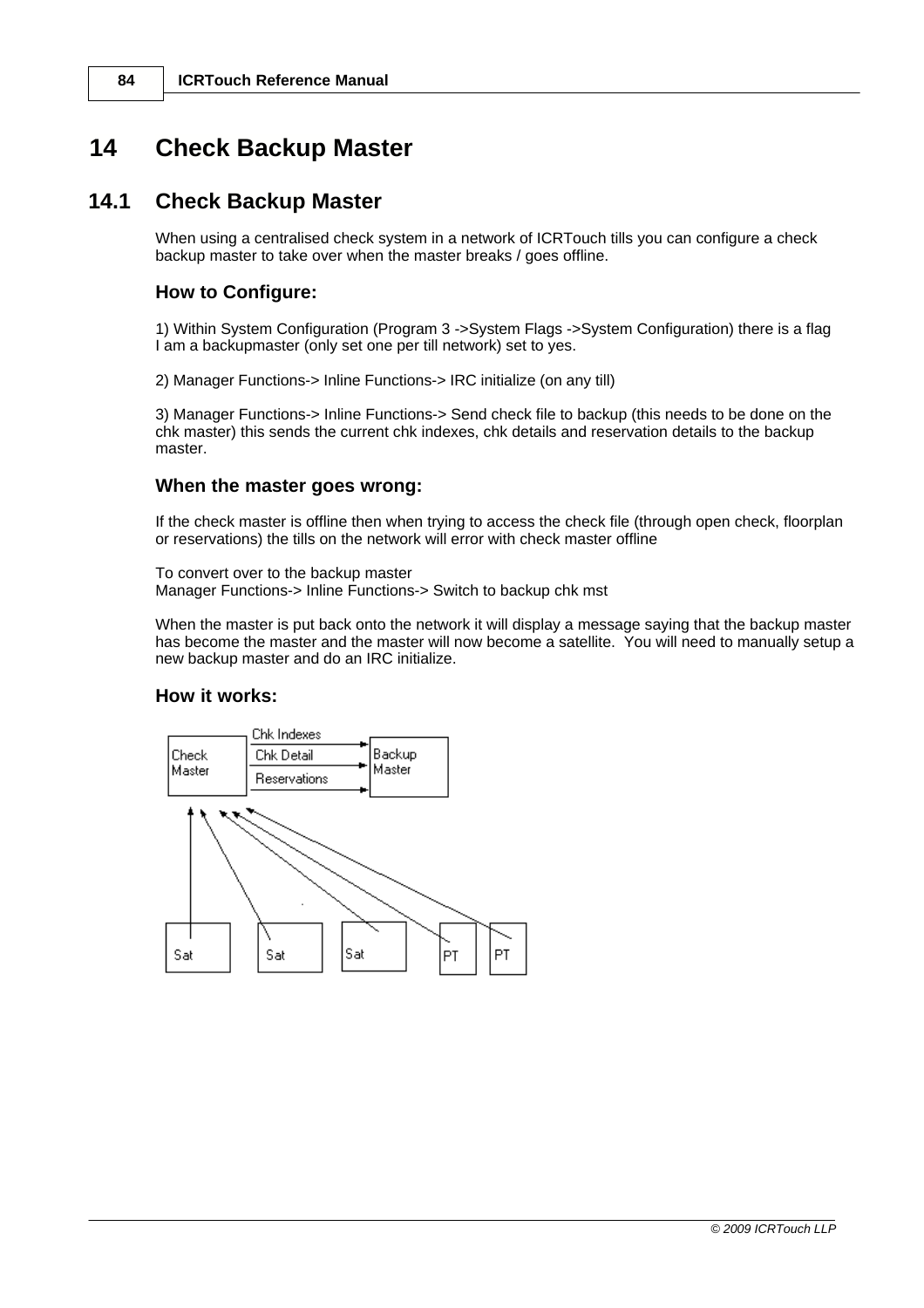**Misc**

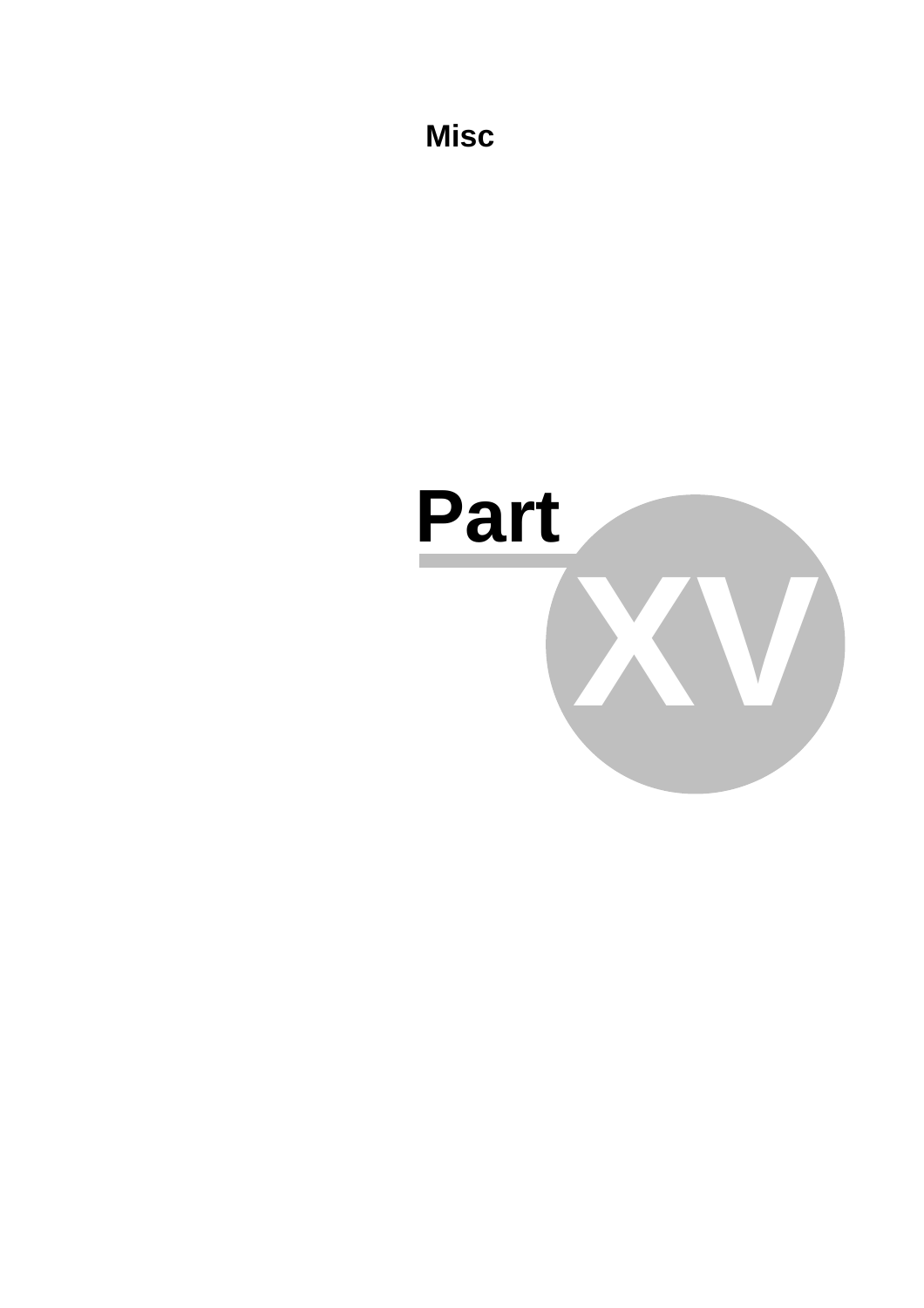#### **86 ICRTouch Reference Manual**

### **15 Misc**

### **15.1 PLU List Import Key**

The PLU list import function allows a text file list of PLU's to be imported and registered at the till.

#### Function Key Programming - Status Key

Keytype: SALE ITEM LIST IMPORT Item list number: determines it's file name Use programmed dir location? Use the programmed 3 program location for the file location, see below Delete file after use? This disposes of the import file after it has been read in

#### Import File

Filename: **SaleItemsX.lst** where **X** represents the number specified above. Location should be in **ICRTouch\SaleItemList** or in the location in **System Flags | Comms Control** if "**Use Programmed Location is set?**"

#### File format

PLU number, Qty, Preset value override

If the PLU number is proceeded with an R then it's random code is used

If Qty is omitted a Qty of 1 is used, if value is omitted then it's normal price is used.

If a preset price is used the PLU must be set to be preset overridable

*© 2009 ICRTouch LLP*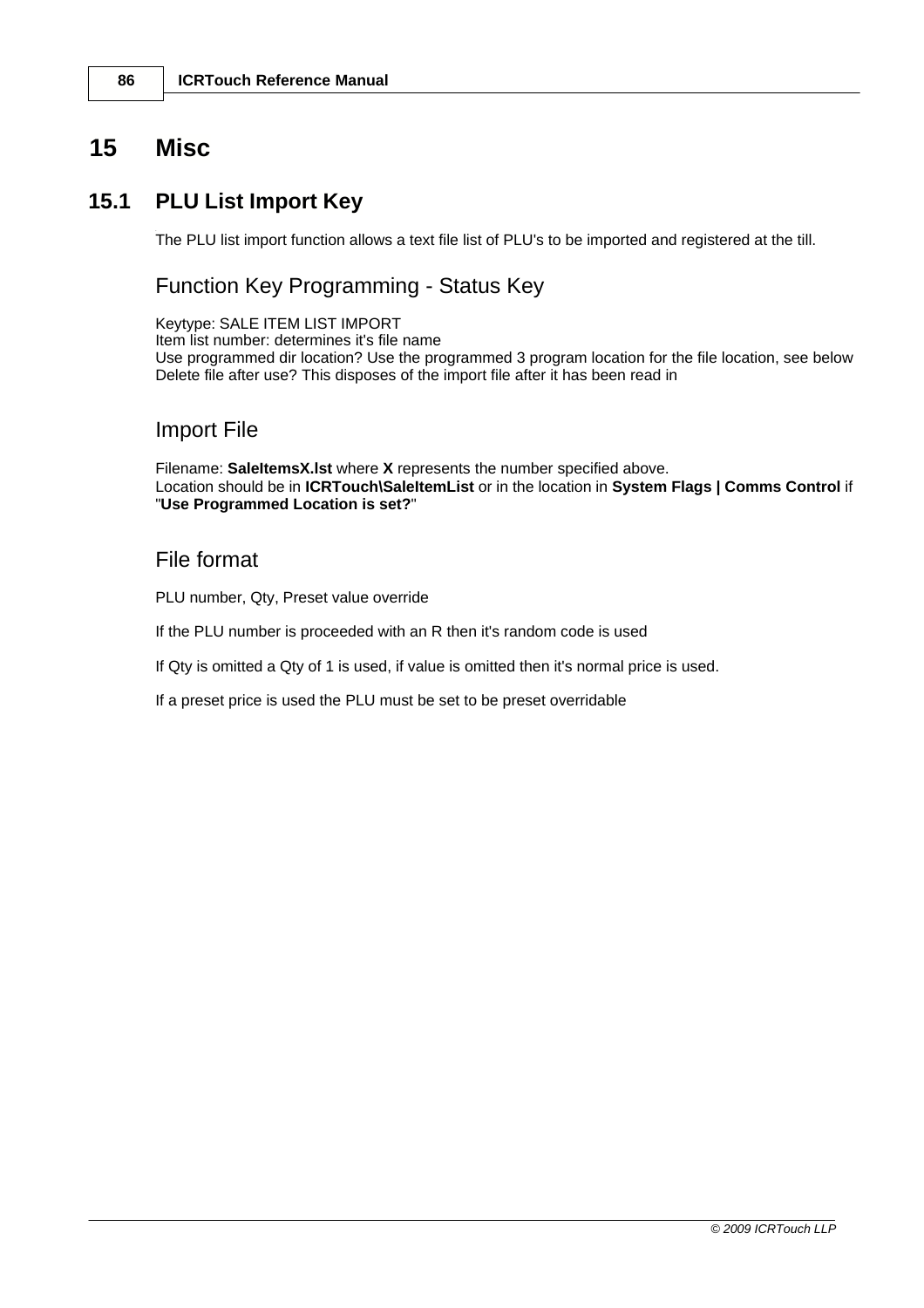### **15.2 PLU Pictures**

PLUs can be attached to a picture, this allows a picture (full colour photo) to be attached to a PLU, this can either be displayed through the use of a picture inquiry button, or even prompt the user Yes/No when the user tries to sell the product.

#### **Location for PLU Pictures**

#### **System Flags | Comms Control | Directory for PLU pictures**

Enter in here the directory where your pictures are stored. This can be a local folder eg **c:\icrtouch\pictures** or a UNC eg **\\server\pictures**. If no directory is entered then the root ICRTouch directory is used.

#### **Filename Format**

**R{NUMBER}.jpg** - Where **{NUMBER}** is the random code or barcode of the product or

**M{NUMBER}.jpg** - Where **{NUMBER}** is the memory number of the PLU (1-MAXPLU)

eg **R12345670.jpg** for PLU with the barcode 12345670 or **M56.jpg** for PLU 56.

Either format can be used, but the system will always go for the random code format first.

#### **File Format**

Only jpgs are supported. The size of the dialog is 320x320 pixels, images smaller than this will be centred in the dialog, images larger will be cropped.

The **PLU PICTURE ENQUIRY** is a status key, this can be pressed prior to pressing a PLU to look up it's picture.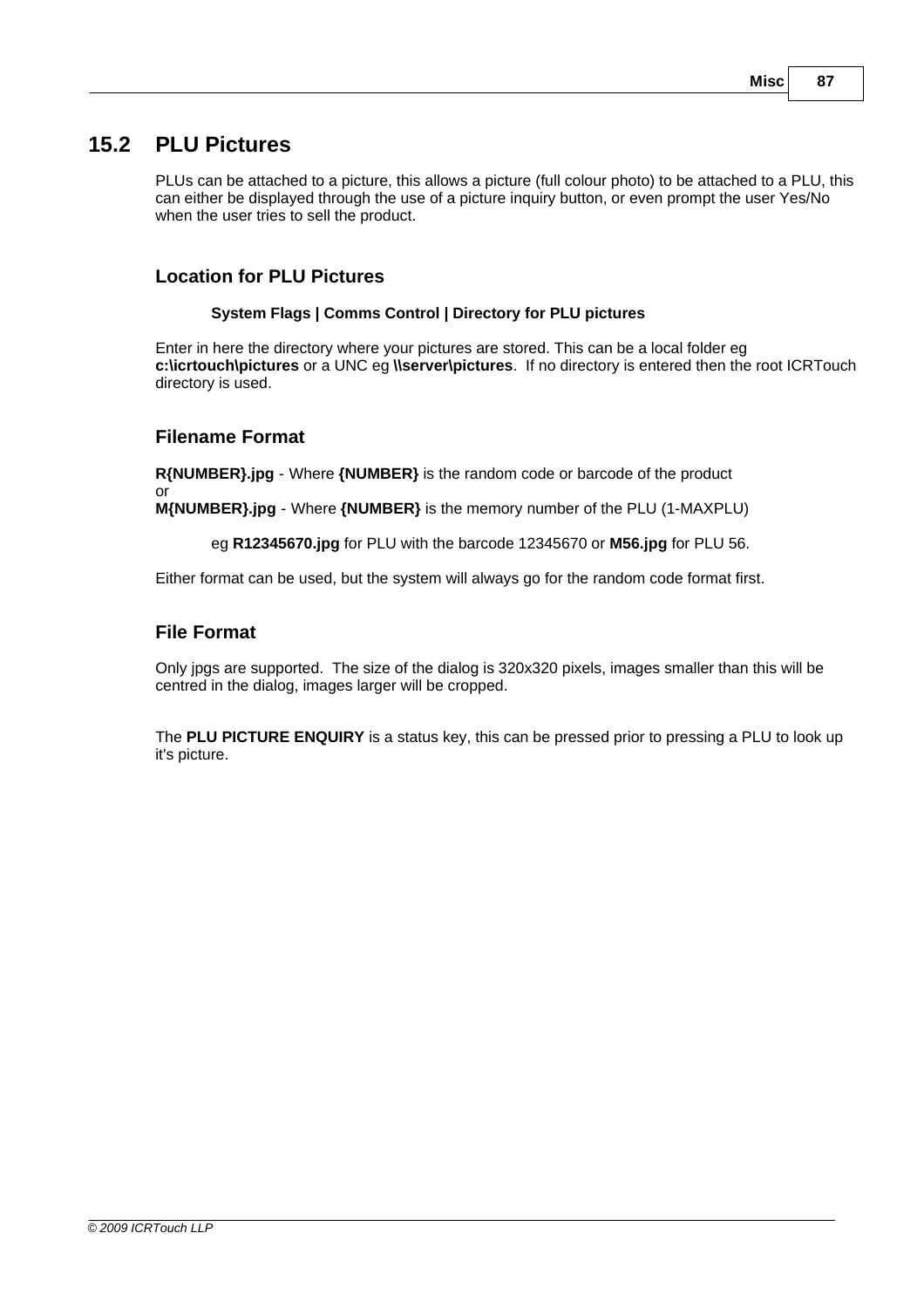#### **15.3 PLU Notes**

or

PLUs can be attached to a text file of notes that can be called up on screen using the PLU notes inquiry key.

#### **Location for PLU Notes**

The location of PLU notes is fixed in the ICRTouch\PLUNotes directory.

#### **Filename Format**

**R{NUMBER}.txt** - Where **{NUMBER}** is the random code or barcode of the product

**M{NUMBER}.txt** - Where **{NUMBER}** is the memory number of the PLU (1-MAXPLU)

eg **R12345670.txt** for PLU with the barcode 12345670 or **M56.txt** for PLU 56.

Either format can be used, but the system will always go for the random code format first.

#### **File Format**

The text file should be a standard ASCII text file, Multibyte Unicode files are not supported. Each line should be no more than 40 columns wide, anything over 40 columns will be truncated.

Double width can characters can be created by immediately preceding it with an underscore eg  $_W\_$ D $_E$ 

The **PLU NOTES ENQUIRY** is a status key, this can be pressed prior to pressing a PLU to it's text file and display it on screen.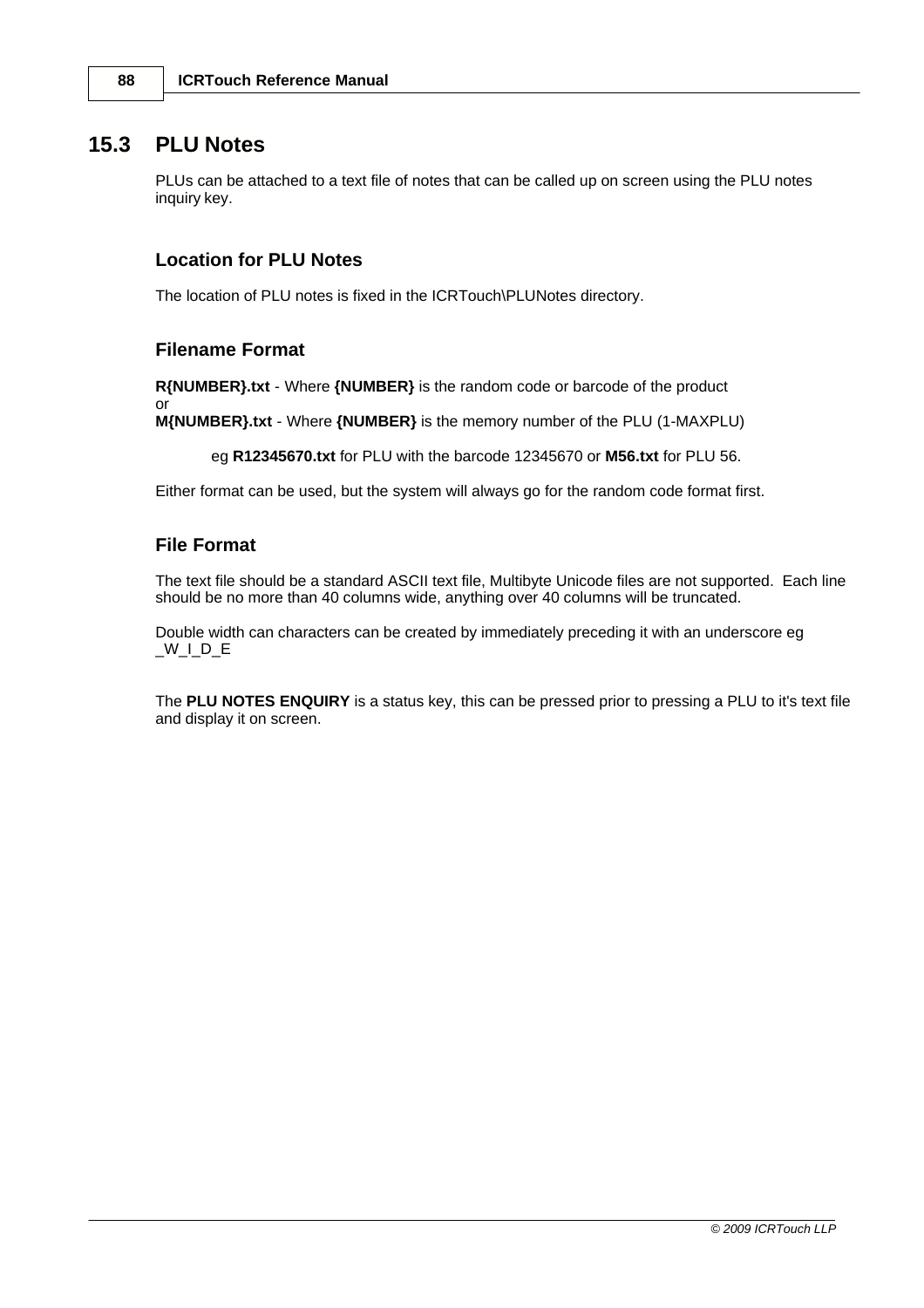#### **Misc 89**

### **15.4 Launch Batch File Status Key**

The Launch Batch File key enables external applications to be launched from a button on the sale mode screen.

### Function Key Programming - Status Key

**Keytype:** Launch Batch File

**Batch File number**: This relates to the file name of the batch file, *see below*

**Wait until completion?** Determines whether ICRTouch waits until the batch file has finished before returning control to the user

**Launch as minimized?** Determines whether the batch file is hidden whilst it runs

### Batch File

Filename: **batchXX.bat** where **XX** represents the number specified above. 2 digits are used to represent single digit numbers, eg batch01.bat, batch20.bat etc.

Location should be in **ICRTouch\batch** eg **ICRTouch\batch\batch01.bat** etc.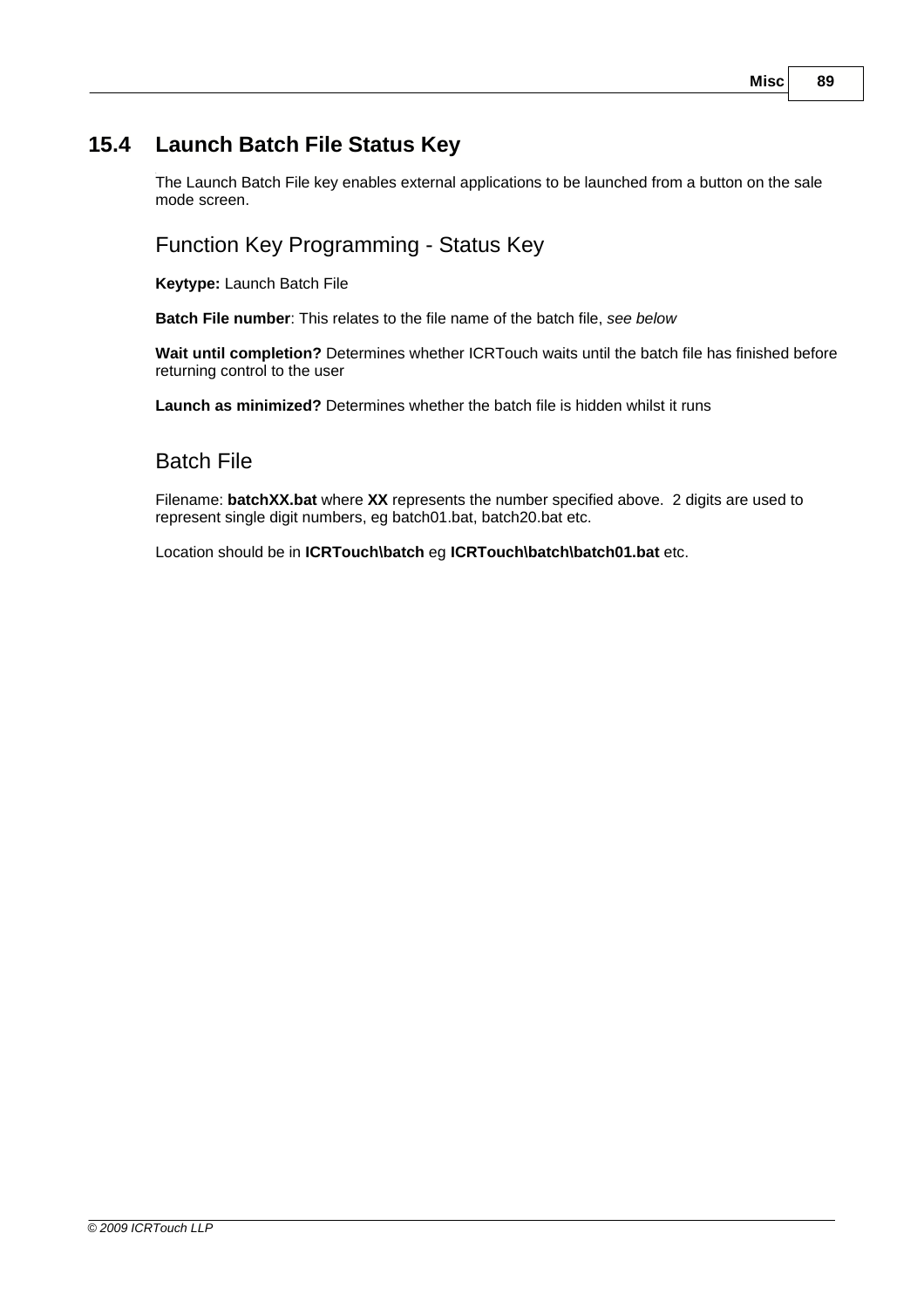### **15.5 Picture Frame USB Drive**

ICRTouch can be configured to display images placed on a removeable usb drive whilst the screen saver is running, much like a digital photo frame. This can be used to allow bar managers to easily ad or change current promotions or advertising material that are shown on the displays whilst ICRTouch is idle.

Take a USB Stick and create an ICRTouch folder in it

In the ICRTouch folder create the file RemovableDisk.xml - this can {should} be an empty file

In the ICRTouch folder create a folder "Picture Frame"

In the Picture Frame folder place whatever images you like {bmp/jpg/jpeg/png/gif are all supported}

The USB stick can be plugged/unplugged into the till at any time, but will only be detected by the screen saver if it is plugged in at the time when the screen saver starts. Whilst the screen saver is running at each 'image change' it will include images from the USB Stick.

The time between images changes is set in the ScreenSaver.xml file that can be found in the Skin folder of the skin you are using - look in PGM5 to determine which one you are using. This file can be edited in notepad;

<SCREENSAVER imagetime="100" ScreenOffFillColour="FFFFFF" > ...

From standard the image time is 100, this means that the current image will remain on screen for 100 seconds before being changed. ICRTouch will also wait until the current scrolling message has finished. You can set this to whatever you like, 5 seconds is quite good if you're planning on using lots of images.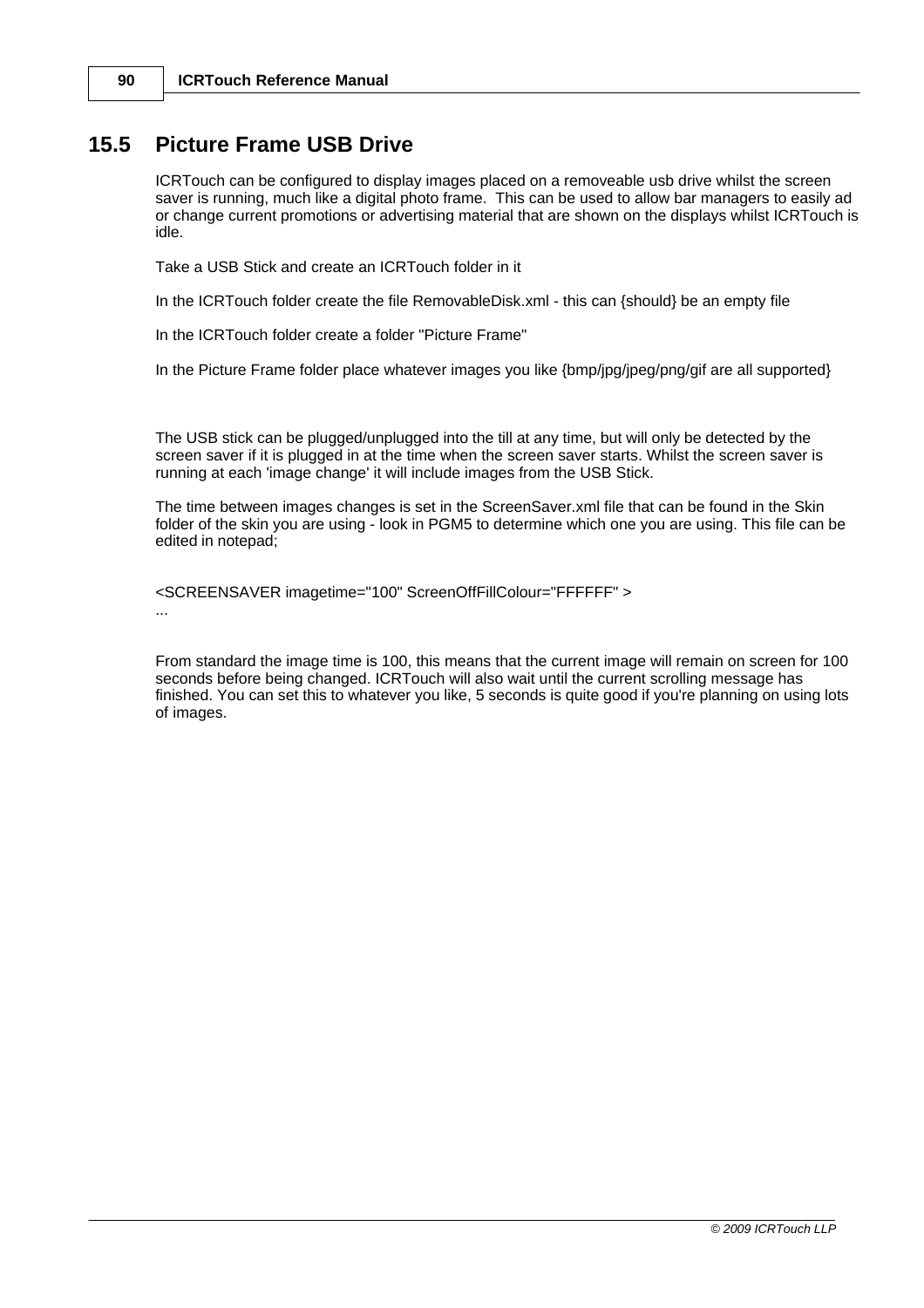### **15.6 Registry Settings**

#### **ICRTouch**

ICRTouch's registry settings are all stored in: HKLM\Software\ICR\ICRTouch

| Name               | <b>Type</b> |                                                                              |
|--------------------|-------------|------------------------------------------------------------------------------|
| WindowedMode       | String      | Set to True to run in a Window                                               |
| <b>XResolution</b> |             | Dword Only applies when in Windowed mode                                     |
| YResolution        | Dword       |                                                                              |
| <b>IgnoreUSB</b>   | String      | When True doesn't attempt to look for the Blue usb dongles                   |
| <b>IgnoreLPT</b>   | String      | As above but for Parallel                                                    |
| <b>IgnoreSer</b>   | String      | As above but for Serial                                                      |
| NoOnlineUpdates    | String      | When True hides the online update menu in PGM5                               |
| NoCustBalOnRct     | String      | When True stops customer balances from being printed on<br>customer receipts |
| <b>TCPPort</b>     | Dword       | Overides the standard port number (5555) for the back office<br>TCP socket   |

#### **ICRTouch Launcher**

The ICRTouch Launcher's registry settings are all stored in: HKLM\Software\ICR\ICRTouch\Launcher

| Name            | Type   |                                                                                                                                                      |
|-----------------|--------|------------------------------------------------------------------------------------------------------------------------------------------------------|
| Delay           |        | Dword Time delay in MS before ICRTouch is started. Increase this if<br>you are having trouble with ICRT ouch starting too early in the<br>boot phase |
| LaunchApp       | String | <b>Targets ICRTouch</b>                                                                                                                              |
| <b>NoCancel</b> | String | When set to True removes the Cancel button                                                                                                           |
| StartDir        | String | <b>Working Directory for ICRTouch</b>                                                                                                                |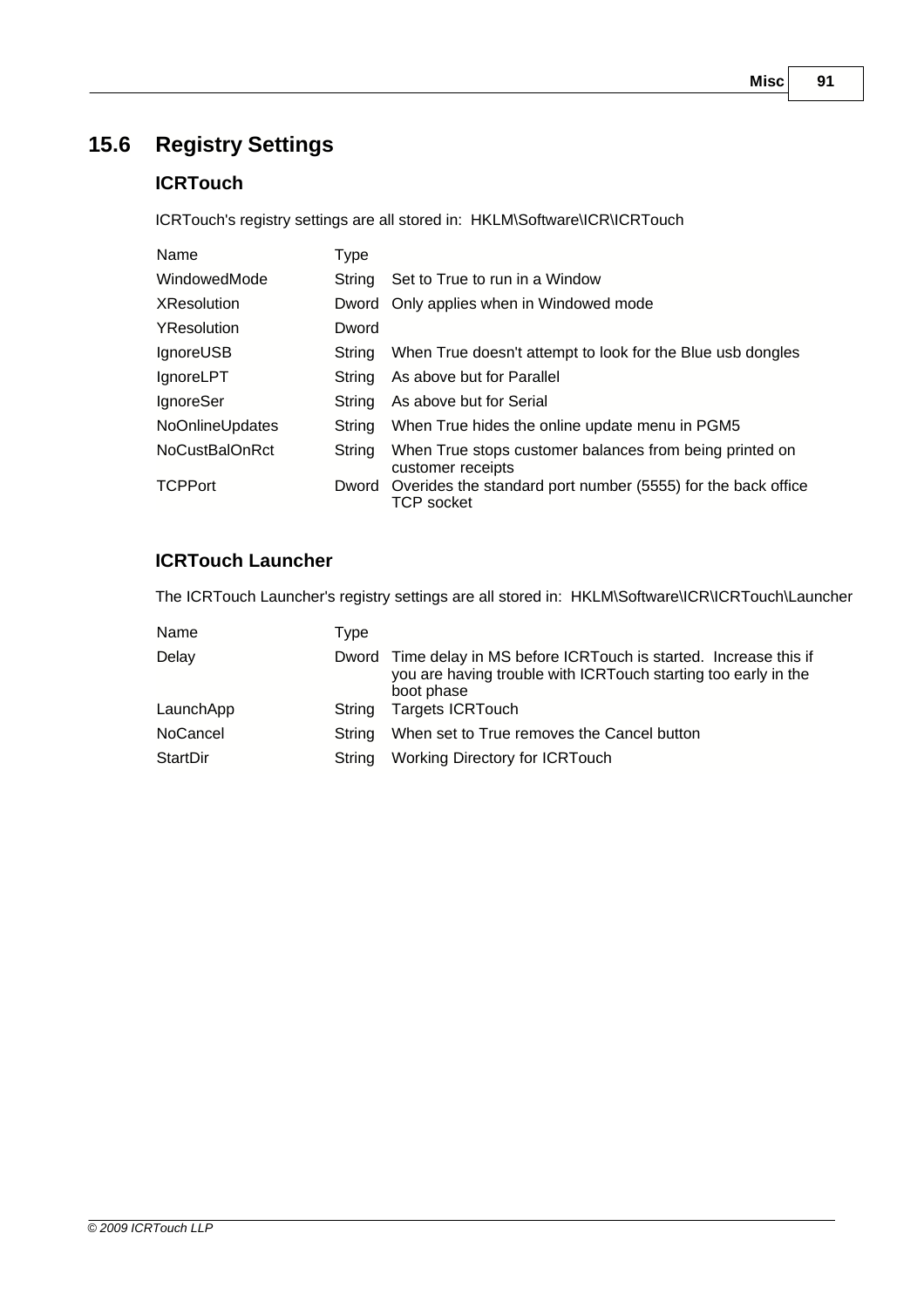# **Index**

### **- 3 -**

3rd Party Customer Server 14

## **- A -**

Account 7, 9 Account number 7 Auto create customers 11 Auto creation of customers at point of sale 12 Avery FX120 26

### **- B -**

Back office PC 24 Barcode scanner 21

## **- C -**

Caller ID 7, 12 Casio QT2000 48, 53 Check cards 75 CID 7 Clerk cards 75 Clerk change 41, 42 Clerk commision 41, 42 Clocking In 44, 45 Clocking Out 44, 45 Coin Dispenser 28 coin revaluer 16 Commidea 60, 62, 64, 69 CRB 16 Creating new customers using acc no's 11 Credit Cards 60 CreMe 67 Cross over lead 22 Crucible Technologies 12 CTI Meteor 12 Currency exchange 31, 33 Customer accounts 14 Customer audit trail 7, 10 Customer cid logon 9 Customer groups 8 Customer hot card 9 Customer inquiry 9 Customer loyalty 7

Customer loyalty cards 75 Customer master 10 Customer number 9 Customer Pictures 18 Customer total master 10 customer transfer 9 Customers 8, 9, 10, 11, 12

### **- D -**

Device Connection 20 Direct PC connection 24

### **- E -**

EFT 60 Employee cards 75 Employee Jobs 45 Employee Shifts 45 Enable mouse 79 Enable net drivers 79 Euro 30, 31, 32, 33, 34, 35 Euro chage over 32 Euro shift 33 Exit to Windows 79

## **- F -**

Fidelity 14 Fidelity Instant Loyalty 14 Floor plan 37, 39 Function key macro cards 75

## **- G -**

Guestline 48, 54, 56 Guestmaster 48, 58

## **- H -**

Hair dressing 41, 42 Hidden functions 79 Home delivery system 12 Home mode screen 72 Hotel Posting 48 Hotel Server 48 Hotel Transfer Cards 75 Hours Worked 46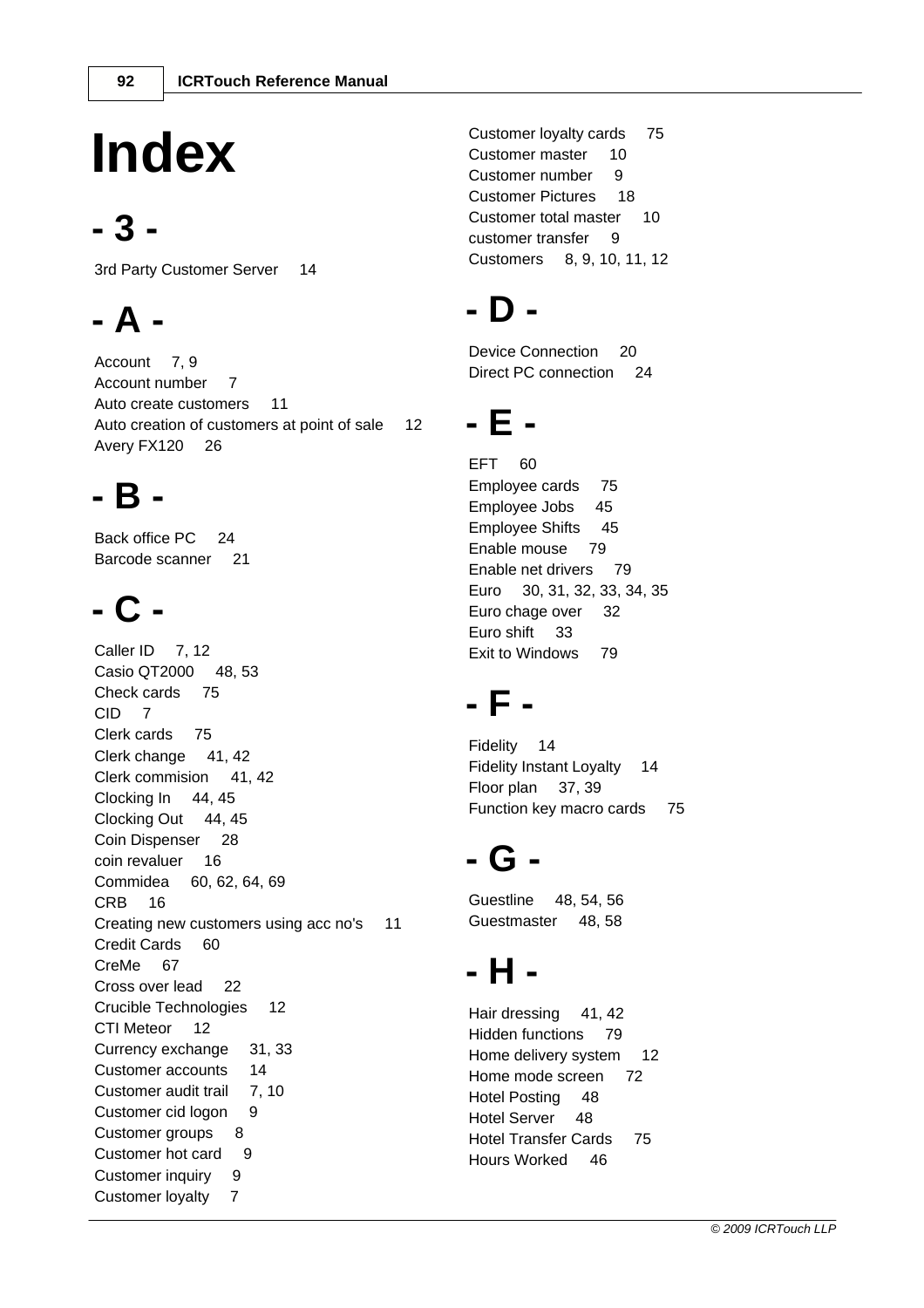## **- I -**

ILINK 60, 62 Impact 16 Instant Loyalty 14 IO Parameter 20 IPX/SPX 24

## **- J -**

Java 67 jpeg 18, 87 jpg 18, 87

## **- K -**

Kitchen Printers 20

## **- L -**

Licence Number 5 Logging on customers with caller id 12

## **- M -**

Magnetic card format 75 Magnetic card reader 21 Magnetic cards 7, 75 Master reset 79 Micros 4700 48, 52 Modem PC connection 24

## **- N -**

NET & Gross totalizors 81 Network 10, 22 Network cable spec 22 Network connection 22 Network Name 5 note revaluer 16 Notes 88

## **- O -**

OCIUS 60, 62 Ocius for CE 69 Ocius for PC 65

### **- P -**

Pay account 9 PLU Notes 88 PLU Notes Enquiry 88 PLU Picture Enquiry 87 PLU Pictures 87 PMS<sub>48</sub> Prepaid 7 Printer cable spec 21 Program mode screen 73

## **- R -**

Recalibrate screen 79 Receipt printers 20 Registry Settings 91 Remove mouse 79 Remove net drivers 79 RezLynx 56 Room Cards 75

## **- S -**

Sale Item List Import 86 Sales data reset 79 Sales mode screen 71 Scale 26 Sub currency 30, 31, 32, 33, 34, 35

## **- T -**

Table plan 37, 39 Telequip T-Flex 28 text 88 Thyron 66 Thyron Paycell 60 Time & Attendance 44, 45, 46 Turn off EJF 79 Turn on EJF 79

## **- U -**

USB MS Cash Drawer 27

## **- V -**

Version Number 5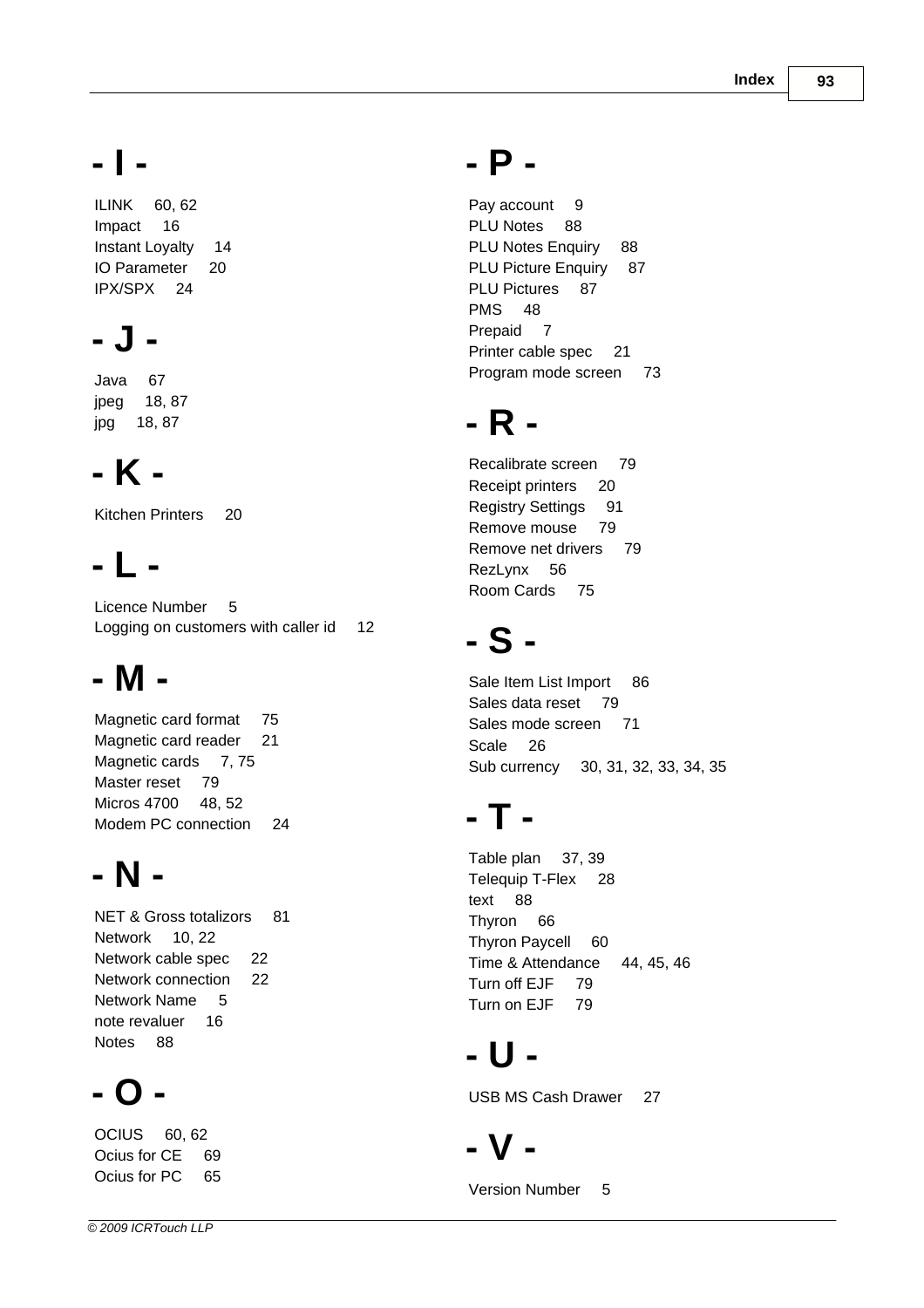## **- W -**

Weight PLU 26 WinTI 60, 61

## **- Y -**

Yes EFT 67 Yes Pay 60 YESpay 67